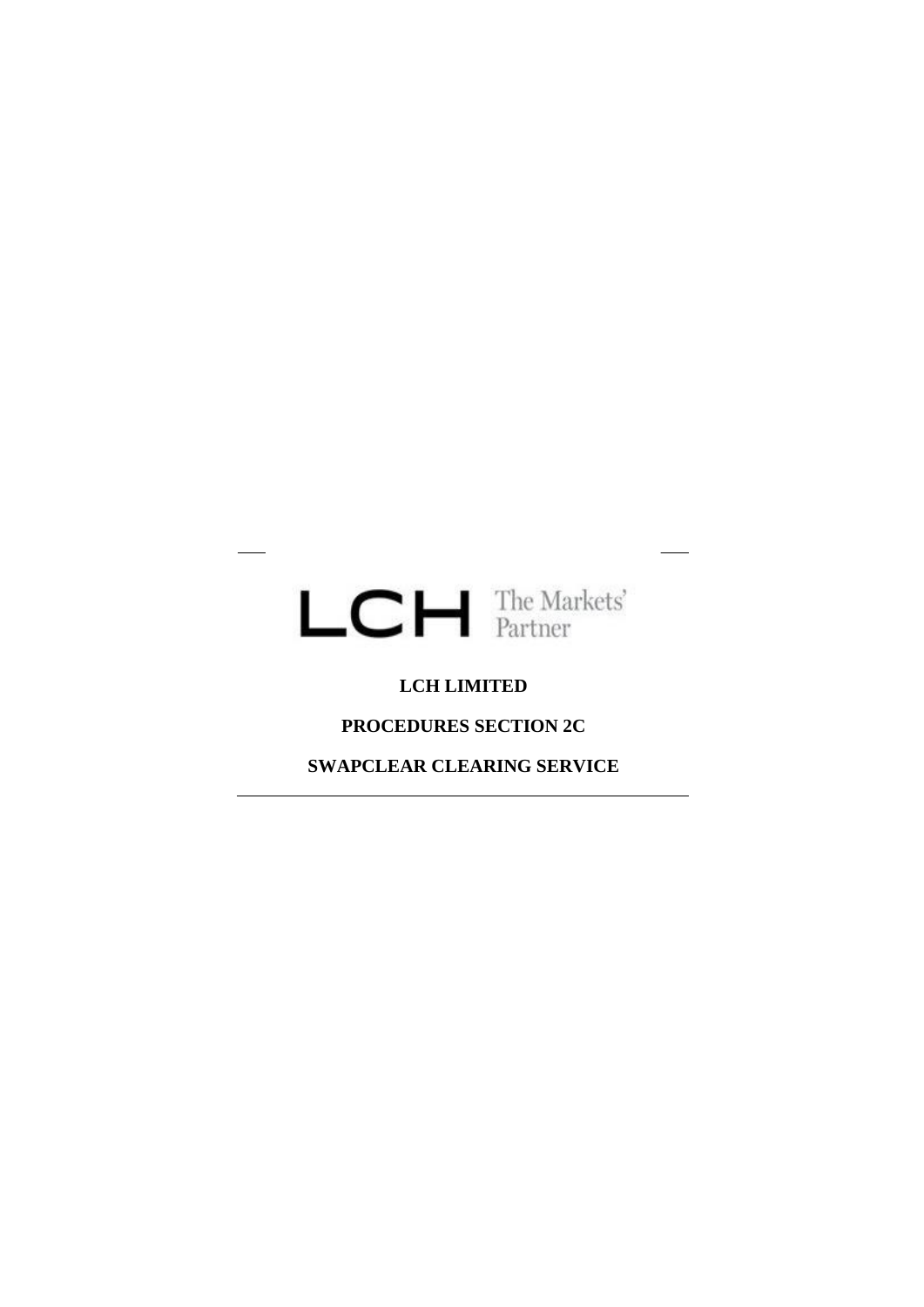# **CONTENTS**

#### Section Page  $1<sup>1</sup>$  $1.1$  $12$  $1.3$  $1.4$  $1.5$  $1.6$  $1.7$ 1.8 1.9  $1.10$  $1.11$ 1.12 Price Alignment Interest (PAI) and Price Alignment Amount Rate...................33 1.13 Transfer of SwapClear Contracts between Client Accounts and Proprietary 1.14 1.15 1.16 1.17 1.18 1 1 9 1.20  $1.21$ SwapClear STM Contracts and SwapClear CTM Contracts – Elections and 1.22 1.23  $1.24$ 1.25  $1.26$  $1.27$ 1.28 1 29 1.30 1.31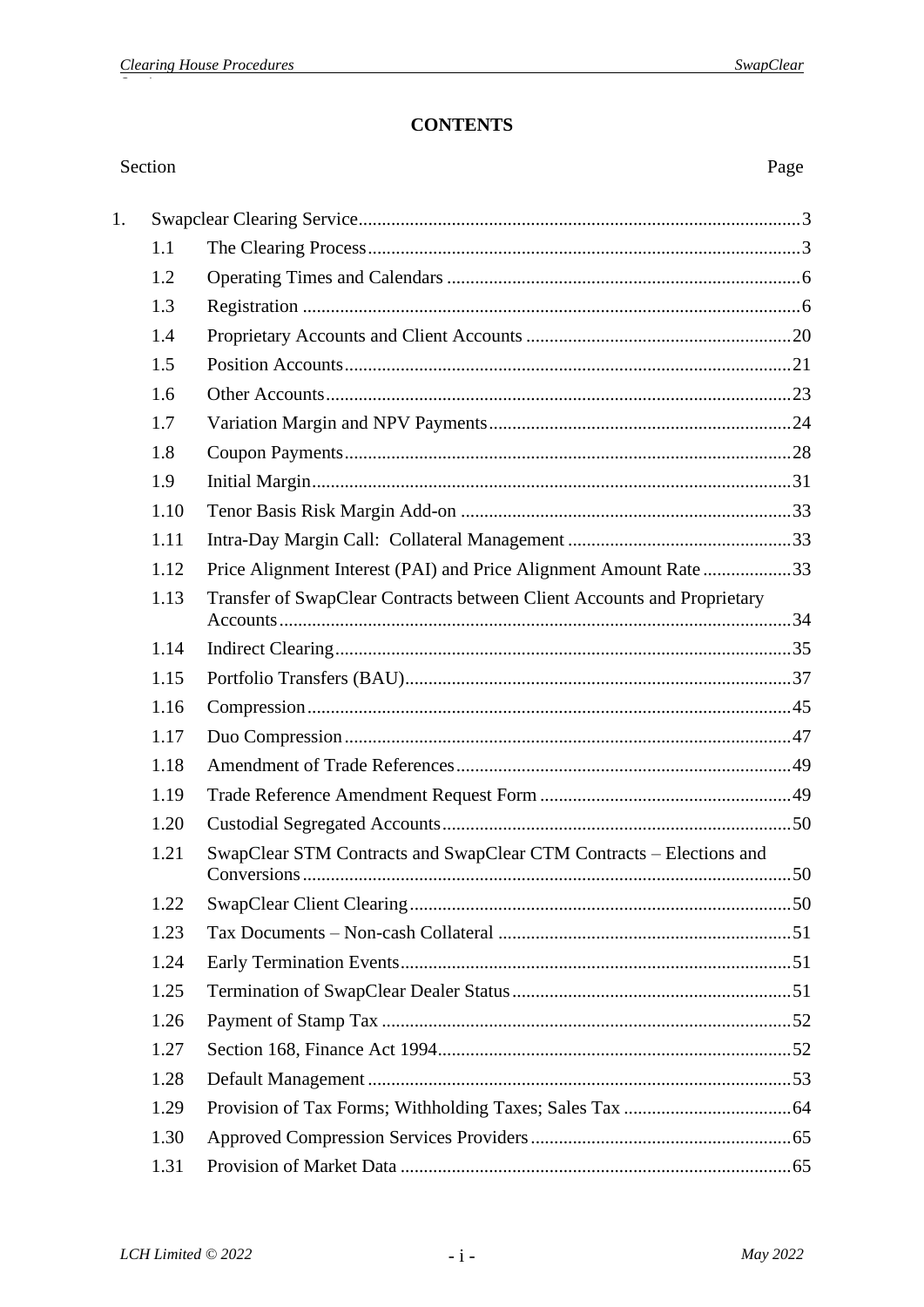|            | 1.32       |                                                                             |
|------------|------------|-----------------------------------------------------------------------------|
|            | 1.33       |                                                                             |
|            | 1.34       |                                                                             |
| 2.         |            |                                                                             |
|            | 2.1        |                                                                             |
|            | 2.2        |                                                                             |
|            | 2.3        |                                                                             |
|            | 2.4        |                                                                             |
|            | 2.5        |                                                                             |
|            | 2.6        |                                                                             |
|            | Schedule 1 | Confidentiality, Non-Disclosure and Participation in the Default Management |
|            | Schedule 2 |                                                                             |
| Schedule 3 |            | SwapClear SCM Service – Floating Rate Conversion Annex – Euro Overnight     |
|            | Schedule 4 | SwapClear SCM Service – Floating Rate Conversion Annex – LIBOR120           |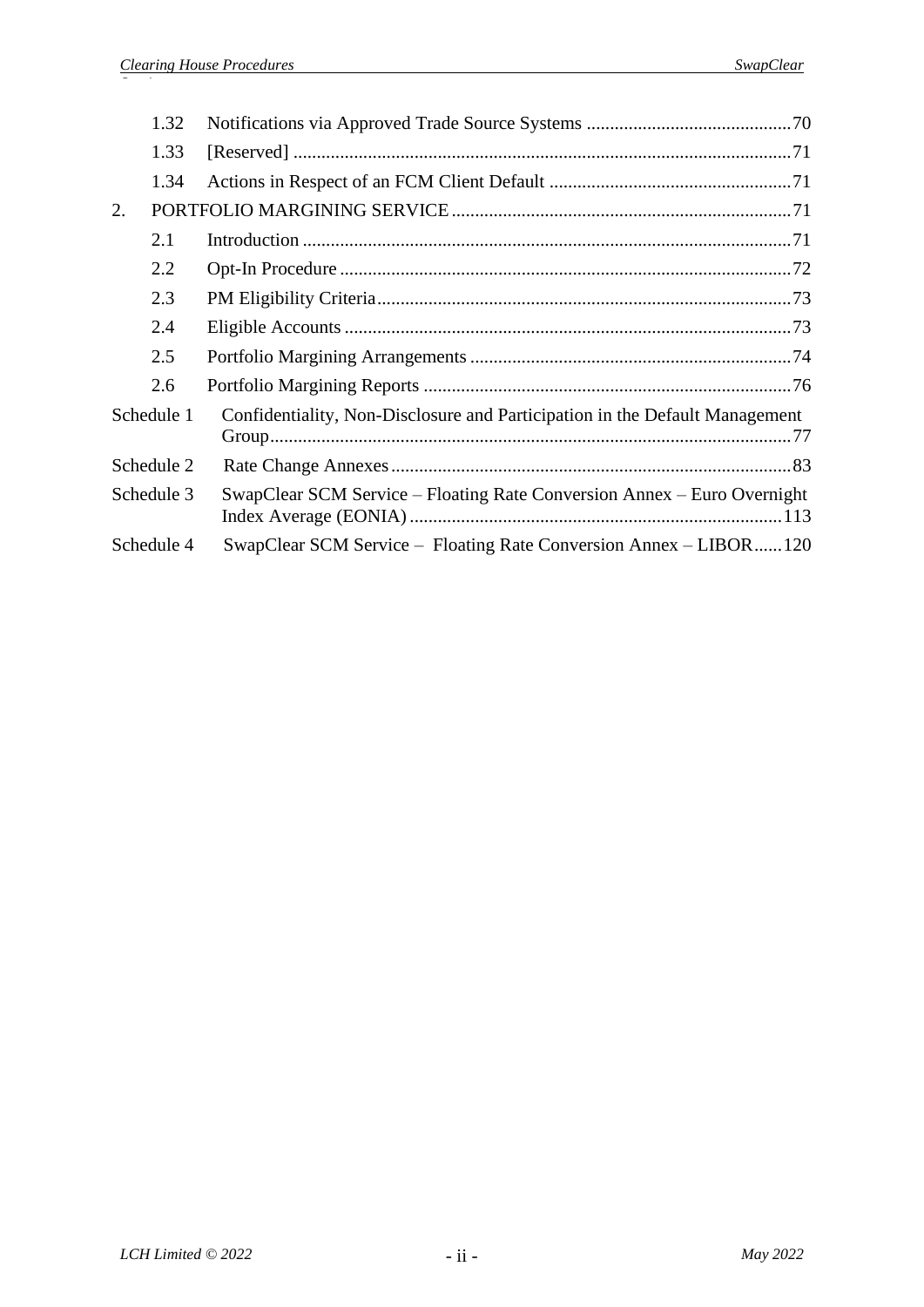### 1. **SWAPCLEAR CLEARING SERVICE**

#### 1.1 **The Clearing Process**

The SwapClear Service is an interface that processes and stores all SwapClear Transactions received from an Approved Trade Source System.

SCMs are Clearing Members who have applied and have been accepted by the Clearing House to clear in the SwapClear Service. SwapClear Dealers are not Clearing Members but have met the criteria for registration as a SwapClear Dealer and have entered into a SwapClear Dealer Clearing Agreement with an SCM and the Clearing House. Subject to obtaining approval from the Clearing House's Onboarding Department, an SCM may offer certain SwapClear Client Clearing Services to SwapClear Clearing Clients. SwapClear Client Clearing Services are provided to SwapClear Clearing Clients through an Individual Segregated Account, an Indirect Gross Account, a Custodial Segregated Account or an Omnibus Segregated Account. SCMs should contact the Clearing House's Onboarding Department for further details of the SwapClear Client Clearing Service and the Clearing House's approval process (+44 (0)20 7426 7949; [onboarding@lch.com\)](mailto:membership@lch.com).

An SCM Branch must always be the same legal entity as the SCM and, subject to authorisation by the Clearing House, it may present SwapClear Transactions to the Clearing House, for registration as SwapClear Contracts in the name of the SCM, using its own BIC code.

Therefore, where a SwapClear Transaction is presented for clearing by an SCM Branch, it is deemed to have been presented to the Clearing House for registration by, and in the name of, the SCM of which it is part.

#### 1.1.1 *SwapClear Service Functions*

The following functions are performed within the SwapClear Service:

- (a) processing and settlement of coupon payments;
- (b) processing and settlement of consideration (fee) payments;
- (c) calculation of initial and variation margin requirements;
- (d) calculation of the net present value of SwapClear Transactions;
- (e) calculation of the cumulative net present value of certain SwapClear Transactions;
- (f) calculation of SwapClear Tolerance Limits;
- (g) calculation of price alignment interest and price alignment amounts;
- (h) adjustment of cash payments to conform with opening days and the SwapClear calendars;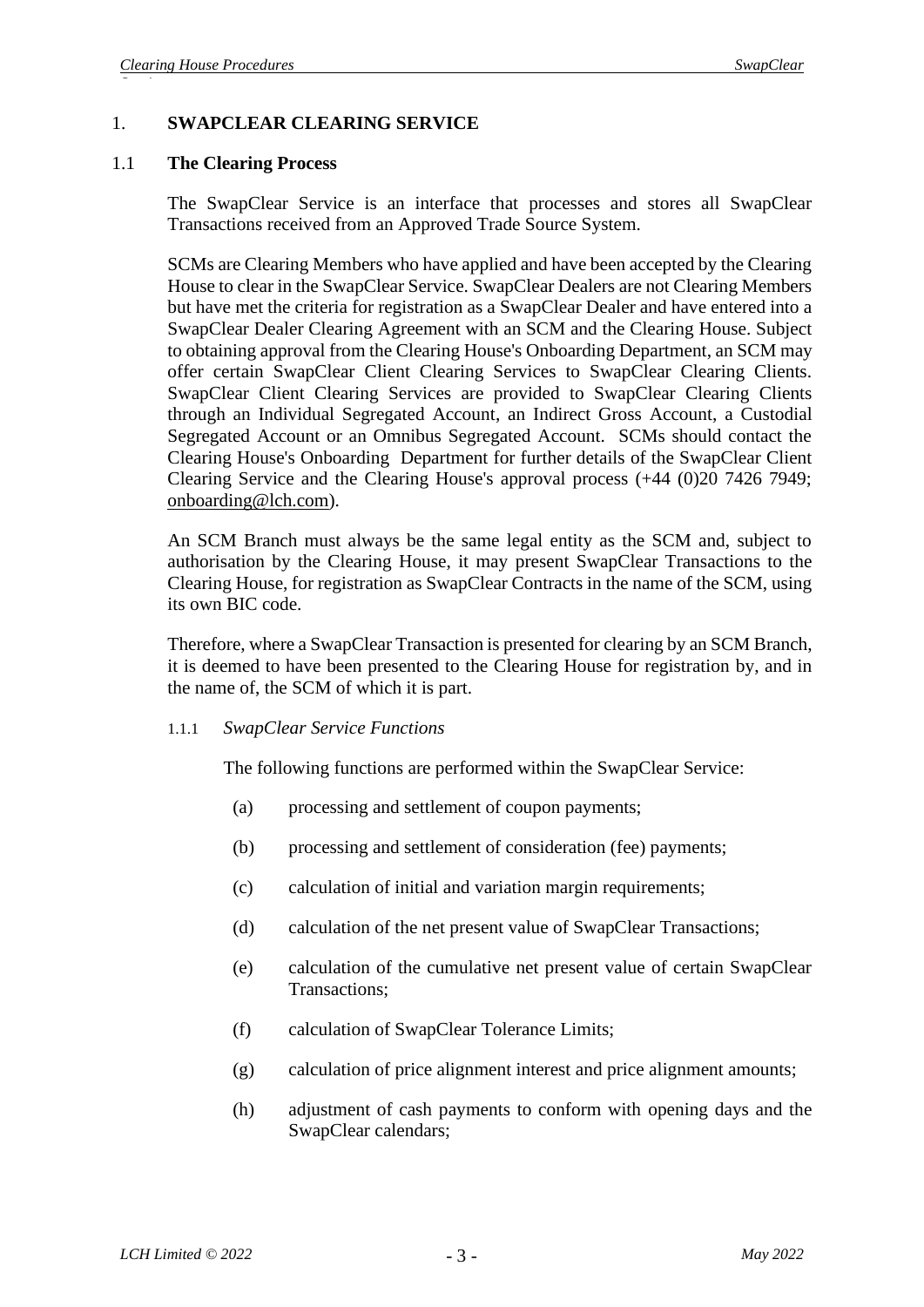- (i) allocation and designation of trades to a position-keeping account; and3
- (j) reporting of registered trades.

SwapClear Transactions presented to the Clearing House for clearing via an Approved Trade Source System will (subject to all requirements prescribed by the Clearing House being met) be cleared by the SwapClear clearing system to create two SwapClear Contracts (or one SwapClear Contract and one FCM SwapClear Contract). Information regarding SwapClear Contracts and margin reporting will be disseminated via the SwapClear Clearing Member reporting system (see Section [1.1.3\)](#page-4-0).

1.1.2 *Clearing House System Requirements*

A SwapClear Clearing Member must, in order to present SwapClear Transactions to the Clearing House, be a user of an Approved Trade Source System.

<span id="page-4-0"></span>1.1.3 *SwapClear Clearing Member Reporting System*

The Clearing House has various arrangements for the notification to SCMs of SwapClear Contract registrations and other information. These make use of systems including the following:

- (a) Clearing Member reports;
- (b) Approved Trade Source Systems; and
- (c) the ClearLink API.

An end-user report generation and analytical capability is provided by the Clearing House to SCMs. All SwapClear reports will be disseminated via the Clearing House's secure password access Clearing Member-only website. These reports are the definitive record as to registration by the Clearing House.

The Clearing House is not liable for any corruption or alteration of messages or loss of data which may take place within any Approved Trade Source System.

SCMs will be able to produce reports either to print locally or to download in machine-readable data-file format. Queries about the Clearing Member-only website should be directed to the Clearing House Service Desk on +44 (0)20 7426 7200.

## 1.1.4 *Clearing House Reporting*

(a) The Clearing House (acting, where applicable, through the entity to which it has elected to delegate the relevant reporting obligation) shall report to a trade repository or similar body the details of a SwapClear Contract and any modification or termination of such contract without duplication and no later than the working day following the conclusion,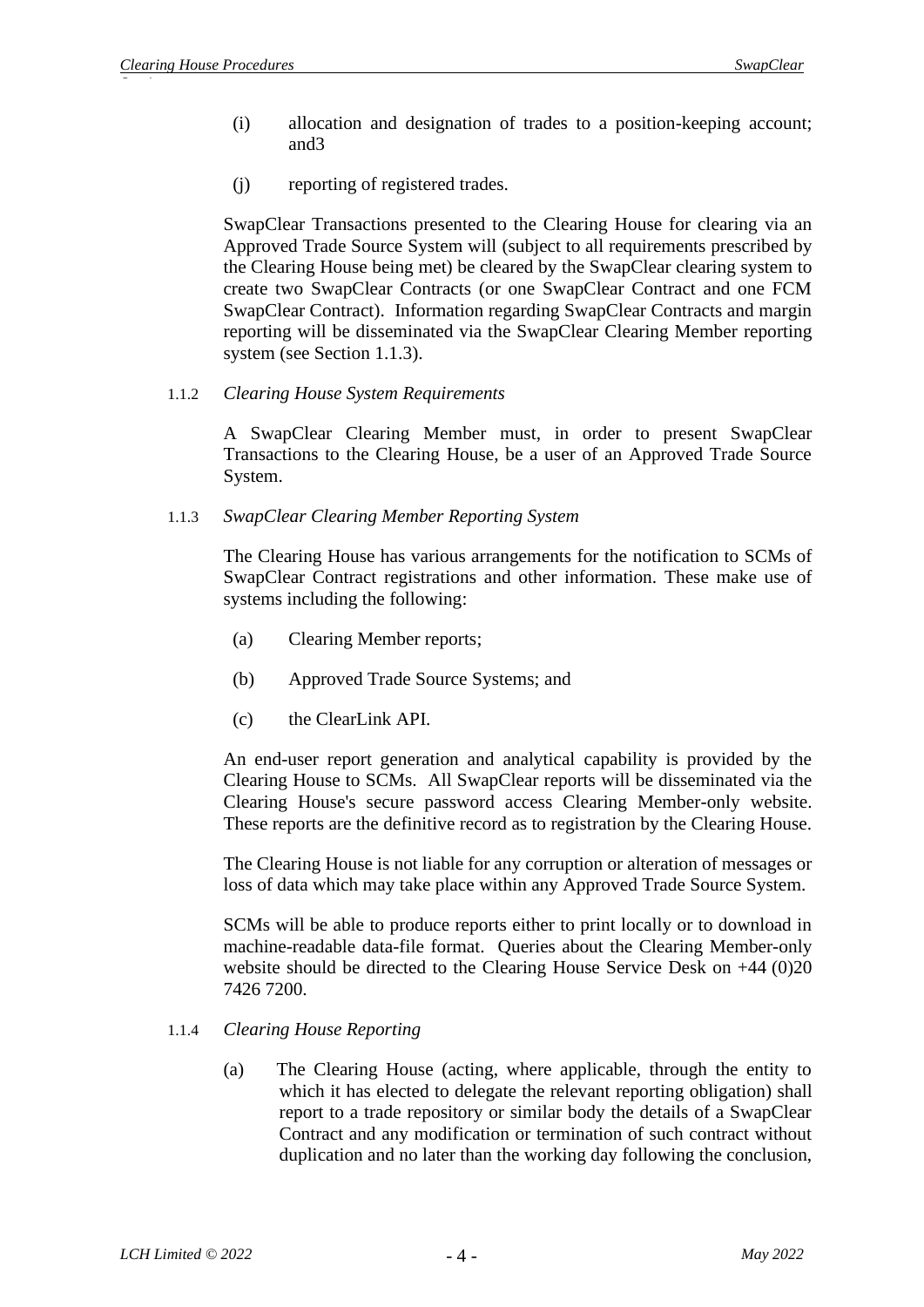modification or termination of such contract, in each case as required by Applicable Law.

- (b) The Clearing House will report to the Japanese Financial Services Authority (the "**JFSA**") details of all non-Yen SwapClear Transactions of a SwapClear Clearing Member where such SwapClear Clearing Member has a branch operating in Japan, unless such SwapClear Clearing Member provides the Clearing House with of one of the following:
	- (i) Confirmation that it does not execute any SwapClear Transactions through its Japanese branch (such that no SwapClear Transactions will be reported to the JFSA by the Clearing House); or
	- (ii) Details of the identifier through which the relevant SwapClear Clearing Member executes all of the SwapClear Transactions of its Japanese branch (such that only the SwapClear Transactions associated with that identifier will be reported to the JFSA by the Clearing House).

SwapClear Clearing Members shall notify the Clearing House in the event of any changes to its reporting obligations pursuant to this Section 1.1.4(b).

(c) For purposes of reporting obligations to the CFTC, SwapClear Clearing Members may only report details of SwapClear Contracts, including terminations and modifications to a SwapClear Contract, to an Approved LCH SDR. A list of Approved LCH SDRs is available on the Clearing House's website. In the event a SwapClear Clearing Member wishes to report details of SwapClear Contracts to a swap data repository that is not an Approved LCH SDR, the SwapClear Clearing Member must provide the Clearing House with reasonable prior notice of the date on which it wishes to report to such swap data repository.

SwapClear Clearing Members must inform their respective SwapClear Clearing Clients of the list of Approved LCH SDRs, and inform such SwapClear Clearing Clients that the Clearing House is only able to report details of a SwapClear Contract to an Approved LCH SDR.

In accordance with CFTC Part 45 requirements (where the SwapClear Clearing Member has a reporting obligation), SwapClear Clearing Members must provide the Clearing House (i) the USI of the original swap that is submitted to the Clearing House for registration and (ii) the LEI of the original swap SDR (i.e. "OriginalSwapRepository" or equivalent field) to enable the Clearing House to accurately report the termination of the original swap to the appropriate SDR.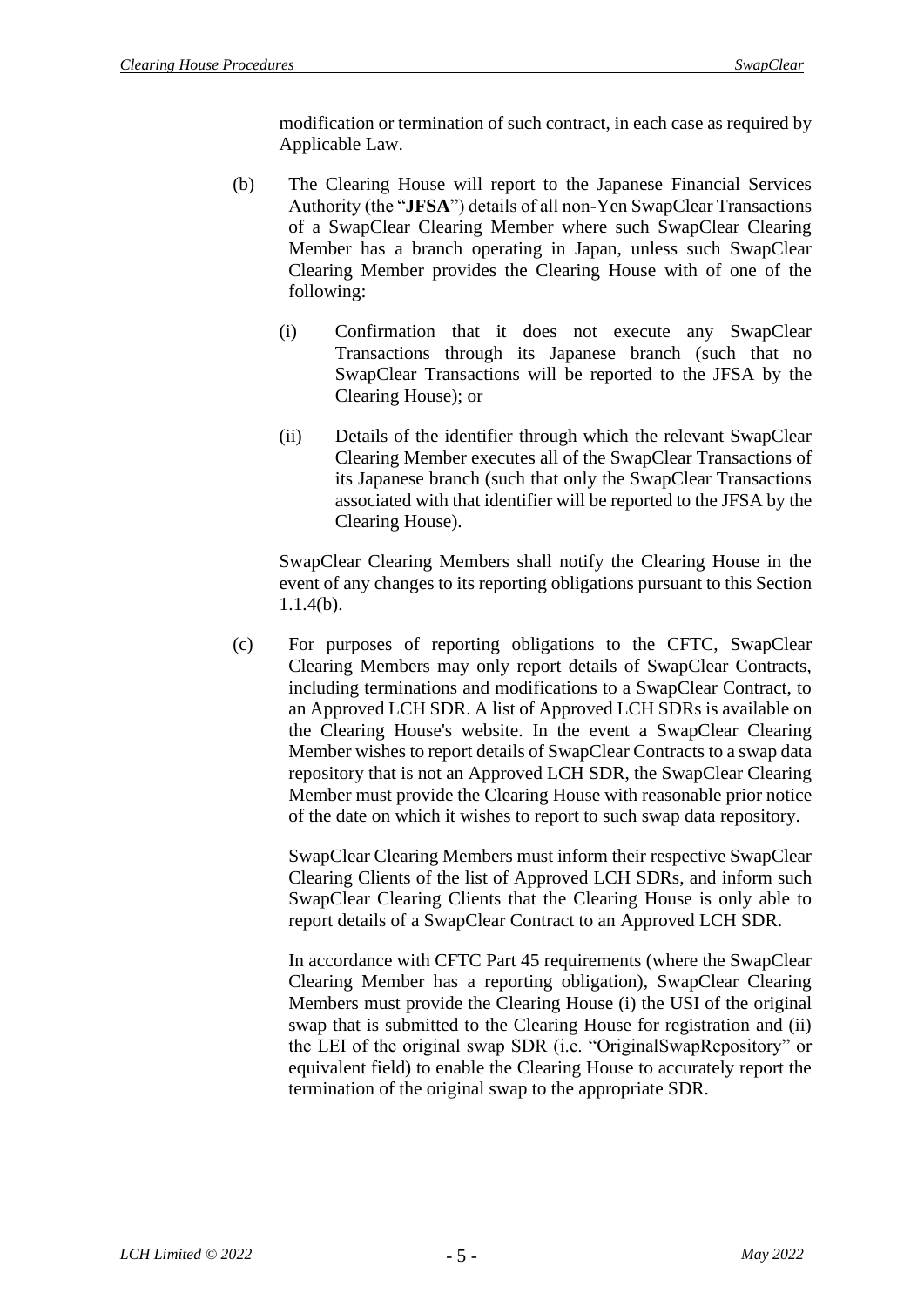#### 1.2 **Operating Times and Calendars**

#### 1.2.1 *Opening Days*

The SwapClear Service will be open every day, except weekends, Christmas Day, New Year's Day and Good Friday<sup>1</sup>.

#### 1.2.2 *Opening Hours*

Unless notified otherwise, the SwapClear Service will be operational on each business day that is:

- (a) a Monday from 02:00 (London time) to 2:05 (London time) on Tuesday;
- (b) a Friday from 06:00 (London time) to 19:00 (New York time); and
- (c) not a Monday or Friday from 6:00 (London time) to 2:05 on the following day.<sup>23</sup>

The Clearing House will notify SwapClear Clearing Members if the SwapClear Service is scheduled for closure for operational or other reasons (including compression runs).

<span id="page-6-1"></span>1.2.3 *SwapClear Clearing System Calendars*

The SwapClear clearing system uses the *SwapsMonitor Financial Calendar* for its processing. This will require all SwapClear Clearing Members to be licensees of the *SwapsMonitor Financial Calendar*. The calendars, as applicable to the SwapClear clearing system, will be available online for inspection and for file download from the SwapClear Clearing Member reporting system (see Section [1.1.3\)](#page-4-0).

With respect to SwapClear Contracts that are denominated in Israeli Shekel, the Clearing House will not recognise Sunday as a Business Day for the purposes of the SwapClear Contract Terms.

#### <span id="page-6-0"></span>1.3 **Registration**

#### 1.3.1 *Executing Parties and Presentation for Clearing*

A SwapClear Transaction may be entered into by and presented for clearing by (or on behalf of) any of the following parties: (a) SwapClear Clearing Members (or the SCM Branch of any such SwapClear Clearing Member); (b) SwapClear

<sup>&</sup>lt;sup>1</sup> While the SwapClear Service is generally closed on Good Friday, the Clearing House may, by prior written notice to SCMs, open the SwapClear Service on such day, in which case it will be a business day.

<sup>2</sup> However, the Clearing House will continue to accept Necessary Consents until one minute after closure of the SwapClear Service.

<sup>3</sup> The SwapClear Service may, in the Clearing House's absolute discretion, be operational beginning (a) 00:00 London time on a business day that is a Monday, or (b) 04:00 London time on a business day that is not a Monday.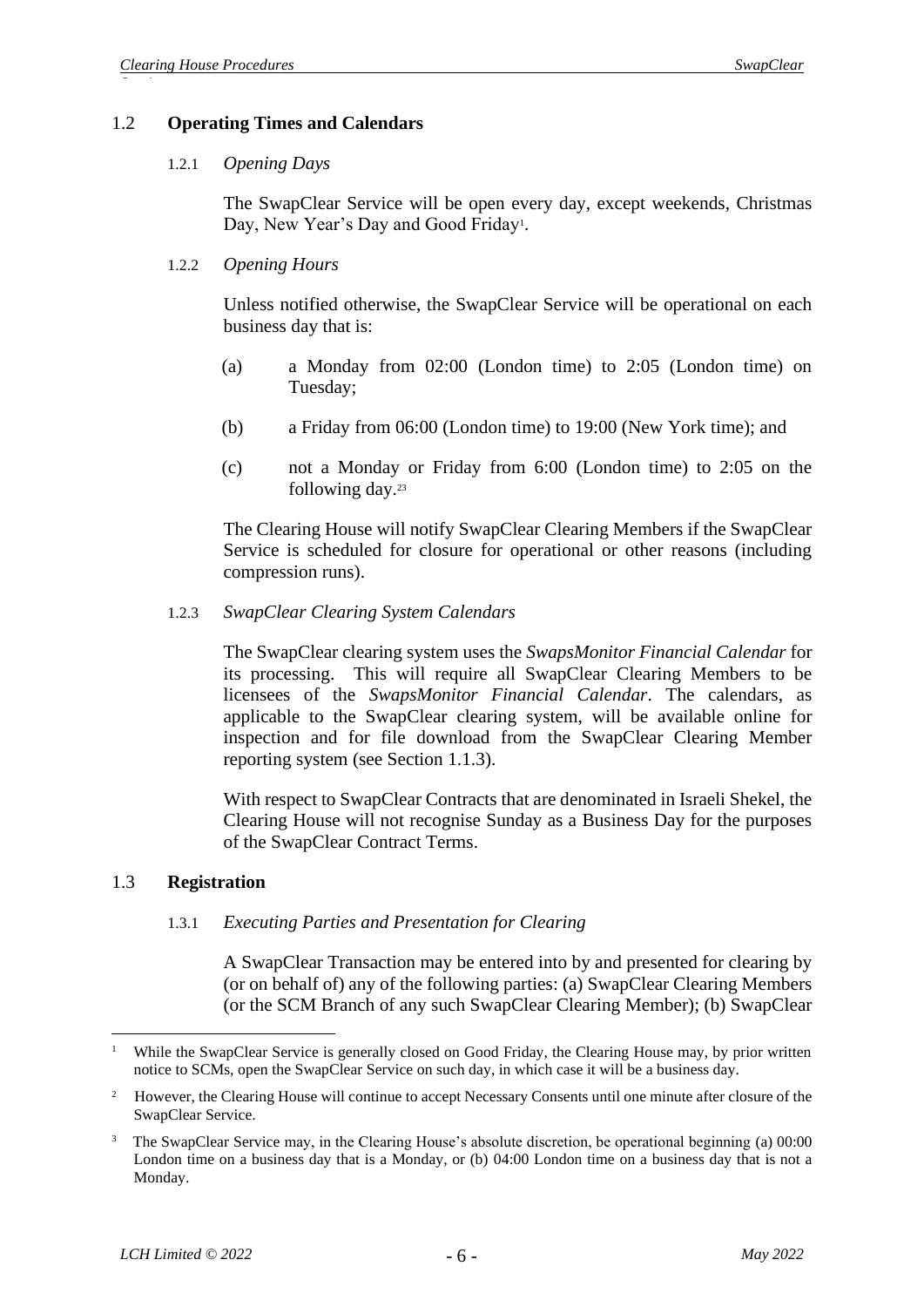Dealers; (c) SwapClear Clearing Clients; (d) FCM SwapClear Members; and (e) in respect of Risk Neutralisation, the Clearing House.

The Clearing House receives details of a new eligible SwapClear Transaction using agreed format messages via an Approved Trade Source System. The Approved Trade Source System will send details of a SwapClear Transaction to the Clearing House once it has been bilaterally agreed by two Executing Parties or otherwise executed by or on behalf of two Executing Parties on a Trading Venue, and will confirm which SwapClear Clearing Member(s) has been elected to register the SwapClear Transaction. For the avoidance of doubt, an Executing Party may appoint a third party to present details of a SwapClear Transaction to the Clearing House on its behalf.

Prior to and as a precondition to the registration of an eligible SwapClear Transaction, the relevant SwapClear Clearing Member must provide notice to and receive approval from the Clearing House (or have previously provided such notice and received such approval), in such form as determined by the Clearing House in its sole discretion, with respect to each type of SwapClear Transaction to be presented for registration (be it with respect to tenor, currency or other eligibility criteria). Notwithstanding anything herein to the contrary, if (a) notification pursuant to this paragraph is not received by the Clearing House, (b) the relevant SwapClear Clearing Member does not receive approval from the Clearing House pursuant to this paragraph, or (c) such approval granted pursuant to this paragraph has been rescinded by the Clearing House, the Clearing House may, in its sole discretion, reject any relevant SwapClear Transaction.

#### **Standard Coupon Inflation Swap Contracts**

SwapClear Transactions that are standard coupon inflation swap contracts and presented to the Clearing House for registration must be presented with the International Securities Identification Number for the Related Bond (as defined in the ISDA 2008 Inflation Definitions) (the "Bond ISIN"). The Bond ISIN associated with a SwapClear Transaction shall only be used for registration of the resulting SwapClear Contract, and shall not be used for any other purposes, including in relation to any provisions under the ISDA 2008 Inflation Definitions.

For the avoidance of doubt, the Clearing House shall reject any SwapClear Transaction presented for registration that contains an inflation floor (embedded or otherwise).

#### 1.3.2 *Clearing House Notification*

In the case of a SwapClear Clearing Member which has been nominated to register a SwapClear Transaction on behalf of a third party Executing Party other than a SwapClear Dealer, the Clearing House will (only where such SwapClear Transaction is not a Trading Venue Transaction) provide notification to such SwapClear Clearing Member of the relevant SwapClear Transaction and that it has been so nominated, via member reports, the ClearLink API or otherwise ("**Notification**"). Where a SwapClear Clearing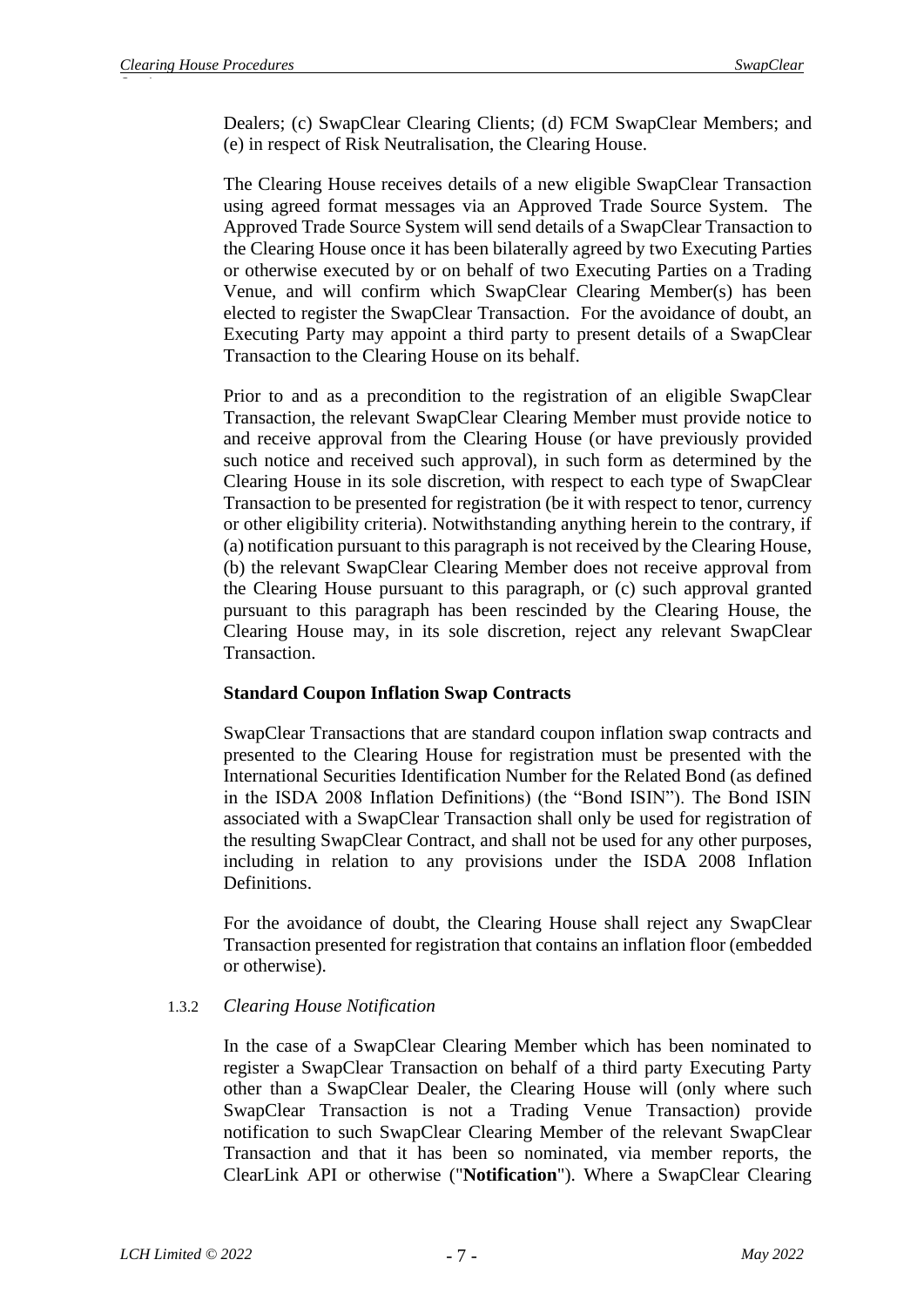Member is nominated to clear both SwapClear Contracts arising from the registration of a SwapClear Transaction in the capacities described in this paragraph, such SwapClear Clearing Member will receive two separate Notifications from the Clearing House in relation to such SwapClear Transaction. All Notifications shall be provided within the required timeframe under all Applicable Law. In all other cases, no Notification will be provided to any SwapClear Clearing Member.

In respect of a SwapClear Transaction that is not a Trading Venue Transaction, following receipt of a Notification, a SwapClear Clearing Member may choose to grant or refuse consent to register the SwapClear Transaction. It is a condition for registration of such a SwapClear Transaction that a SwapClear Clearing Member grants a separate consent (each, a "**Necessary Consent**") in respect of each Notification received by it in relation to the registration of such SwapClear Transaction. The Clearing House has an automated system which it operates on each business day for the purposes of rejecting SwapClear Transactions which have been presented for clearing but in respect of which any Necessary Consent has not been notified to the Clearing House prior to the LCH Cut-off Time. The "**LCH Cut-off Time**" in respect of a SwapClear Transaction will be the expiry of the timeframe determined by the Clearing House. If a SwapClear Clearing Member has not notified the Clearing House of a Necessary Consent by the LCH Cut-off Time, it will be deemed to have rejected the relevant SwapClear Transaction. Any Necessary Consent of a SwapClear Transaction notified by a SwapClear Clearing Member to the Clearing House prior to the LCH Cut-off Time is irrevocable. Any Necessary Consent notified by a SwapClear Clearing Member to the Clearing House after the LCH Cut-off Time shall be invalid.

In circumstances where the registration of a SwapClear Transaction is conditional upon one or more Necessary Consent(s) being notified by the applicable SwapClear Clearing Member(s), the relevant SwapClear Transaction shall be deemed to have been "submitted" to the Clearing House by each such SwapClear Clearing Member at the time when it notifies the Clearing House of its Necessary Consent. In all other circumstances, a SwapClear Transaction shall be "submitted" to the Clearing House by the applicable SwapClear Clearing Member upon being presented to the Clearing House for clearing by or on behalf of such SwapClear Clearing Member (or its SCM Branch) or by or on behalf of a SwapClear Dealer (acting in such capacity with respect to the relevant SwapClear Transaction) approved to clear SwapClear Transactions through the relevant SwapClear Clearing Member.

In accordance with Sectio[n 1.3.5](#page-15-0) of these Procedures, it is a precondition for the registration of a SwapClear Contract that the applicable SwapClear Clearing Member has complied with all requirements to provide sufficient Collateral (taking into account Client Buffer and/or SwapClear Tolerance, if any) to the Clearing House as of the time of "submission" or "deemed submission" of the SwapClear Transaction to which the SwapClear Contract relates, except that such Collateral shall not be required to be provided prior to registration as a condition thereto if such SwapClear Transaction is a Sub-Block Trading Venue Transaction. For the avoidance of doubt, in respect of the registration of a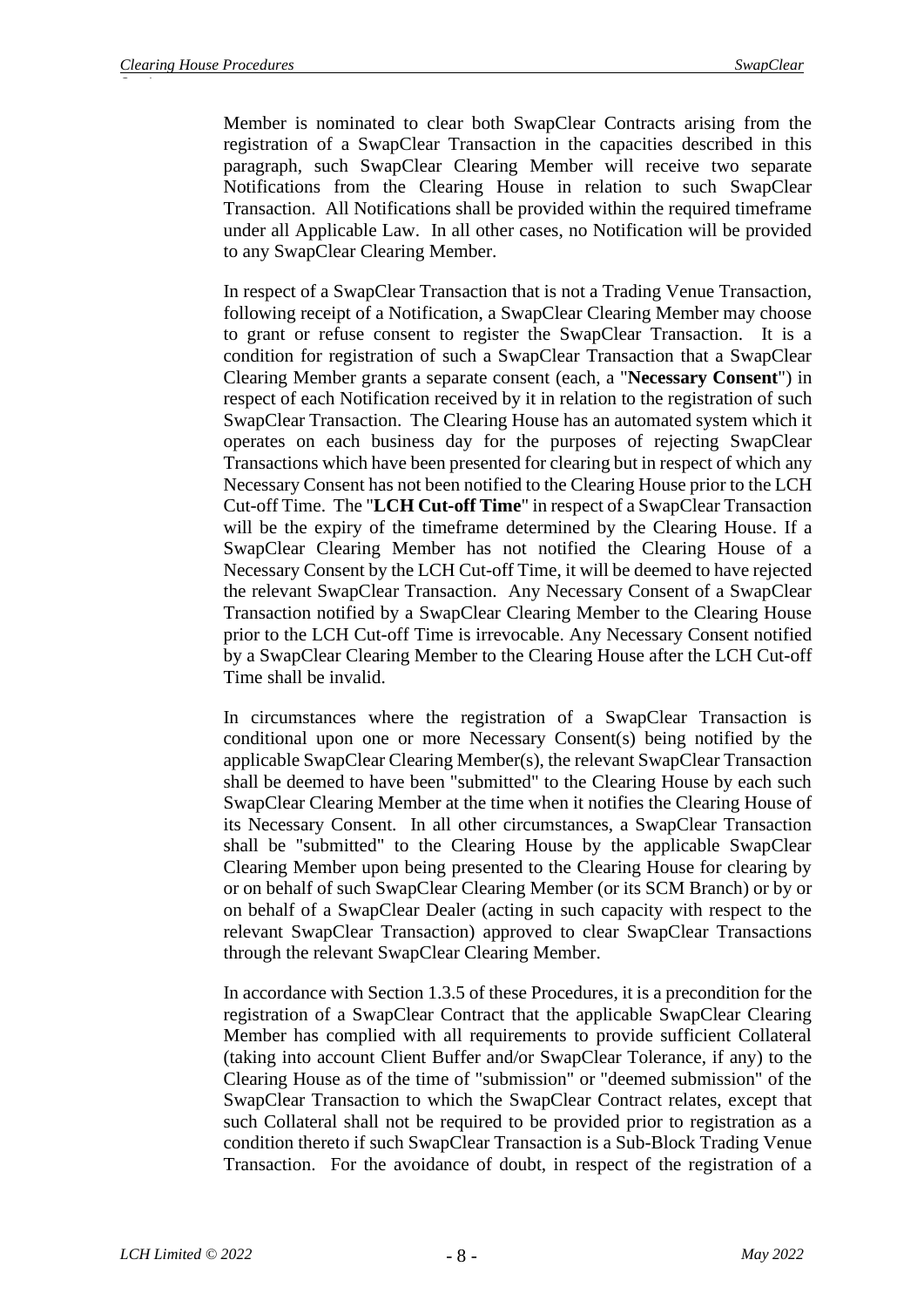SwapClear Transaction other than a Sub-Block Trading Venue Transaction, each SwapClear Clearing Member or the relevant SwapClear Clearing Member and FCM Clearing Member must have complied with all requirements to provide sufficient Collateral (taking into account Client Buffer and/or SwapClear Tolerance, if any) at the time when it submitted or was deemed to have submitted (as applicable) the relevant SwapClear Transaction.

In exceptional circumstances, where a Clearing Member experiences technical issues such that it is unable to accept or reject a Notification, it may contact the Clearing House via email to request that a SwapClear Transaction to which a Notification relates be accepted or rejected on its behalf. In such circumstances, and unless the Clearing House notifies the Clearing Member otherwise, the Clearing House will manually accept or reject the SwapClear Transaction on behalf of the requesting Clearing Member and will confirm registration or rejection of the SwapClear Transaction via email. In the event that a Clearing Member requests the manual acceptance or rejection of a SwapClear Transaction it shall ensure that such acceptance is requested by appropriately authorized personnel. The Clearing House shall have no liability in the event that a Clearing Member suffers a loss through the unauthorised manual acceptance or rejection of a SwapClear Transaction.

Where, in the context of a Default, the Clearing House executes a hedging SwapClear Transaction, which is:

- (a) not a Trading Venue Transaction, with a Hedging Rates Service Clearing Member for the purpose of Risk Neutralisation, and such SwapClear Transaction is presented for clearing to the Clearing House, the Defaulting Rates Service Clearing Member shall be deemed to have received a Notification, in respect of such SwapClear Transaction, and to have notified a Necessary Consent, in respect of such SwapClear Transaction, to the Clearing House before the relevant LCH Cut-off Time; and
- (b) a Trading Venue Transaction, with a Hedging Rates Service Clearing Member for the purpose of Risk Neutralisation, and such SwapClear Transaction is presented for clearing to the Clearing House, the Trading Venue on which such SwapClear Transaction was executed shall be deemed to be an Eligible Trading Venue, in respect of the Defaulting Rates Service Clearing Member, at the time of execution of such SwapClear Transaction and such SwapClear Transaction shall be deemed to be an Eligible Trading Venue Transaction, in respect of the Defaulting Rates Service Clearing Member.

## 1.3.3 *Client Buffer, SwapClear Tolerance and Standing Order Amount*

## *Client Buffer*

(a) The Clearing House will allocate Client Buffer to the Client Accounts of an SCM, in accordance with paragraphs (b) to (f) below, in order to facilitate the registration of SwapClear Contracts to such Client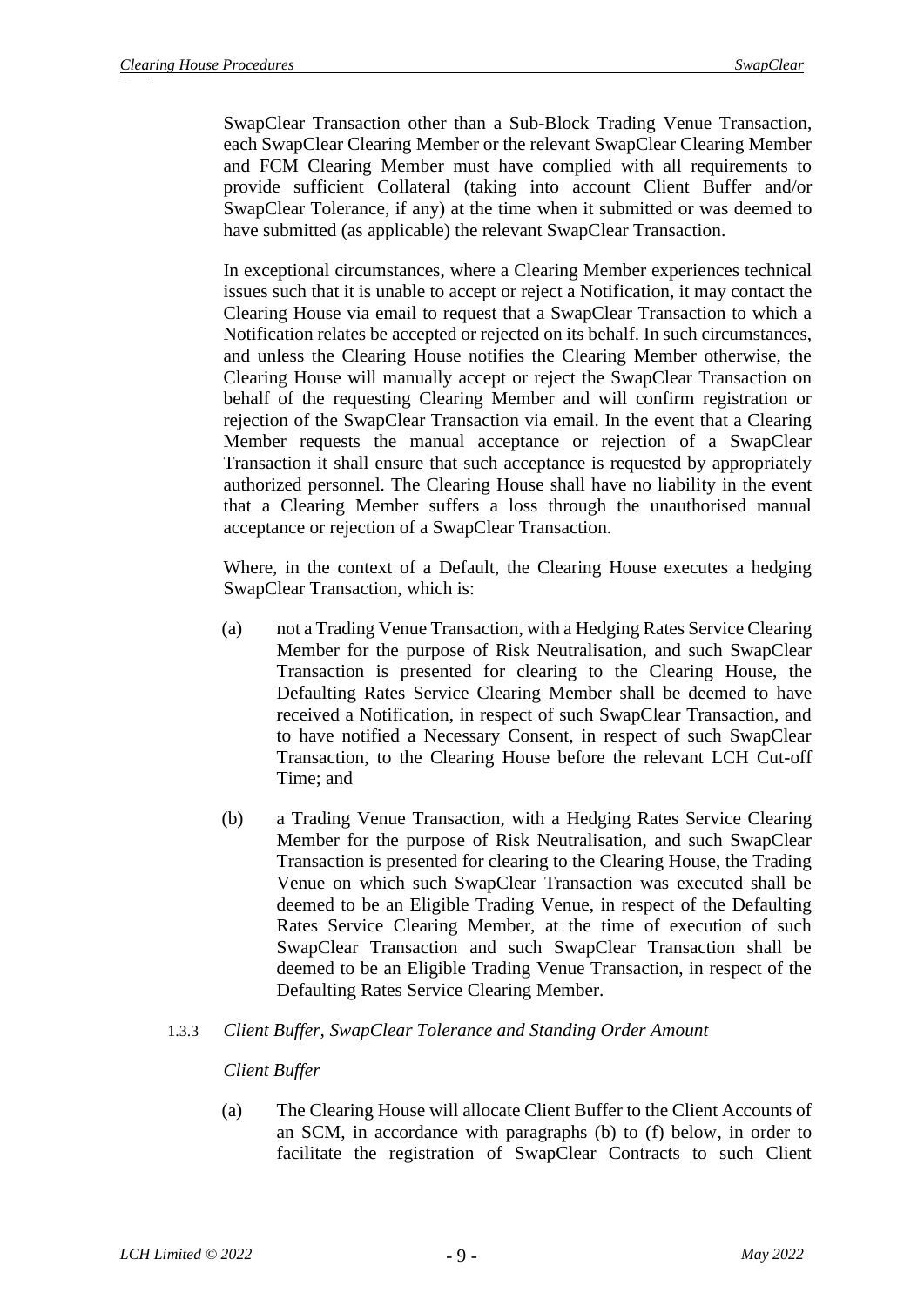Accounts or to otherwise satisfy the Total Required Margin Amounts of such Client Accounts.

- (b) The Clearing House will at all times (except as provided under paragraph (e)(i) below) calculate:
	- (i) in respect of each Client Account (other than an Omnibus Gross Segregated Account), the amount (if any) by which the Base Liability exceeds the Available Collateral Value for such Client Account; and
	- (ii) in respect of the sub-account referable to a Single Omnibus Gross Segregated Clearing Client or a group of Combined Omnibus Gross Segregated Clearing Clients (as applicable), the amount (if any) by which the Base Liability exceeds the Available Collateral Value for such sub-account,

where each such amount calculated is the "**Margin Shortfall**" for the relevant Client Account or sub-account (as applicable).

- (c) The Clearing House will automatically, and without further reference to the relevant SCM, allocate Client Buffer of such SCM to:
	- (i) a Client Account (other than an Omnibus Gross Segregated Account) of such SCM, which has a Margin Shortfall, equal to the total amount of Client Buffer held on behalf of such SCM multiplied by the Shortfall Ratio for such Client Account, up to a maximum of such Margin Shortfall; and
	- (ii) the sub-account of an Omnibus Gross Segregated Account of such SCM, which has a Margin Shortfall, equal to the total amount of Client Buffer held on behalf of such SCM multiplied by the Shortfall Ratio for such sub-account, up to a maximum of such Margin Shortfall.
- (d) As part of the end of day margin and settlement call, the Clearing House will call each SCM for Collateral to cover the liabilities of its Client Accounts which are, at that point, being covered by Client Buffer.
- (e) The Clearing House will perform the allocation of Client Buffer in accordance with paragraph (c) above on an ongoing basis, except that:
	- (i) subject to paragraph (e)(ii) below, where the Clearing House calls an SCM for end of day margin and/or settlement payments in respect of a business day, all calculations of Margin Shortfalls and allocations of Client Buffer will be suspended and all existing allocations of Client Buffer, in respect of the Client Accounts of such SCM, will remain in force from the time (as determined by the Clearing House) at the end of the period, for which the Clearing House has determined such end of day margin and/or settlement payments, until such time as the SCM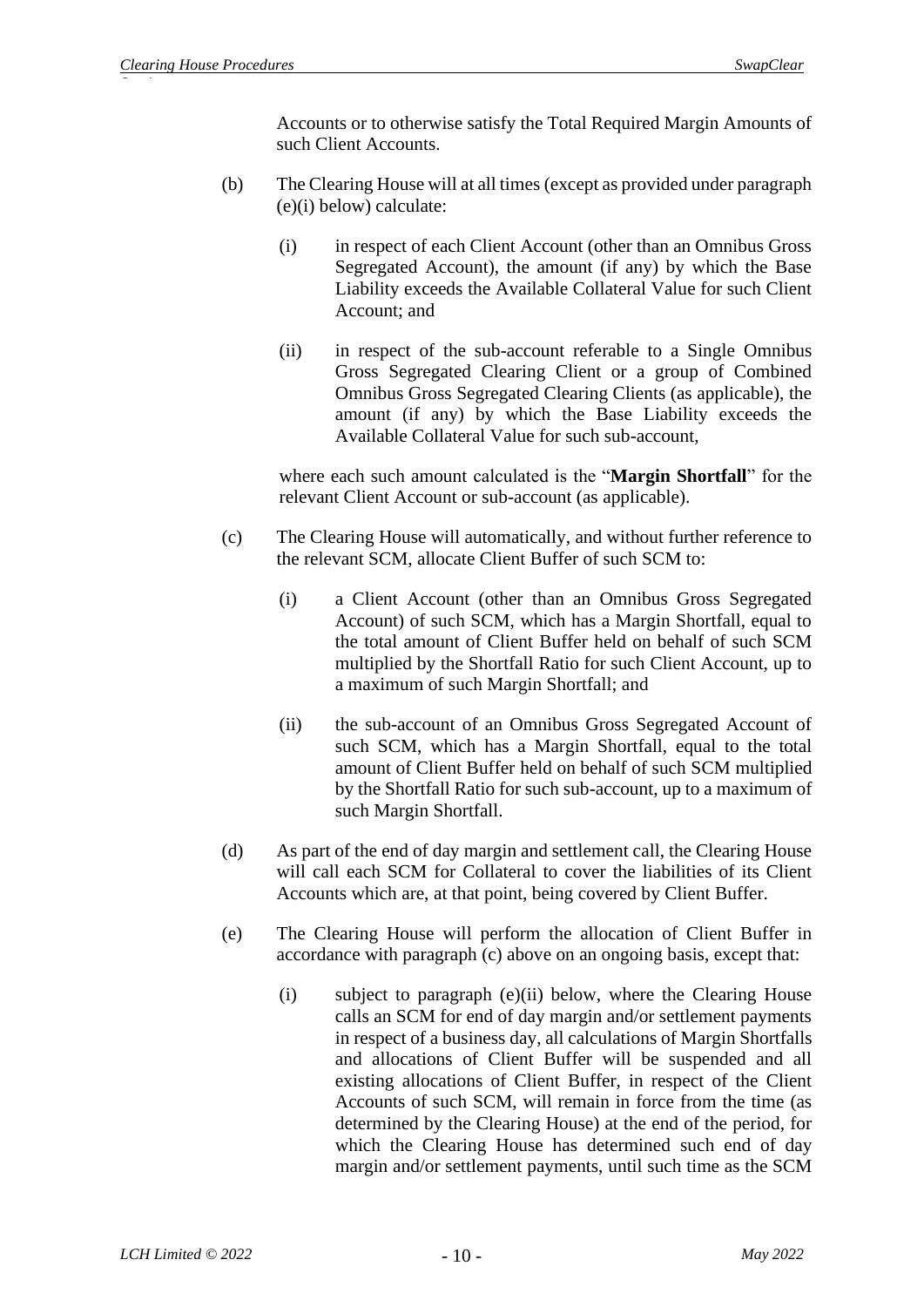satisfies such call (and at which time the Clearing House will resume calculation of Margin Shortfalls and allocation of Client Buffer in accordance with paragraphs (b) to (f)); and

- (ii) notwithstanding paragraph  $(e)(i)$  above, if an SCM fails to meet any of its obligations to the Clearing House, the Clearing House may cease such allocation process and determine that all existing allocations of Client Buffer, in respect of the Client Accounts of such SCM, remain in force from the time specified by the Clearing House (until such later time as determined by the Clearing House, when it will resume allocation of Client Buffer in accordance with paragraphs (b) to (f)).
- (f) Where Client Buffer has been allocated to a Client Account, such Collateral shall be recorded in, and form part of, the Clearing Member Current Collateral Balance in respect of such Client Account.
- (g) Where the Clearing House determines, after applying the allocation process in paragraph (c) above, that an amount of Client Buffer will no longer be allocated to a Client Account of an SCM (because either (i) there are no Margin Shortfalls, in respect of the SCM's Client Accounts, or (ii) the total amount of Client Buffer exceeds the total Margin Shortfalls, in respect of such SCM's Client Accounts), it will be returned and re-recorded by the Clearing House to the Client Buffer Account of such SCM (until such time as allocated again to a Client Account in accordance with paragraph (c) above) and will cease to form part of the Clearing Member Current Collateral Balance of such Client Account.
- (h) Prior to the Default of an SCM or the occurrence of a Termination Date specified by such SCM under Regulation 45, amounts standing to the credit of its Client Buffer Account are not available to support House Clearing Business and can only be used to support its SwapClear Client Clearing Business.

# *SwapClear Tolerance*

- (i) The Clearing House may provide each SCM with initial margin forbearance ("**SwapClear Tolerance**") in accordance with paragraphs (j) to (o) below, in order to facilitate the registration of SwapClear Contracts in the Proprietary Account(s) and/or Client Account(s) of such SCM or where the SCM has otherwise not transferred sufficient Collateral to the Clearing House (taking into account any Client Buffer transferred to a Client Account).
- (j) Subject to paragraphs (l), (m) and (n) below, the allocation of SwapClear Tolerance to:
	- (i) the Proprietary Account of an SCM will be adjusted, as and when necessary, in respect of shortfalls in Collateral following the Clearing House's daily margin and settlement calls;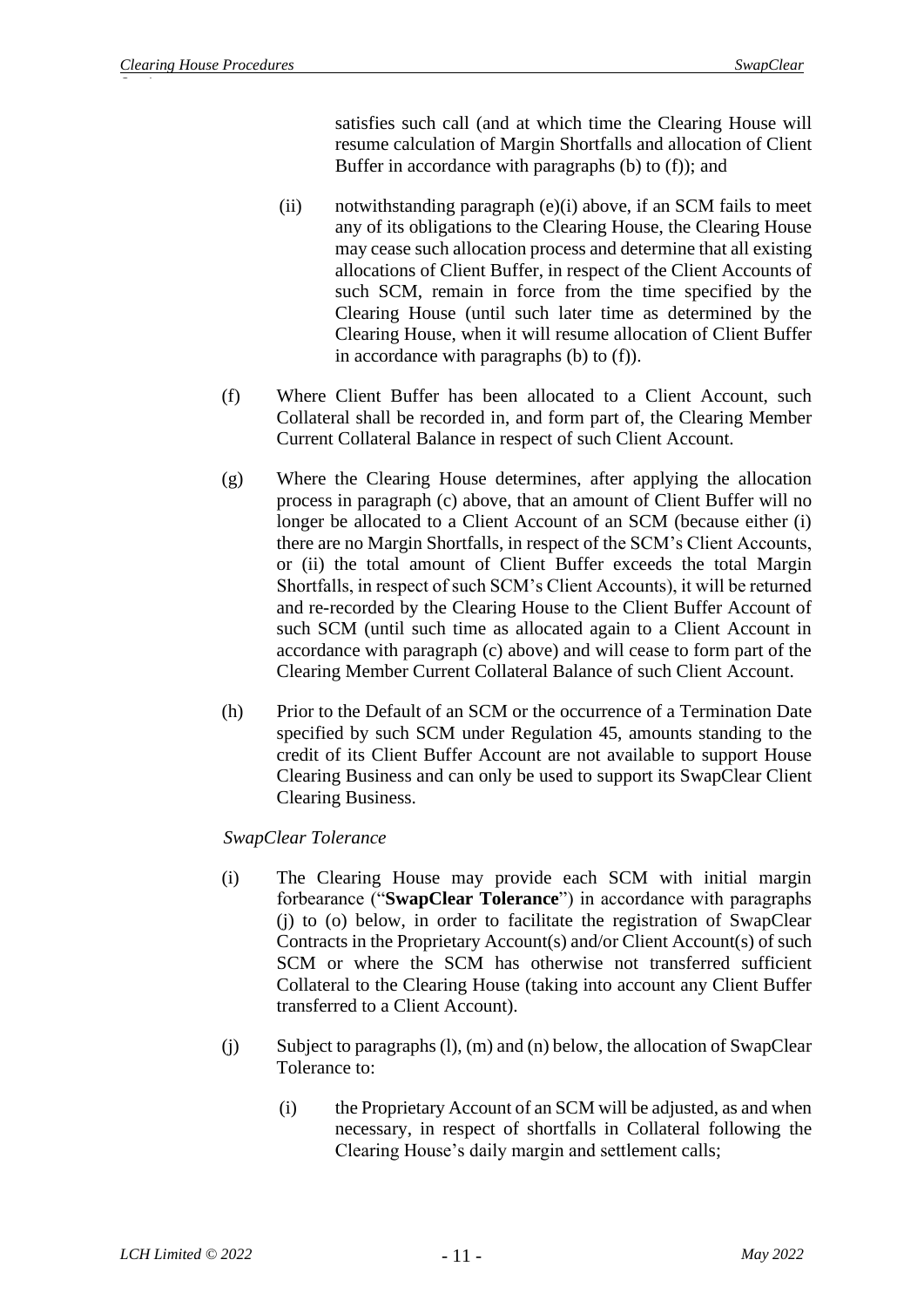- (ii) the Client Accounts of an SCM who does not use Client Buffer will be adjusted, as and when necessary, in respect of shortfalls in Collateral following the Clearing House's daily margin and settlement calls; and
- (iii) the Client Accounts of an SCM who uses Client Buffer will be adjusted on an ongoing basis, after the allocation of Client Buffer by the Clearing House pursuant to paragraphs (c) and (e) above, such that in respect of:
	- (A) a Client Account (other than an Omnibus Gross Segregated Account), the Clearing House will allocate SwapClear Tolerance to such account equal to the amount (if any) by which the Margin Shortfall, in respect of such Client Account, exceeds the Client Buffer allocated to it; and
	- (B) a sub-account of an Omnibus Gross Segregated Account, the Clearing House will allocate SwapClear Tolerance to such sub-account equal to the amount (if any) by which the Margin Shortfall, in respect of such sub-account, exceeds the Client Buffer allocated to it.
- (k) SwapClear Tolerance does not, for the avoidance of doubt, give rise to any payment or transfer of Collateral from the Clearing House or result in any use of Default Fund resources (except following a Default).
- (l) Notwithstanding paragraph (j) above, the Clearing House will determine, in its sole discretion, the maximum value of the SwapClear Tolerance (which may be zero) available to an SCM at a given time (the "**SwapClear Tolerance Limit**").
- (m) Notwithstanding paragraph (j) above, the Clearing House may adjust the value of such SwapClear Tolerance Limit and will notify each SCM of its SwapClear Tolerance Limit and of any adjustment to such SwapClear Tolerance Limit.
- (n) Notwithstanding paragraph (j) above, an SCM will ordinarily be required to transfer Collateral to the Clearing House in respect of its utilised SwapClear Tolerance in the margin and settlement call immediately following such use, provided that the Clearing House may require an SCM to transfer Collateral to the Clearing House in respect of utilised SwapClear Tolerance at any time and without prior notice.
- (o) The failure of an SCM to satisfy any call for Collateral in respect of utilised SwapClear Tolerance may give rise to a Default by such SCM.

## *Standing Order Amount*

(p) An SCM may elect to maintain a minimum level of Client Excess, in respect of its Primary Client Account, or House Excess at the start of a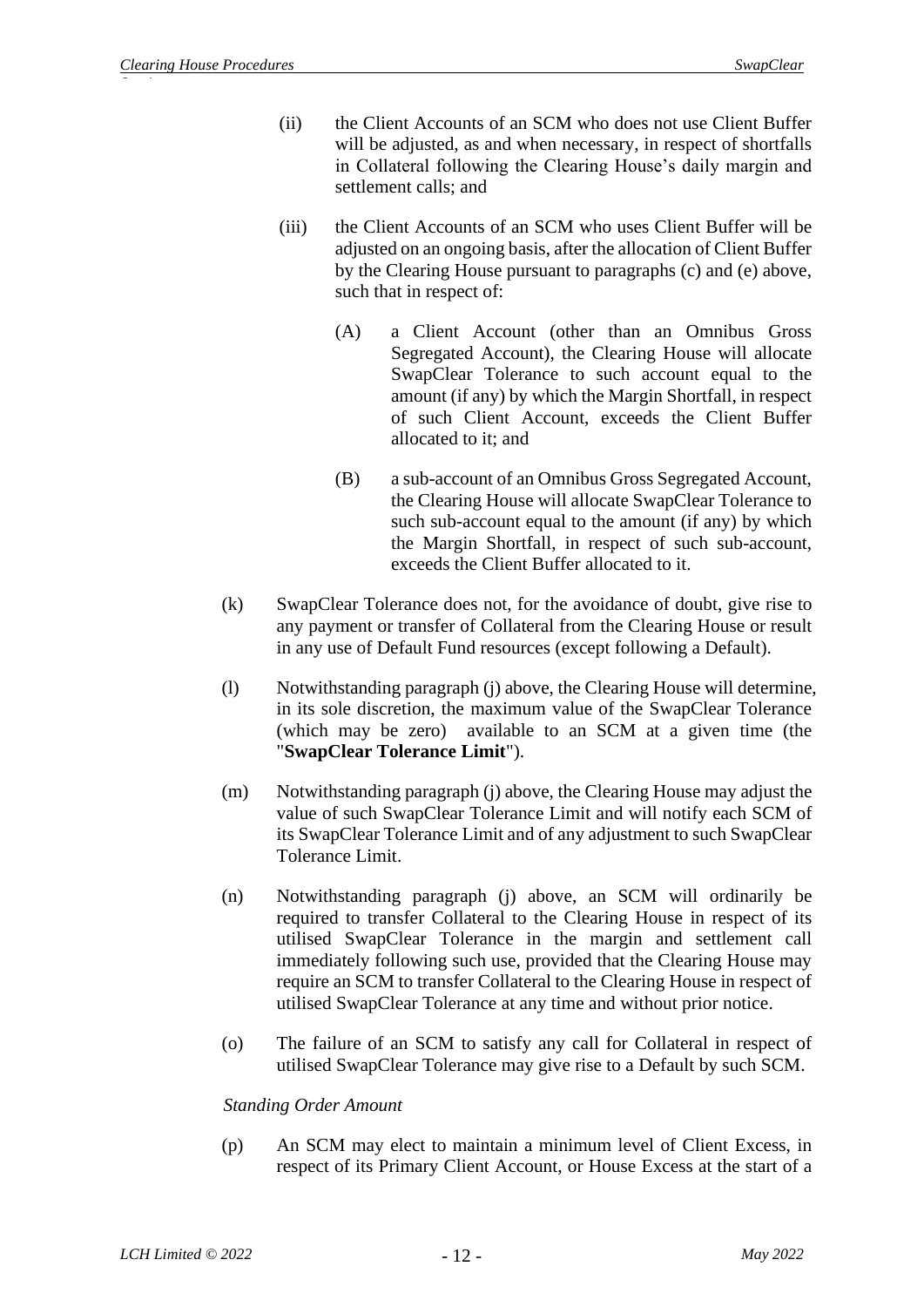business day (each such amount, a "**Standing Order Amount**"). The Clearing House may approve such election in its sole discretion. Upon the effectiveness of such election, if, at the end of a business day, the amount of the SCM's Client Excess, in respect of its Primary Client Account, or House Excess is less than the applicable Standing Order Amount, the Clearing House will call the SCM for an amount of cash Collateral equal to the difference. Any amount so called and received by the Clearing House pursuant to this section shall constitute Collateral, in respect of the SCM's Primary Client Account, or Collateral, in respect of the SCM's Proprietary Account, as applicable, of the SCM.

- (q) The form and manner of an election by an SCM pursuant to paragraph (p) above shall be determined by the Clearing House in its sole discretion (a "**Standing Order Request**"). In the event an SCM wishes to rescind or modify its Standing Order Request, it must contact the Clearing House's Client Services Department (ratesclientservices@lch.com). The Clearing House may reduce the Standing Order Amount or terminate a Standing Order Request in its sole discretion.
- (r) Through submitting a Standing Order Request, an SCM warrants that the individual making the request on behalf of the SCM is appropriately authorised to do so.
- 1.3.4 *Approved Trade Source Systems and Trading Venues*
	- (a) Approved Trade Source Systems

Application for approved trade source system status shall be made in accordance with the policies published from time to time on the Clearing House's website. A list of Approved Trade Source Systems currently approved by the Clearing House is available on the Clearing House's website. Where the Clearing House approves additional Approved Trade Source Systems, it will notify SwapClear Clearing Members via a member circular.

SwapClear Transactions presented through an Approved Trade Source System must be in an acceptable message format, as prescribed by the Clearing House.

Notwithstanding the designation by the Clearing House of any system as an Approved Trade Source System, the Clearing House makes no warranty (and will accept no liability) as to the effectiveness, efficiency, performance or any other aspect of the services provided by any Approved Trade Source System or the timeliness or otherwise of the delivery of any SwapClear Transaction details by that Approved Trade Source System to the Clearing House. Such matters form part of the relationship between the SwapClear Clearing Members and that Approved Trade Source System.

The Clearing House will process any SwapClear Transaction reported to it by an Approved Trade Source System on an "as is" basis and, subject to the Rulebook, will register any such SwapClear Transaction on the basis of the data provided to it by the Approved Trade Source System and approved by the relevant SwapClear Clearing Member. The Clearing House has no obligation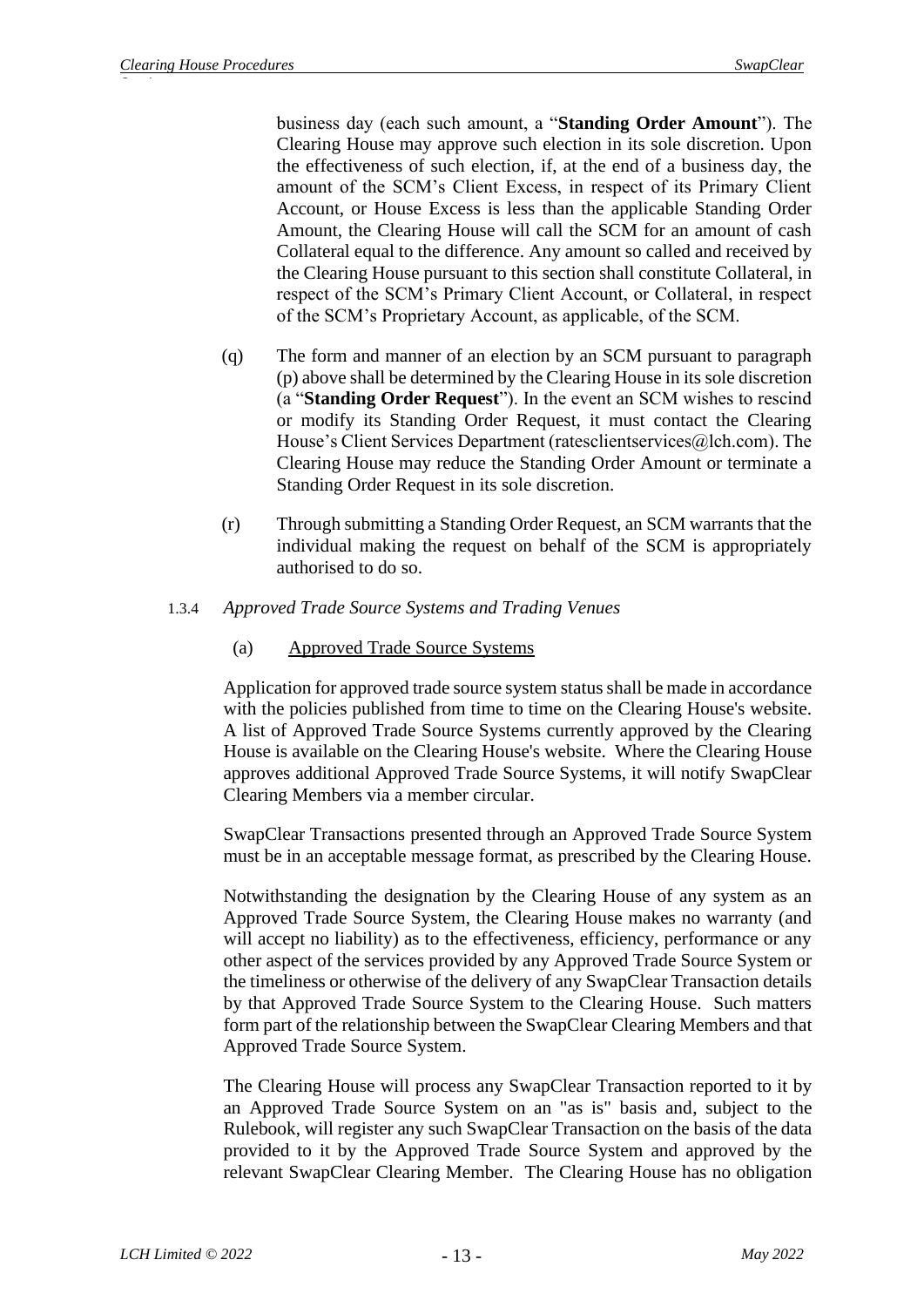to verify that the details received properly reflect the trade entered into by the relevant Executing Parties.

The Clearing House accepts no liability for any error within or corruption of any data sent by an Approved Trade Source System to the Clearing House or to a SwapClear Clearing Member or any delay in or failure of the transmission of such data to the Clearing House. In the event that the Clearing House registers any SwapClear Contract on the basis of incorrect or corrupted data sent to it by an Approved Trade Source System and consented to (where applicable) by a SwapClear Clearing Member, the SwapClear Clearing Member concerned shall be bound by the terms of such SwapClear Contract. The Clearing House shall use its reasonable endeavours to assist the relevant SwapClear Clearing Member(s) in re-registering the trade on the correct basis but the Clearing House shall not be liable to a SwapClear Clearing Member or to any other party with regard to the registration (or lack of registration or re-registration) of any such SwapClear Contract.

SwapClear Clearing Members shall ensure that Necessary Consents are provided by appropriately authorised personnel. Apart from in respect of Necessary Consents, the Clearing House is not able to, and will not, verify the authorisation of the source of any details of any transaction reported to it for registration by any Approved Trade Source System. The Clearing House shall have no liability in the event that any SwapClear Clearing Member suffers any loss through the unauthorised granting of a Necessary Consent.

### (b) Trading Venues

While the Clearing House receives details of a SwapClear Transaction via an Approved Trade Source System pursuant to section [1.3.1](#page-6-0) of these Procedures, such Approved Trade Source System may in providing such details to the Clearing House rely upon similar details delivered to it by a Trading Venue (where such SwapClear Transaction is executed on such Trading Venue). Additionally, the Clearing House may rely on details relating to a SwapClear Transaction obtained from a Trading Venue for verification purposes or in order to generate reports or to exercise its rights or discretion under Regulation 55 (*Registration of SwapClear Contracts*). In this regard, the Clearing House may direct the Trading Venues to use prescribed format messages or classifications.

Notwithstanding the approval by the Clearing House of any Trading Venue, the Clearing House makes no warranty (and will accept no liability) as to the effectiveness, efficiency, performance or any other aspect of the services provided by any Trading Venue or the timeliness or otherwise of the delivery of any SwapClear Transaction details by that Trading Venue to the Clearing House. Such matters form part of the relationship between the SwapClear Clearing Members and that Trading Venue.

The Clearing House will process any SwapClear Transaction reported to it by a Trading Venue on an "as is" basis and, subject to the General Regulations and these Procedures, will register any such SwapClear Transaction on the basis of the data provided to it by the Approved Trade Source System and the relevant Trading Venue. The Clearing House has no obligation to verify that the details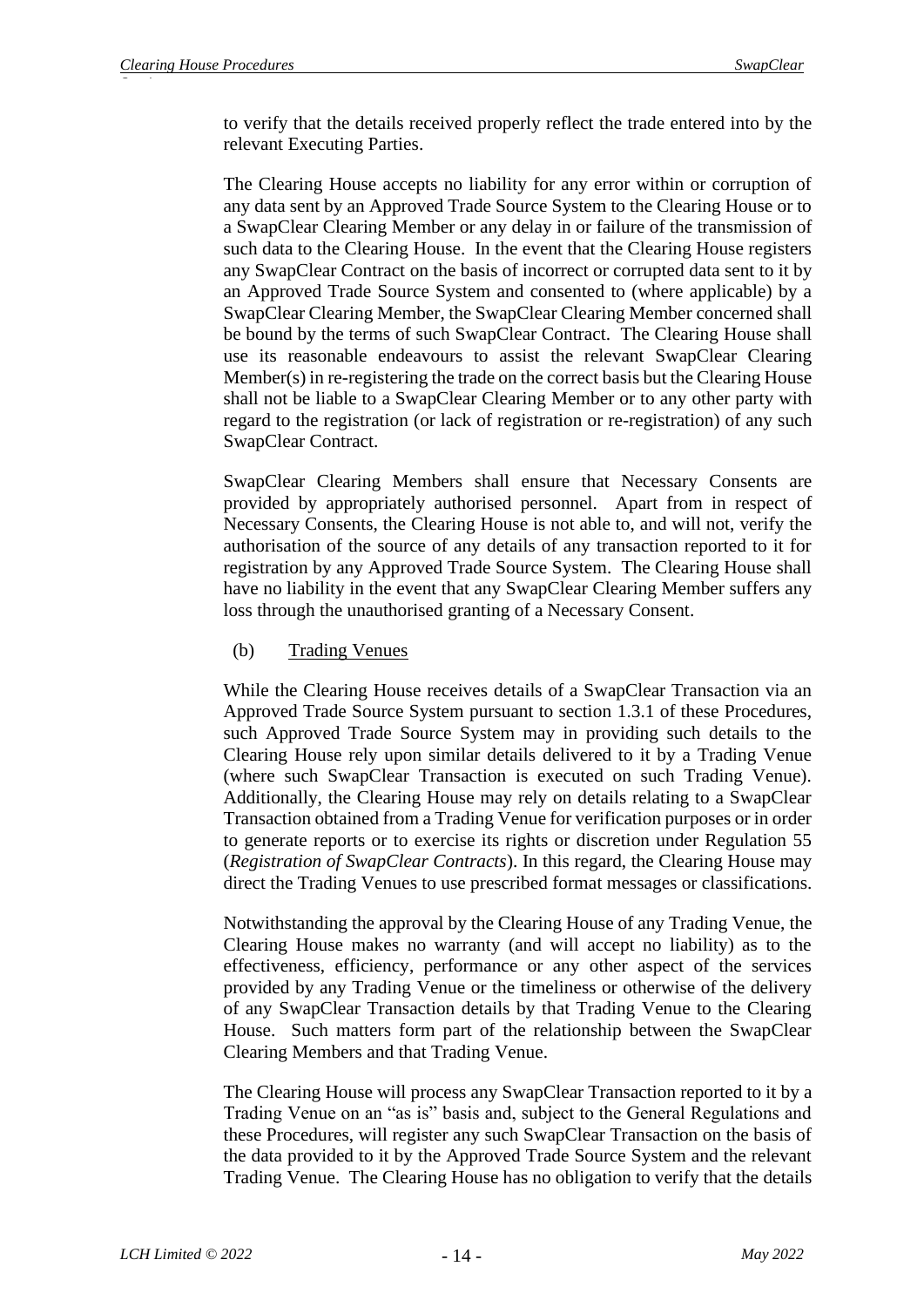received properly reflect the trade entered into by the relevant Executing Parties or that the Trading Venue is correctly applying the format messages or classifications that the Clearing House has prescribed.

The Clearing House accepts no liability for any error within or corruption of any data sent by a Trading Venue to the Clearing House or to a SwapClear Clearing Member or any delay in or failure of the transmission of such data to the Clearing House. In the event that the Clearing House registers any SwapClear Contract on the basis of incorrect or corrupted data sent to it by a Trading Venue and accepted (whether automatically or manually, as applicable) by a SwapClear Clearing Member, the SwapClear Clearing Member concerned shall be bound by the terms of such SwapClear Contract. The Clearing House shall use its reasonable endeavours to assist the relevant SwapClear Clearing Member(s) in re-registering the trade on the correct basis but the Clearing House shall not be liable to a SwapClear Clearing Member or to any other party with regard to the registration (or lack of registration or re-registration) of any such SwapClear Contract.

## <span id="page-15-0"></span>1.3.5 *Registration of New Trades*

The following section does not apply to Backloaded Trades, which are dealt with in section [1.3.6](#page-16-0) below.

Prior to it registering a SwapClear Contract resulting from a SwapClear Transaction other than a Sub-Block Trading Venue Transaction, the Clearing House will require the SwapClear Clearing Member in whose name such SwapClear Contract is to be registered to transfer to the Clearing House adequate Collateral in respect of initial margin requirements, variation margin requirements, and/or the settlement payment obligations (as applicable) relating to such Contract as a precondition to registration (taking into account any Client Buffer and/or SwapClear Tolerance, if any). In accordance with Regulation 55(e)(iv) (*Registration of SwapClear Contracts*), a SwapClear Clearing Member becomes obligated to transfer such Collateral (taking into account any Client Buffer and/or SwapClear Tolerance, if any) to the Clearing House at the time when the relevant SwapClear Transaction (that is not a Sub-Block Trading Venue Transaction) has been submitted or deemed to be submitted (as applicable) by the SwapClear Clearing Member and such SwapClear Clearing Member shall transfer such Collateral to the Clearing House prior to registration of the resulting SwapClear Contract. In respect of a SwapClear Contract resulting from a SwapClear Transaction that is a Sub-Block Trading Venue Transaction, the SwapClear Clearing Member in whose name such SwapClear Contract is registered shall transfer to the Clearing House sufficient Collateral in respect of such SwapClear Contract at such time after the registration of such SwapClear Contract as the Clearing House shall require.

Notwithstanding the foregoing (i) if the Clearing House registers a SwapClear Contract resulting from a SwapClear Transaction that is not a Sub-Block Trading Venue Transaction where one or both of the relevant SwapClear Clearing Members has not provided sufficient Collateral prior to registration, the SwapClear Clearing Members shall be bound by the terms of the SwapClear Contract relating thereto arising under Regulation 55 and any other applicable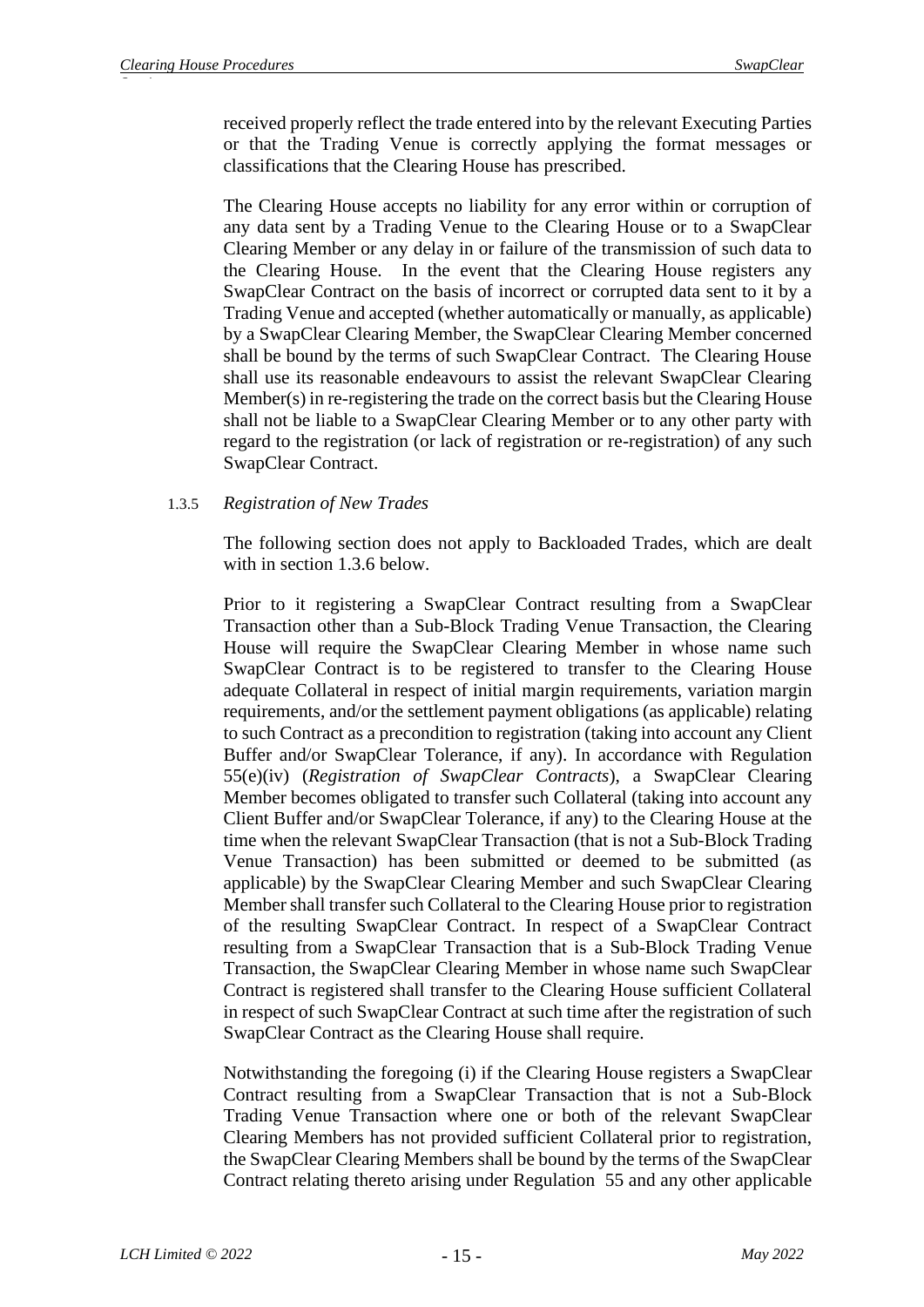provision of the Rulebook, and (ii) if the Clearing House rejects a SwapClear Transaction that is a Sub-Block Trading Venue Transaction for reasons of insufficient Collateral, the Clearing House shall not be liable to any SwapClear Clearing Member or anyone else with regard to the registration (or lack of registration or re-registration) of any such SwapClear Transaction.

Upon a SwapClear Transaction being submitted to the Clearing House for registration, the Clearing House will determine whether to accept or reject the SwapClear Transaction within the required timeframe under all Applicable Law.

Where the Clearing House determines to accept the SwapClear Transaction, registration shall occur immediately and the SwapClear Transaction shall be automatically replaced with (as applicable) (i) two separate SwapClear Contracts, one between the relevant SwapClear Clearing Member and the Clearing House and the other between the same or another SwapClear Clearing Member and the Clearing House, or (ii) one SwapClear Contract between the relevant SwapClear Clearing Member and the Clearing House and one FCM SwapClear Contract between the relevant FCM Clearing Member and the Clearing House. The SwapClear clearing system will respond, after processing, with a message confirming the registration. The registration notification message will be sent using the SwapClear Clearing Member reporting system and/or the FCM Clearing Member reporting system (as applicable) (including by way of the originating Approved Trade Source System). The definitive report of a registered SwapClear Contract will be shown within the SwapClear Clearing Member reporting system (see Section [1.1.3\)](#page-4-0) on the SwapClear Clearing Member reporting account.

#### **Non-Standard Fixing Offsets for SwapClear Transactions**

SwapClear Clearing Members may submit for registration SwapClear Transactions that are OIS transactions with non-standard fixing offsets of [-1 to -10] Business Days, where the fixing for any Business Day 'i' in an interest period is equal to the fixing in respect of the Business Day falling [-1 to 10] Business Days prior to such day 'i'. For the avoidance of doubt, SwapClear Contracts registered as OIS transactions with non-standard fixing offsets will retain the underlying set of compounding coupon sub-periods and their respective weights.

## **Open Access**

The Clearing House provides access to Approved Trade Source Systems and Trading Venues on an open and non-discriminatory basis.

#### <span id="page-16-0"></span>1.3.6 *Backloading of Existing Trades*

A SwapClear Transaction that has a Trade Date of greater than ten calendar days prior to the date of presentation of such SwapClear Transaction to the Clearing House for clearing is considered a backloaded trade by the Clearing House (a "**Backloaded Trade**"). Due to the nature of Backloaded Trades, SwapClear Clearing Members should note that a relatively large amount of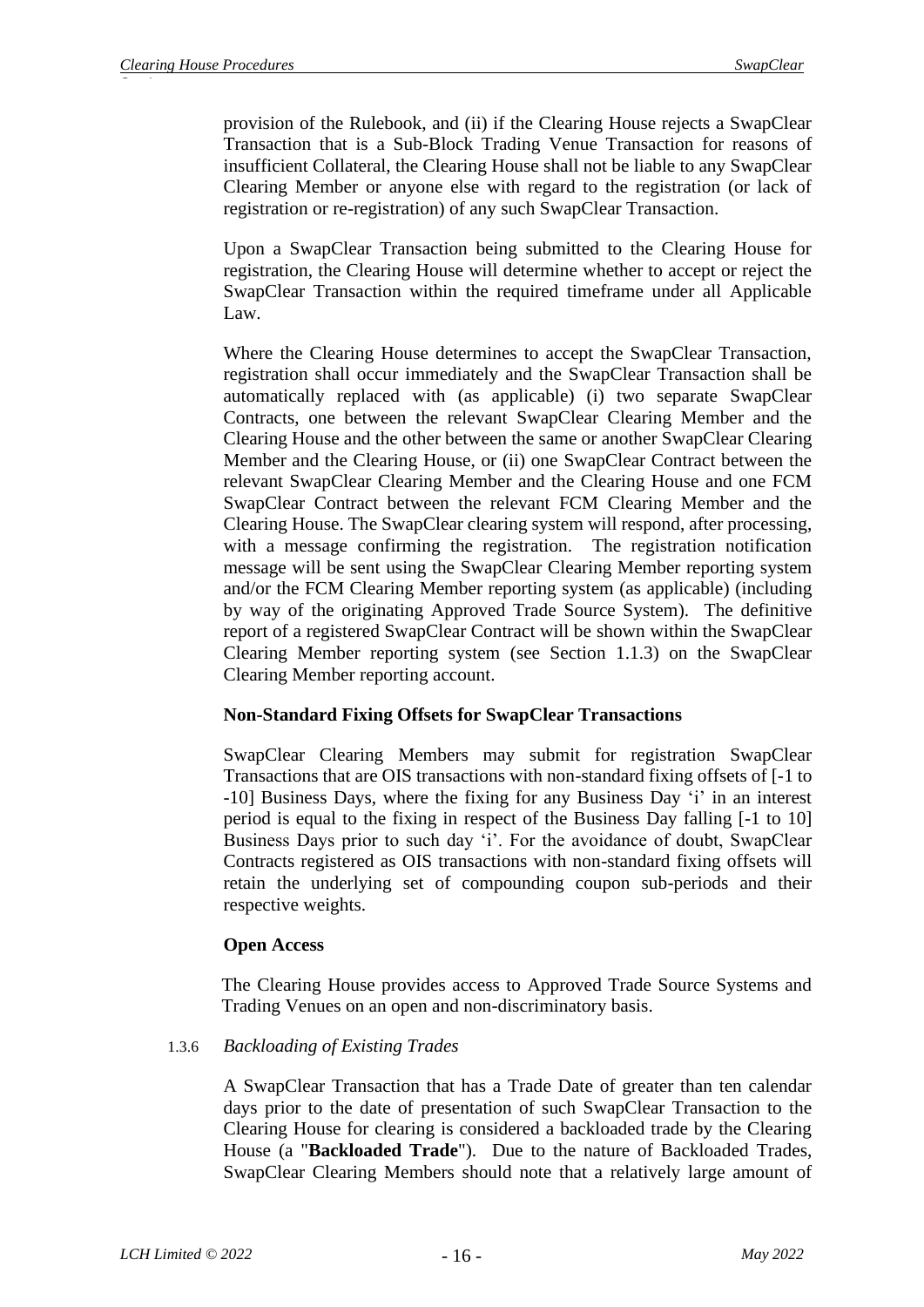Collateral is required to register such trades. The Clearing House provides the facility for SwapClear Clearing Members to load such eligible existing SwapClear Transactions, through an Approved Trade Source System. Where the Clearing House approves additional Approved Trade Source Systems for these purposes, it will notify SwapClear Clearing Members via a member circular. Backloading requires bilateral agreement between the relevant Executing Parties and acceptance by the SwapClear Clearing Member(s) or the SwapClear Clearing Member and the FCM Clearing Member (as the case may be) of the full particulars required by the Clearing House for each such SwapClear Transaction.

At least once every Business Day, the Clearing House will carry out a process (each a "**Backload Registration Cycle**") for the registration of Backloaded Trades which have been presented for clearing or with respect to which the Clearing House has received one or more Necessary Consents, if any. Following each Backload Registration Cycle, the Clearing House will calculate the increase in Collateral required to register the Backloaded Trade(s) and will notify each relevant SwapClear Clearing Member (the "**Backload Margin Call**").

The Backload Margin Call will be for the entire amount of additional Collateral required in connection with the Backloaded Trade(s), and the Backload Margin Call cannot be satisfied by and will not take into account SwapClear Tolerance (i.e. SwapClear Tolerance is not available for this purpose) or any available Client Buffer (other than that which has been expressly allocated for that purpose, as described in the paragraph below). In connection with a Backload Margin Call, following the time that a SwapClear Clearing Member is required to deliver to the Clearing House the Collateral associated with such Backload Margin Call (the "**Backload Margin Call Deadline**"), the Clearing House will issue such SwapClear Clearing Member with a subsequent margin call to deliver Collateral in respect of any increase in SwapClear Tolerance utilisation as of the time of the Backload Margin Call Deadline (if any).

Where an individual SwapClear Clearing Member determines that the Backloaded Trade(s) that it is submitting for registration will lead to an aggregate change (be it either an increase or decrease) in the net present value of its portfolio of SwapClear Contracts in excess of a threshold amount (the "**Individual Backload Value Threshold**") as published by the Clearing House from time to time, it shall notify the Clearing House before the end of the Business Day preceding the relevant Backload Registration Cycle. In the event that the Clearing House does not receive such notification and the change in net present value of the SwapClear Clearing Member's portfolio of SwapClear Contracts is in excess of the Individual Backload Value Threshold the Clearing House may, in its sole discretion, exclude that SwapClear Clearing Member from the Backload Registration Cycle or postpone or cancel the entire Backload Registration Cycle.

Where a SwapClear Clearing Member notifies the Clearing House of a change in net present value in excess of the Individual Backload Value Threshold, the Clearing House shall inform the SwapClear Clearing Member whether it will be required to pre-fund the Backload Margin Call and, if so, how Collateral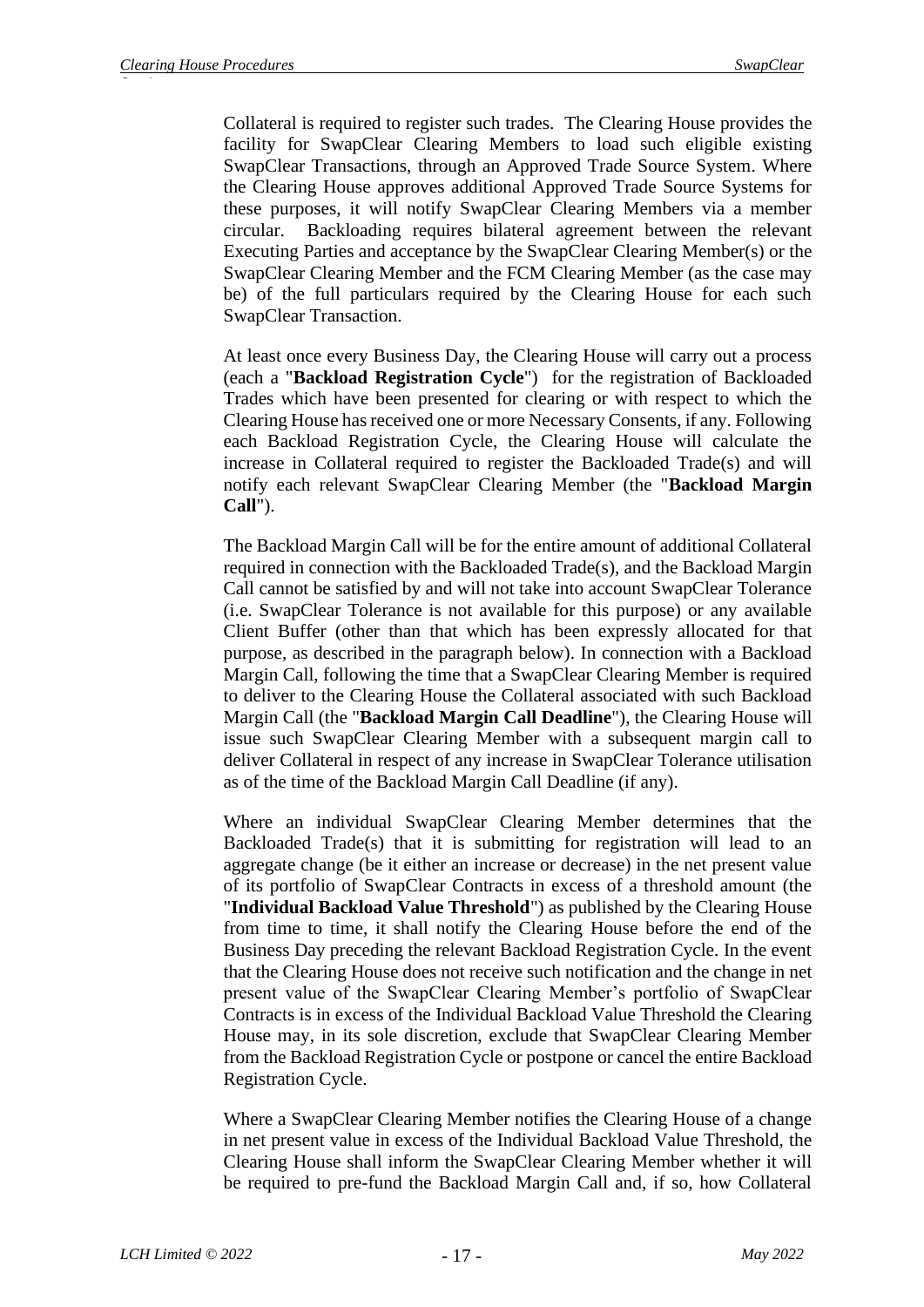should be delivered such that it will be made available for a Backload Registration Cycle.

In the event that the aggregate Backload Margin Call required from all SwapClear Clearing Members participating in a Backload Registration Cycle is in excess of a pre-determined threshold amount (the "**Aggregate Backload Margin Threshold**") as published by the Clearing House from time to time, the Clearing House may postpone or cancel the relevant Backload Registration Cycle.

Where the Clearing House postpones or cancels a Backload Registration Cycle it shall notify those SwapClear Clearing Members that were intending to participate in the Backload Registration Cycle.

Backloaded Trades received by the Clearing House in advance of a Backload Registration Cycle will be 'parked' until the next Backload Registration Cycle (whether that Backload Registration Cycle is on the same Business Day or the following Business Day).

In order for the registration of the Backloaded Trades included in a Backload Registration Cycle to complete, each SwapClear Clearing Member (and each FCM Clearing Member, if applicable) which is party to a Backloaded Trade within that Backload Registration Cycle must provide sufficient Collateral as required to the Clearing House in advance.

A Backloaded Trade which has been presented for clearing (or with respect to which the Clearing House has received the one or more Necessary Consents, if any) shall be deemed to have been submitted by the SwapClear Clearing Member(s) or the SwapClear Clearing Member and the FCM Clearing Member (as the case may be) for registration by the Clearing House at such time that the Clearing House determines that sufficient Collateral has been provided to register that Backloaded Trade.

For any SwapClear Transaction which is a Backloaded Trade, where one leg is to be registered as an FCM SwapClear Contract, the FCM Rulebook will apply with respect to such registration of an FCM SwapClear Contract.

The Clearing House shall publish the following via member circular:

- (i) times of Backload Registration Cycles;
- (ii) the Individual Backload Value Threshold; and
- (iii) the Aggregate Backload Margin Threshold.

#### 1.3.7 *Notification*

In respect of a SwapClear Transaction which is:

(a) a Trading Venue Transaction, the Clearing House will notify the SwapClear Clearing Members, Trading Venue and (if the originating Approved Trade Source System is different from the Trading Venue)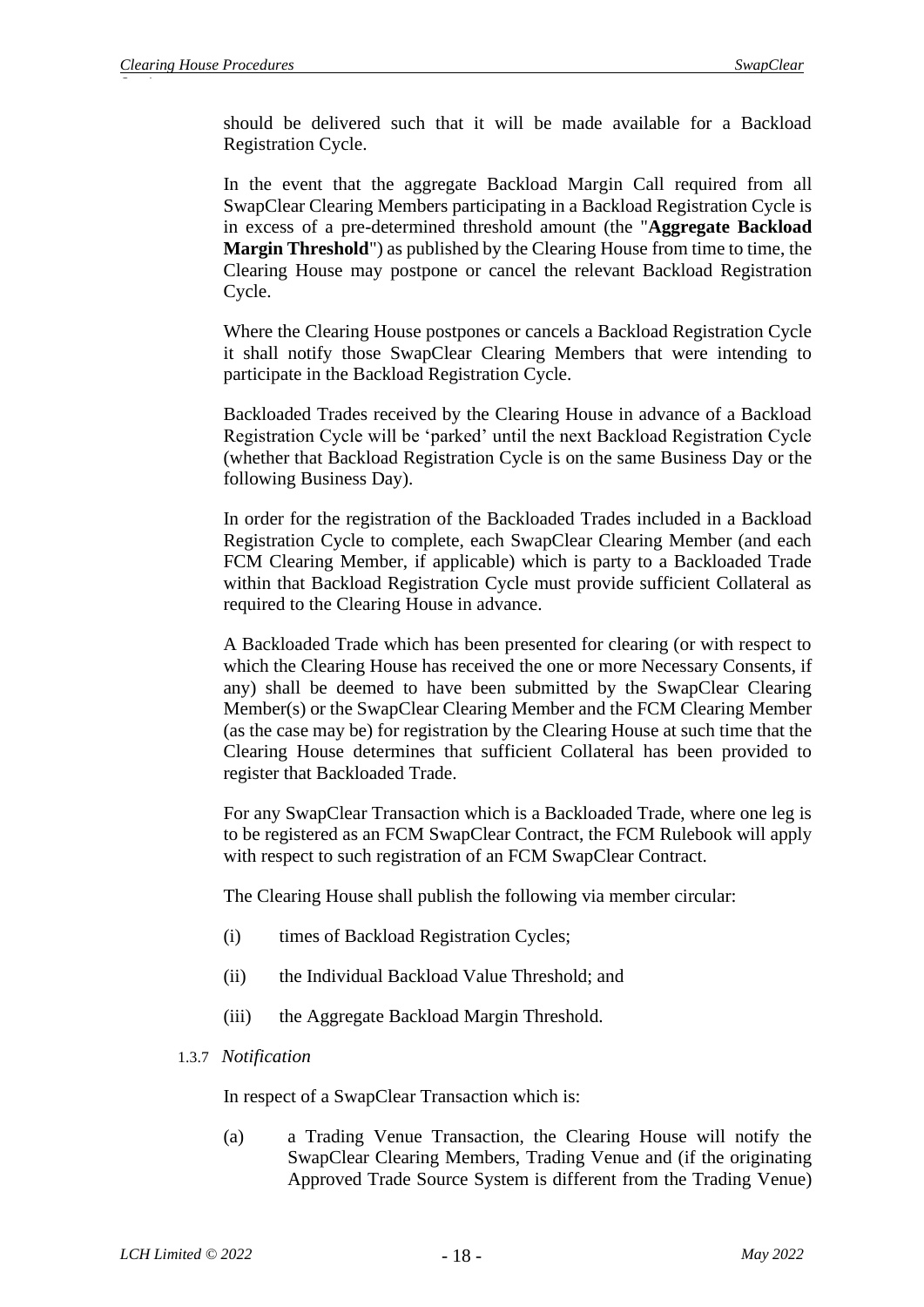the originating Approved Trade Source System of registration or rejection of the SwapClear Transaction (as applicable); and

(b) not a Trading Venue Transaction, the Clearing House will notify the SwapClear Clearing Members (via the originating Approved Trade Source System or ClearLink API) of registration or rejection of the SwapClear Transaction (as applicable),

in each case within the required timeframe under all Applicable Law

1.3.8 *Rejected Trades*

Trades presented for registration that do not meet the SwapClear Eligibility Criteria or any other requirement for registration under the Rulebook, including a trade (a) presented by or on behalf of a SwapClear Clearing Member in respect of a third party Executing Party other than a SwapClear Dealer where such trade was executed on a Trading Venue that was not at the time of execution of such trade an Eligible Trading Venue in respect of such SwapClear Clearing Member, (b) presented by or on behalf of a SwapClear Clearing Member that was executed on a trading venue or facility that had not at the time of the execution of such trade been approved by the Clearing House as a Trading Venue, (c) which contains invalid or incomplete message data, or (d)(i) which is not a Sub-Block Trading Venue Transaction, and (ii) with respect to which the Clearing House has not received sufficient Collateral (taking into account Client Buffer and/or SwapClear Tolerance, if any) will, in each case, be rejected.

If a trade is presented to the Clearing House for registration and rejected, it may be re-presented for registration in the form of a new trade but with the same economic terms in accordance with, and subject to, the Rulebook and all Applicable Law, and such trade will, for the purposes of the Rulebook and upon such re-presentation, constitute a new trade.

## 1.3.9 *Package Transactions*

In certain circumstances a SwapClear Clearing Member may, via an Approved Trade Source System, present to the Clearing House, in a single submission, a group of two or more SwapClear Transactions for simultaneous registration (such group of SwapClear Transactions, a "**Package Transaction**"). A Package Transaction must be identified to the Clearing House at the time of its presentation in the format prescribed by the Clearing House. Where the Package Transaction is not presented in the prescribed format, each constituent SwapClear Transaction within the Package Transaction will be rejected.

Where the Clearing House receives a Package Transaction for registration it shall treat each SwapClear Transaction that forms part of the Package Transaction as a new SwapClear Transaction in accordance with the Rulebook and, where each constituent SwapClear Transaction within the Package Transaction meets the registration requirements as set out in the Rulebook (including a Necessary Consent and the provision of Collateral, where applicable), the Clearing House will simultaneously register all of the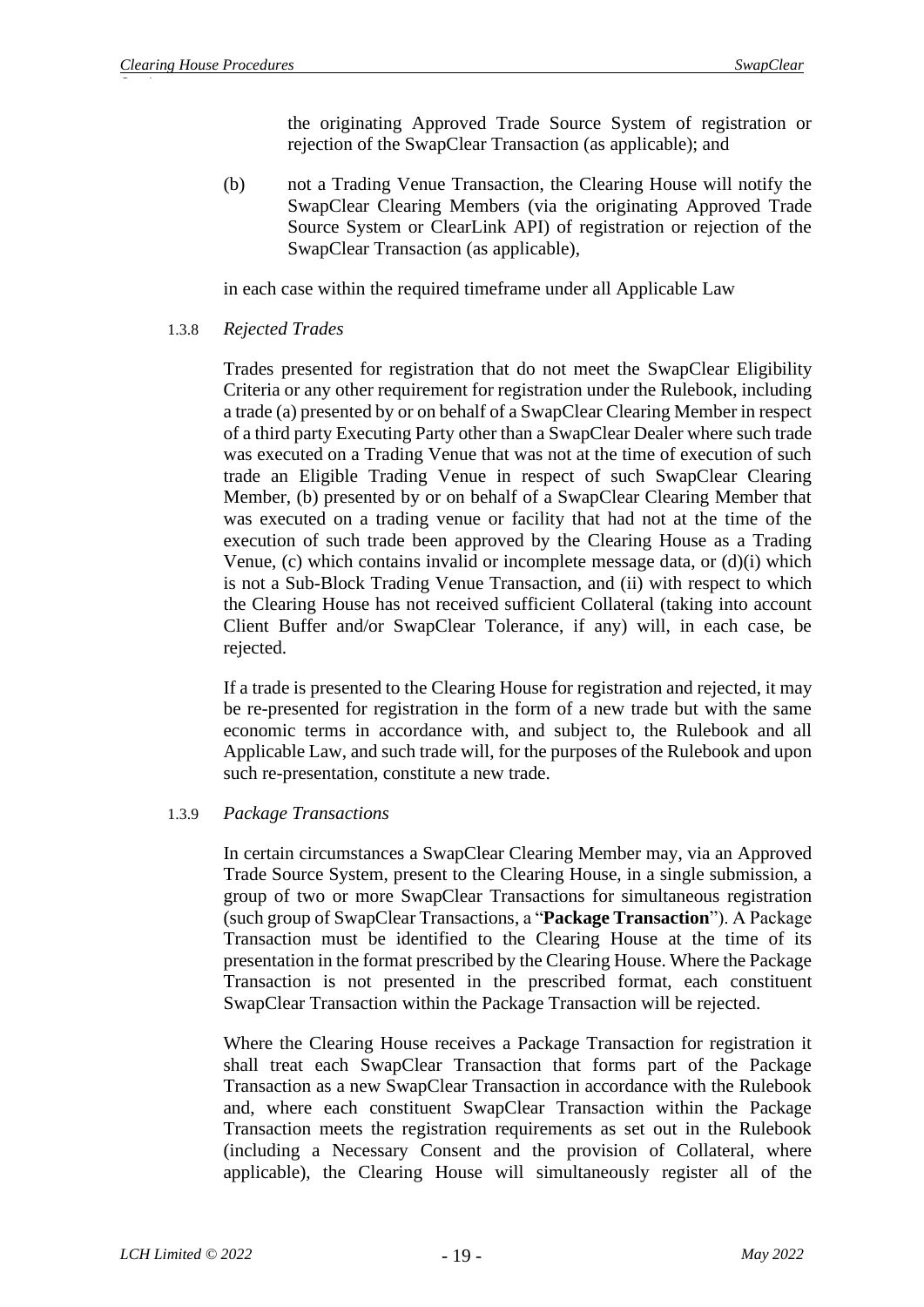SwapClear Transactions within that Package Transaction. Where one or more of the constituent SwapClear Transactions does not meet the Clearing House's registration requirements then all the constituent SwapClear Transactions of the Package Transaction shall be rejected.

Where a constituent SwapClear Transaction of a Package Transaction is an Eligible Trading Venue Transaction, it is a condition of registration that all of the constituent SwapClear Transactions of such Package Transaction be Eligible Trading Venue Transactions. Where such condition is not met, all constituent SwapClear Transactions of the Package Transaction will be rejected. In respect of a Package Transaction comprising SwapClear Transactions that are not executed on a Trading Venue, the Clearing House will send a Notification to the relevant SwapClear Clearing Member(s) for the acceptance of each such constituent SwapClear Transaction.

In respect of a Package Transaction presented in a SwapClear Clearing Member's name, such SwapClear Clearing Member's margin requirement will be assessed based on the net margin call for all of the constituent SwapClear Transactions of such Package Transaction. Where one or more of the constituent SwapClear Transactions in a Package Transaction is not a Sub-Block Trading Venue Transaction, the relevant SwapClear Clearing Member is required to provide the Clearing House with sufficient Collateral prior to registration of the entire Package Transaction as a condition thereto (taking into account available SwapClear Tolerance, if any).

The Clearing House may limit the number of SwapClear Transactions that may be included in a Package Transaction by way of member circular.

#### 1.4 **Proprietary Accounts and Client Accounts**

#### 1.4.1 *Proprietary Accounts*

A SwapClear Clearing Member may request that the Clearing House opens a Proprietary Account in respect of its House Clearing Business. A Proprietary Account will map to two or more sub-accounts:

- (a) one or more position accounts; and
- (b) one or more collateral accounts (including, where relevant, a Client Buffer Account and/or an Overnight Funding Account).

#### 1.4.2 *Client Accounts*

(a) Types of Client Account

Subject to Regulation 11 (*Client Clearing Business*) and Section [1.21](#page-50-0) below, a SwapClear Clearing Member may request that the Clearing House opens, in respect of its Client Clearing Business, one or more:

- (i) Individual Segregated Accounts;
- (ii) Indirect Gross Accounts;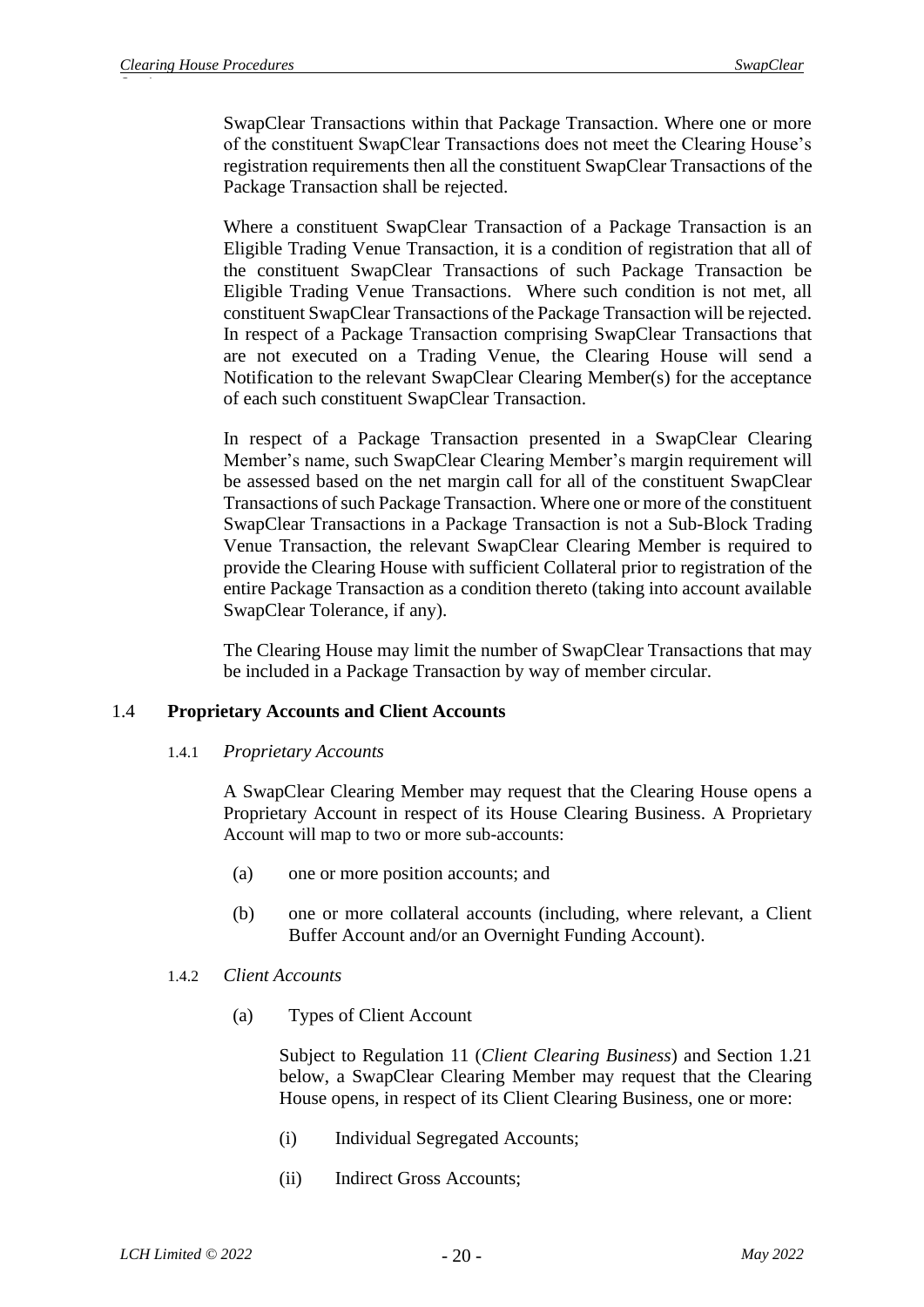- (iii) Custodial Segregated Accounts;
- (iv) Non-Identified Client Omnibus Net Segregated Accounts;
- (v) Identified Client Omnibus Net Segregated Accounts;
- (vi) Affiliated Client Omnibus Net Segregated Accounts;
- (vii) Omnibus Gross Segregated Accounts; and/or
- (viii) Indirect Net Accounts.
- (b) Each Client Account will map to two or more sub-accounts:
	- (i) one or more position accounts; and
	- (ii) one or more collateral accounts.

#### 1.4.3 *Client Account – Account Migration*

An SCM may request (in such form and manner as the Clearing House may prescribe from time to time) that the Clearing House migrate and convert a Client Account to another form of Client Account (an "**Account Migration Request**"). In connection with an Account Migration Request, an SCM shall be deemed to make the following agreements, acknowledgements and representations:

- (a) the Account Migration Request is provided on behalf of a SwapClear Clearing Client;
- (b) the requested Client Account changes will not violate or result in the violation of Applicable Law; and
- (c) the Clearing House shall be authorised and entitled to rely conclusively on the instructions of, and information provided by, the given SCM, which shall be solely responsible for all such instructions and information.

#### 1.5 **Position Accounts**

#### 1.5.1 *SCM Accounts*

For identification purposes, each SCM is assigned a unique three-character mnemonic. An SCM's position and financial information are further identified by position-keeping accounts corresponding to a single character code: C for SwapClear Client Clearing Business and H for SwapClear Clearing House Business. The H account is obligatory, the C account will be used in respect of any SCM which engages in SwapClear Client Clearing Business.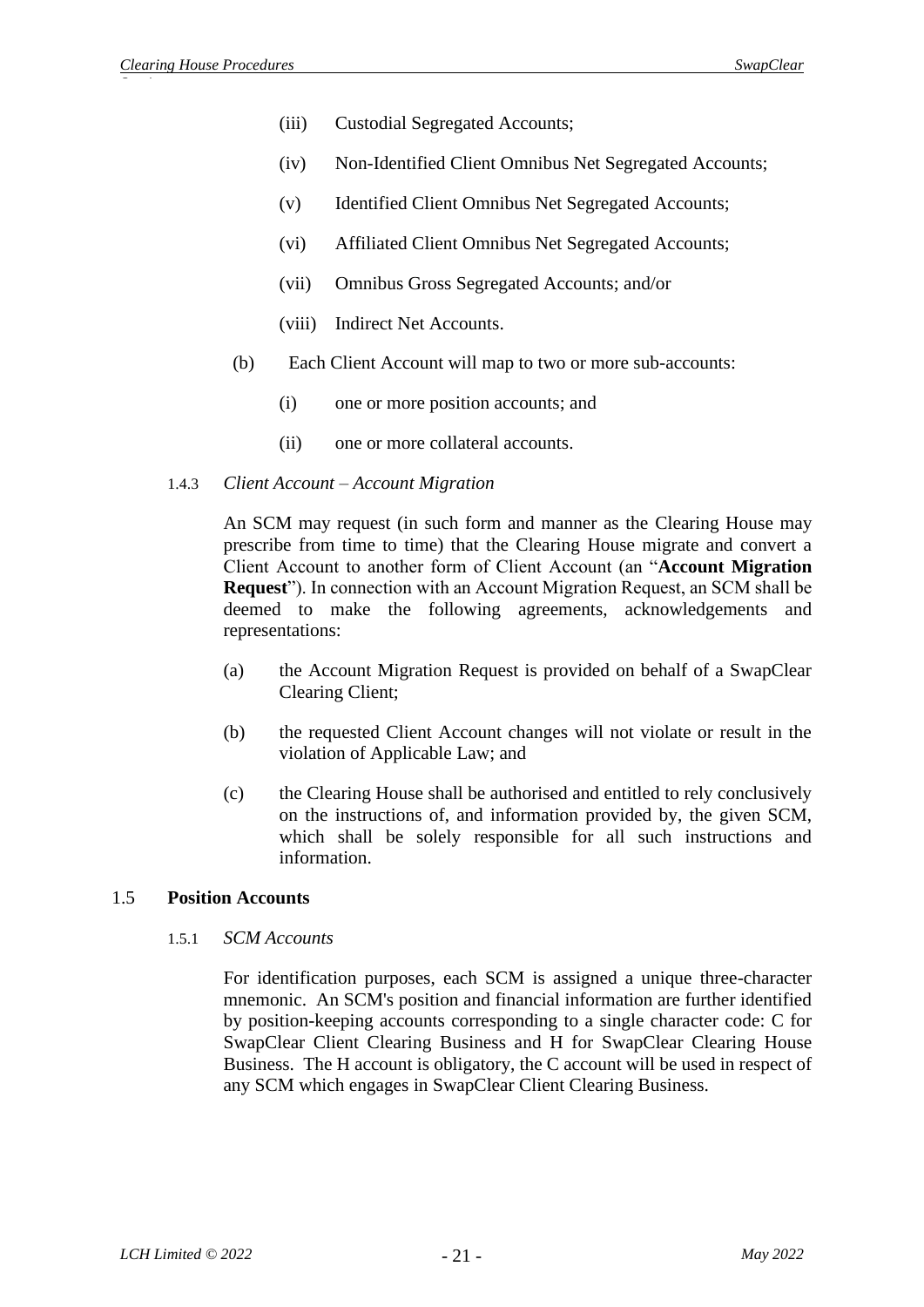#### 1.5.2 *Position-Keeping Accounts*

#### (a) *Clearing Member Accounts*

The account types are: H for SwapClear Clearing House Business; and C for SwapClear Client Clearing Business.

An SCM's SwapClear positions are also recorded within the SwapClear clearing system in SwapClear Accounts.

#### (b) *SwapClear Accounts*

The SwapClear clearing system will provide position-keeping accounts for SCMs. A SwapClear account will be assigned a code identical to the bank identifier code ("**BIC**") of the SCM. Each SwapClear account must map to a Clearing Member account.

All registered SwapClear Contracts will be identifiable to SCMs and SwapClear Clearing Clients, as applicable, via SwapClear Clearing Member reporting (see Section 1.1.3). Each SwapClear Contract will also be assigned a unique trade identifier by the Clearing House. The SwapClear Clearing Member reporting functionality also allows:

- (i) an SCM to identify (A) all SwapClear Contracts registered in its name, (B) where applicable, all SwapClear Contracts registered in its name and referable to a SwapClear Clearing Client, (C) where applicable, all SwapClear Contracts registered in its name and referable to a SwapClear Clearing Client and an Indirect Clearing Client, and (D) where applicable, all SwapClear Contracts registered in its name which arose as a result of a SD executing a SwapClear Transaction and presenting it to the Clearing House for clearing in the name of such SCM; and
- (ii) a SwapClear Clearing Client to identify (A) where applicable, all SwapClear Contracts registered in the name of an SCM and referable to such SwapClear Clearing Client, (B) where applicable, all SwapClear Contracts registered in the name of an SCM and referable to such SwapClear Clearing Client and an Indirect Clearing Client.

At the request of an SCM or SwapClear Clearing Client, as applicable, the Clearing House may permit the SCM or SwapClear Clearing Client, as applicable, and/or its respective agent or designee (that has previously been approved by the Clearing House for such purpose) to assign or amend a trade identifier to a SwapClear Contract in its accounts, provided that no such assignment or amendment shall in any way affect the Clearing House trade identifiers in respect of each such SwapClear Contract. By making such request, such SCM, either on its own behalf or on behalf of a SwapClear Clearing Client, acknowledges that the Clearing House shall have no liability for any direct or indirect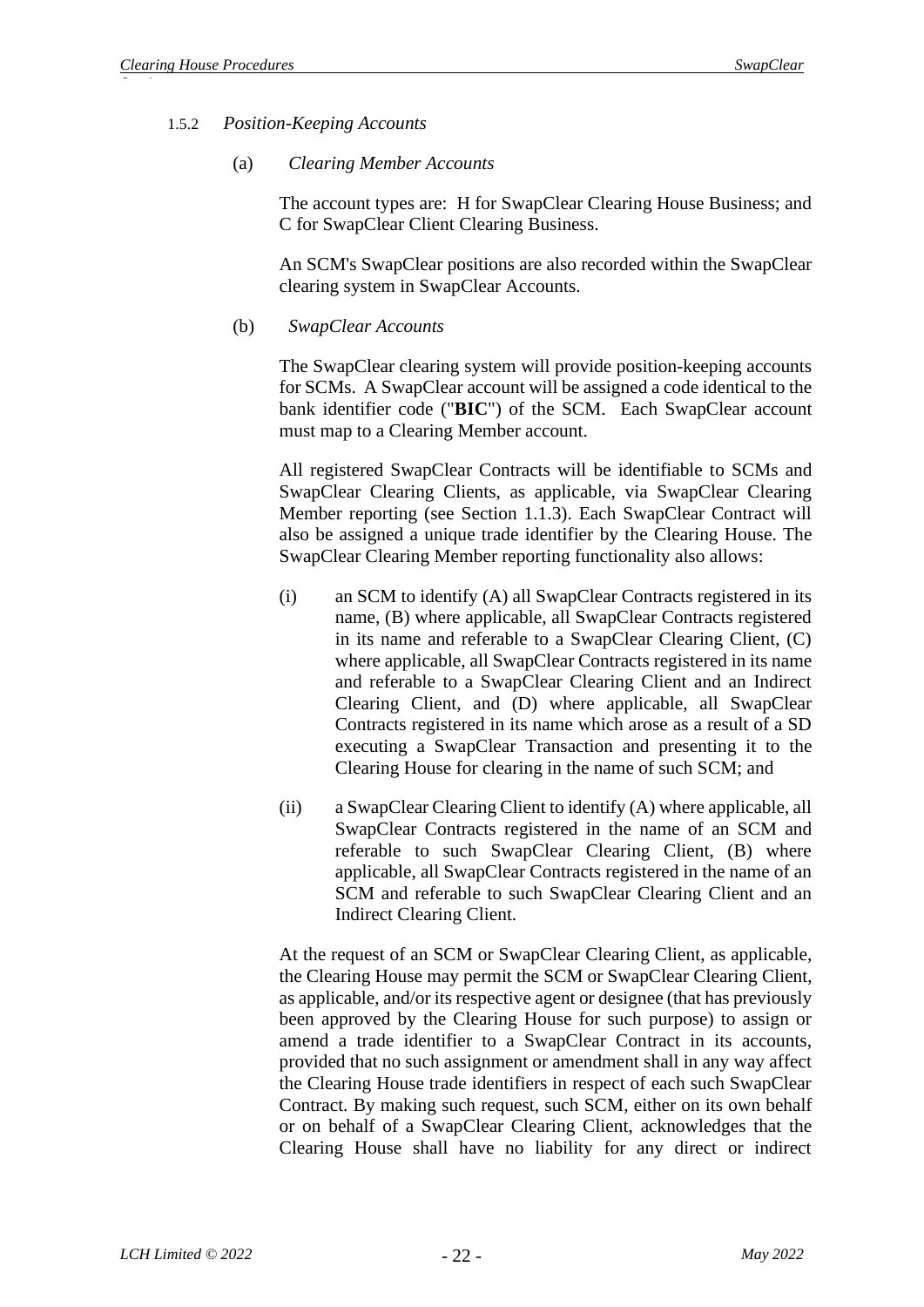consequence of the use or assignment of such additional trade identifiers.

Notwithstanding anything in this Section 1.5.2 of the Procedures, the Clearing House trade identifiers and records in relation to SwapClear Contracts shall be the definitive version for all purposes involving the Clearing House or any service or product offered by it, and shall prevail over any versions otherwise maintained by or on behalf of any SCM.

Any request for the Clearing House to approve an agent or designee for the purposes of this Section 1.5.2 must be made in writing and using the Clearing House's standard documentation. Through making a request, an SCM, either on its own behalf or on behalf of a SwapClear Clearing Client, is deemed to represent and warrant that the individual making the request is appropriately authorized to do so.

### 1.6 **Other Accounts**

#### 1.6.1 *Operational Accounts*

The Clearing House will open operational accounts in respect of an SCM, which are used to record cash and securities balances and its SwapClear Contributions. The Clearing House may open and close such operational accounts, in its sole discretion, upon notice to the relevant SCMs. SwapClear Operations will provide details of such accounts to an SCM upon request

#### 1.6.2 *SwapClear Client Clearing Business*

If an SCM engages in SwapClear Client Clearing Business, the Clearing House will maintain a client "C" position-keeping account and a client "C" collateral account for such SCM, which may have any number of segregated subaccounts. Each Individual Segregated Account of the SCM will map onto one such segregated sub-account in the client "C" position-keeping account and one such segregated sub-account in the client "C" collateral account, each Indirect Gross Account of the SCM will map onto one such segregated sub-account in the client "C" position-keeping account and one such segregated sub-account in the client "C" collateral account, each Custodial Segregated Account of the SCM will map onto one such segregated sub-account in the client "C" positionkeeping account and one such segregated sub-account in the client "C" collateral account, and each Omnibus Segregated Account will map onto one such segregated sub-account in the client "C" position-keeping account and one such segregated sub-account in the client "C" collateral account.

In the case of Omnibus Gross Segregated Accounts, the relevant segregated subaccounts of the client "C" collateral account and "C" position-keeping account will be further segregated into sub-accounts for each Omnibus Gross Segregated Clearing Client or, where applicable, a group of Combined Omnibus Gross Segregated Clearing Clients together.

In the case of Indirect Gross Accounts, the relevant segregated sub-accounts of the client "C" position-keeping account will be further segregated into position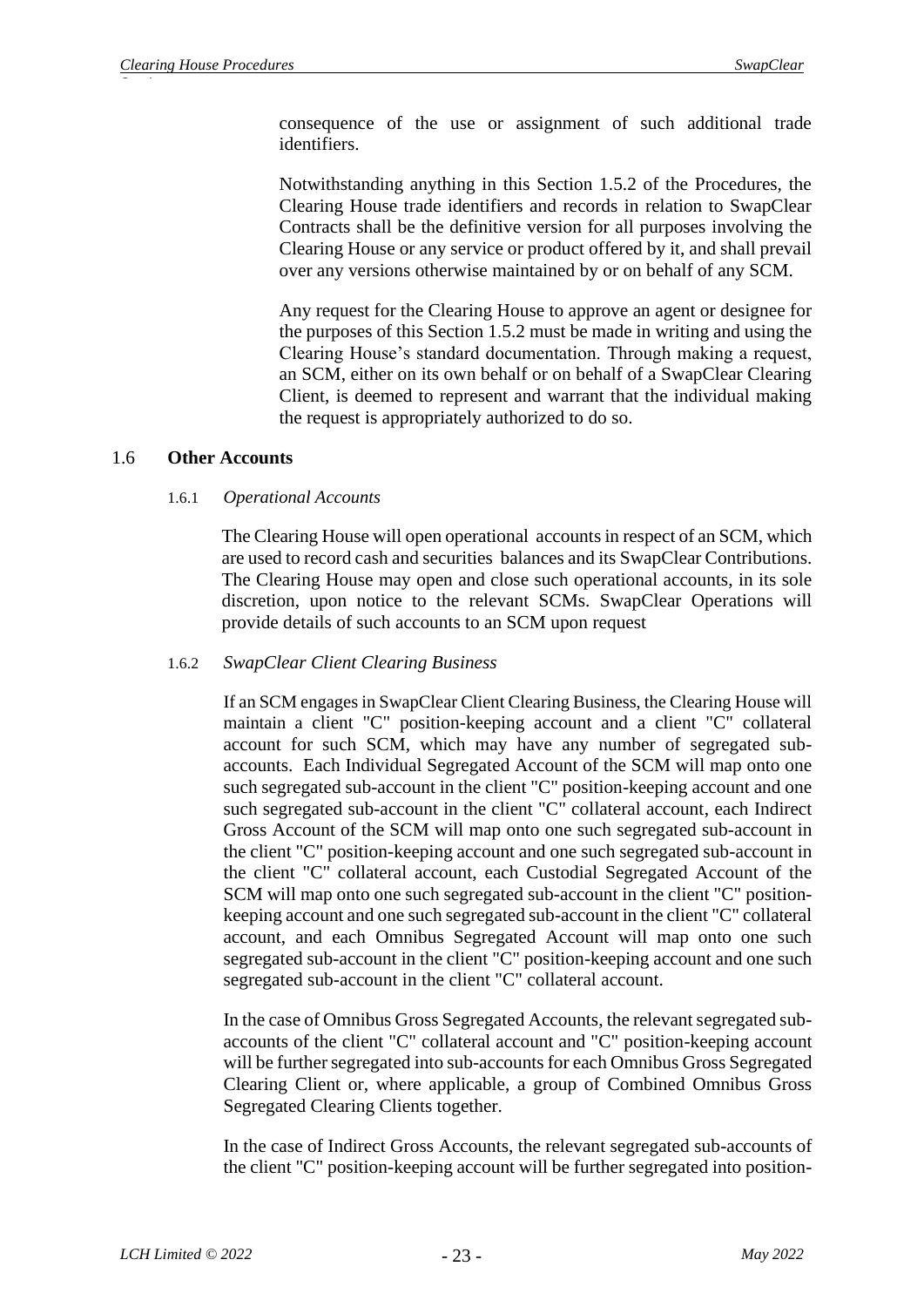keeping sub-accounts for each Indirect Gross Sub-Account (relating to each Indirect Clearing Client).

### 1.6.3 *Client Excess*

A Clearing Member can transfer Client Excess in accordance with Section 1.10 of Procedure 4 (Margin and Collateral).

## 1.7 **Variation Margin and NPV Payments**

All SwapClear Transactions will, on submission to the Clearing House, be marked-tomarket using the Clearing House's zero coupon yield curves. In accordance with Regulation 57 (*Collateralisation of SwapClear CTM Contracts*) and Regulations 57A (Settlement of SwapClear STM Contracts and Conversion to SwapClear STM Contract), the Clearing House will use these curves to calculate the net present value of the SwapClear Transaction to the Clearing House or, as the case may be, to an SCM.

In respect of each SwapClear Transaction that is settled-to-market daily in accordance with Regulations 57A, the obligation of either the relevant SCM or the Clearing House to pay to the other an amount in respect of the change in the net present value of a SwapClear Transaction shall, for the purposes of this Procedure, be referred to as the "**NPV Payment**".

A single separate calculation in respect of the variation margin and/or NPV Payment owed by or to the relevant SCM shall be performed for (i) an SCM's Proprietary Accounts, (ii) each Individual Segregated Account, Custodial Segregated Account and Omnibus Segregated Account (other than an Omnibus Gross Segregated Account), and (iii) each Indirect Gross Sub-Account within an Indirect Gross Account.

In respect of each Omnibus Gross Segregated Clearing Client (other than a Combined Omnibus Gross Segregated Clearing Client) a single separate calculation in respect of the variation margin and/or NPV Payments owed by or to the relevant SCM shall be performed in respect of the SwapClear Contracts entered into by the relevant SCM on behalf of such Omnibus Gross Segregated Clearing Client.

In respect of a group of Combined Omnibus Gross Segregated Clearing Clients a single separate calculation in respect of the variation margin and/or NPV Payments owed by or to the relevant SCM shall be performed in respect of SwapClear Contracts entered into by the relevant SCM on behalf of such Combined Omnibus Gross Segregated Clearing Clients.

No offset between the "C" and the "H" accounts is allowed (except (i) pursuant to Rule 8(d) of the Default Rules or any Insufficient Resources Determination Rule, or (ii) in relation to the transfer of House Excess or Client Buffer in accordance with the Rulebook) and no offset between any Client Accounts is allowed (except pursuant to Rule 15(a)(ii) of the Default Rules, a Cross-ISA Client Excess Deduction or any Insufficient Resources Determination Rule).

Except as expressly provided herein, Collateral and/or NPV Payments (as applicable) that are provided pursuant to this Procedure must, subject to intra-day registration, be in the form of cash in the currency of the SwapClear Transaction. Except as expressly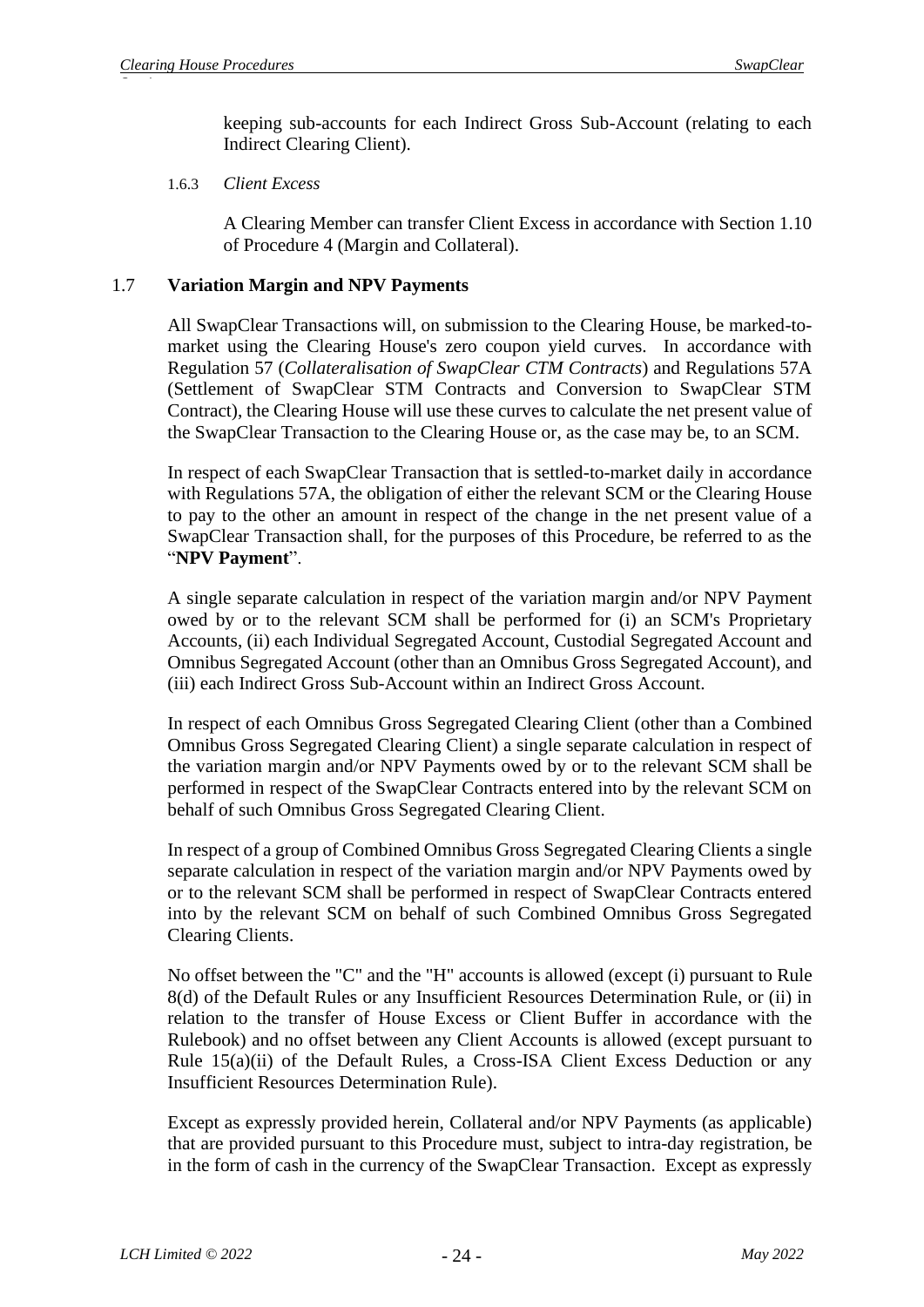provided herein, where a SwapClear Transaction is registered intra-day, and the variation margin obligation and/or NPV Payment obligations (as applicable) is covered with non-cash Collateral, the Clearing House will, the following business day, require the SCM to replace that non-cash amount with cash in the currency of the SwapClear Transaction.

All SwapClear Contracts will be marked-to-market or settled-to-market (as applicable) daily using the Clearing House's zero coupon yield curves. The daily change in the net present value will be credited to or debited from the relevant position account.

Any transfers of cash Collateral by an SCM to the Clearing House in respect of the SCM's variation margin obligations in connection with a SwapClear CTM Contract, or by the Clearing House to an SCM in respect of the Clearing House's variation margin obligations in connection with a SwapClear CTM Contract shall be for the purpose of collateralisation and not settlement of the relevant party's obligations under the relevant SwapClear CTM Contract.

Any NPV Payment made by an SCM to the Clearing House under a SwapClear STM Contract, or by the Clearing House to an SCM under a SwapClear STM Contract, shall be for the purpose of settlement of the applicable party's obligation to pay the required NPV Amount pursuant to the terms of that SwapClear STM Contract and not for the purpose of collateralising any obligations of either party under that SwapClear STM Contract.

## 1.7.1 *Zero Coupon Yield Curve Construction*

The Clearing House will determine, at its sole discretion, appropriate instruments, points and market prices for the construction of zero coupon curves and portfolio valuation. Details of the construction method and Instruments used are available on request from SwapClear Risk on +44 (0)20 7 426 7549, but may be subject to change without prior notification.

## 1.7.2 *Official Quotations*

Zero coupon yield curves will use prices and rates taken at:

All times quoted are London time

| <b>AUD</b><br><b>BBSW &amp; OIS</b> | 12:00                 |
|-------------------------------------|-----------------------|
| <b>BRL</b>                          | 8:20, 13:15 and 19:05 |
| CAD                                 | 20:00                 |
| <b>CHF LIBOR &amp;OIS</b>           | 16:30                 |
| <b>CLP</b>                          | 8:20, 13:15 and 19:05 |
| <b>CNY</b>                          | 8:20, 13:15 and 19:05 |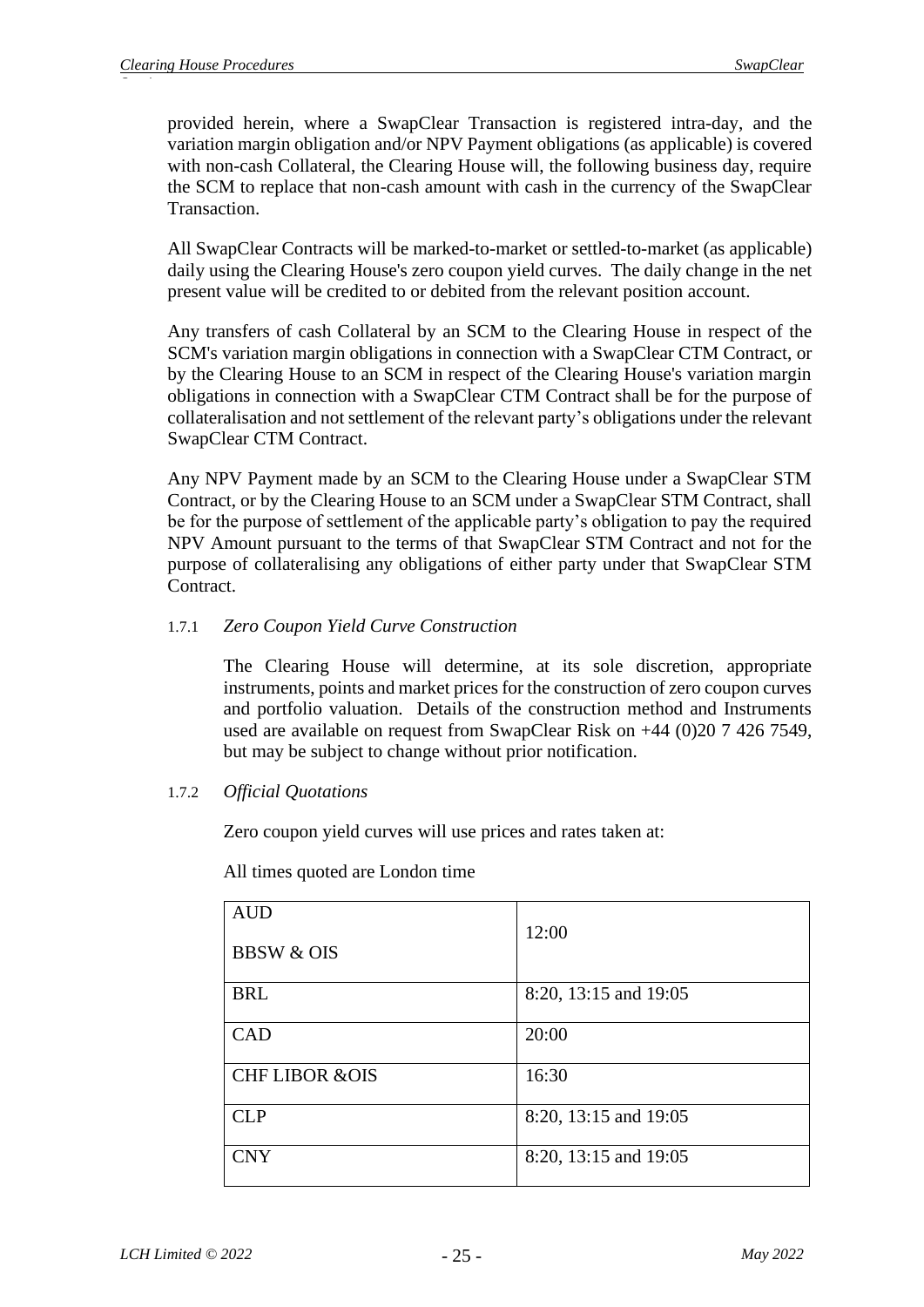| <b>COP</b>             | 8:20, 13:15 and 19:05 |  |  |  |  |
|------------------------|-----------------------|--|--|--|--|
| <b>CZK</b>             | 16:30                 |  |  |  |  |
| <b>DKK</b>             | 16:30                 |  |  |  |  |
| <b>EURO</b>            | 16:30                 |  |  |  |  |
| <b>EURIBOR</b>         |                       |  |  |  |  |
| <b>GBP</b>             | 16:30                 |  |  |  |  |
| <b>LIBOR</b>           |                       |  |  |  |  |
| <b>HKD</b>             | 12:00                 |  |  |  |  |
| <b>HUF</b>             | 16:30                 |  |  |  |  |
| <b>INR</b>             | 8:20, 13:15 and 19:05 |  |  |  |  |
| <b>JPY</b>             | 12:00                 |  |  |  |  |
| <b>LIBOR &amp; OIS</b> |                       |  |  |  |  |
| <b>KRW</b>             | 8:20, 13:15 and 19:05 |  |  |  |  |
| <b>MXN</b>             | 20:00                 |  |  |  |  |
| <b>NOK</b>             | 16:30                 |  |  |  |  |
| <b>NZD</b>             | 12:00                 |  |  |  |  |
| <b>PLN</b>             | 16:30                 |  |  |  |  |
| <b>SEK</b>             | 16:30                 |  |  |  |  |
| SGD                    | 12:00                 |  |  |  |  |
| <b>THB</b>             | 8:20, 13:15 and 19:05 |  |  |  |  |
| TWD                    | 8:20, 13:15 and 19:05 |  |  |  |  |
| <b>USD</b>             | 20:00                 |  |  |  |  |
| LIBOR; SOFR & OIS      |                       |  |  |  |  |
| <b>ZAR</b>             | 16:30                 |  |  |  |  |
| <b>EURO</b>            | 18:00                 |  |  |  |  |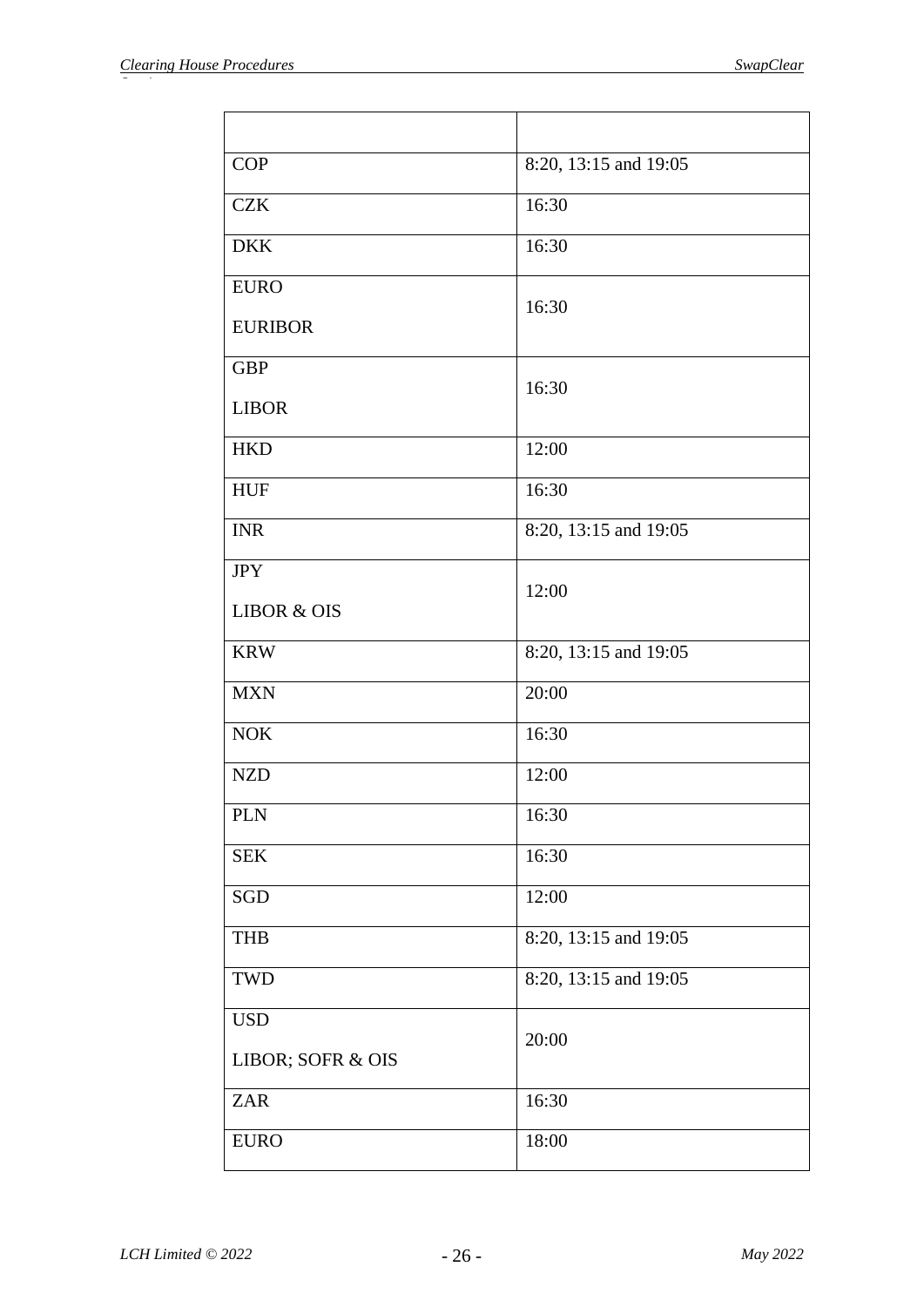| <b>OIS</b> |       |
|------------|-------|
| <b>GBP</b> |       |
| <b>OIS</b> | 18:00 |
|            |       |

Zero coupon yield curves used for daily marking to market or settlement-tomarket (as applicable) will be published on the Clearing House's member reporting website at intervals during the day as the prices and rates are captured.

### 1.7.3 *Net Present Value and Cumulative Net Present Value*

The Clearing House will calculate the net present value ("**NPV**") of each eligible SwapClear Contract using the Clearing House's zero coupon yield curves.

On the basis of, amongst other things, the net present value so calculated in relation to a relevant SwapClear Contract, the Clearing House shall calculate the Cumulative Net Present Value of that SwapClear Contract.

It is a condition of registration that sufficient Collateral, as determined by the Clearing House, is held with the Clearing House to cover the variation margin, initial margin and/or NPV Payment obligations (as applicable) in respect of each SwapClear Transaction (taking into account, for these purposes, any SwapClear Tolerance, if any), except that such Collateral shall not be required to be provided prior to registration as a condition thereto if such SwapClear Transaction is a Sub-Block Trading Venue Transaction.

## 1.7.4 *Price Alignment Interest*

The transfer of Collateral in respect of variation margin on a daily basis without adjustment would distort the pricing for SwapClear Transactions cleared through the Clearing House. In order to minimise the impact of variation margin, the Clearing House will for each SCM either charge interest on cumulative amounts received by the SCM in respect of variation margin obligations, or pay interest on cumulative amounts paid by the SCM in respect of variation margin obligations. In a negative interest rate environment where the applicable PAI Rate is negative, the Clearing House will for each SCM either pay interest on cumulative amounts received by the SCM in respect of variation margin obligations, or charge interest on cumulative amounts paid by the SCM in respect of variation margin obligations.

## 1.7.5 *Price Alignment Amount*

The payment of NPV Payments by the applicable party on a daily basis would, without adjustment, distort the pricing for certain SwapClear Transactions cleared through the Clearing House. In order to minimise the impact of such NPV Payments, the Clearing House will, for a SCM, either (i) charge a Price Alignment Amount if that SCM has, on a cumulative net basis, received NPV Payments from the Clearing House, or (ii) pay a Price Alignment Amount if that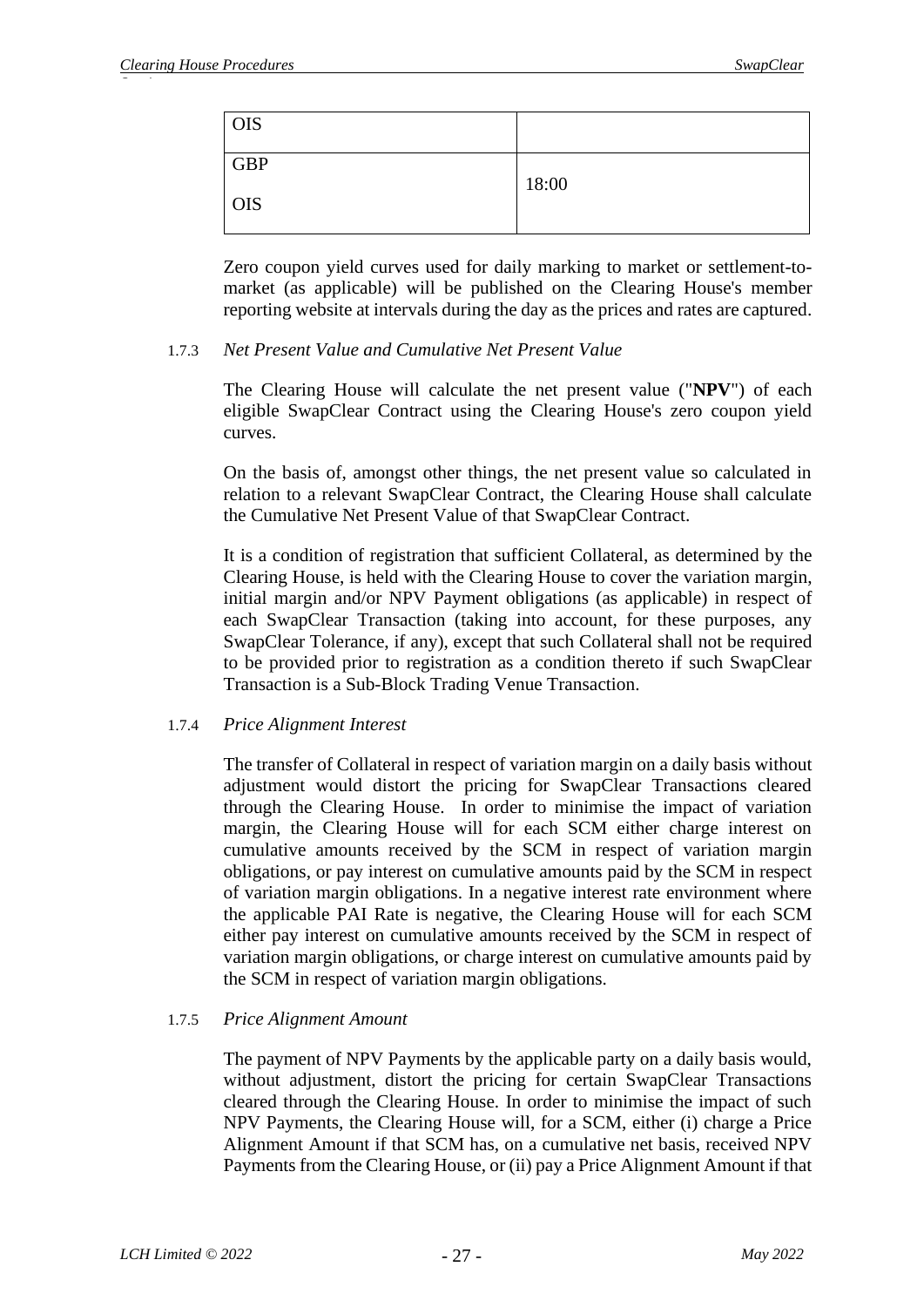SCM has, on a cumulative net basis, paid NPV Payments to the Clearing House. In a negative interest rate environment where the applicable Price Alignment Amount Rate is negative, the Clearing House will, for a SCM, either (i) pay a Price Alignment Amount if that SCM has, on a cumulative net basis, received NPV Payments from the Clearing House, or (ii) charge a Price Alignment Amount if that SCM has, on a cumulative net basis, paid NPV Payments to the Clearing House.

### 1.7.6 *Non-deliverable Interest Rate Swaps*

The Clearing House will calculate variation margin, NPV Payments, Price Alignment Interest and Price Alignment Amount in relation to SwapClear Contracts that are non-deliverable interest rate swaps in USD, and all amounts due or payable under such SwapClear Contracts must be paid in USD.

## 1.8 **Coupon Payments**

### 1.8.1 *Calendars and Coupons*

Payment dates for coupon payments will be set based on the SwapsMonitor Financial Calendar (see Section [1.2.3\)](#page-6-1). Changes to the calendar that affect SwapClear Contracts will be published and made available to SCMs by the Clearing House in a Clearing Member report. The central control and publication of these calendars will assist the reconciliation of coupon payments between SCMs and the Clearing House. Coupon payments will be adjusted, in the event of a holiday amendment, in accordance with the Contract Terms.

Notwithstanding the foregoing, with respect to SwapClear Contracts denominated in Israeli Shekel, the Clearing House will not recognise Sunday as a Business Day.

## 1.8.2 *Calculation of Fixed Amount*

The Clearing House will calculate the Fixed Amount payable by a party on a Payment Date as either:

- (a) if an amount is specified for the SwapClear Contract as the Fixed Amount payable by that party for that Payment Date or for the related Calculation Period, such amount; or
- (b) if an amount is not specified for the SwapClear Contract as the Fixed Amount payable by that party for that Payment Date or for the related Calculation Period, an amount calculated on a formula basis for that Payment Date or for the related Calculation Period as follows and in accordance with the ISDA Definitions:

| Fixed  |        |      | $=$ Calculation x Fixed x Fixed Rate Day |
|--------|--------|------|------------------------------------------|
| Amount | Amount | Rate | <b>Count Fraction</b>                    |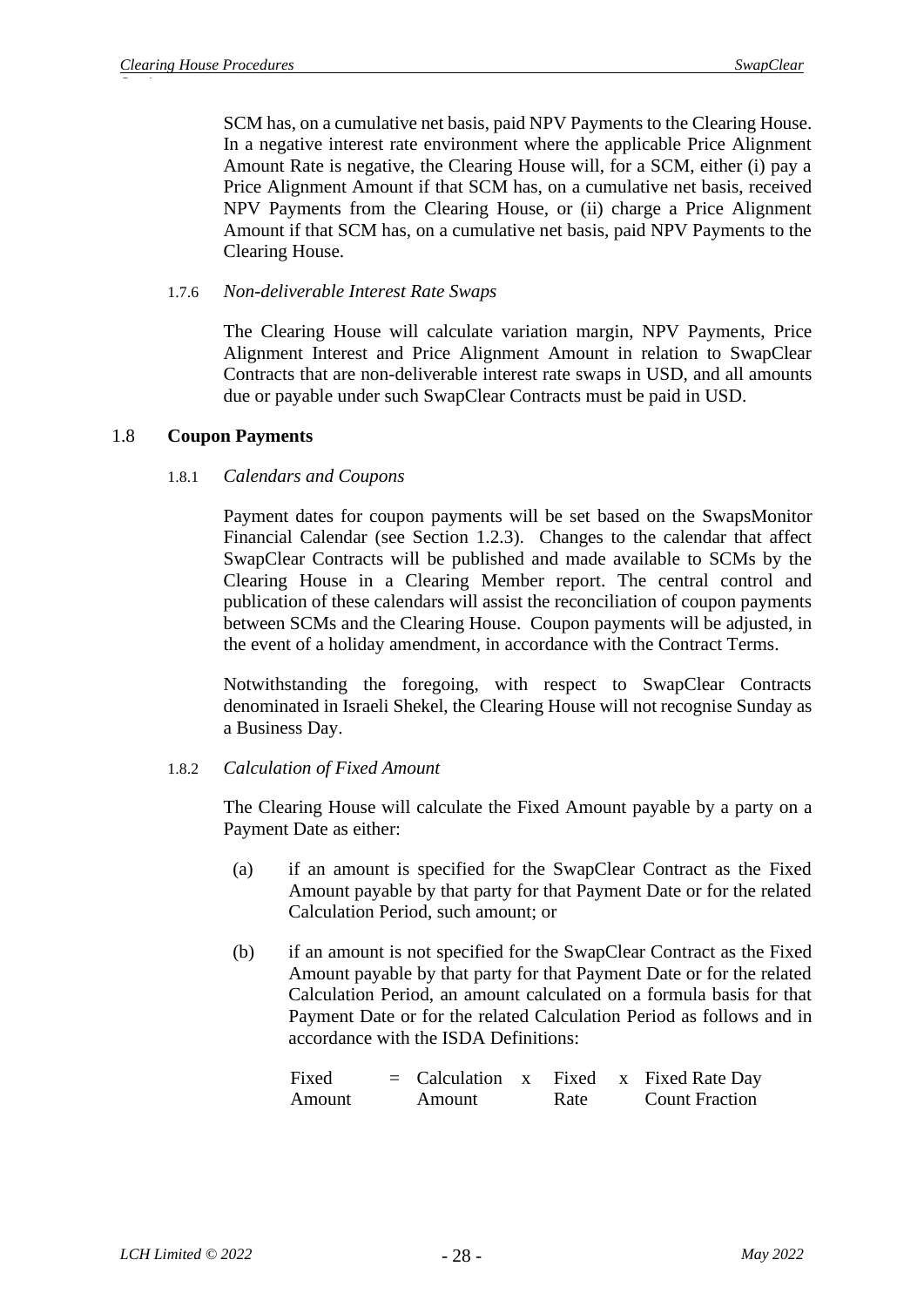#### 1.8.3 *Calculation of Floating Amount*

Subject to Section 1.8.5, the Clearing House will calculate the Floating Amount payable by a party on a Payment Date as an amount calculated on a formula basis for that Payment Date or for the related Calculation Period as follows and in accordance with the ISDA Definitions:

| Floating | $=$ Calculation |                | x Floating x Floating Rate Day |
|----------|-----------------|----------------|--------------------------------|
| Amount   | Amount          | Rate           | <b>Count Fraction</b>          |
|          |                 | $(+/-$ Spread) |                                |

### 1.8.4 *Calculation of Compounding Floating Amounts*

If applicable, Clearing House will calculate the compounding floating amount payable in respect of a SwapClear Contract on a Payment Date as an amount calculated in accordance with Sections 6.2.2, 6.2.3 or 6.2.4 of the ISDA Definitions (as applicable).

1.8.5 *Calculation of FRA Discounting (Section 4.7 of the ISDA Definitions)*

Where FRA Discounting is specified for CAD, CHF, CZK, DKK, EUR, HUF, JPY, NOK, PLN, SEK, USD or ZAR, the FRA Amount will be calculated in accordance with the formulae in the ISDA Definitions.

1.8.6 *Business Day and Business Day Convention*

In determining whether a day is a Business Day, the Clearing House will apply the Financial Centres specified in the matched SwapClear Transaction message, except that, with respect to SwapClear Contracts denominated in Israeli Shekel, the Clearing House will not recognise Sunday as a Business Day.

The Clearing House will, in the event of non-Business Days, apply the Business Day Conventions in accordance with, and as specified in, the matched SwapClear Transaction message, except that, with respect to the effective date of a SwapClear Contract, the Clearing House will adjust such effective date as specified under Section 3.10 of the SwapClear Contract Terms.

1.8.7 *Payment of Coupons*

If applicable, the Clearing House will credit or debit Clearing Members' accounts with the appropriate Fixed Amount or Floating Amount with a value date matching the related Payment Date, after adjustment in accordance with the applicable Business Day Conventions. In the event of SwapClear being closed on a Payment Date, it will pay the Fixed Amounts and Floating Amounts on the next business day following such Payment Date.

#### 1.8.8 *Calculation Periods*

In respect of any Calculation Period that is a not a whole calendar month (a stub period), the applicable rate for the Reset Date in respect of that Calculation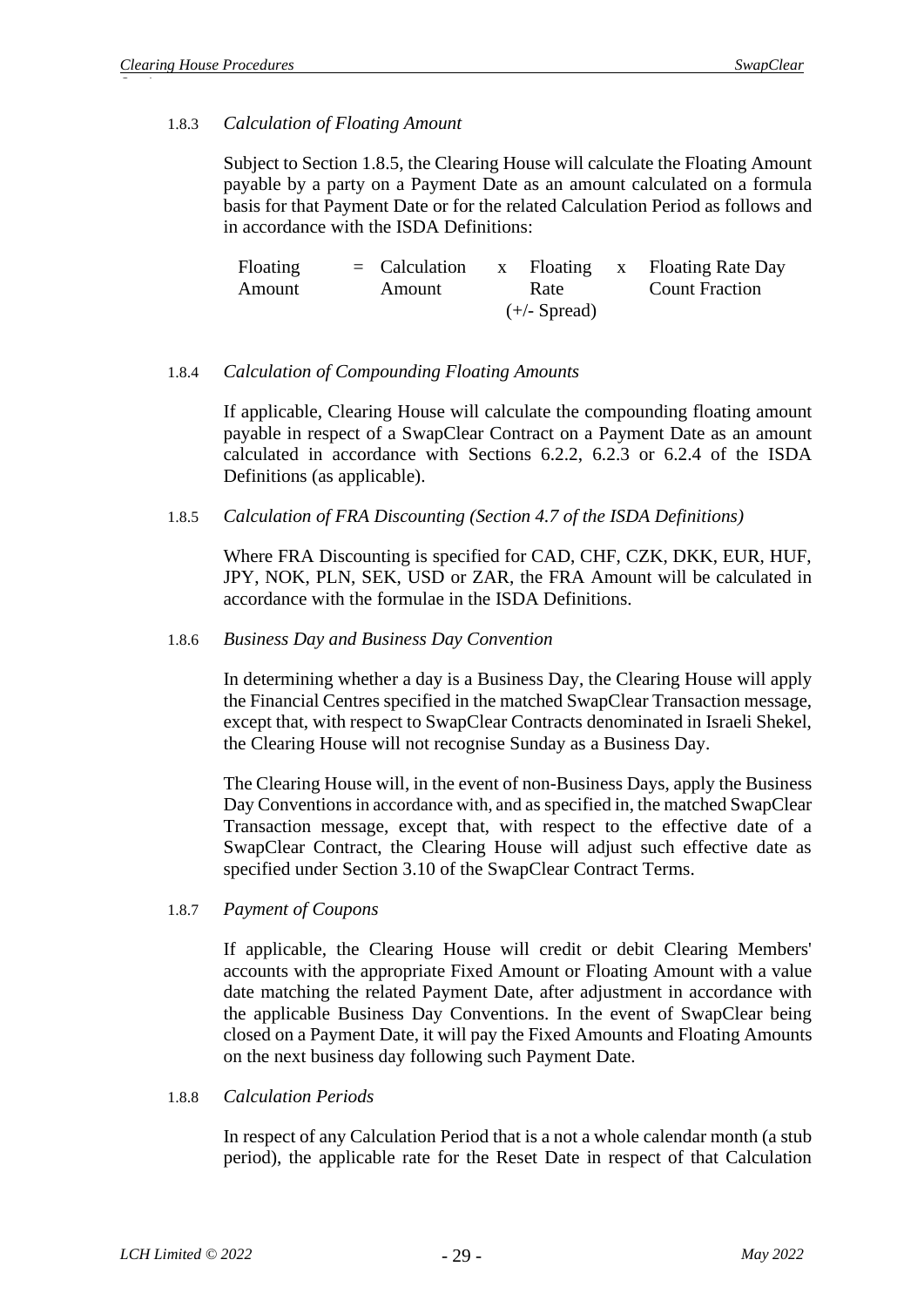Period shall be determined by the Clearing House with reference to the rate(s) specified in the matched format message.

1.8.9 *Day Count Fractions*

Day count fractions will be applied to deal legs of a SwapClear Contract independently, as they are communicated via the matched format message of the SwapClear Transaction corresponding to such SwapClear Contract, and the Clearing House will determine and apply such day count fractions in accordance with the ISDA Definitions.

1.8.10 *Floating Rate*

The Floating Rate Options shall have the meanings given to them in the ISDA Definitions, provided that where the rate for a Reset Date (i) is unavailable (including where such rate ceases, or will cease, to be provided by its administrators), (ii) is not sufficiently robust, (iii) is not fit for purpose or (iv) has materially changed, in each case as determined by the Clearing House in its sole discretion, the Clearing House will determine an alternative rate at its sole discretion. Each such rate will be provided in regular reports by the Clearing House to members.

(a) *Applying Floating Rate Options*

The Clearing House will determine the rate applicable on a Reset Date in respect of a SwapClear Contract as set out in the paragraph above. Such rate will be applied to the appropriate floating legs and the coupon payments calculated.

The coupon payments will be adjusted to fall on actual business days according to the Business Day Convention specified.

#### (b) *Negative Interest Rate Method*

SCMs should note the provisions of section 3.3 of Part A of the Product Specific Contract Terms and Eligibility Criteria Manual as published on the Clearing House's website regarding the applicability of the Negative Interest Rate Method to a SwapClear Contract. SwapClear Clearing Members may, in the circumstances, wish to ensure that any trade submitted for registration follows that Negative interest Rate Method.

#### 1.8.11 Calculation of Inflation Indices

The Index level used for calculating the Floating Rate for an Inflation SwapClear Contract is determined according to the 2008 ISDA Inflation Definitions in respect of the Index applicable to such Inflation SwapClear Contract.

In the event an Index is not available to calculate the Index Final, the Clearing House will, in its sole discretion, determine a value for the Index Final.

1.8.12 Non-deliverable Interest Rate Swaps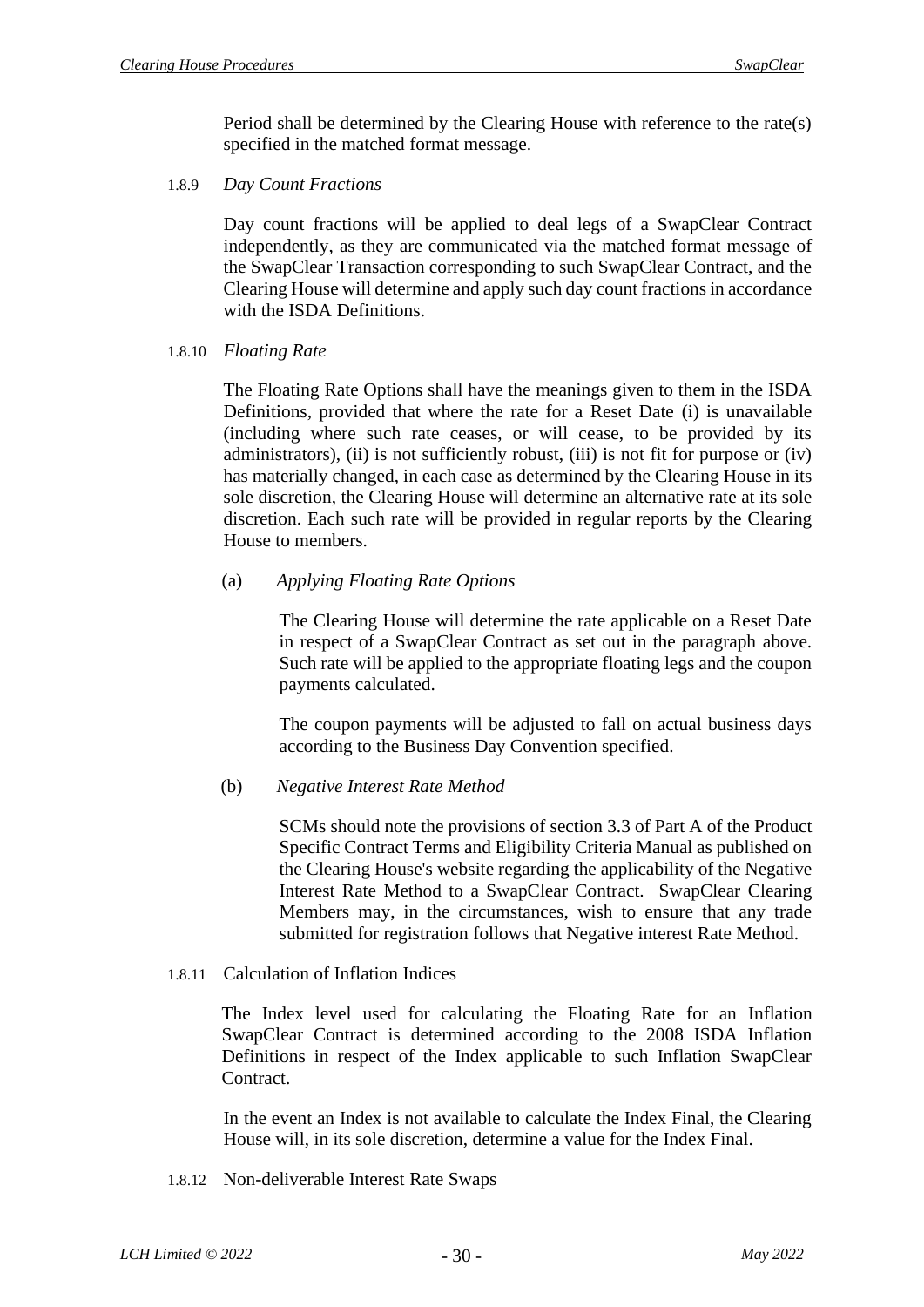The Clearing House will calculate all coupon payments for SwapClear Contracts that are non-deliverable interest rate swaps, including the Fixed Amount or Floating Amount payable under any such SwapClear Contract, in USD, and all amounts due or payable under such SwapClear Contracts must be paid in USD.

## 1.9 **Initial Margin**

The Clearing House will require SCMs to transfer Collateral in respect of their initial margin obligations, which are not discharged. This amount will be determined by the prevailing market conditions and the expected time to close out the portfolio. The Portfolio Approach to Interest Rate Scenarios (PAIRS) will be used to calculate initial margin requirements for SwapClear Contracts.

Separate initial margin calculations are performed for an SCM's Proprietary Accounts and for each Individual Segregated Account, Custodial Segregated Account, Omnibus Segregated Account (other than an Omnibus Gross Segregated Account), and Indirect Gross Sub-Account within an Indirect Gross Account. In respect of each Omnibus Gross Segregated Clearing Client (other than a Combined Omnibus Gross Segregated Clearing Client) separate initial margin calculations are performed in respect of the SwapClear Contracts entered into by the relevant SCM on behalf of each such Omnibus Gross Segregated Clearing Client. In respect of a group of Combined Omnibus Gross Segregated Clearing Clients a single initial margin calculation is performed in respect of SwapClear Contracts entered into by the relevant SCM on behalf of each such group of Combined Omnibus Gross Segregated Clearing Clients.

No offset between the "C" and the "H" accounts is allowed (except (i) pursuant to Rule 8(d) of the Default Rules or any Insufficient Resources Determination Rule, or (ii) in relation to the transfer of House Excess or Client Buffer in accordance with the Rulebook) and no offset between any Client Accounts is allowed (except pursuant to Rule 15(a)(ii) of the Default Rules, a Cross-ISA Client Excess Deduction or any Insufficient Resources Determination Rule).

#### 1.9.1 *Margin Parameters*

The Clearing House Risk Management Department uses appropriate yield curve scenarios, both in terms of shape and magnitude of movement, to capture potential losses based on an observed history - the primary component of the initial margin calculation. These scenarios will be continually monitored and reviewed periodically or on an ad hoc basis according to market conditions. However, in accordance with the Regulations, the Clearing House retains the right at its discretion to vary the rates for the whole market or for a specific SCM's Proprietary Account and/or Client Accounts.

#### 1.9.2 *Counterparty Risk Multiplier*

The Clearing House reserves the right to require additional amounts of Collateral from a specific SCM or from all SCMs in accordance with Regulation 20 (*Margin and Collateral*).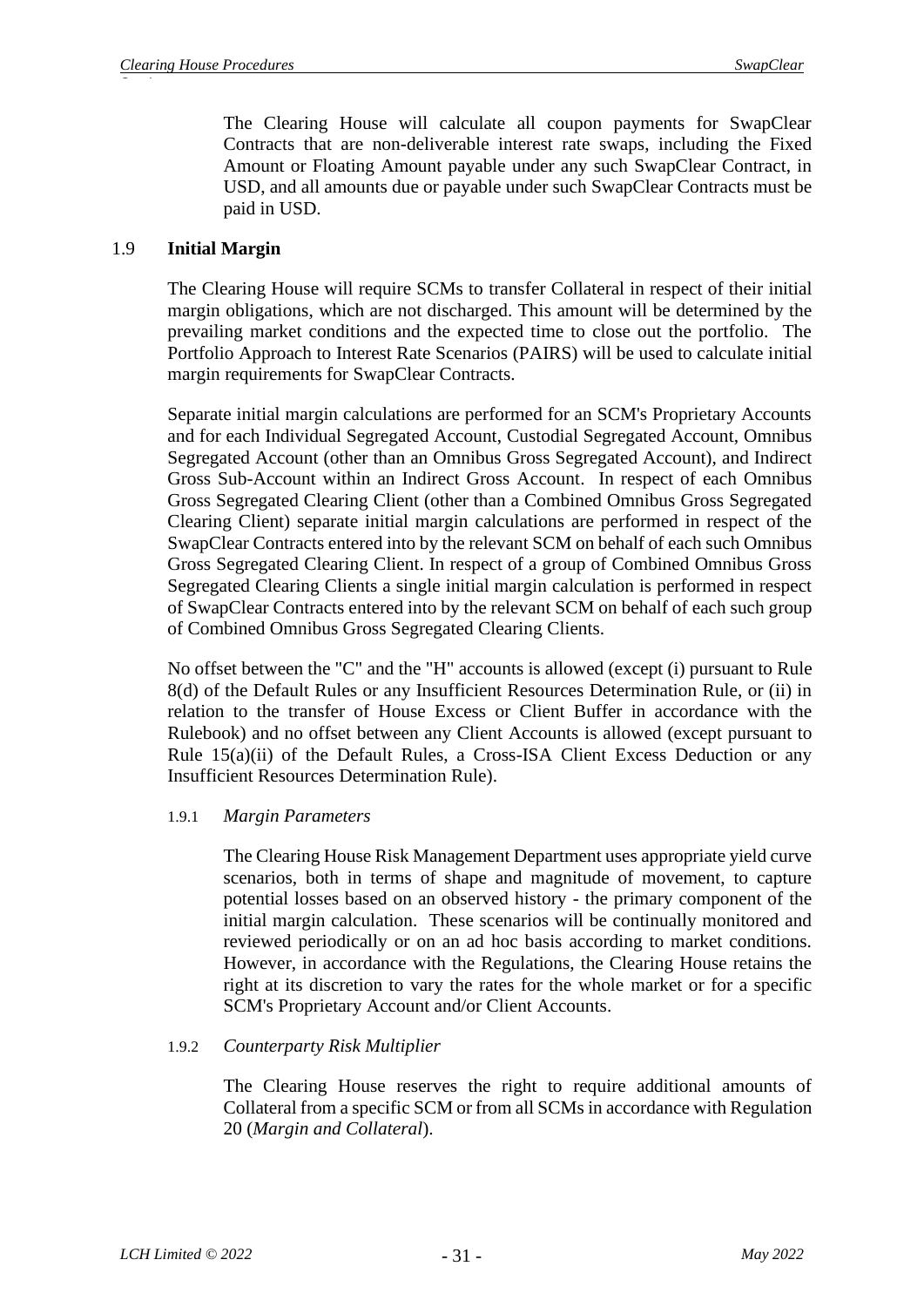## 1.9.3 *Liquidity Multiplier*

Risk Management apply a liquidity multiplier based on scenario values exceeding certain thresholds on the SCM's whole portfolio and individual currencies. The threshold amounts and multipliers are reviewed on an ongoing basis.

### 1.9.4 *Intra-day Margin Calls*

In accordance with the Regulations, the Clearing House is entitled, where considered necessary, to demand that a Clearing Member transfer additional Collateral to the Clearing House the same day (intra-day margin calls). Intraday margin calls can be made at any time (between 08:30 and 21:00 (London time) on a business day). Intra-day margin calls will usually be made via the protected payments system (see Section [1.11\)](#page-33-0).

In certain circumstances the Clearing House may require a Clearing Member to transfer additional cash Collateral to the Clearing House after the closure of London PPS facilities at 16:00 hours London time. In this event the Clearing House will require payment of additional cash Collateral through PPS facilities in the USA (see Section 1.3 of Procedure 3 (*Financial Transactions*)). **Members must ensure, in these circumstances, that they are in a position to comply with such demands through their nominated US PPS account within one hour of the demand**.

1.9.5 Calculation of Initial Margin

*Portfolio Approach to Interest Rate Scenarios (PAIRS)*

PAIRS is a historical model which takes historical events that occurred within the look-back period and from these calculates initial margin in line with the Clearing House's risk policies (which also take into account regulatory requirements). All positions in each currency are revalued under a series of scaled historical market moves and initial margin is calculated as the Expected Shortfall (ES) of the portfolio. Further details of this method are available upon request and are detailed in the PAIRS TIP document. The PAIRS document and further information relating to initial margin calculations can be obtained from SwapClear Risk on +44 (0)20 7 426 7549.

1.9.6 *Default Fund Additional Margin*

The Clearing House may from time to time require an SCM to transfer Collateral to the Clearing House to meet the default fund additional margin requirement as determined and notified by the Clearing House to such SCM ("**DFAM**"). The methodology by which the Clearing House determines DFAM is available on the secure area of the Clearing House website. The Clearing House will record any Collateral an SCM has provided to meet its DFAM obligation to the SCM's Proprietary Account.

1.9.7 *Collateral for Stress Loss Exposure*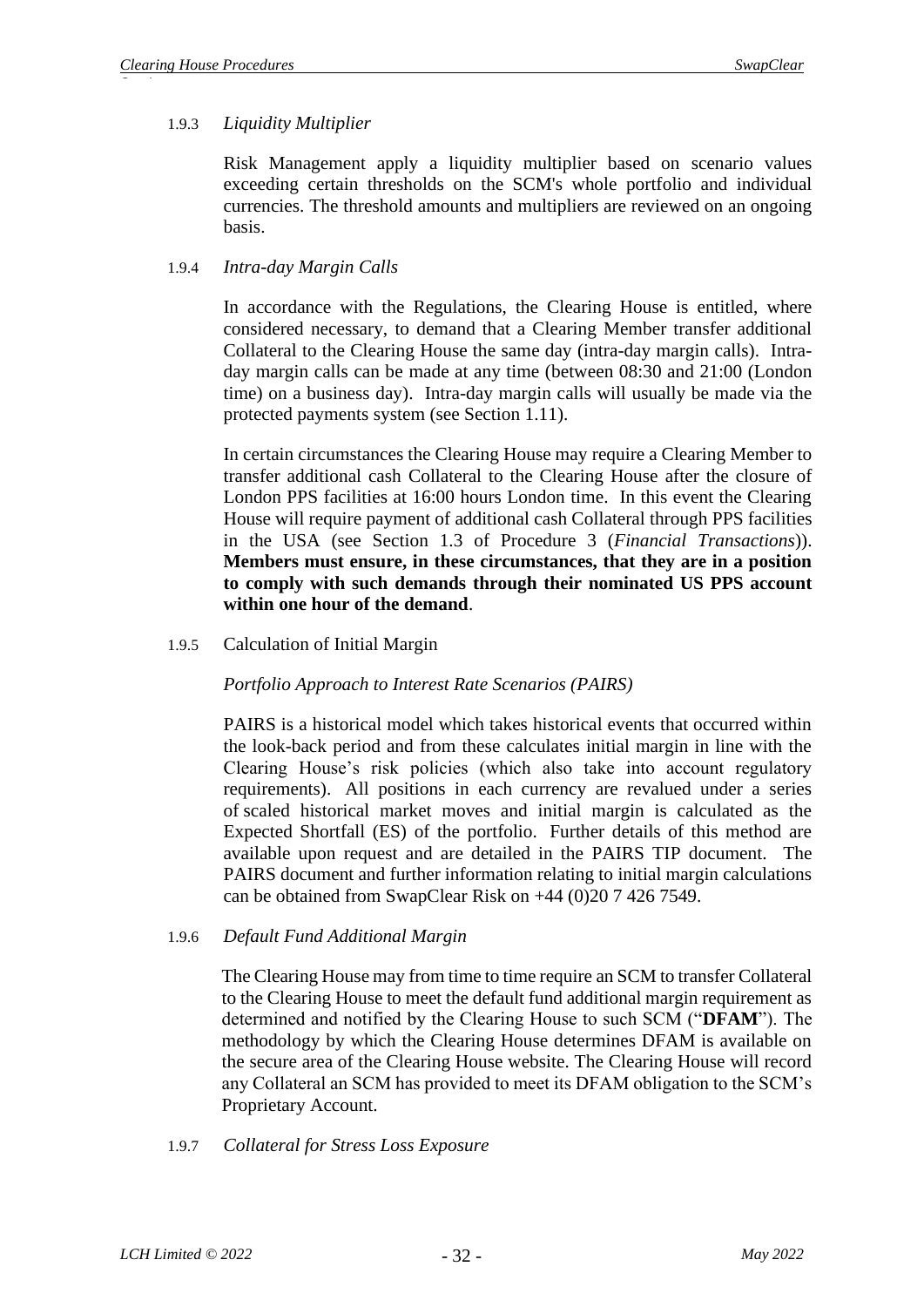In response to a request from a SwapClear Clearing Member, the Clearing House may require additional Collateral to cover such SwapClear Clearing Member's stress loss exposure with respect to a Client Account (the "**Stress Loss Margin**"). The Stress Loss Margin may be subject to an additional percentage add-on as the Clearing House may require in its sole discretion. The Stress Loss Margin and any add-ons, as applicable, will be called as part of the end of day margin run and by means of morning PPS calls. The request must indicate the percentage of the stress loss exposure that will be covered by Stress Loss Margin. Any request pursuant to this paragraph is subject to the Clearing House's consent in its sole discretion (and the Clearing House may apply a lower percentage than that requested by the SwapClear Clearing Member.)

A SwapClear Clearing Member may cease paying Stress Loss Margin by giving not less than three (3) business days' written notice to the Clearing House.

Before making any request to pay or notifying the Clearing House of ceasing to pay Stress Loss Margin, a SwapClear Clearing Member must obtain the consent of the SwapClear Clearing Client(s) to which the Stress Loss Margin applies. In making any request pursuant to this paragraph, the SwapClear Clearing Member is deemed to represent that it has obtained such consent.

Where SwapClear Contracts entered into by a SwapClear Clearing Member in respect of a SwapClear Clearing Client which has requested to pay Stress Loss Margin are transferred to a Backup Clearing Member or a Receiving Clearing Member (including an FCM Clearing Member), such Backup Clearing Member or Receiving Clearing Member may be required to pay additional initial margin to the Clearing House in the event that it does not pay Stress Loss Margin with respect to the transferring SwapClear Clearing Client(s).

#### 1.10 **Tenor Basis Risk Margin Add-on**

An add-on margin requirement will be applied in respect of tenor basis risk.

#### <span id="page-33-0"></span>1.11 **Intra-Day Margin Call: Collateral Management**

The methods for covering intra-day margin calls are set out in Section 1.11 of Procedure 4 (*Margin and Collateral*).

#### 1.12 **Price Alignment Interest (PAI) and Price Alignment Amount Rate**

The calculation of PAI and Price Alignment Amount shall use the applicable interest rate specified and published on the Clearing House's website.

The Clearing House shall not change the interest rates used for the calculation of PAI and Price Alignment Amount in respect of USD, EUR, GBP, JPY and CHF without the consent of all SwapClear Clearing Members holding open SwapClear Contracts in such currencies.

Notwithstanding the foregoing, in the event the interest rate source used for the calculation of PAI or Price Alignment Amount for USD, EUR, GBP, JPY or CHF (i) is unavailable (including where such rate ceases, or will cease, to be provided by its administrators), (ii) is not sufficiently robust, (iii) is not fit for purpose or (iv) has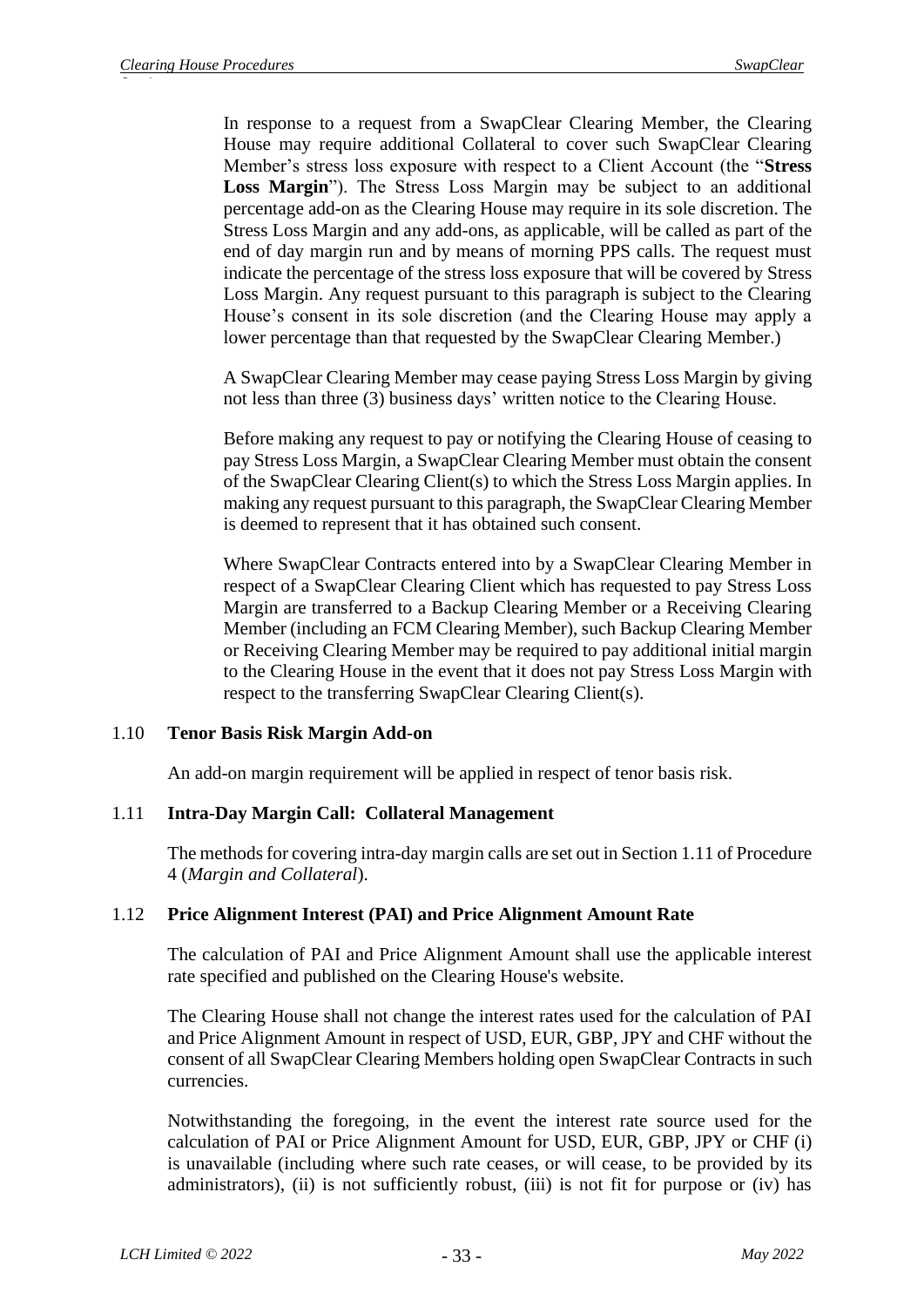materially changed, in each case as determined in the Clearing House's sole discretion, the Clearing House may use an alternative interest rate without the consent of such SwapClear Clearing Members.

If the Clearing House chooses an alternative interest rate for the purposes of calculating PAI and Price Alignment Amount pursuant to Section 1.12, it shall notify all SwapClear Clearing Members in writing by delivering a Rate Change Notice.

## <span id="page-34-1"></span>1.13 **Transfer of SwapClear Contracts between Client Accounts and Proprietary Accounts**

<span id="page-34-0"></span>1.13.1 If at any time an early termination date (howsoever described) occurs in respect of one or more of the transactions between a SwapClear Clearing Member and a SwapClear Clearing Client in respect of which such SwapClear Clearing Member (i) is a party to Related SwapClear Contracts and (ii) at the time of such early termination date, is not a Defaulting SCM, that SwapClear Clearing Member may instruct the Clearing House to transfer the relevant Related SwapClear Contracts from its Client Account to its Proprietary Account.

For the purposes of this Section [1.13.1](#page-34-0) below a "**Related SwapClear Contract**" means, in respect of a transaction between a SwapClear Clearing Member and a SwapClear Clearing Client which has been terminated on an early termination date, the open position represented by the SwapClear Contract entered into with the Clearing House by such SwapClear Clearing Member on behalf of the relevant SwapClear Clearing Client on equal and opposite terms to such transaction.

A transfer pursuant to this Section [1.13.1](#page-34-0) will be subject to receipt by the Clearing House of the following:

- <span id="page-34-2"></span>(a) a copy of the notice from the relevant SwapClear Clearing Member to the relevant SwapClear Clearing Client or from the relevant SwapClear Clearing Client to the relevant SwapClear Clearing Member designating the relevant early termination date or, if such early termination date has occurred automatically, evidence of the relevant event of default or termination event;
- (b) a copy of a notice served by the relevant SwapClear Clearing Member on the relevant SwapClear Clearing Client alerting that SwapClear Clearing Client of its intention to request a transfer of the relevant Related SwapClear Contracts pursuant to this Section [1.13;](#page-34-1) and
- <span id="page-34-3"></span>(c) an indemnity from the relevant SwapClear Clearing Member in a form suitable to the Clearing House

The Clearing House will usually arrange a transfer of Related SwapClear Contracts within 24 hours of receipt (to the extent applicable) of the documents listed in paragraphs [\(a\)](#page-34-2) to [\(c\)](#page-34-3) above.

<span id="page-34-4"></span>1.13.2 In any other circumstance not covered by Section [1.13.1,](#page-34-0) Section [1.14,](#page-35-0) Section 1.15 or Regulation 60, a SwapClear Clearing Member may only instruct the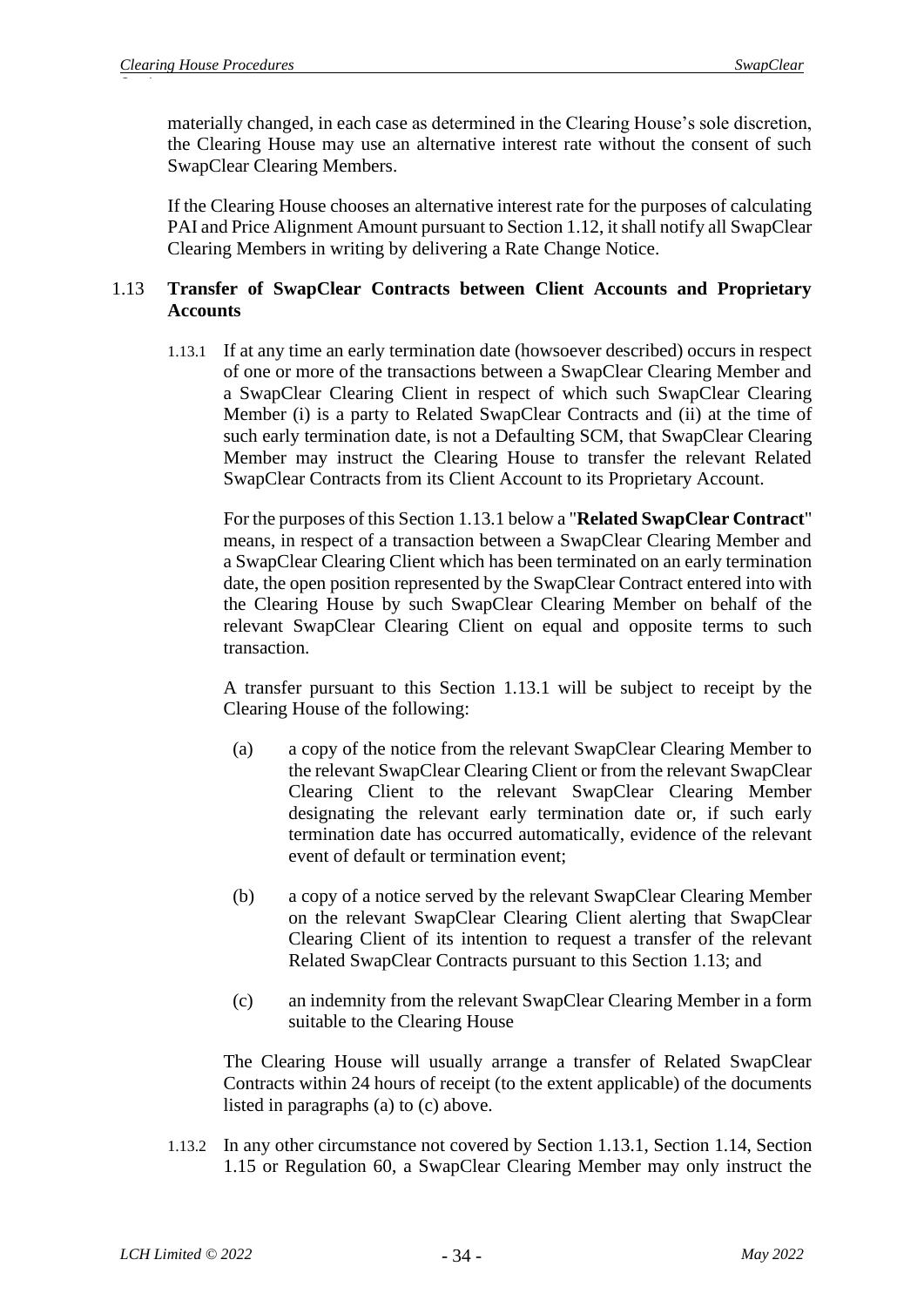Clearing House to transfer a SwapClear Contract from its Client Account to its Proprietary Account in circumstances where the Clearing House has received from the SwapClear Clearing Member:

- (a) evidence of the relevant SwapClear Clearing Client's consent to such transfer in a form suitable to the Clearing House; and
- (b) an indemnity in a form suitable to the Clearing House.

The Clearing House will usually arrange a transfer of any SwapClear Contract to be transferred pursuant to this Section [1.13.2](#page-34-4) within 24 hours of receipt (to the extent applicable) of the documents listed in paragraphs (a) and (b) above.

## <span id="page-35-0"></span>1.14 **Indirect Clearing**

- 1.14.1 In circumstances where an early termination date (howsoever described) occurs in respect of all of the transactions between a SwapClear Clearing Member and a SwapClear Clearing Client acting on behalf of Indirect Clearing Clients comprising an Indirect Gross Account in respect of which such SwapClear Clearing Member (i) is a party to Related SwapClear Contracts and (ii) at the time of such early termination date, is not a Defaulting SCM, that SwapClear Clearing Member may instruct the Clearing House to take one of the following steps in respect of each Indirect Clearing Client comprising the Indirect Gross Account:
	- (a) in circumstances where the SwapClear Clearing Member notifies the Clearing House of a Backup Client in respect of the relevant Indirect Clearing Client, transfer all of the open Related SwapClear Contracts registered to the Indirect Gross Sub-Account referable to the Indirect Clearing Client to the relevant Indirect Gross Sub-Account referable to the Indirect Clearing Client of the new or existing Indirect Gross Account which the SwapClear Clearing Member has opened in respect of such Backup Client (a "**Client to Client Porting**");
	- (b) transfer all of the open Related SwapClear Contracts registered to the Indirect Gross Sub-Account referable to the Indirect Clearing Client to:
		- (i) a new Individual Segregated Account or Custodial Segregated Account opened within the Clearing House by the SwapClear Clearing Member directly on behalf of such Indirect Clearing Client who shall, after such transfer, become a SwapClear Clearing Client in respect of such Client Account; or
		- (ii) a new or existing Omnibus Segregated Account opened within the Clearing House by the SwapClear Clearing Member where such Indirect Clearing Client shall, after such transfer, become a SwapClear Clearing Client in respect of such Omnibus Segregated Account,

## (each, a "**Direct Account Opening**"); or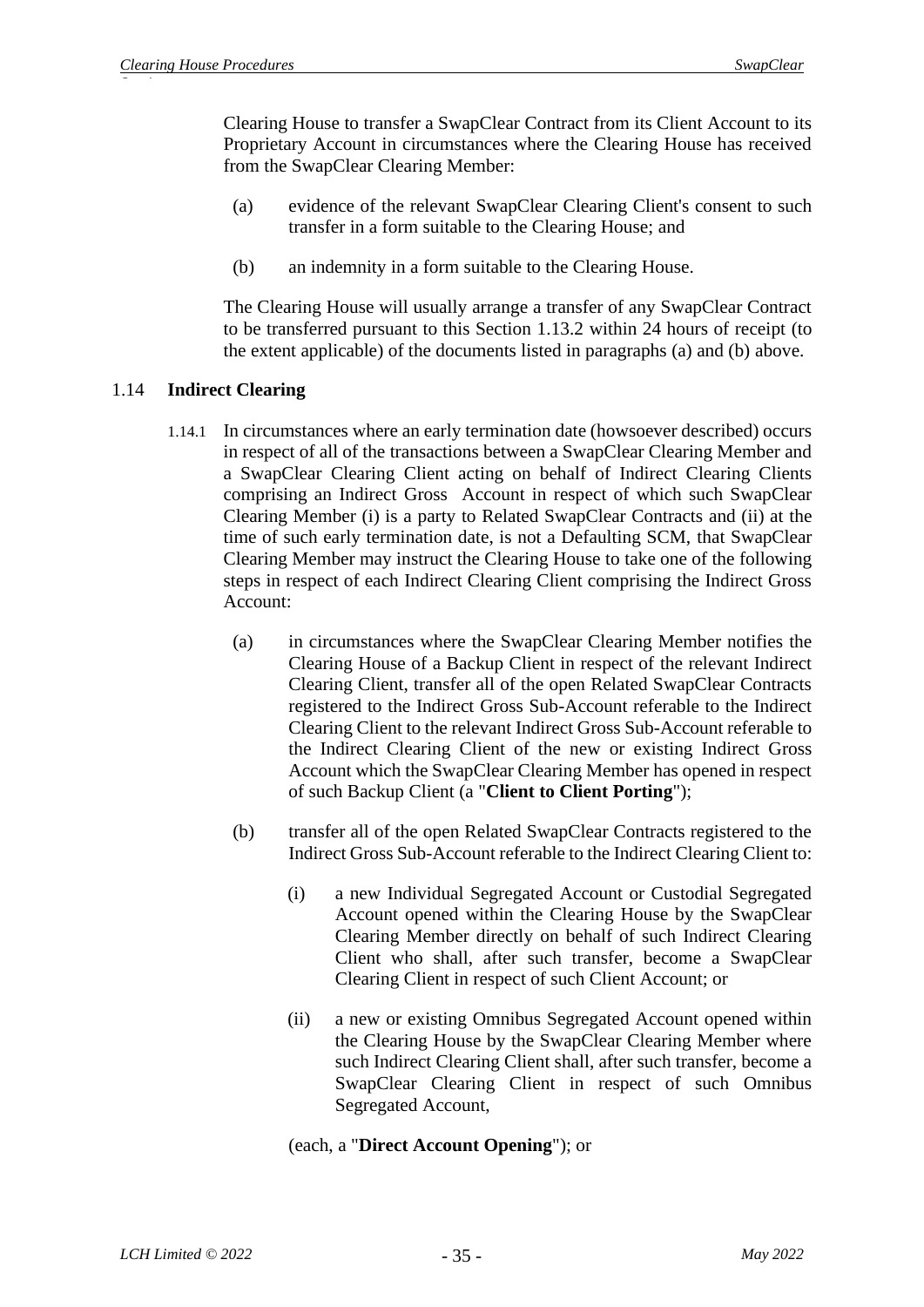(c) transfer all of the open Related SwapClear Contracts registered to the Indirect Gross Sub-Account referable to the relevant Indirect Clearing Client to its Proprietary Account (an "**Initial Transfer**").

The Clearing House will determine, in respect of each Indirect Clearing Client comprising the Indirect Gross Account, whether a Client to Client Porting, a Direct Account Opening or an Initial Transfer (as applicable) is possible within the period of time considered by the Clearing House (in its sole discretion) to be appropriate in the relevant circumstances. In the event of a determination by the Clearing House that the relevant step is impossible within such time period (an "**Impossibility Determination**"), the Clearing House will notify the SwapClear Clearing Member and will not undertake a Client to Client Porting, a Direct Account Opening or an Initial Transfer in respect of the relevant Indirect Clearing Client.

- <span id="page-36-2"></span><span id="page-36-0"></span>1.14.2 Each of the steps referred to in paragraphs [\(a\),](#page-36-0) (b) and [\(c\)](#page-36-1) of Section [1.14.1](#page-35-0) above will, in respect of each Indirect Clearing Client comprising the Indirect Gross Account, be subject to the following:
	- (a) the Clearing House receiving a copy of the notice from the SwapClear Clearing Member to the relevant SwapClear Clearing Client or from the SwapClear Clearing Client to the relevant SwapClear Clearing Member, copied to each Indirect Clearing Client comprising the Indirect Gross Account, designating the relevant early termination date or, if such early termination date has occurred automatically, evidence of the relevant event of default or termination event;
	- (b) the Clearing House receiving a copy of the notice from the SwapClear Clearing Member to the relevant SwapClear Clearing Client and the relevant Indirect Clearing Client confirming that the SwapClear Clearing Member will, in accordance with the instructions of the Indirect Clearing Client, request the Clearing House to arrange a Client to Client Porting, a Direct Account Opening or an Initial Transfer (as applicable) in respect of the Related SwapClear Contracts referable to the Indirect Clearing Client;
	- (c) the SwapClear Clearing Member having satisfied the Total Required Margin Amount in respect of the relevant account to which the Related SwapClear Contracts are being transferred;
	- (d) the Clearing House receiving an indemnity from the SwapClear Clearing Member in a form suitable to the Clearing House; and
	- (e) in respect of a Client to Client Porting, the Clearing House receiving written confirmation from the SwapClear Clearing Member that the Backup Client has agreed to act as the Backup Client in relation to such Client to Client Porting.

<span id="page-36-1"></span>The Clearing House will usually arrange a transfer of the Related SwapClear Contracts referable to an Indirect Clearing Client within 24 hours of receipt of the documents listed in Section [1.14.2\(](#page-36-2)a) to (e).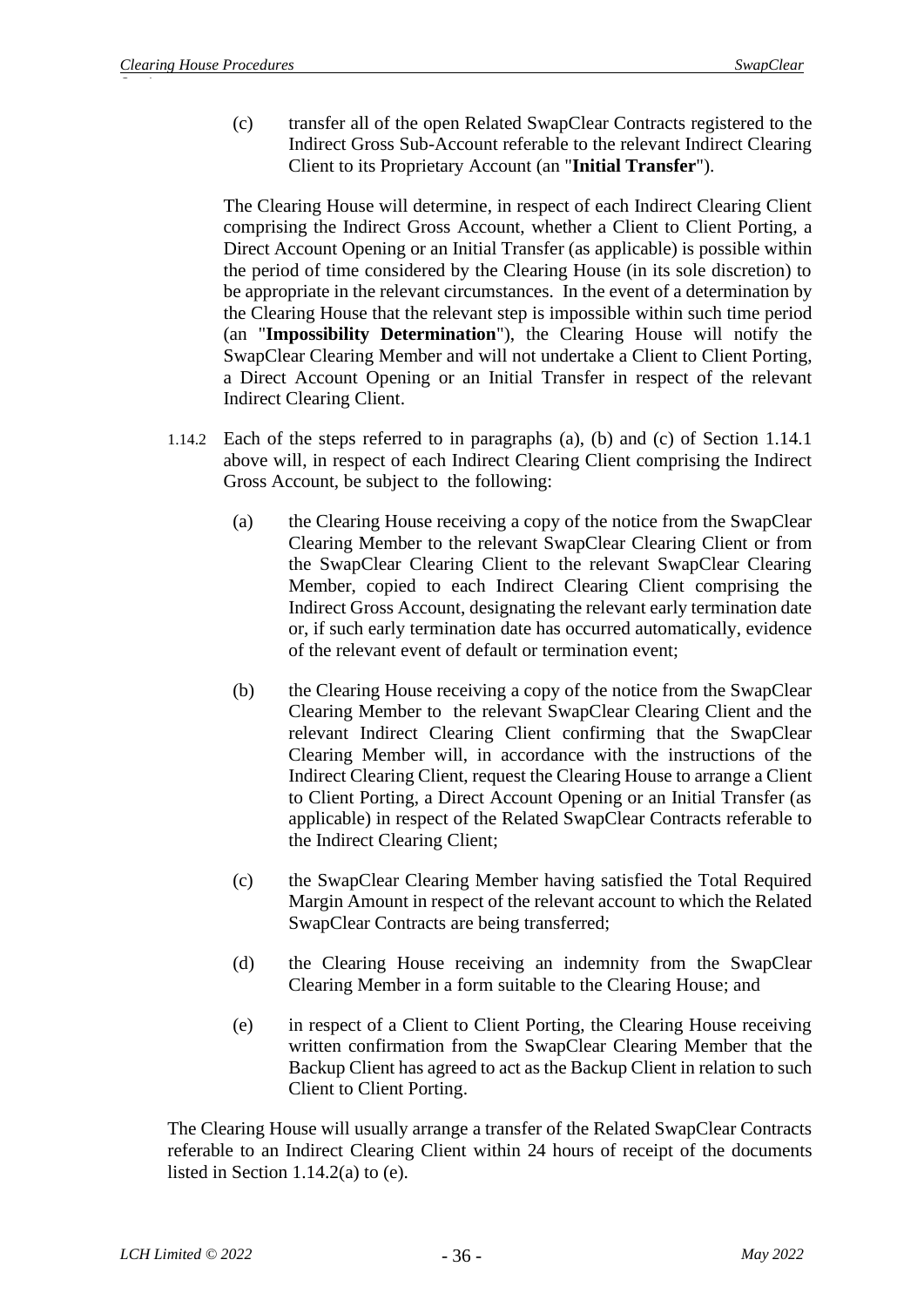For the purposes of this Section [1.14,](#page-35-1) a "**Related SwapClear Contract**" has the same meaning as ascribed to such term in Section [1.13.1,](#page-34-0) save that, in this Section [1.14,](#page-35-1) the SwapClear Clearing Client is acting on behalf of one or more Indirect Clearing Clients in respect of whom the SwapClear Clearing Member clears Contracts with the Clearing House in an Indirect Gross Account.

# 1.15 **Portfolio Transfers (BAU)**

### 1.15.1 *Introduction*

The SwapClear Clearing System provides functionality for transfer of one or more Transferring SwapClear Contracts between the Transfer Account of an Eligible Transferor to the Transfer Account of an Eligible Transferee, including, where relevant, the transfer of an Associated Collateral Balance. For the avoidance of doubt, and subject to the requirements of FCM Regulation 46(p), an FCM Clearing Member, acting for its own account or for the account of an FCM Client, may be an Eligible Transferor or an Eligible Transferee.

For transfers other than Permitted Transfers (as defined in Section 1.15.2 below), please contact the Clearing House Risk Management Department.

SwapClear Dealers who wish to change their SCM will be required to execute a new SwapClear Dealer Clearing Agreement with their intended new SCM. The Clearing House will, if all parties are in agreement, effect a transfer of positions from one SCM to the other.

### 1.15.2 *Permitted Transfers*

An End-of-Day Full Transfer, End-of-Day Partial Transfer, Intra-Day Non-Bulk Transfer or Intra-Day Bulk Transfer that meets the criteria in any of (a) through (g) below shall be a "**Permitted Transfer**" for purposes of Regulation 60 (*Transfers*) and this Section 1.15. For the avoidance of doubt, a Permitted Transfer may be effected for all or part of the notional amount associated with the Transferring SwapClear Contracts.

- (a) a transfer of one or more Transferring SwapClear Contracts where: (A) the Transfer Account of the Eligible Transferor is a Client Account; (B) the Transfer Account of the Eligible Transferee is a Client Account; and (C) the Receiving Clearing Member and the Carrying Clearing Member are separate legal entities;
- (b) a transfer of one or more Transferring SwapClear Contracts where: (A) the Transfer Account of the Eligible Transferor is a Client Account; (B) the Transfer Account of the Eligible Transferee is a Client Account; and (C) the Receiving Clearing Member and the Carrying Clearing Member are the same legal entity;
- (c) a transfer of one or more Transferring SwapClear Contracts where: (A) the Transfer Account of the Eligible Transferor is a Client Account; (B) the Transfer Account of the Eligible Transferee is a Proprietary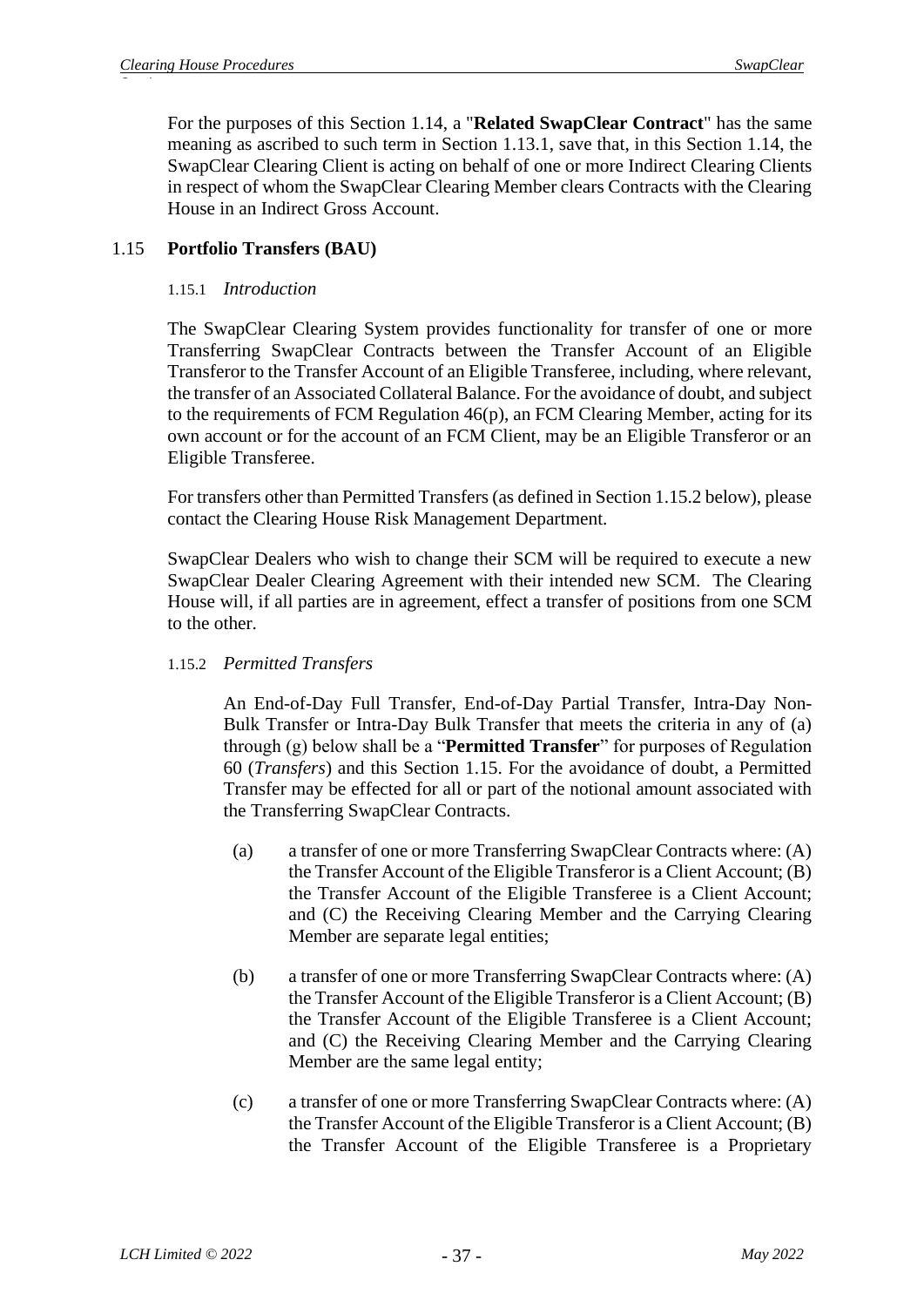Account; and (C) the Receiving Clearing Member and the Carrying Clearing Member are separate legal entities;

- (d) a transfer of one or more Transferring SwapClear Contracts where: (A) the Transfer Account of the Eligible Transferor is a Proprietary Account; (B) the Transfer Account of the Eligible Transferee is a Client Account; and (C) the Receiving Clearing Member and the Carrying Clearing Member are separate legal entities; and
- (e) a transfer of one or more Transferring SwapClear Contracts where: (A) the Transfer Account of the Eligible Transferor is a Proprietary Account; (B) the Transfer Account of the Eligible Transferee is a Client Account; and (C) the Receiving Clearing Member and the Carrying Clearing Member are the same legal entity;
- (f) a transfer of one or more Transferring SwapClear Contracts where: (A) the Transfer Account of the Eligible Transferor is a Client Account; (B) the Transfer Account of the Eligible Transferee is a Proprietary Account; and (C) the Receiving Clearing Member and the Carrying Clearing Member are the same legal entity; and
- (g) any transfer that the Clearing House otherwise approves in its sole discretion.
- 1.15.3 *Transfer Requests*
	- (a) Each transfer request ("**Transfer Request**") pursuant to Regulation 60 (*Transfer*), this Section 1.15 and (where applicable) any relevant Collateral Management Agreement may only be made in respect of a Permitted Transfer and must be prepared and submitted in the form and manner prescribed by the Clearing House from time to time. The Transfer Request shall list all of the Transferring SwapClear Contracts that are to be transferred (including, where relevant, any relevant Associated Collateral Balance). Except for a Transfer Request submitted via the SwapClear Portal, following receipt of a Transfer Request, the Clearing House shall notify the Carrying Clearing Member that a Transfer Request has been received to transfer Transferring SwapClear Contracts. Clearing Members agree that Clearing Clients (including FCM Clients) may submit a Transfer Request on their behalf via the SwapClear Portal.
	- (b) In respect of any Permitted Transfer that involves the transfer of all (and not some) of the SwapClear Contracts from the Transfer Account of an Eligible Transferor (with or without the transfer of an Associated Collateral Balance), once the Carrying Clearing Member receives notice that a Transfer Request has been received, the Carrying Clearing Member shall not be permitted to submit additional SwapClear Contracts in the Transfer Account of the Eligible Transferor whose SwapClear Contracts are to be subject to transfer until the time at which the relevant transfer (including the transfer of any relevant Associated Collateral Balance, if applicable) is actually effected, fails or is rejected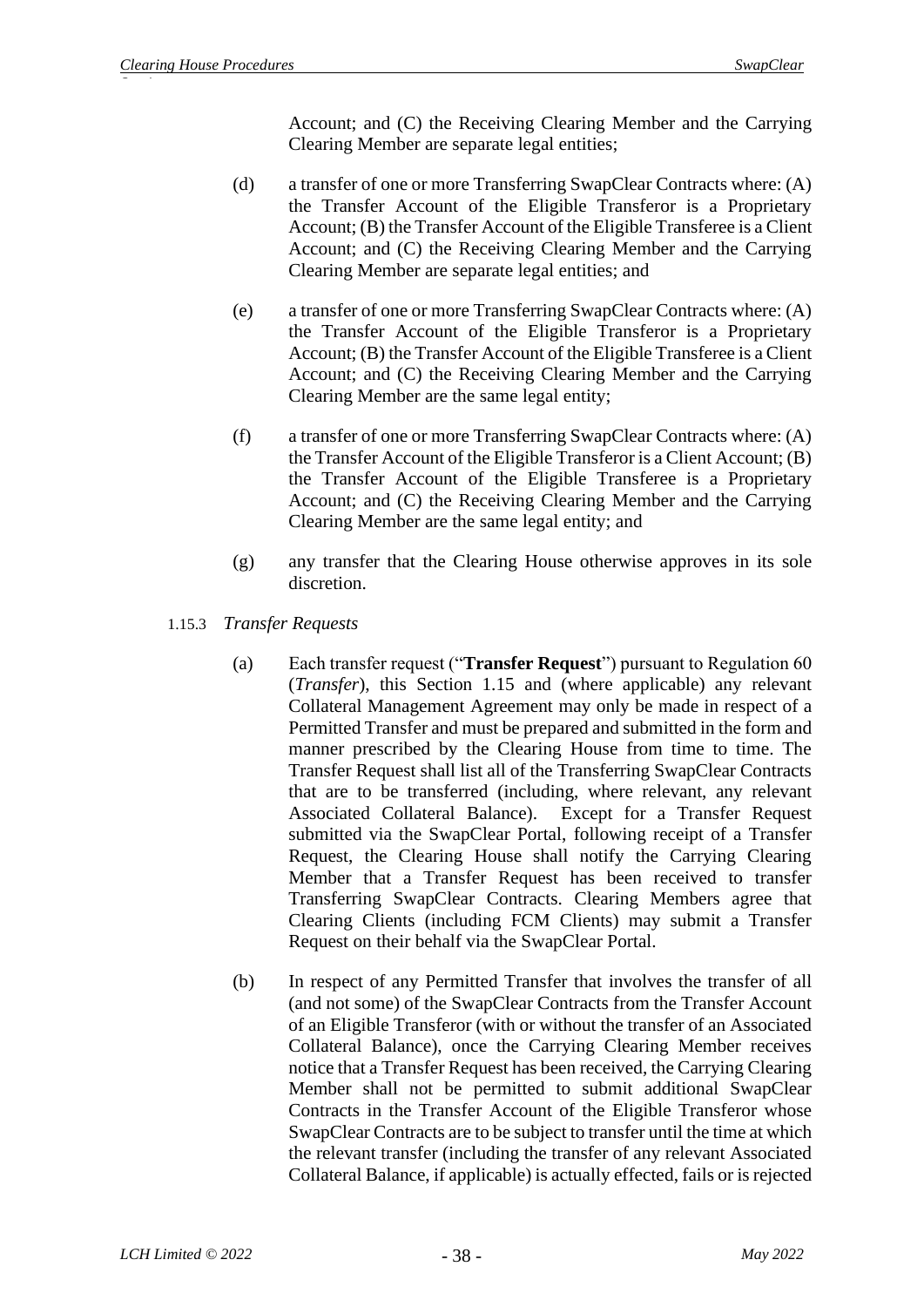in accordance with Regulation 60 (*Transfer*), these Procedures and (where applicable) any relevant Collateral Management Agreement.

1.15.4 *Transfer Notice Period*

The timing for Transfer Requests pursuant to Regulation 60 (*Transfer*), this Section 1.15 and (where applicable) any relevant Collateral Management Agreement will be as prescribed by the Clearing House by way of a member circular.

#### 1.15.5 *Conditions Precedent to Permitted Transfer*

It is a condition precedent to any Permitted Transfer from the Transfer Account of an Eligible Transferor to the Transfer Account of an Eligible Transferee pursuant to Regulation 60 (*Transfer*) and this Section 1.15 that:

- (a) the transfer is a Permitted Transfer as defined in Section 1.15.2;
- (b) the Receiving Clearing Member or the Carrying Clearing Member, as applicable, has provided the Clearing House with:
	- (i) a Transfer Request in the form and manner prescribed by the Clearing House, which may be submitted by a Clearing Client (including an FCM Client) on its behalf; and
	- (ii) such evidence of the authorisation of the Permitted Transfer by the Eligible Transferor, Eligible Transferee and SwapClear Clearing Client, as applicable as the Clearing House may require in its sole discretion;
- (c) neither the Eligible Transferor nor the Eligible Transferee nor the SwapClear Clearing Client, as applicable, has become insolvent (each Eligible Transferor, Eligible Transferee and SwapClear Clearing Client, as the case may be, will be presumed to be solvent by the Clearing House unless evidenced to the contrary by the Carrying Clearing Member in the manner reasonably determined by the Clearing House);
- (d) neither the Carrying Clearing Member nor the Receiving Clearing Member is a Defaulter:
- (e) such transfer would not violate or result in the violation of any Applicable Law or regulation, including:
	- (i) the authorisation, registration or other regulatory requirements, if any, that may apply to the Receiving Clearing Member as a consequence of the transfer; and
	- (ii) where the transfer leads to a change in beneficial ownership, the requirements, if any, that may apply to the method of execution by which the Eligible Transferor has sold the Transferring SwapClear Contracts to the Eligible Transferee;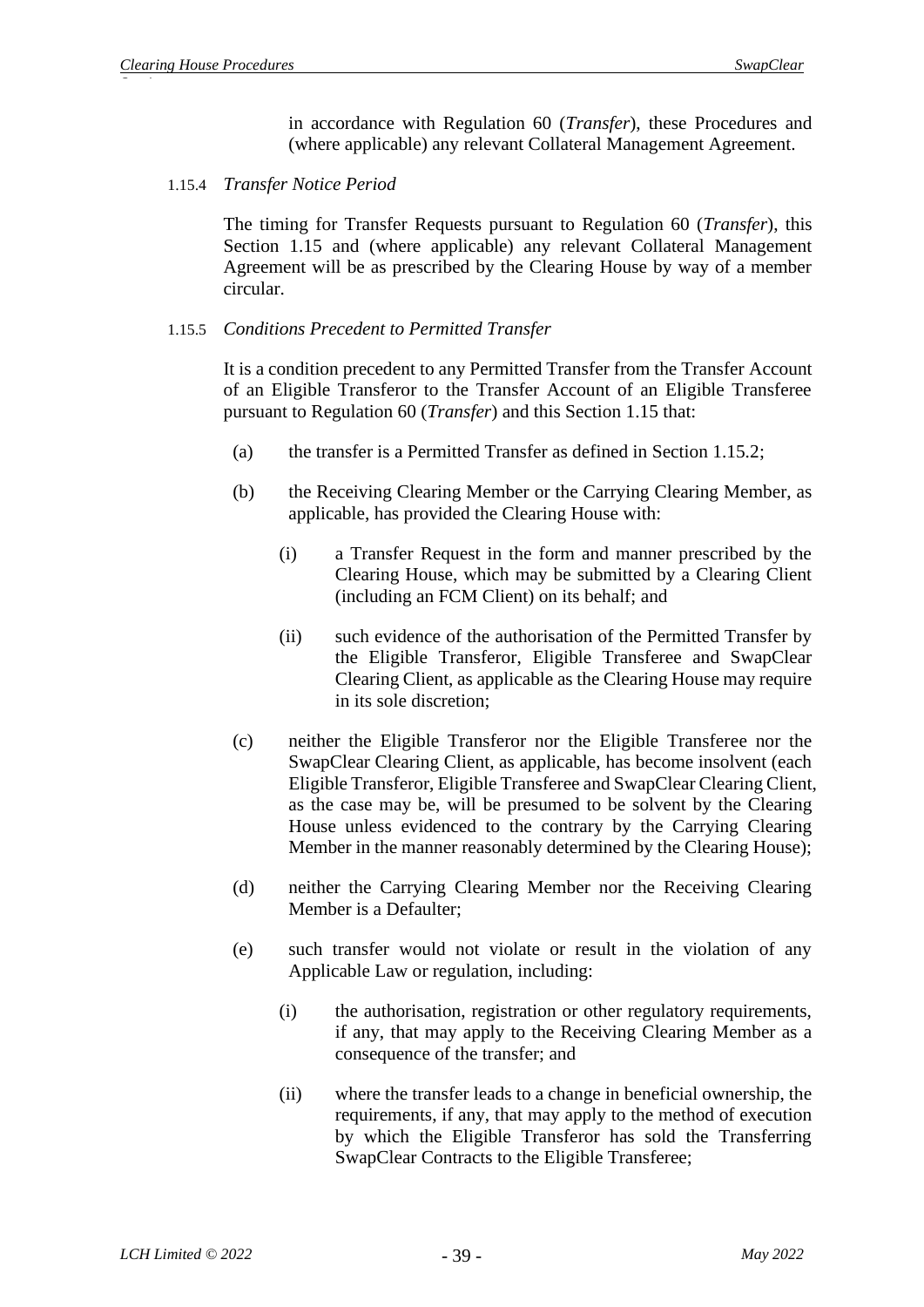- (f) the Eligible Transferor, Eligible Transferee, the Receiving Clearing Member, the Carrying Clearing Member and SwapClear Clearing Client, as applicable, have each executed all documents necessary or required by the Clearing House in order to effect such transfer (including, where applicable, a Security Deed, Deed of Charge, Client Charge, Collateral Management Agreement, Clearing Membership Agreement and/or a Clearing Agreement);
- (g) the Receiving Clearing Member has consented to the transfer of the Transferring SwapClear Contracts and, where relevant, the Associated Collateral Balance(s);
- (h) the Receiving Clearing Member has transferred (or has made available) sufficient Collateral to the Clearing House in respect of its current SwapClear Contracts and the Transferring SwapClear Contracts;
- (i) the Carrying Clearing Member has not rejected such transfer in accordance with Section 1.15.6 (it being presumed that the Carrying Clearing Member has not so rejected the transfer unless evidenced to the contrary by the Carrying Clearing Member in accordance with this Section 1.15 or as otherwise reasonably determined by the Clearing House);
- (j) in the event that the transfer will lead to a requirement for the Carrying Clearing Member to transfer (or make available) additional Collateral or any other payment to the Clearing House, the Carrying Clearing Member transfers sufficient Collateral or makes such payment to the Clearing House; and
- (k) in relation to a Custodial Segregated Account, any additional conditions that have been agreed between the Clearing House, the Carrying Clearing Member, the Receiving Clearing Member and/or any Custodial Segregated Client have been satisfied.

In the event that any of the conditions set forth above are not satisfied, including where the Carrying Clearing Member notifies the Clearing House that certain conditions have not been satisfied in a manner reasonably acceptable to the Clearing House, the Clearing House shall not proceed with the transfer of the Transferring SwapClear Contracts or, if applicable, the transfer of any Associated Collateral Balance, and shall promptly notify the Receiving Clearing Member of such outcome. If the Receiving Clearing Member wishes to proceed with such transfer or any other transfer of Transferring SwapClear Contracts of the Eligible Transferor(s), it shall be required to submit a new Transfer Request in accordance with these Procedures.

By requesting a transfer of the Transferring SwapClear Contracts from the Transfer Account of an Eligible Transferor and, if applicable, the Associated Collateral Balance(s) pursuant to Regulation 60, this Section 1.15 and (where applicable) any relevant Collateral Management Agreement, including a request submitted by a Clearing Client (including an FCM Client) on its behalf, the Receiving Clearing Member shall be deemed to have represented to the Clearing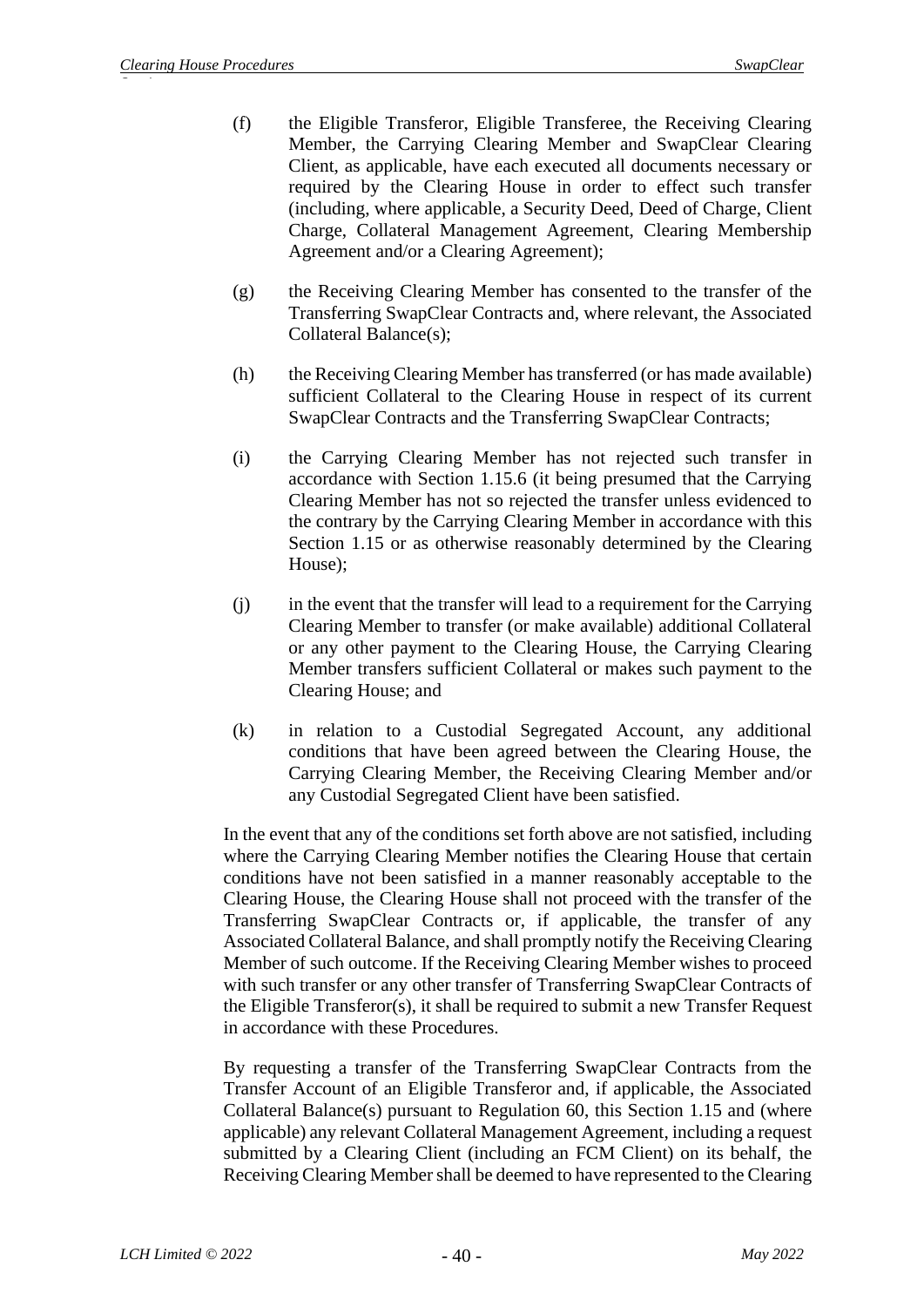House that all of the conditions to such transfer set forth herein have been satisfied.

1.15.6 *Rejection of Transfer Request*

For purposes of paragraph (i) of Section 1.15.5 above, the Carrying Clearing Member may be entitled to reject a particular Transfer Request by notifying the Clearing House (in either electronic or written form as prescribed by the Clearing House) only if:

- (a) the Eligible Transferor has failed to satisfy all outstanding obligations that are due and payable to the Carrying Clearing Member and/or its Affiliates, including any requirement for additional collateral that may result from the proposed transfer, where, with the respect to obligations owed to Affiliates of the Carrying Clearing Member by an Eligible Transferor, "**obligations**" shall consist only of those obligations that arise as a result of cross-margining, cross-netting or other similar arrangements with respect to the Transferring SwapClear Contracts of that Eligible Transferor that are being transferred or that Eligible Transferor's related collateral;
- (b) the transfer of the Transferring SwapClear Contracts of that Eligible Transferor would result in the Eligible Transferor breaching exposure limits with, and/or other risk parameters set by, the Carrying Clearing Member and/or its Affiliates; or
- (c) such rejection is in accordance with terms agreed as between the Carrying Clearing Member and the relevant Eligible Transferor.

# 1.15.7 *Right to Call Collateral*

Permitted Transfers will only be effected once adequate Collateral is available (which may be as a consequence of margin forbearance or the transfer of an Associated Collateral Balance) in respect of both Transfer Accounts affected by the transfer. In connection with any Permitted Transfer, the Clearing House may call for Collateral in respect of initial and/or variation margin to be deposited in such amounts and at such times as the Clearing House, in its sole discretion, requires. Any Collateral so called and deposited shall be reserved and made available solely in connection with the Permitted Transfer.

### 1.15.8 *Transfer of Associated Collateral Balance*

Where a Receiving Clearing Member notifies the Clearing House of a proposal to transfer an Associated Collateral Balance in connection with a Permitted Transfer, the Clearing House shall notify the Carrying Clearing Member of such request. Following such notification and upon request from the Clearing House, the Carrying Clearing Member shall confirm to the Clearing House the specific collateral which should comprise such Associated Collateral Balance(s). In the event that the Carrying Clearing Member fails to notify the Clearing House of the specific collateral which should comprise the Associated Collateral Balance(s), the Clearing House shall identify and select the Collateral it deems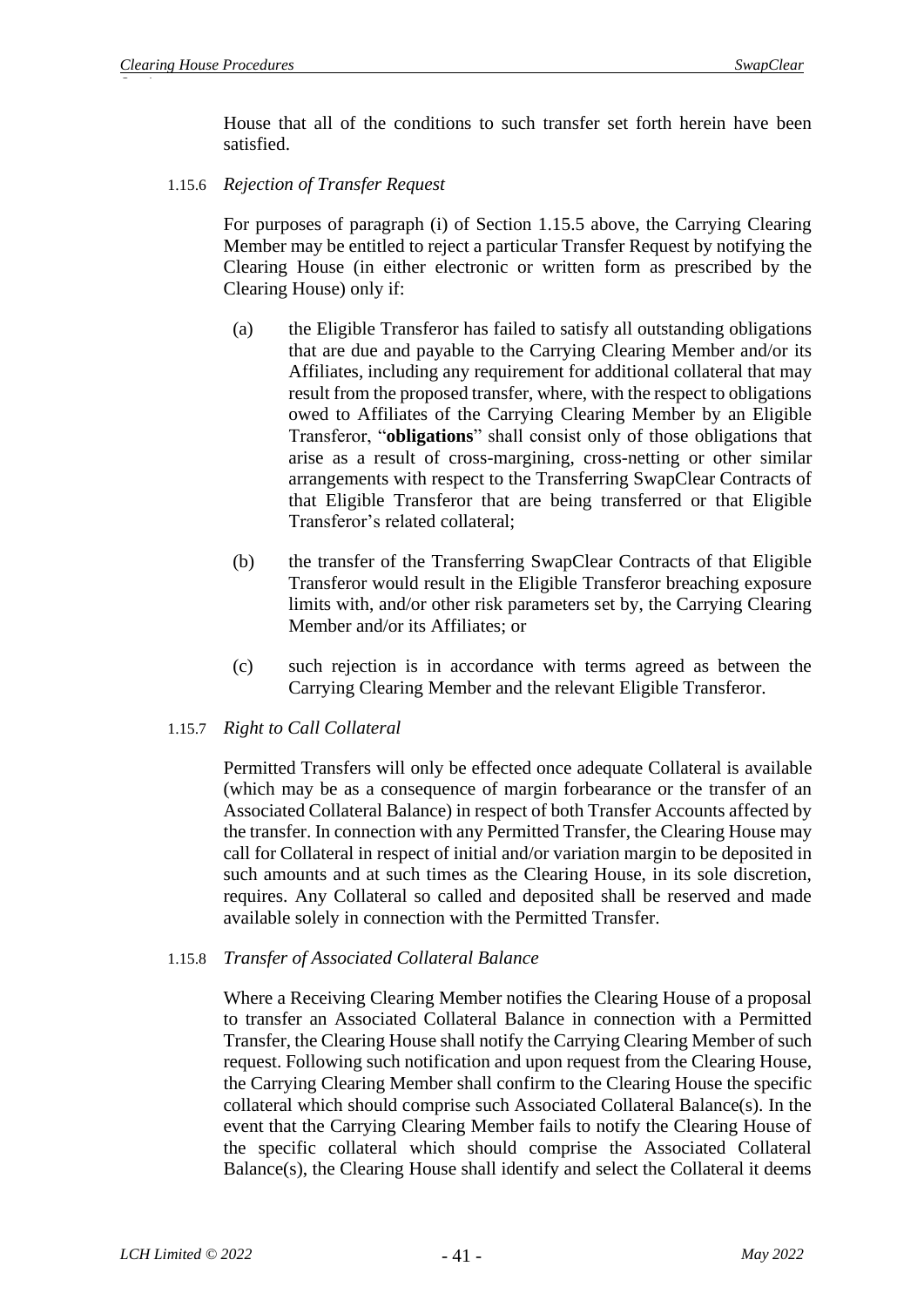appropriate to comprise the Associated Collateral Balance(s) attributable to the Transferring SwapClear Contracts, in its sole discretion. Any Collateral so identified shall be reserved and made available solely in connection with the Permitted Transfer. Once the relevant Associated Collateral Balance(s) of the transfer have been notified by the Clearing House to the Receiving Clearing Member, the Receiving Clearing Member may elect to reject the transfer of some or all of such Associated Collateral Balance(s).

Any such election will not, of itself, prevent the transfer of the Transferring SwapClear Contracts of the Eligible Transferor and any Associated Collateral Balance which has been accepted by the Receiving Clearing Member, **provided that** the conditions set out in Section 1.15.5 above are satisfied in relation to such transfer. The Clearing House shall transfer the Associated Collateral Balance that has been identified and consented to by the Receiving Clearing Member. In the event that, for whatever reason, the Clearing House is unable to transfer such Associated Collateral Balance, the Clearing House will not proceed with the transfer of the Transferring SwapClear Contracts. In such circumstances, the Clearing House will notify the Receiving Clearing Member that the Associated Collateral Balance will not be transferred and, in order to proceed with the transfer of the associated Transferring SwapClear Contracts, the Receiving Clearing Member will have to furnish to the Clearing House sufficient collateral in respect of the Transferring SwapClear Contracts.

In the case where a transfer of Transferring SwapClear Contracts pursuant to this Section 1.15.8 will include the transfer of the Associated Collateral Balance(s) to the Transfer Account of the Eligible Transferee:

- (a) In respect of an Associated Collateral Balance that is subject to a Deed of Charge entered into between the Carrying Clearing Member and the Clearing House, such transfer shall be effected as follows:
	- (i) the Carrying Clearing Member shall relinquish all rights to such Associated Collateral Balance (including, for the avoidance of doubt, any beneficial interest and/or equity of redemption in respect thereof);
	- (ii) such Associated Collateral Balance shall immediately upon such relinquishment be held by the Clearing House on behalf of the Receiving Clearing Member;
	- (iii) where the Receiving Clearing Member is not an FCM Clearing Member, its rights to such Associated Collateral Balance arising as described in sub-paragraph (a)(ii) above shall become, in respect of the Transferring SwapClear Contracts, subject to the relevant Deed of Charge entered into between the Receiving Clearing Member and the Clearing House (such rights thereby becoming Charged Property within the meaning of that Deed of Charge); and
	- (iv) where the Receiving Clearing Member is an FCM Clearing Member, the Associated Collateral Balance shall be deemed to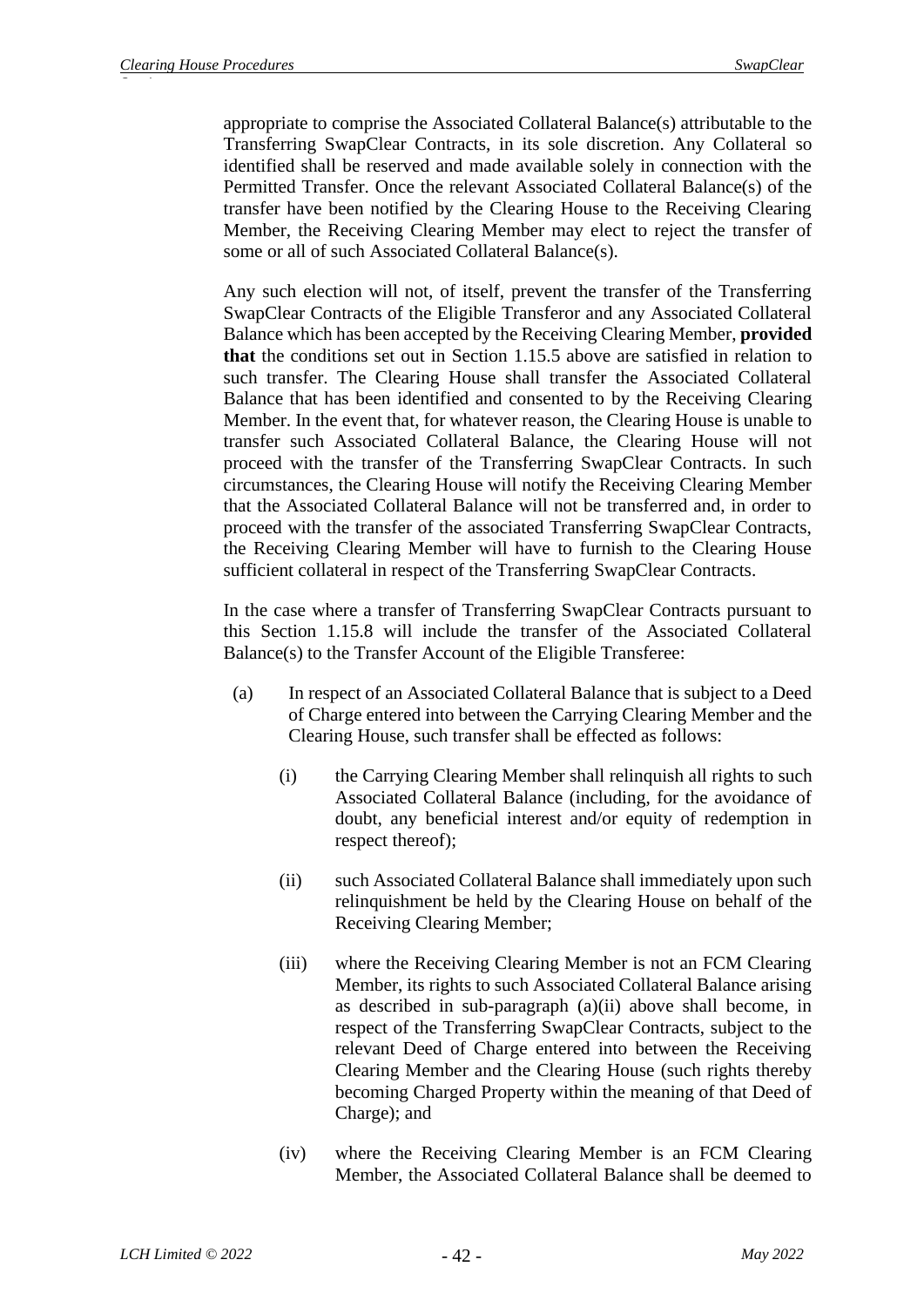have been delivered by the Receiving Clearing Member to the Clearing House by way of a first-priority security interest granted by the Receiving Clearing Member to the Clearing House under the FCM Regulations and the FCM Clearing Membership Agreement between the Receiving Clearing Member and the Clearing House.

- (b) In respect of any part of an Associated Collateral Balance that is not subject to a Client Charge or the Deed of Charge entered into between the Carrying Clearing Member and the Clearing House, such transfer shall be by novation of the Carrying Clearing Member's rights and obligations in respect of such part of the Associated Collateral Balance to the Receiving Clearing Member.
- (c) In respect of any part of an Associated Collateral Balance that is subject to the Client Charge entered into between a Custodial Segregated Client, the Clearing House and the Carrying Clearing Member, such transfer shall be effected as set out in and in accordance with: (i) the relevant Collateral Management Agreement entered into between such Custodial Segregated Client, the Clearing House and the Carrying Clearing Member, and (ii) the relevant Collateral Management Agreement entered into between such Custodial Segregated Client, the Clearing House and the Receiving Clearing Member.
- (d) For the avoidance of doubt, the Carrying Clearing Member shall have no right or entitlement to assert any claim over, or right with respect to, the Associated Collateral Balance Transferred.
- (e) LCH shall promptly transfer the Transferring SwapClear Contracts and Associated Collateral Balance, and the transfer of the Transferring SwapClear Contracts shall be conditioned on the transfer of the Associated Collateral Balance, and vice versa.
- (f) If the transfer of the Transferring SwapClear Contracts and Associated Collateral Balance is not completed for any reason, then any actual transfer of any part of the Associated Collateral Balance or Transferring SwapClear Contracts that has occurred, as the case may be, shall be deemed not to have occurred, and any actual transfer of any part of the Associated Collateral Balance or Transferring SwapClear Contracts that has occurred shall be immediately unwound.
- (g) That portion (if any) of:
	- (i) the Clearing House Current Collateral Balance in respect of the Carrying Clearing Member which is attributable to the Transferring SwapClear Contracts (the "**Relevant Portion**") shall be reduced to zero; and
	- (ii) the Clearing House Current Collateral Balance in respect of the Receiving Clearing Member shall be increased by an amount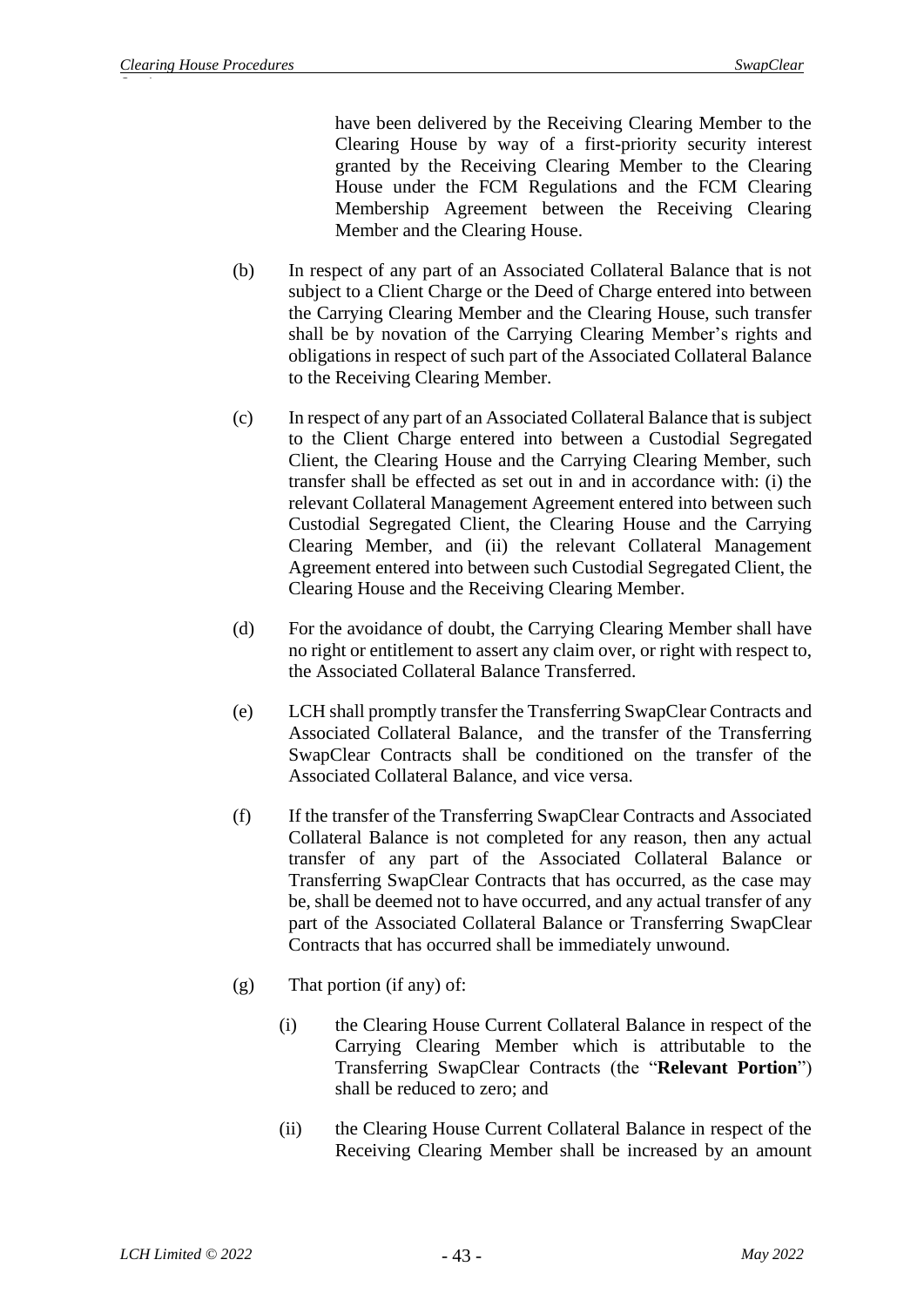equal to the value of the Relevant Portion immediately prior to the reduction referred to in (i) immediately above.

- 1.15.9 *Verification and Reliance*
	- (a) Subject to paragraph (b) below, but otherwise notwithstanding anything to the contrary in the Regulations or these Procedures, in making any Transfer Request in accordance with Regulation 60 (*Transfer*) and this Section 1.15 and (where applicable) any relevant Collateral Management Agreement, the Clearing House shall be authorised and entitled to rely conclusively on the instructions of, and information provided by, the Receiving Clearing Member and the Carrying Clearing Member, which shall be solely responsible for all such instructions and information.
	- (b) The Clearing House shall verify that the Transferring SwapClear Contracts identified to it by a Receiving Clearing Member as being the subject of such Transfer Request correspond to SwapClear Contracts which, according to its records, are registered in the Transfer Account of the Carrying Clearing Member on behalf of the Eligible Transferor. In the event that the Clearing House identifies a discrepancy, it will notify the Receiving Clearing Member and the Carrying Clearing Member and no transfer will occur until such time as the Transferring SwapClear Contracts identified to the Clearing House can be verified to the Clearing House.

# 1.15.10 *Intra-Clearing Member Transfers*

In connection with any Permitted Transfer of Transferring SwapClear Contracts where the Transfer Account of the Eligible Transferor and the Transfer Account of the Eligible Transferee are held by the same SCM (*i.e.,* where the same SCM serves as both the Carrying Clearing Member and the Receiving Clearing Member), such SCM shall be deemed to make the following agreements, acknowledgements and representations:

- (a) the contractual terms of the Transferring SwapClear Contracts will not change solely as a result of the Clearing House effecting the Permitted Transfer;
- (b) the SCM will remain liable to the Clearing House for all obligations under the Transferring SwapClear Contracts prior to, during and after the Permitted Transfer;
- (c) the Clearing House may require that certain changes be made to the books and records of one of more Approved Trade Source Systems in order to reflect the Permitted Transfer;
- (d) the Clearing House is acting solely upon the SCM's instructions as detailed to the Clearing House in writing and in reliance on the SwapClear Clearing Member's agreements and representations (including as set out in this Section 1.15.10) in connection therewith;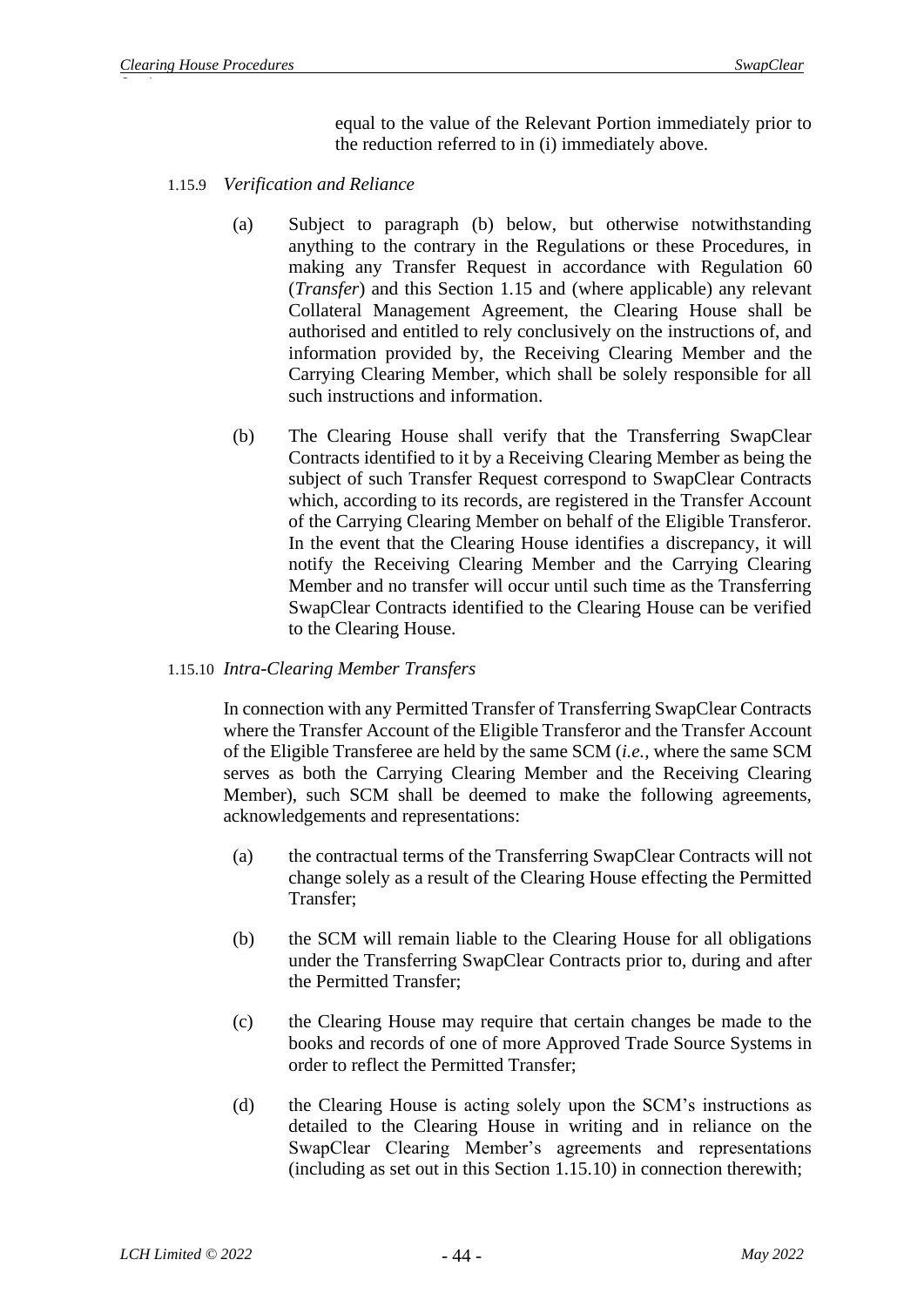- (e) the Permitted Transfer is permissible under Applicable Law and is not in violation of Applicable Law, and the SCM has obtained any and all necessary and appropriate consents, authorisations and approvals, and has taken any other actions required under Applicable Law in connection with the Permitted Transfer; and
- (f) the Clearing House shall not be liable for any costs, expenses, damages or losses, whether direct or indirect, suffered by any of the parties hereto, or by the Eligible Transferor or Eligible Transferee, as a result of any actions taken by the Clearing House in connection with the Permitted Transfer.
- 1.15.11 *Fees*

Any Permitted Transfer effected pursuant to Regulation 60 and in accordance with these Procedures and (where applicable) any relevant Collateral Management Agreement will be subject to such fees as are established by the Clearing House from time to time in its sole and absolute discretion, and notified to SwapClear Clearing Members via a member circular.

### <span id="page-45-0"></span>1.16 **Compression**

A SwapClear Clearing Member may compress or decompress Eligible SwapClear Compression Contracts in accordance with Regulation 56 and this Section [1.16.](#page-45-0) SwapClear Clearing Members may request the compression or decompression of Eligible SwapClear Compression Contracts as follows:

- (a) a SwapClear Clearing Member can request that all Eligible SwapClear Compression Contracts entered into (i) on behalf of a designated SwapClear Clearing Client (or, where relevant, in respect of an Indirect Gross Sub-Account) or (ii) on such SwapClear Clearing Member's own behalf be considered for compression by the Clearing House. Such a request shall be reconsidered by the Clearing House automatically each day (and the results notified to the SwapClear Clearing Member after the applicable scheduled compression run) until the SwapClear Clearing Member notifies the Clearing House to discontinue the compression of its Eligible SwapClear Compression Contracts;
- (b) a SwapClear Clearing Member may notify the Clearing House through the ClearLink API or SwapClear Portal specifying the Eligible SwapClear Compression Contracts it wishes to be compressed;
- (c) a SwapClear Clearing Member may notify the Clearing House through any Approved Trade Source System previously approved for this purpose by the Clearing House, but only where the compression is by way of netting in respect of Eligible SwapClear Compression Contracts in respect of which the position of the SwapClear Clearing Member (on its own behalf or on behalf of the relevant SwapClear Clearing Client or, where relevant, in respect of an Indirect Gross Sub-Account) is (x) in the opposite direction on each leg of such pair (i.e. obligations to make payment netted against rights to receive payment), such that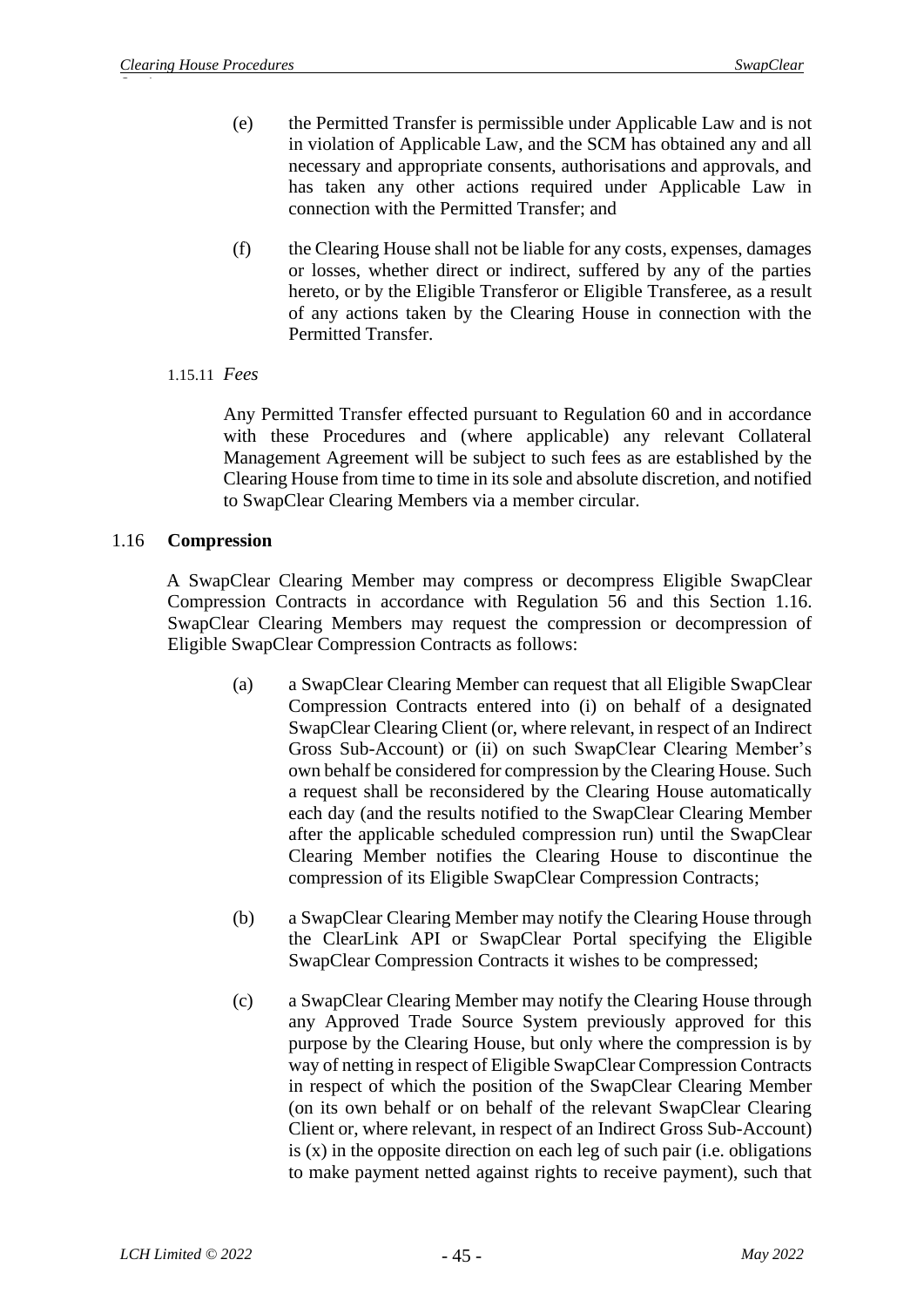the SwapClear Contract that replaces such pair of Eligible SwapClear Compression Contracts to be compressed shall have a notional amount equal to the net notional amount of the original pair of SwapClear Contracts or (y) in the same direction on each leg of such pair (i.e. obligations to make payment aggregated and rights to receive payment aggregated), such that the SwapClear Contract that replaces the compressed Eligible SwapClear Compression Contracts shall have a notional amount equal to the total notional amount of the original pair of Eligible SwapClear Compression Contracts. The SwapClear Clearing Member will be notified after the applicable scheduled compression run whether compression has occurred and the Clearing House will not automatically reconsider such compression request on subsequent days regardless of whether compression has occurred; or

(d) a SwapClear Clearing Member may request that certain Eligible SwapClear Compression Contracts be decompressed in the manner and form as determined by the Clearing House from time to time (such requests may be subject to the Clearing House's capacity constraints).

In order to compress an Eligible SwapClear Compression Contracts, a SwapClear Clearing Member must have in its applicable Client Account or Proprietary Account SwapClear Contracts with the same compression identifier (being an identifier applied by the Clearing House that indicates that such SwapClear Contracts are eligible for compression) and shall then follow the process for compression as set out above. By making a request to compress or decompress Eligible SwapClear Compression Contracts, the relevant SwapClear Clearing Member shall be deemed to represent and warrant that its request is in compliance with Applicable Law.

In respect of each compression run (which, for the purposes of this Section 1.16, shall include the time at which the Clearing House effects the decompression of Eligible SwapClear Compression Contracts, as applicable), the Clearing House will notify SwapClear Clearing Members of the cut-off time by which SwapClear Clearing Members must notify the Clearing House of the requested Eligible SwapClear Compression Contracts to be compressed in order for such Eligible SwapClear Compression Contracts to be included in the relevant compression run. The Clearing House shall process the compression of all Eligible SwapClear Compression Contracts notified to it prior to such cut-off time. A notification received after the relevant cut-off time shall be treated as if such notification was submitted on the following day. The Clearing House shall notify the applicable SwapClear Clearing Member after the relevant compression run of the result of such compression procedure. A SwapClear Clearing Member may, with the prior approval of the Clearing House and pursuant to Section [1.32,](#page-70-0) elect to receive such notification via any Approved Trade Source System previously approved by the Clearing House for such purpose.

A SwapClear Clearing Member that elects to provide notices or reports to the Clearing House through any Approved Trade Source System specifying which Eligible SwapClear Compression Contracts should be compressed, have been compressed or any other information in relation to compressions acknowledges and agrees that (i) the Clearing House makes no warranty (and will accept no liability) as to the effectiveness, efficiency, performance or any other aspect of the services provided by any Approved Trade Source System or the timeliness or otherwise of the delivery of any compression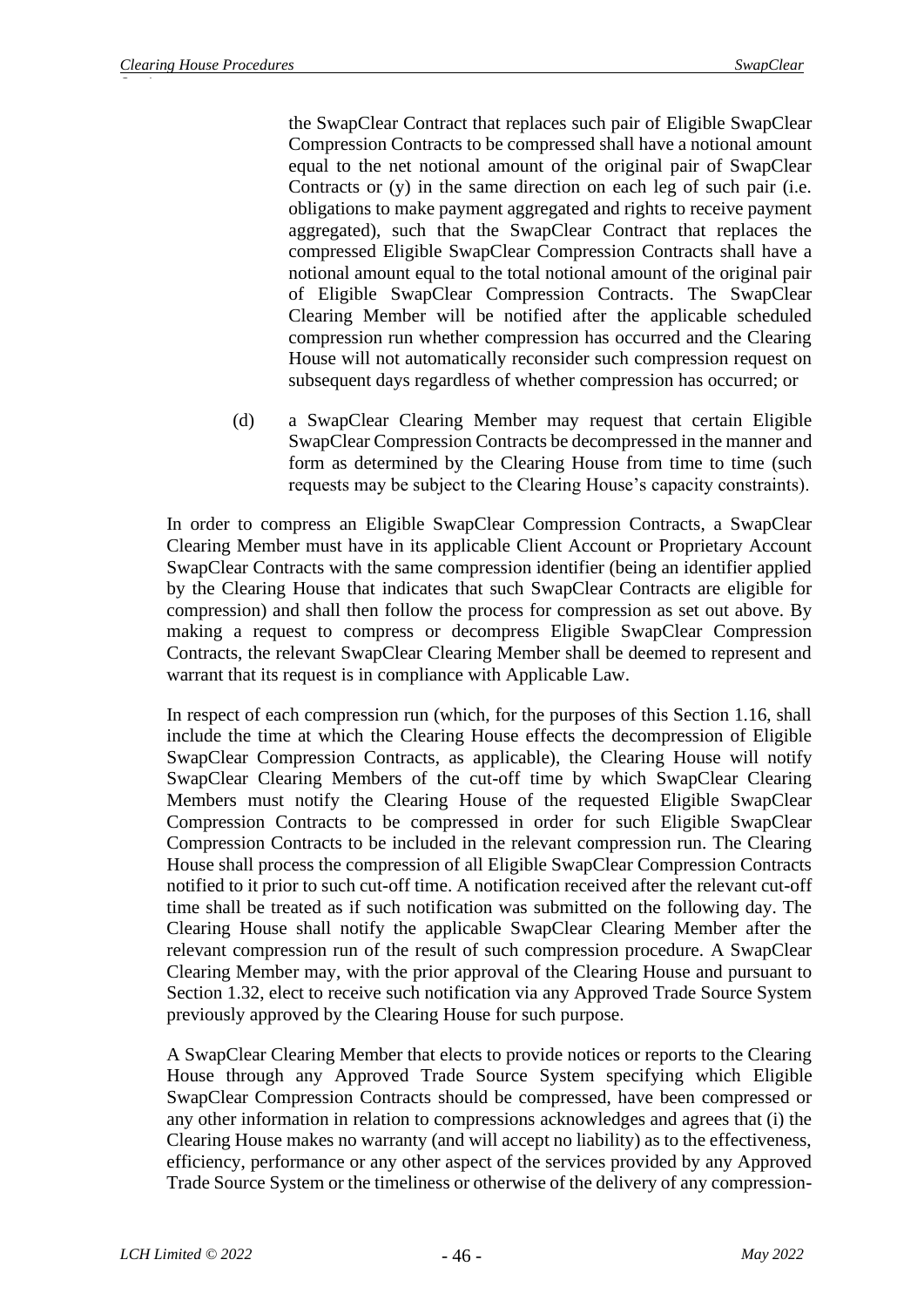related details by that Approved Trade Source System to the Clearing House of the SwapClear Clearing Member, (ii) the Clearing House will process and use any compression-related information provided to it via an Approved Trade Source System on an "as is" basis (with no obligation to verify any details), (iii) the Clearing House accepts no liability for any error within or corruption of any data sent by an Approved Trade Source System to the Clearing House or to the SwapClear Clearing Member or any delay in or failure of the transmission of such data to the Clearing House or the SwapClear Clearing Member. In the event that the Clearing House terminates, registers or otherwise effects an action in connection with a compression relating to any SwapClear Contract on the basis of incorrect or corrupted data sent to it by an Approved Trade Source System, the SwapClear Clearing Member concerned shall be bound by the results of such actions. Such matters form part of the relationship between the SwapClear Clearing Member and the relevant Approved Trade Source System. Notwithstanding anything in this Section 1.16 of the Procedures, the Clearing House records in relation to any compression and the status of any SwapClear Contract prior to, during or following a compression run shall be the definitive record in connection therewith and shall prevail over any such records maintained by any Approved Trade Source System.

Following the compression or decompression process described above and as further set out in Regulation 56, the applicable SwapClear Clearing Member shall promptly notify the Clearing House if it believes that any errors have occurred in the compression process or decompression process or if its books and records do not reconcile with those of the Clearing House in respect of the compressed or decompressed SwapClear Contracts as notified to the SwapClear Clearing Member by the Clearing House.

For purposes of this Section 1.16, (i) a Clearing Client or FCM Client may, on behalf of a SwapClear Clearing Member, submit a compression request (whether under paragraph (a) or (b) above) or an election to provide notices or reports via an Approved Trade Source System, the ClearLink API or SwapClear Portal and (ii) for the avoidance of doubt, references to an Approved Trade Source System may include the SwapClear Portal, in each case as applicable.

# 1.17 **Duo Compression**

The Clearing House may, in its sole and absolute discretion, from time to time make available Multilateral Compression on the basis of a Member Compression Cycle to two SwapClear Clearing Members (upon approval to participate in Multilateral Compression, each such SwapClear Clearing Member, a Compression Clearing Member).

From time to time, the Clearing House may publish an anonymised report to each Compression Clearing Member participating in Duo Compression identifying compression and risk replacement opportunities based on eligible SwapClear Contracts (the "**Clearing House Compression Proposal**"). Upon receipt of a given Clearing House Compression Proposal, a Compression Clearing Member may submit a request to the Clearing House to perform a Member Compression Cycle with another Compression Clearing Member. If both Compression Clearing Members consent to participate in a given Member Compression Cycle, the Clearing House may identify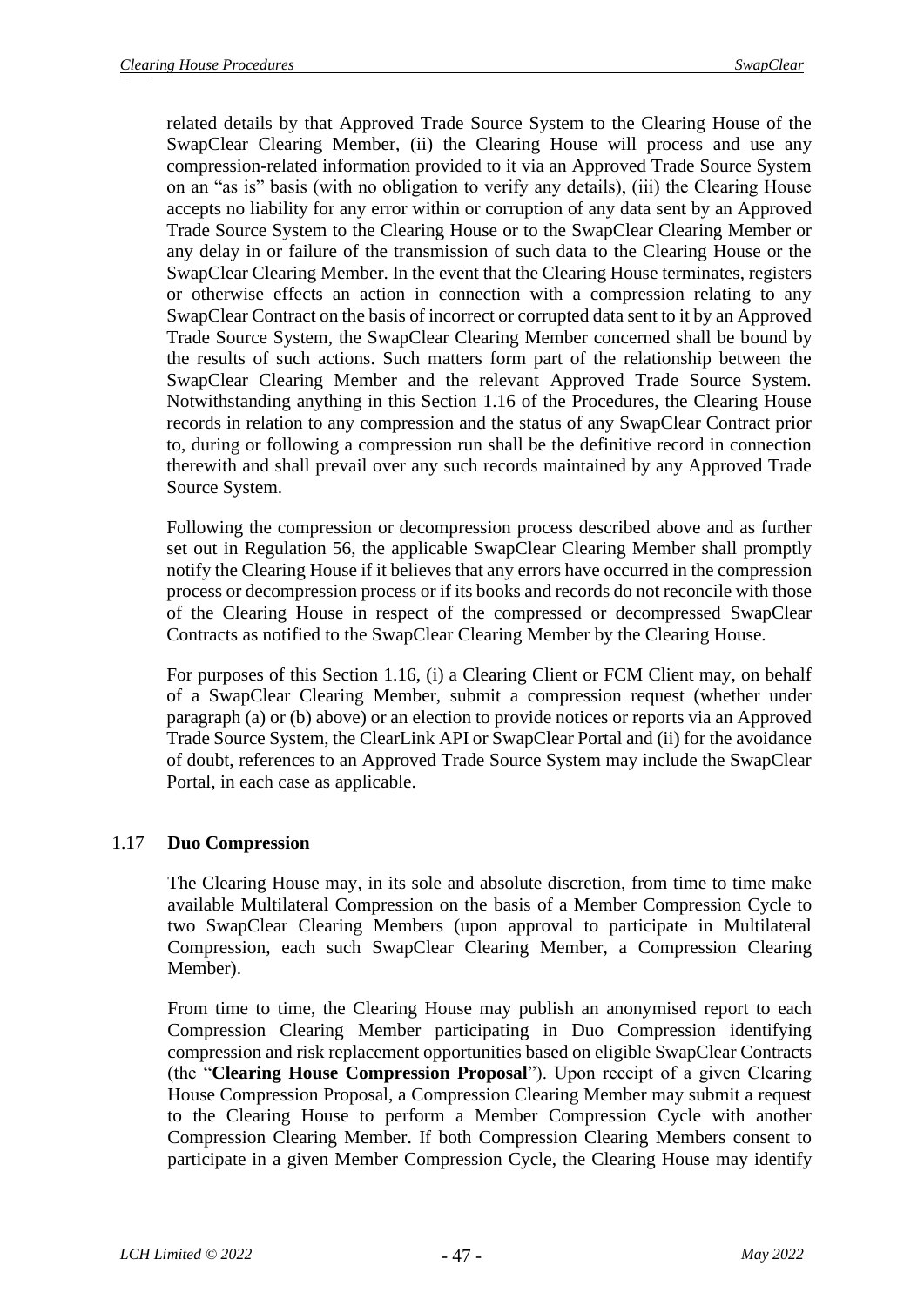each Compression Clearing Member to the other participating Compression Clearing Member.

Upon consenting to participate in a given Member Compression Cycle, each Compression Clearing Member must provide to the Clearing House a set of SwapClear Contracts from the Clearing House Compression Proposal to be included in the given Member Compression Cycle; such SwapClear Contracts may not be included in any other Bulk Event until the termination or completion of the relevant Member Compression Cycle.

Upon receipt from each Compression Clearing Member in the relevant Member Compression Cycle of the SwapClear Contracts to be included in the Member Compression Cycle, the Clearing House may publish to each Compression Clearing Member a set of proposed Terminating SwapClear Contracts (which may be SwapClear CTM Contracts and/or SwapClear STM Contracts) and, if applicable, Post-Multilateral Compression Contracts (the "**Initial Member Compression Proposal**").

Each Compression Clearing Member in the relevant Member Compression Cycle must review and agree on a set of Terminating SwapClear Contracts and, if applicable, Post-Multilateral Compression Contracts from the Initial Member Compression Proposal. For the avoidance of doubt, the Compression Clearing Members in the relevant Member Compression Cycle may agree on Terminating SwapClear Contracts and, if applicable, Post-Multilateral Compression Contracts that were not included in the Initial Member Compression Proposal. In the event a Compression Clearing Member selects Terminating SwapClear Contracts to be included in the relevant Member Compression Cycle, which were not set forth on the Initial Member Compression Proposal, the Compression Clearing Member must submit such other Terminating SwapClear Contracts to the Clearing House for inclusion in the relevant Member Compression Cycle.

In the event both Compression Clearing Members in the relevant Member Compression Cycle agree on a matching set of Terminating SwapClear Contracts and, if applicable, Post-Multilateral Compression Contracts, including any Terminating SwapClear Contracts that were set forth on the Initial Member Compression Proposal (each Compression Clearing Member's Post-Multilateral Compression Contracts must be equal and offsetting with the other relevant Compression Clearing Member's Post-Multilateral Compression Contracts), the Clearing House may present to each Compression Clearing Member a proposed final set of Terminating SwapClear Contracts and, if applicable, Post-Multilateral Compression Contracts for the given Member Compression Cycle (the "**Final Member Compression Proposal**"). Upon approval from each Compression Clearing Member of the Final Member Compression Proposal, such Final Member Compression Proposal shall constitute the Compression Proposal for the given Member Compression Cycle and the Clearing House may effect the Member Compression Cycle as set forth in Regulation 56 in its sole and absolute discretion.

SwapClear Clearing Members should contact [swapclear.clientservices@lch.com](mailto:swapclear.clientservices@lch.com) for further information.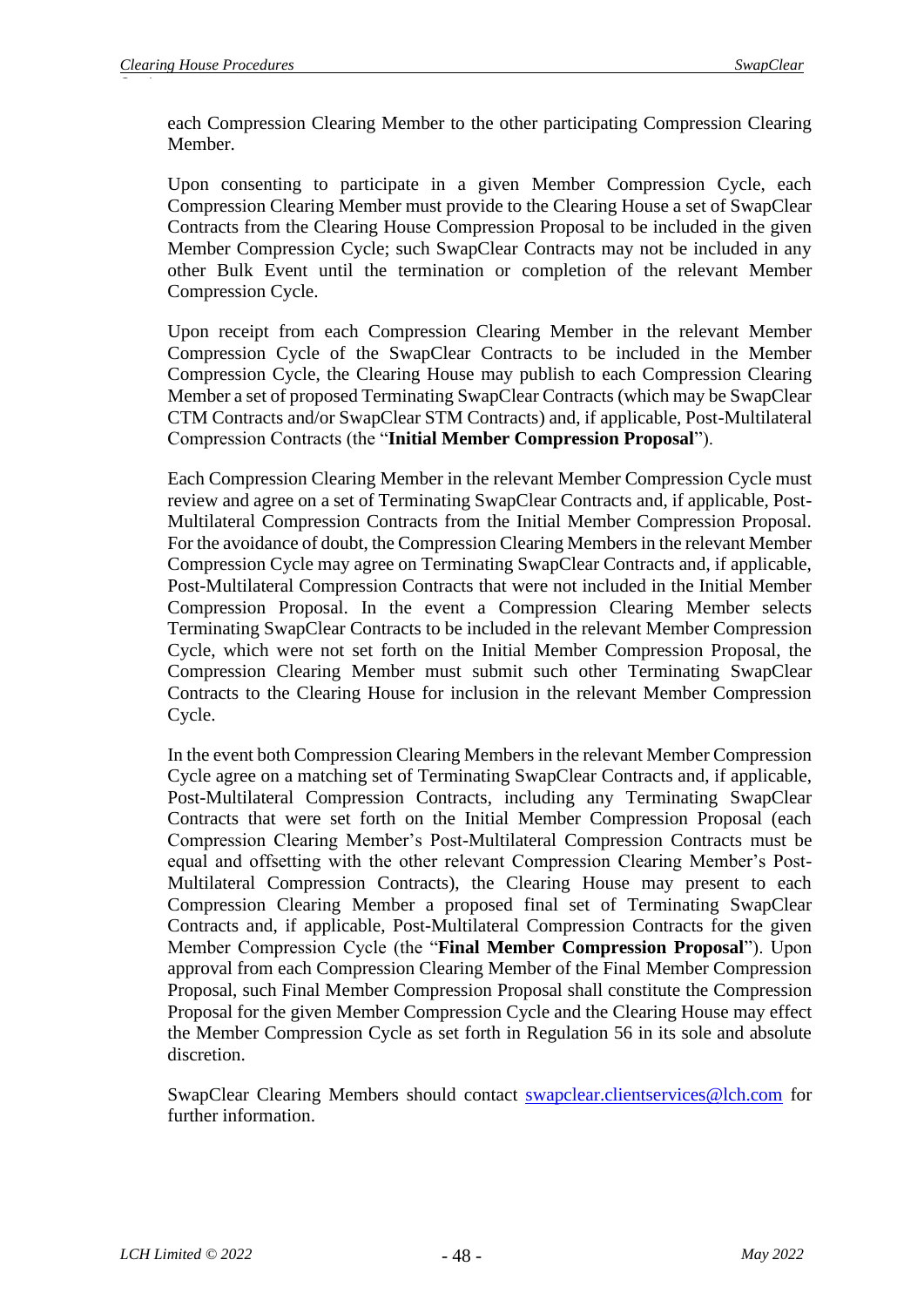# 1.18 **Amendment of Trade References**

A SwapClear Clearing Member may wish to change its own trade references numbers/codes by which it identifies trades registered in the SwapClear Service. Subject to that SwapClear Clearing Member meeting all the Clearing House's requirements and these Procedures (including those set forth in Section [1.19\)](#page-49-0), the Clearing House will, as part of its service to SwapClear Clearing Members, amend its records in order to reflect this change. Such change has no effect whatsoever on the terms of any registered SwapClear Contract or any other obligations of the SCMs party to those contracts.

### <span id="page-49-0"></span>1.19 **Trade Reference Amendment Request Form**

SwapClear Clearing Members may submit a request to the Clearing House to amend a trade reference (either on behalf of the given SwapClear Clearing Member or a Clearing Client) (a "**Trade Amendment Request**"). Trade Amendment Requests must be submitted in the form and manner prescribed by the Clearing House from time to time, and may be approved by the Clearing House in its sole discretion. Upon approval by the Clearing House, Trade Amendment Requests will typically be processed within two business days. In the event the Clearing House is unable, or determines it will be unable, to process an approved Trade Amendment Request within two business days, it shall attempt to notify the given SwapClear Clearing Member as soon as reasonably practicable.

### 1.19.1 *Processing*

The Clearing House shall reject a Trade Amendment Request in the event that:

- (a) it is not made in accordance with these Procedures;
- (b) any trade reference submitted in the Trade Amendment Request does not (i) match the SwapClear Clearing Member's trade reference in the Clearing House's books and records or (ii) refer to a trade registered in the SwapClear clearing system;
- (c) any trade reference submitted in the Trade Amendment Request is not recorded by the Clearing House against the BIC code of the SwapClear Clearing Member requesting the amendment; or
- (d) it determines it advisable, in its sole discretion, for risk, legal, technical, cost or similar considerations.

Upon processing a Trade Amendment Request, the Clearing House will notify the given SwapClear Clearing Member and will produce a report setting out details of the time and date that it has amended its records in accordance with the request, details of the old and new SwapClear Clearing Member trade references and the status of the amendment in respect of each trade set out in the Trade Reference Amendment Request. All records of the Clearing House and data held in the SwapClear clearing system will then be updated overnight following the close of the given business day.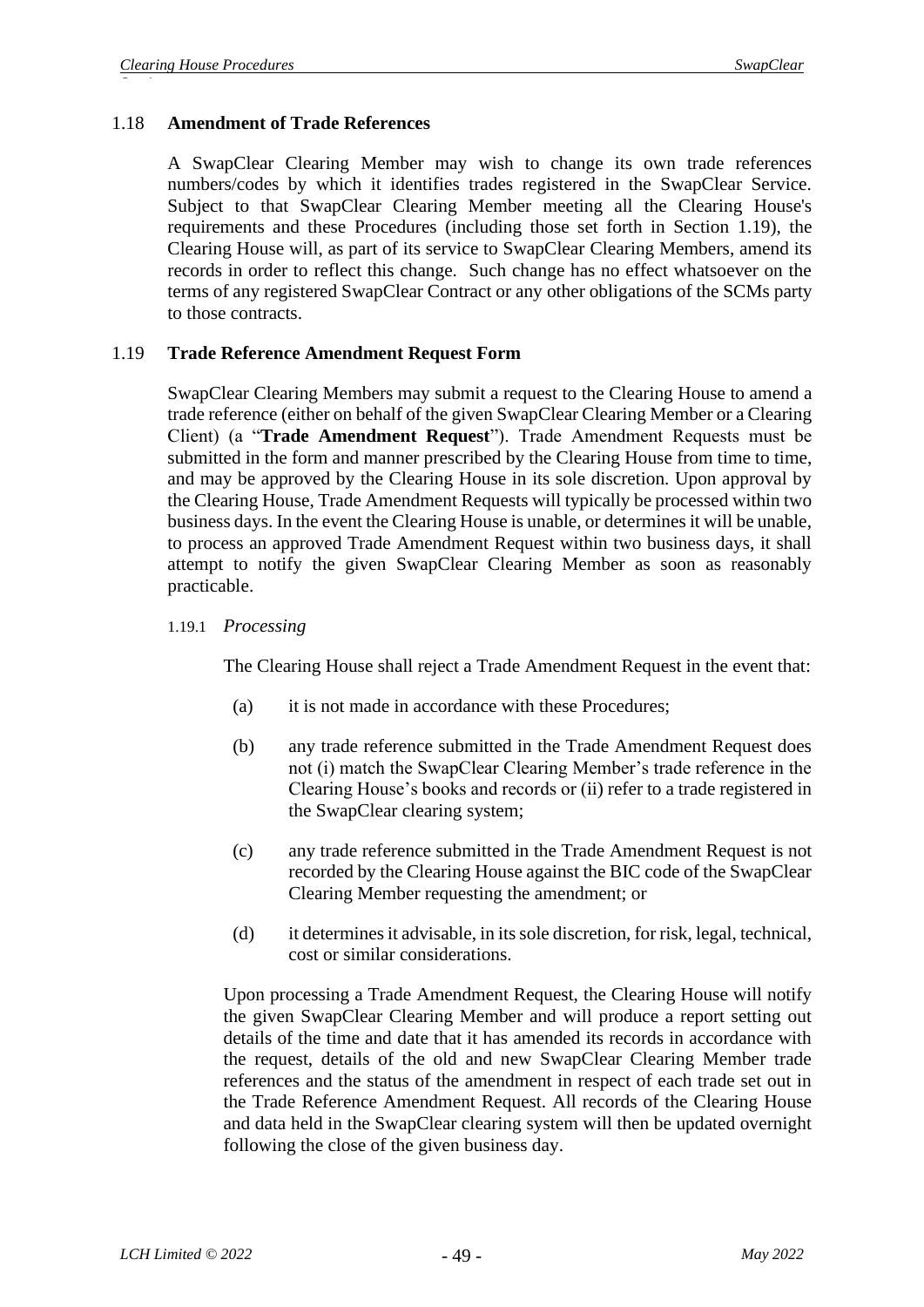# 1.20 **Custodial Segregated Accounts**

A Custodial Segregated Account allows a Custodial Segregated Client to provide Collateral directly to the Clearing House to meet certain obligations of the relevant SwapClear Clearing Member, in respect of such Custodial Segregated Account, in accordance with the terms of the relevant Collateral Management Agreement and Client Charge.

A SwapClear Clearing Member may request that the Clearing House opens a Custodial Segregated Account in respect of a Clearing Client and must execute, and procure that the Clearing Client executes, such documentation as the Clearing House specifies.

### 1.21 **SwapClear STM Contracts and SwapClear CTM Contracts – Elections and Conversions**

If a SwapClear Clearing Member wishes to make an election pursuant to Regulation 55(c) or a conversion pursuant to Regulation 57A(n) it must complete and deliver to the Clearing House such documentation as the Clearing House shall make available for such purposes from time to time. A SwapClear Clearing Member wishing to make such an election or conversion should contact [swapclearclientservices@lch.com.](mailto:swapclearclientservices@lch.com) SwapClear Clearing Members agree that Clearing Clients (including FCM Clients) may submit an election pursuant to Regulation 55(c) or conversion pursuant to Regulation 57A(n) on their behalf via the SwapClear Portal.

### 1.22 **SwapClear Client Clearing**

As part of the SwapClear Service, a SwapClear Clearing Member is able to provide certain clearing services to SwapClear Clearing Clients.

### 1.22.1 *Security Deed*

Unless specified otherwise by the Clearing House, a SwapClear Clearing Member must enter into a Security Deed in respect of its Clearing Clients in relation to amounts due to it from the Clearing House pursuant to the Client Clearing Annex. Further information in relation to such Security Deed is prescribed by the Clearing House from time to time and published on the Clearing House's website.

### 1.22.2 *Prescribed Language*

Pursuant to the Clearing House's Regulations, each SwapClear Clearing Member is required to ensure that it includes certain language in its agreement with its SwapClear Clearing Client (the "**Clearing House Prescribed Language**"). The Clearing House Prescribed Language is shown at Schedule 1 of Section 1 of the Procedures.

### 1.22.3 *Other Legal Documentation*

(a) From time to time, the Clearing House may make available on its website template documents that a SwapClear Clearing Member and a SwapClear Clearing Client may find useful when agreeing the terms between them for the provision of clearing services by such SwapClear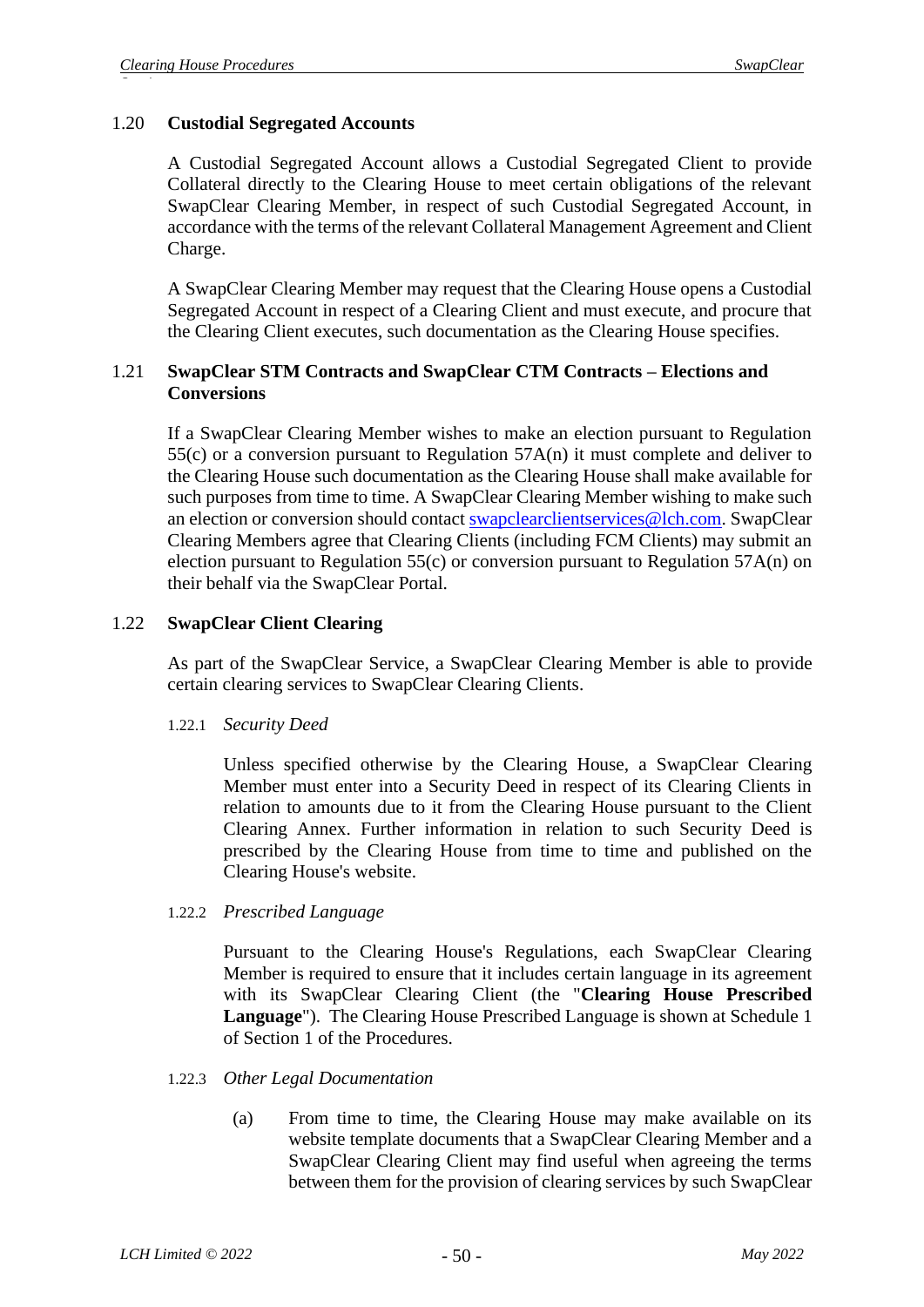Clearing Member to a SwapClear Clearing Client. The Clearing House makes no representations in respect of any documentation, including without limitation, those provided by the Clearing House or otherwise.

SwapClear Clearing Clients should, of course, make their own independent decisions in relation to the SwapClear Client Clearing Services based upon their own judgment and upon such advice from such advisers as those clients deem necessary.

SwapClear Clearing Clients' attention is drawn to the End-User Notice which is published on the Clearing House's website:

[\(https://www.lch.com/membership/end-user-notice\)](https://www.lch.com/membership/end-user-notice)

(b) Certain template versions of client clearing documentation are made available on the Clearing House's website.

# 1.23 **Tax Documents – Non-cash Collateral**

Please note that where SCMs are not beneficially entitled to securities that they transfer to the Clearing House as non-cash Collateral, the Clearing House may require certain tax documents from the relevant beneficial owner of such securities (see Section 4 (*Margin and Collateral*) of the Procedures).

### 1.24 **Early Termination Events**

SwapClear Clearing Members using MarkitWire, Tradeweb and Bloomberg may, if they so wish, use the Early Termination Provision FpML block to include details of any terms relating to optional early termination agreed between the parties to that SwapClear Transaction.

The Clearing House has agreed, in order to assist SwapClear Clearing Members, that SwapClear Clearing Members may use these fields for their own administrative convenience as a record of a term of the underlying SwapClear Transaction between them, but any data populating these fields will not under any circumstances constitute any part of or any term of the SwapClear Contracts which arise between the Clearing House and the SCMs in whose name such trades are registered. SCMs have no right to elect early termination of any SwapClear Contract. The full terms of any such SwapClear Contract are as set out in the Product Specific Contract Terms and Eligibility Criteria Manual.

The Clearing House does not store or record any data populating these fields or blocks or any other fields or blocks in the trade confirmation message which are ignored by the SwapClear system (see information documents provided by SwapClear entitled: "The FpML Validation Rules for SwapClear").

# 1.25 **Termination of SwapClear Dealer Status**

The SwapClear Dealer Agreement sets out how that relationship may be terminated.

In particular, a SwapClear Dealer may terminate the agreement by giving no less than twenty one (21) days' written notice in the same terms to the SCM and to the Clearing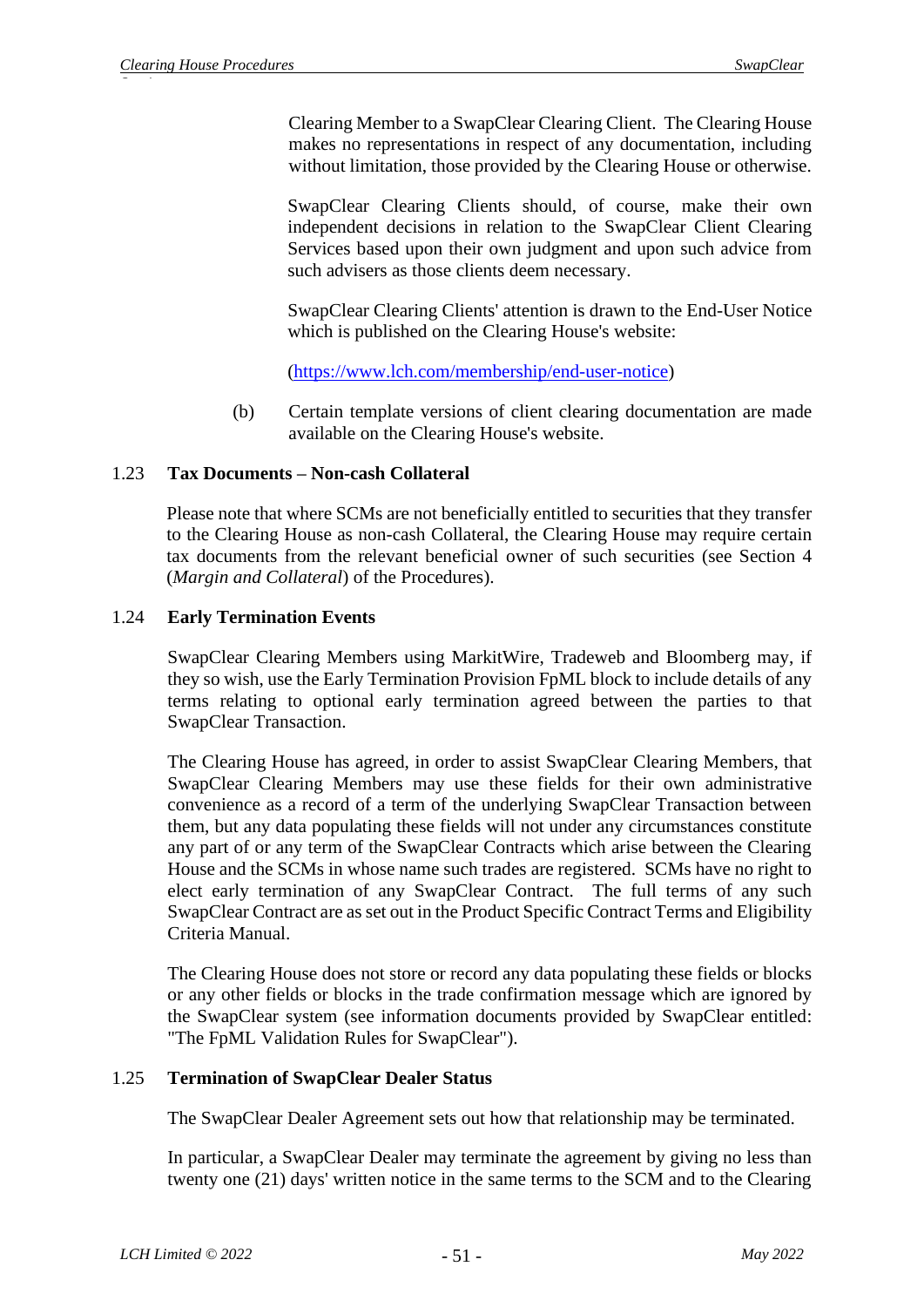House. Before the expiry of such twenty one (21) days (the "**Termination Date**"), the Clearing House will notify all SwapClear Clearing Members and SwapClear Dealers that the relevant SD is no longer able, from such Termination Date to submit SwapClear Transactions for registration. It may only resume registration of SwapClear Transactions if it enters into another SwapClear Dealer Clearing Agreement and resumes its place in the Register of SwapClear Dealers. The Clearing House may give such notification by letter, email, fax, internet or telephone.

An SCM may terminate the agreement, *inter alia*, at any time by giving written notice to the SD and to the Clearing House in accordance with the provisions of the agreement. Following receipt of that notice, the Clearing House will confirm receipt to the SCM and SD and such termination will become effective 3 hours after the Clearing House's confirmation has been sent out. Confirmation may be given by the Clearing House by letter, email, fax, internet or telephone. Where notice is given to the Clearing House on a day which is not a business day for the SwapClear Service, it will become effective three (3) hours after the commencement of the SwapClear Service on the next following business day.

Following the receipt of a notice to terminate given by the SCM, the Clearing House will notify all SwapClear Clearing Members and SwapClear Dealers that the relevant SD is no longer able to submit SwapClear Transactions for registration until that SD enters into another SwapClear Dealer Clearing Agreement and resumes its place in the Register of SwapClear Dealers.

# 1.26 **Payment of Stamp Tax**

Each SwapClear Clearing Member shall pay any Stamp Tax or duty levied or imposed upon it or in respect of its execution or performance of the Clearing Membership Agreement, the Regulations and the Procedures (including any registration of a SwapClear Contract) by a jurisdiction in which it is incorporated, organised, managed and controlled, or considered to have its seat, or in which a branch or office through which it is acting is located ("**Stamp Tax Jurisdiction**") or by any other jurisdiction and shall indemnify the Clearing House against any Stamp Tax or duty levied or imposed upon the Clearing House or in respect of the Clearing House's execution or performance of the Clearing Membership Agreement, the Regulations and the Procedures (including any registration of a SwapClear Contract) by any such Stamp Tax Jurisdiction or by any other jurisdiction.

# 1.27 **Section 168, Finance Act 1994**

Under section 696 Corporation Tax Act 2009 ("**CTA 2009**"), net payments in relation to certain derivative contracts (as defined in Section 576 CTA 2009) by any company (company "A") to a non-UK resident are denied UK tax relief unless one or more of the following conditions in section 697 CTA 2009 are met:

- 1.27.1 Company A is a bank, building society, financial trader or recognised clearing house acting as principal who has entered into the qualifying contract for the purposes of a UK trade;
- 1.27.2 The non-UK resident holds the qualifying contract (as principal) for the purposes of its UK trade;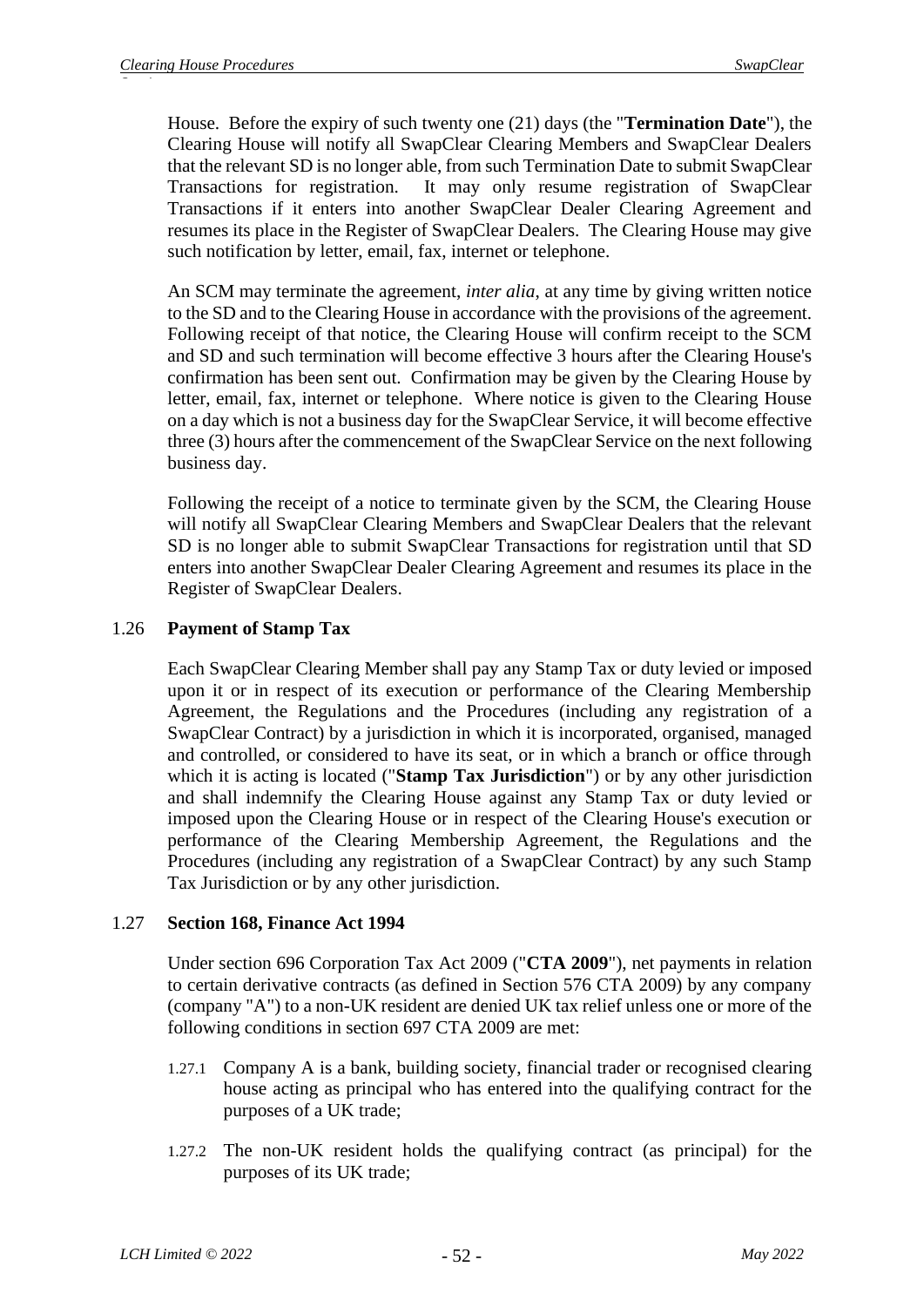- 1.27.3 A double tax treaty, that makes provision for interest, is in force between the UK and the country of residence of the non-UK resident (or, if different, the country of residence of the beneficial counterparty to the contract); or
- 1.27.4 The Clearing House is considered a "recognised clearing house" as defined in section 285 of FSMA 2000.

Any contract which would otherwise fall within section 696 CTA 2009 must not be submitted to the Clearing House for clearing nor should any SwapClear Clearing Member knowingly permit any such contract to be submitted. Should this occur the SwapClear Clearing Member in whose name the contract is to be or has been registered must promptly notify the Clearing House and, in any event, within 30 days of that Clearing Member becoming aware of the situation. Having investigated the circumstances, the Clearing House has an obligation to notify the HM Revenue & Customs of the event and the Clearing House may, in its absolute discretion suspend any SwapClear Dealer submitting such a contract for registration for the Register of SwapClear Dealers. The Clearing House may also, in its absolute discretion take such action in respect of the SwapClear Clearing Member as it deems fit in accordance with the Regulations. The SwapClear Clearing Member shall indemnify the Clearing House against any Corporation Tax or any other tax levied or imposed upon the Clearing House in respect of any such contract, and any other costs and expenses incurred by the Clearing House in connection therewith.

If in doubt, Clearing Members should consult their professional advisers as to the potential application of sections 696 and 697 CTA 2009 to their transaction.

# 1.28 **Default Management**

# 1.28.1 *Portfolio Splitting*

As part of the Rates Service DMP, the Clearing House may divide an Auction Portfolio into two or more individual Auction Portfolios. In circumstances where such portfolio splitting is adopted, the Clearing House will, in consultation with the Rates Service DMG, seek to create:

- (a) one or more individual sub-portfolios which have comparatively greater levels of risk associated with them, thereby isolating such subportfolios from those which are more risk neutral; and
- (b) one or more individual sub-portfolios which are more risk neutral.

# 1.28.2 *Acceptance of Bids*

In deciding whether to accept a bid, the Clearing House will generally accept the best bid in respect of any individual Auction. However, the Clearing House is entitled to reject a bid in the event that it considers, in its reasonable discretion that accepting the bid may:

(a) cause the Clearing House to breach Applicable Law by virtue of its being a Recognised Clearing House or a Derivatives Clearing Organization;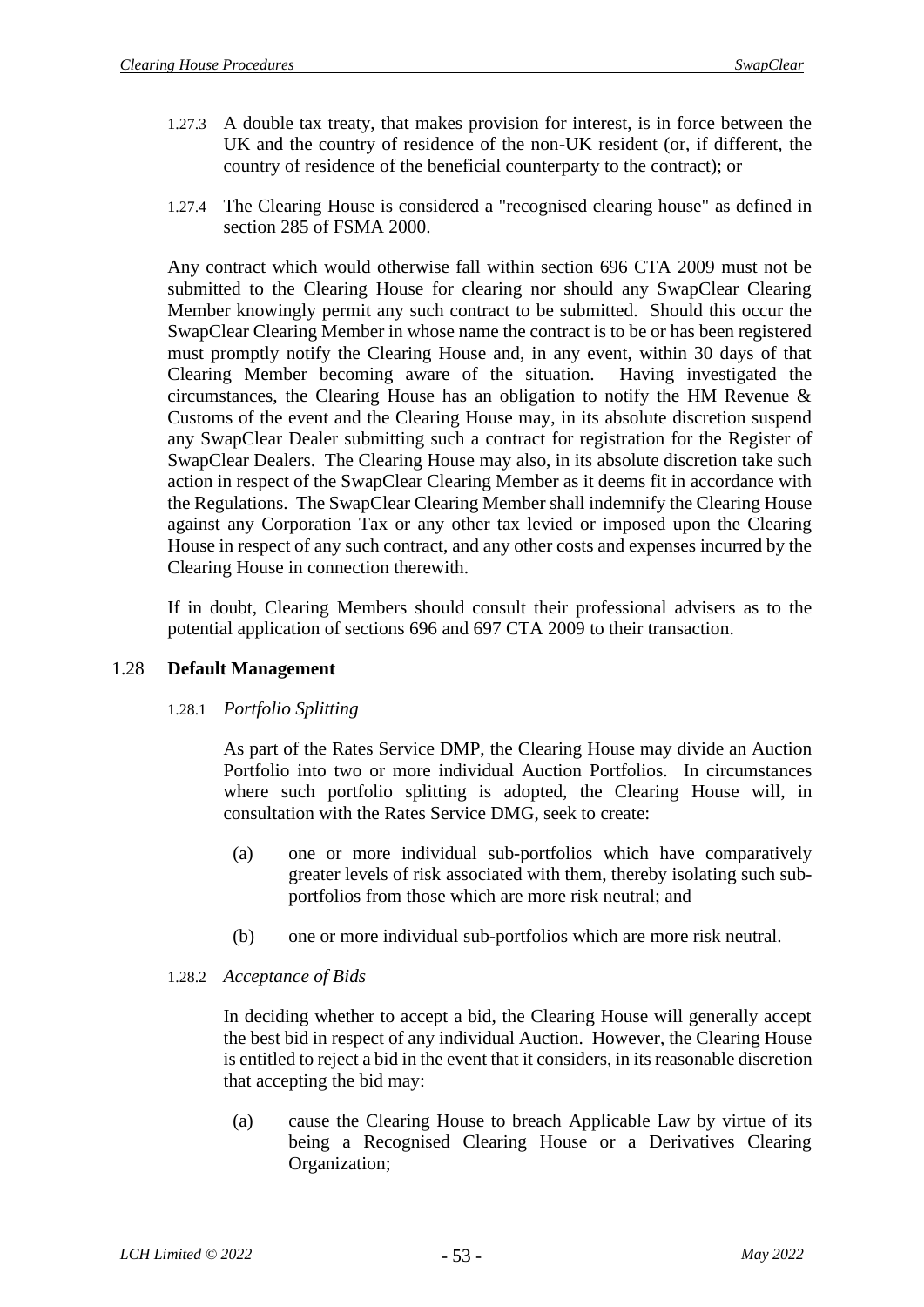- (b) cause the Clearing House or its membership any reputational harm;
- (c) cause legal action or proceedings to be taken against the Clearing House; or
- (d) endanger the Clearing House, any of its clearing members or the financial markets in which the Clearing House operates.

Where the Clearing House receives more than one bid from the same SwapClear Clearing Member and in respect of the same Auction the Clearing House is entitled to accept the last bid received by it in respect of that Auction. Where the Clearing House does not receive a bid that was made by a SwapClear Clearing Member for operational, technological or other similar reasons and as a result of which a bid does not reach the Clearing House, the Clearing House will be unable to accept a bid and shall not be liable for any failure to accept such bid.

### 1.28.3 *Affiliate Bidding*

SwapClear Clearing Members are entitled to bid for an Auction Portfolio on behalf of an affiliated SwapClear Clearing Member or affiliated FCM Clearing Member. Where a SwapClear Clearing Member makes a bid and that SwapClear Clearing Member has an affiliated SwapClear Clearing Member or FCM Clearing Member that does not make a bid, the Clearing House shall not (unless instructed otherwise in accordance with the paragraph below) assume that the bidding SwapClear Clearing Member has made the relevant bid on behalf of a non-bidding, affiliated SwapClear Clearing Member or affiliated FCM Clearing Member.

A SwapClear Clearing Member may notify the Clearing House, in advance of an Auction, that it wishes to bid on behalf of an affiliated SwapClear Clearing Member or affiliated FCM Clearing Member. Where it wishes to do so, the SwapClear Clearing Member should contact the Clearing House's Client Services Team (ratesclientservices@lch.com; +44 (0)207 426 7949).

### 1.28.4 *Backup Clearing Members*

A SwapClear Clearing Client may, at any time, appoint one or more Backup Clearing Member(s) in respect of the SwapClear Service, for the purpose of porting SwapClear Contracts entered into by an SCM on its behalf and corresponding Account Balance(s), in accordance with the Client Clearing Annex.

An SCM agrees that the Clearing House is permitted, after the Default of such SCM, to disclose the Portfolio in respect of a Relevant Client Account and SwapClear Clearing Client of such SCM, to each Backup Clearing Member appointed by such SwapClear Clearing Client in respect of the SwapClear Service.

For the purposes of this Section 1.28.4: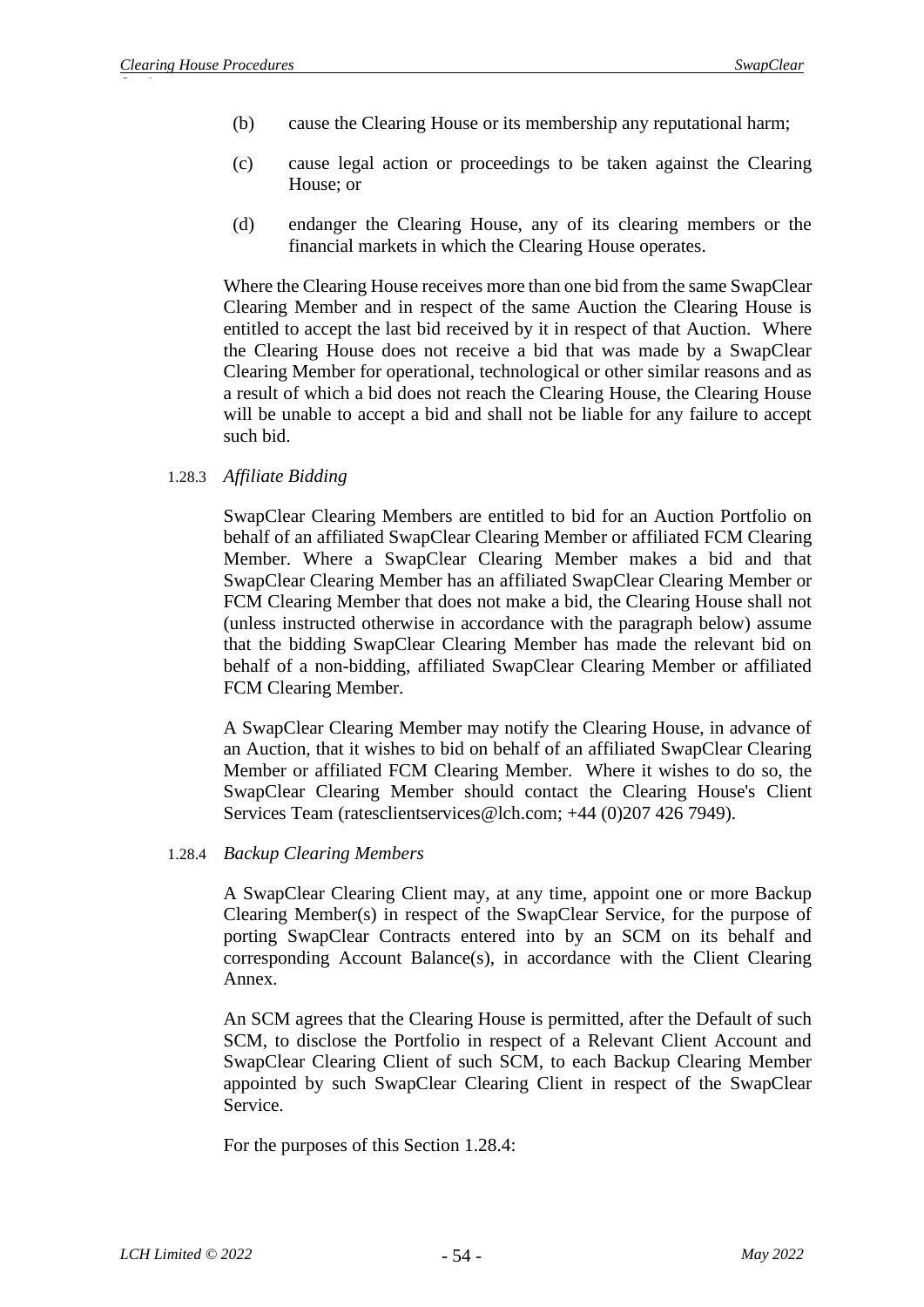- (a) "**Portfolio**" means, in respect of a Relevant Client Account and a SwapClear Clearing Client (i) the Contract(s) recorded to the Relevant Client Account and entered into between the Defaulting SCM and the Clearing House, in respect of such SwapClear Clearing Client, (ii) the Account Balance(s) recorded to the Relevant Client Account and attributable to such SwapClear Clearing Client, and (iii) such other related information as determined by the Clearing House in its sole discretion; and
- (b) "**Relevant Client Account**" means, in respect of a Defaulting SCM and a SwapClear Clearing Client, a Client Account (i) in the SwapClear Service and in the name of such Defaulting SCM, and (ii) attributable to such SwapClear Clearing Client (and, as applicable, one or more other SwapClear Clearing Client(s)).

### 1.28.5 *SwapClear Contributions*

SwapClear Contributions will be called via PPS on the fourth business day of each month or otherwise pursuant to a determination of a SwapClear Contribution under the Default Rules.

Excess SwapClear Contribution amounts due to SwapClear Clearing Members following a SwapClear Determination Date will (subject to the Default Rules) be repaid to SwapClear Clearing Members' PPS accounts on the fourth business day immediately following such SwapClear Determination Date.

If a Resignation Effective Date has occurred in respect of a Resigning Member and the SwapClear Service pursuant to Rule S(2)(e) of the Rates Service Default Fund Supplement, then the Clearing House will repay the SwapClear Contribution that it holds for such Clearing Member (to the extent it has not been applied under the Default Rules) to the Clearing Member's relevant PPS account on such Resignation Effective Date.

Interest on SwapClear Contributions will be paid to SwapClear Clearing Members' PPS accounts on the fifth business day of each month, in respect of the "**interest accrual period**" occurring immediately prior to such business day. Interest is calculated in respect of each "**interest accrual period**", which commences on (and includes) the fourth business day of each month (each, a "**SwapClear Reset Day**") and ends on (and includes) the calendar day immediately before the next SwapClear Reset Day. Notwithstanding the preceding paragraphs, if the rate of interest payable on SwapClear Contributions is negative, interest shall be payable by SwapClear Clearing Members to the Clearing House.

# 1.28.6 *Quantifying SwapClear Contributions*

For the purposes of calculating the SwapClear Non-Tolerance Weight of an SCM under Rule S1(f) of the Rates Service Default Fund Supplement – SwapClear, the Uncovered Stress Loss (as defined in Rule S1(f)) of an SCM shall be determined by reference to the SwapClear Contracts entered into (1) on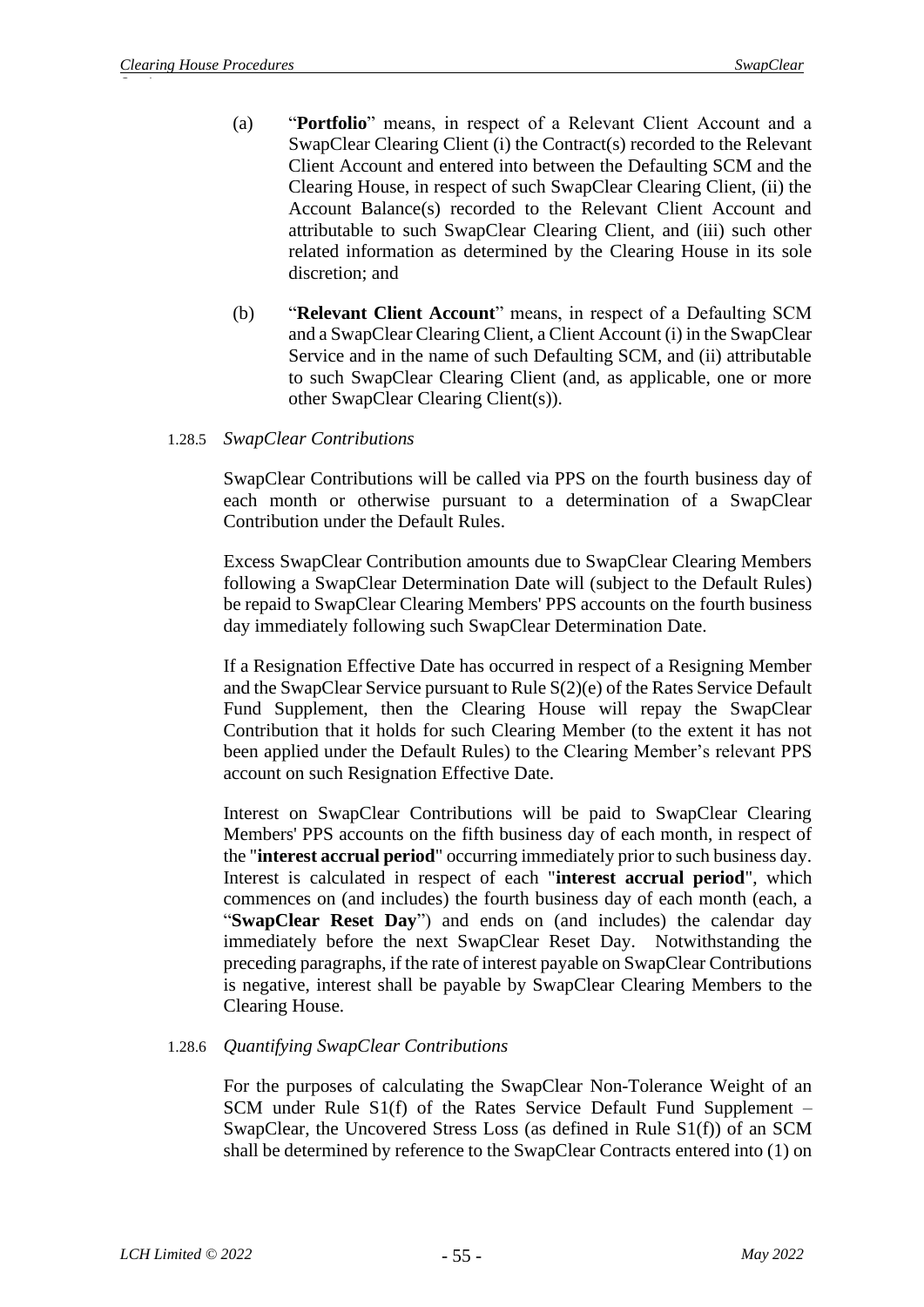behalf of the relevant SCM and (2) with respect to the SwapClear Clearing Clients and FCM Clients of such SCM.

#### 1.28.7 *Outsourcing*

Pursuant to Section 1 (*Clearing Member and Dealer Status*) of the Procedures, an SCM may appoint a third party to fulfil one or both of the Clearing House's Membership requirements to: (i) participate in a SwapClear "fire drill" run by the Clearing House; and (ii) participate in the Rates Service DMP operated by the Clearing House. Where an SCM chooses to outsource one or both of these functions it must appoint and maintain at least three LCH Approved Outsourcing Agents.

The following entities are eligible for appointment as an LCH Approved Outsourcing Agent:

- (a) a SwapClear Clearing Member;
- (b) an FCM Clearing Member;
- (c) an FCM Client or SwapClear Clearing Client;
- (d) any other entity that the Clearing House deems appropriate in its sole discretion.

Where an SCM wishes to appoint a third party to carry out any obligation on its behalf, it should contact the Clearing House's Membership Department with the:

- (a) details of the third party entity that the SCM wishes to appoint as an LCH Approved Outsourcing Agent. Such information should include details of the applicant's regulatory status;
- (b) evidence of the existence of a legally binding agreement between the SCM Clearing Member and the third party; and
- (c) such other information that the Clearing House reasonably considers necessary for the purposes of determining whether an entity should be approved as an LCH Approved Outsourcing Agent.

Following the receipt of all of the information above, the Clearing House shall determine in its sole discretion, whether to approve the third party as an LCH Approved Outsourcing Agent. In making its determination, the Clearing House shall consider the third party's ability to demonstrate that it has the necessary operational infrastructure and appropriate asset class expertise.

Where an SCM successfully appoints an LCH Approved Outsourcing Agent, that SCMs may be subject to increased Collateral requirements to cater for the additional time required to invoke an outsourcing process in the event of a default.

SCMs should note that LCH Approved Outsourcing Agents may be subject to a more rigorous driving test and fire-drill than SCMs (i.e. required to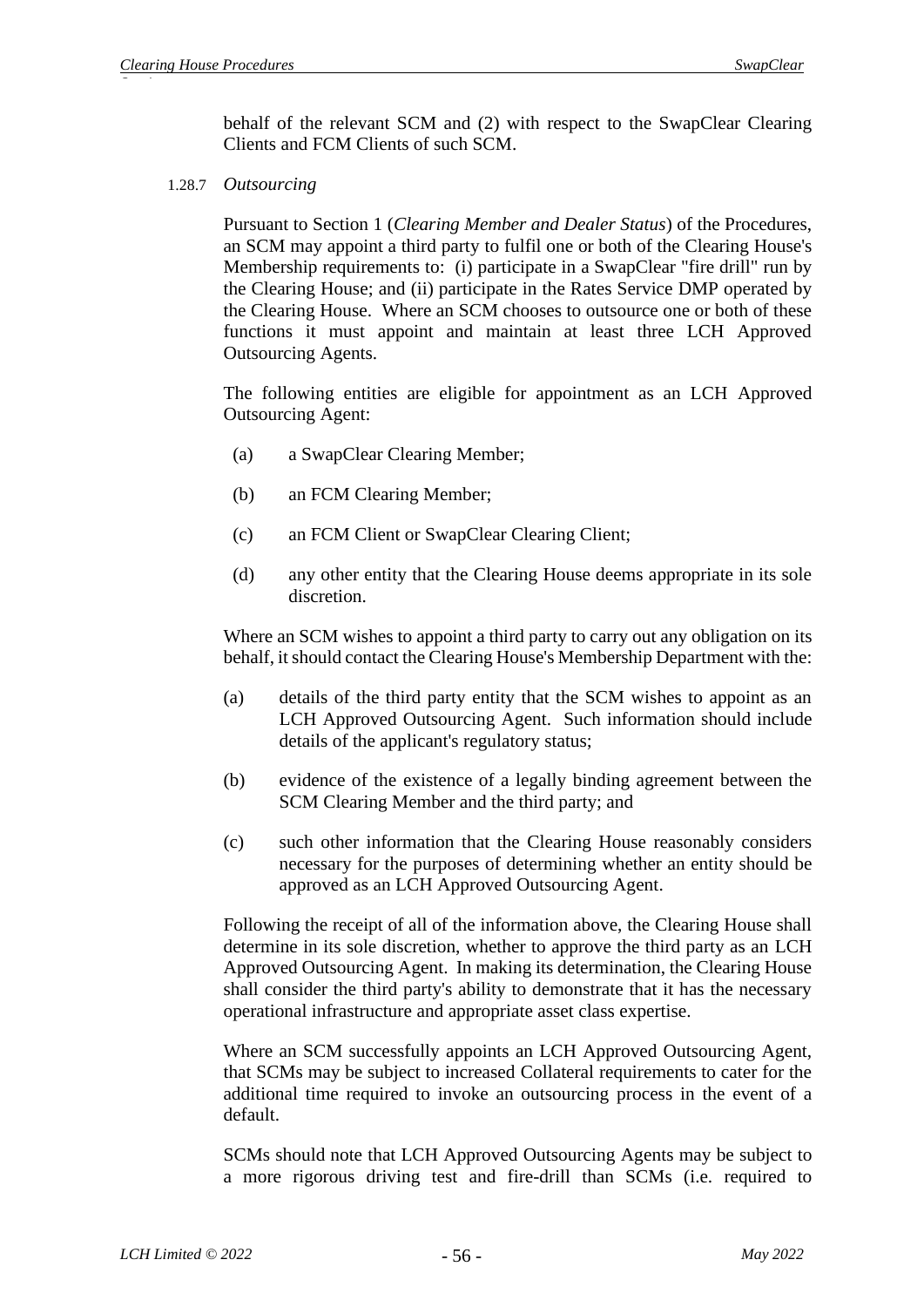demonstrate an ability to price and bid a greater number of trades at tighter pricing tolerances and within more onerous timeframes). In addition, the Clearing House may require an SCM that has appointed an LCH Approved Outsourcing Agent, to participate in an ad-hoc fire-drill or driving test with such notice as the Clearing House deems appropriate in its sole discretion.

The Clearing House reserves the right to revoke an entity's status as an LCH Approved Outsourcing Agent, in its sole discretion and without notice. In the event of such a revocation, the relevant SCM shall be required to assume those responsibilities that were previously outsourced. Such revocation may occur where the Clearing House considers that there is an insufficient number of third party entities that are providing outsourced default management services (usually a minimum of five providers at any one time).

Other than in exceptional circumstances and in the Clearing House's sole discretion, an LCH Approved Outsourcing Agent may not act on behalf of more than three clearing members.

The appointment of an LCH Approved Outsourcing Agent does not relieve a SwapClear Clearing Member of its obligations in relation to a Rates Service DMP (including its obligation to participate in an Auction) and an LCH Approved Outsourcing Agent's participation in the Rates Service DMP on behalf of an SCM, in the event of a default, shall not extend beyond the provision of operational and other ancillary support to that SCM.

1.28.8 *Rates Service DMG*

The necessary involvement of SCMs and the Rates Service DMG in the Rates Service DMP entails the assessment and dissemination of information that could give rise to conflicts of interest. To ensure that such potential conflicts are demonstrably contained, Schedule 1 establishes binding obligations of confidentiality, anonymity and the extent of dissemination of information on SCMs (and their executives or directors who participate from time to time in the Rates Service DMG) and on the Clearing House.

Each SCM who makes available a representative to serve on the Rates Service DMG agrees, and shall procure that, to the extent applicable, its representatives agree to be bound by and to ensure that it and any of its executives or directors serving on the Rates Service DMG complies with Schedule 1 covering confidentiality, non-disclosure and other terms.

- 1.28.9 *Default Management Accounts*
	- (a) For the purposes of this Section 1.28.9, the following definitions will apply:

"Affected Non-Porting Client Account" means, in respect of an Initial DMA or a Final DMA (as applicable) and the Rates Service Contracts that (at any time) comprise such Initial DMA or Final DMA (as applicable), each Non-Porting Client Account from which any such Rates Service Contract originated.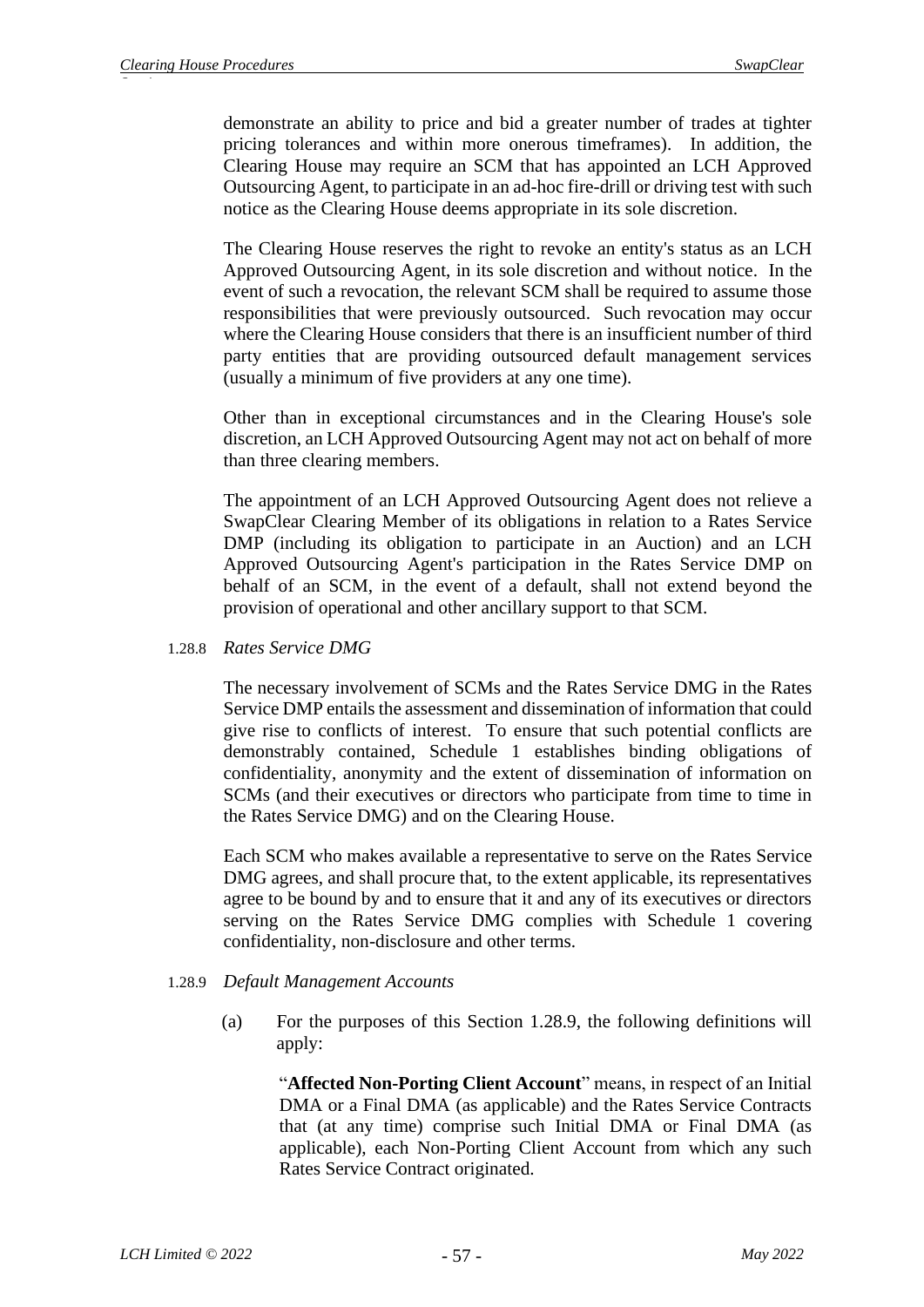"**Auction**" has the meaning assigned to it in the Rates Service DMP Annex.

"**Auction Date**" means, in respect of an Auction Portfolio, the business day on which such Auction Portfolio is sold.

"**Auction Result**" means, in respect of an Auction Portfolio, the amount equal to:

- (i) the gains or losses of the Clearing House arising from the sale of such Auction Portfolio, where a gain is a positive amount and a loss is a negative amount;
- (ii) plus the Auction Portfolio NPV Gain for such Auction Portfolio (if any);
- (iii) minus the Auction Portfolio NPV Loss for such Auction Portfolio (if any).

"**Auction Portfolio**" means a Basis Portfolio or an OTC Auction Portfolio, as applicable.

"**Auction Portfolio Calculation Period**" means, in respect of an Auction Portfolio and its Auction Date, the period commencing immediately after the Daily Calculation Period for the business day preceding such Auction Date and ending at the point at which such Auction Portfolio is sold.

"**Auction Portfolio NPV Change**" means, in respect of an Auction Portfolio and its Auction Portfolio Calculation Period, the amount (if any) by which the aggregate net present value of the Rates Service Contracts within such Auction Portfolio has changed during such Auction Portfolio Calculation Period, and

- (i) where such change is in favour of the Defaulter, is the "**Auction Portfolio NPV Gain**"; and
- (ii) where such change is in favour of the Clearing House, is the "**Auction Portfolio NPV Loss**".

"**Basis Portfolio**" has the meaning assigned to it in the Rates Service DMP Annex.

"**Daily Amount**" means, in respect of a DMA and a Daily Calculation Period, the Daily Gain or Daily Loss for such DMA and Daily Calculation Period.

"**Daily Calculation Period**" means, in respect of a business day, the period, in respect of which the Clearing House determines the end of day margin and settlement payments for Rates Service Contracts for such business day.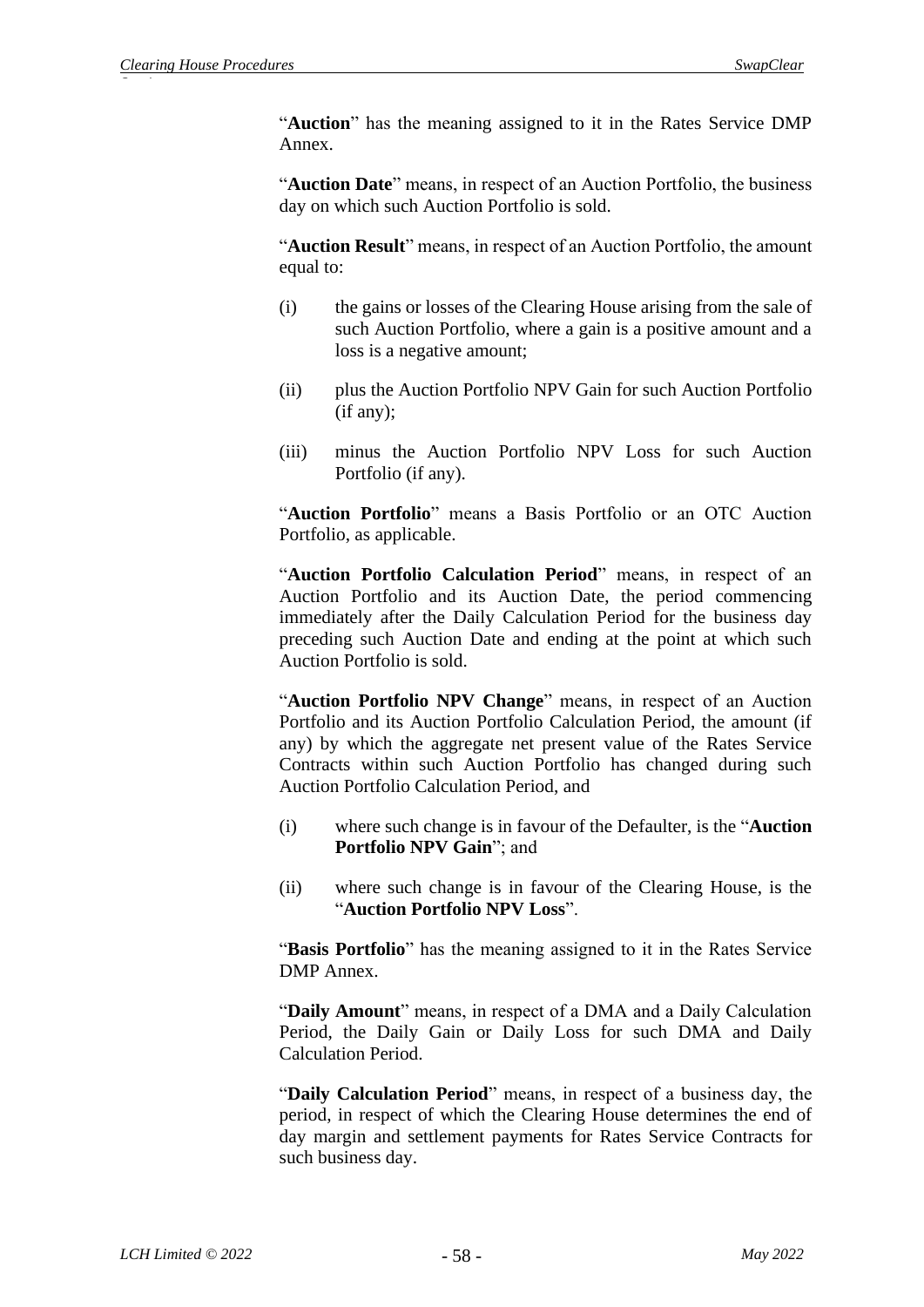"**Daily Gain**" means, in respect of a DMA and a Daily Calculation Period, the amount (if any) by which the Daily NPV Gain exceeds the Daily Hedge Costs (in each case) for such DMA and Daily Calculation Period.

"**Daily Hedge Costs**" means, in respect of a DMA and a Daily Calculation Period, all costs incurred by the Clearing House in connection with hedging the exposure of one or more Rates Service Contracts within such DMA in accordance with the Risk Neutralisation process under Rule 2.2 of the Rates Service DMP Annex.

"**Daily Loss**" means, in respect of a DMA and a Daily Calculation Period, either: (i) where the DMA experiences a Daily NPV Loss in respect of such Daily Calculation Period, the aggregate of such Daily NPV Loss and the Daily Hedge Costs for such DMA and Daily Calculation Period; or (ii) where the DMA experiences a Daily NPV Gain in respect of such Daily Calculation Period, the amount by which the Daily Hedge Costs for such DMA and Daily Calculation Period exceed such Daily NPV Gain.

"**Daily NPV Change**" means, in respect of a DMA and a Daily Calculation Period, the amount (if any) by which the aggregate net present value of the Remaining Contracts within such DMA has changed during such Daily Calculation Period, and:

- (i) where such change is in favour of the Defaulter, is the "**Daily NPV Gain**"; and
- (ii) where such change is in favour of the Clearing House, is the "**Daily NPV Loss**".

"**DMA**" means an Initial DMA or a Merged DMA, as applicable.

"**DMA Creation Date**" means, in respect of an Initial DMA, the business day on which such Initial DMA is established by the Clearing House.

"**DMA Merger Date**" means, in respect of a Merged DMA, the business day on which two or more DMAs are combined to form such Merged DMA.

"**Final DMA**" means, in respect of an Auction Portfolio that is auctioned and sold, the most recently established DMA from which such Auction Portfolio was formed.

"**Initial DMA**" means a default management account established by the Clearing House, acting in its sole discretion, to which one or more Sets of Non-Porting Contracts are transferred (by book-entry) on the DMA Creation Date for such default management account.

"**Latest DMA**" means, in respect of a Daily Calculation Period, a DMA that exists at the end of such Daily Calculation Period, but which has not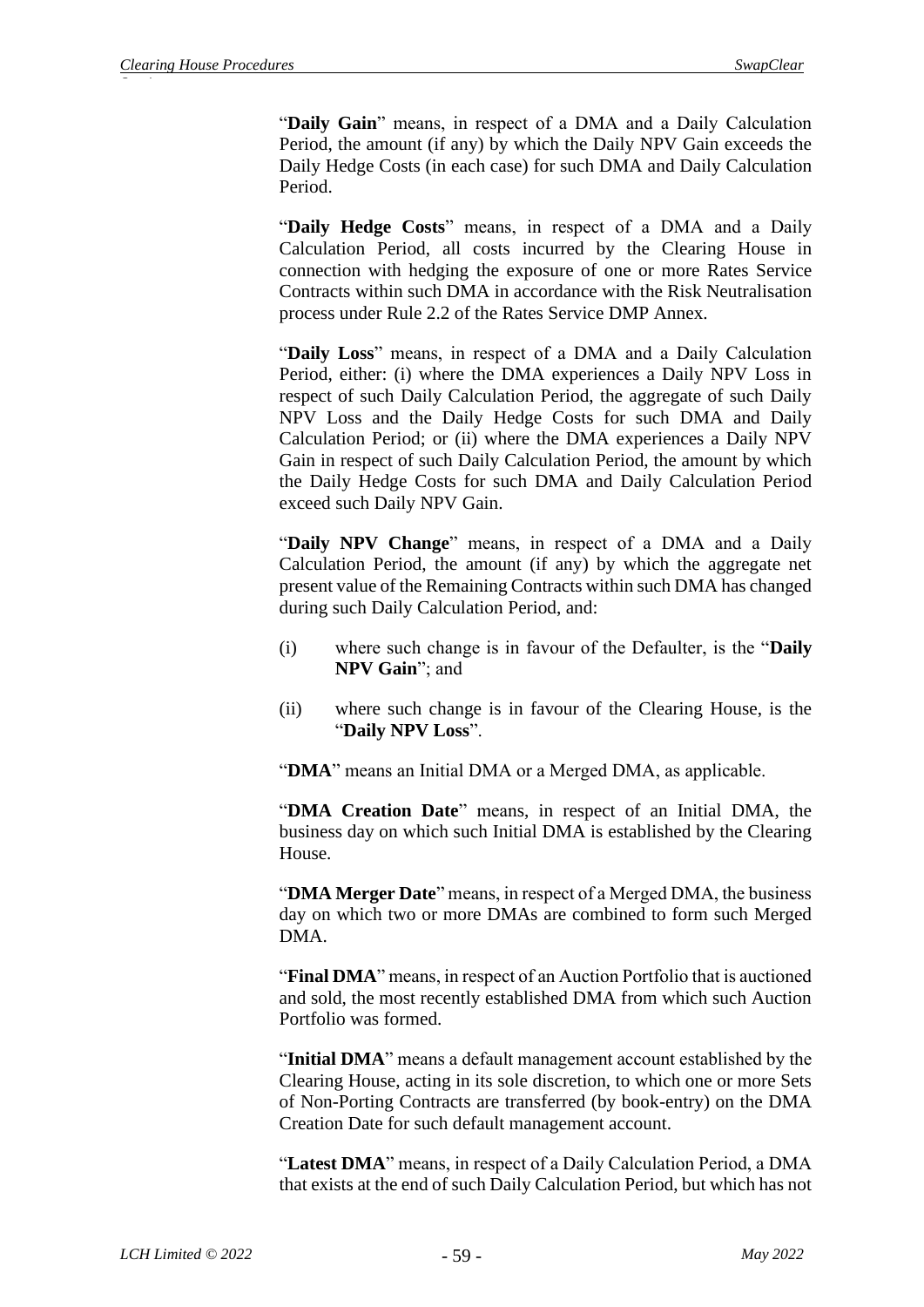itself been combined with another DMA to form a separate Merged DMA.

"Merged DMA" means a default management account established by the Clearing House, acting in its sole discretion, which results from the combination of two or more DMAs.

"**Non-Porting Client Account**" means, in respect of a Defaulter, the Individual Segregated Account, Custodial Segregated Account, Omnibus Gross Segregated Sub-Account, Indirect Net Account, Indirect Gross Sub-Account, Non-Identified Client Omnibus Net Segregated Account, Affiliated Client Omnibus Net Segregated Account, Identified Client Omnibus Net Segregated Account or FCM Client Sub-Account (as applicable) of such Defaulter, to which the Rates Service Contracts that the Clearing House has determined will not be ported in accordance with the Client Clearing Annex or the FCM Rulebook are, or were, registered at the point of the Default of the Defaulter.

"**OTC Auction Portfolio**" has the meaning assigned to it in the Rates Service DMP Annex.

"Pre-Default TMR" means, in respect of an Affected Non-Porting Client Account of a Defaulter, the TMR for such Affected Non-Porting Client Account as at the end of day margin and settlement call for the business day before the day of Default of such Defaulter.

### "**Pre-Default TMR Ratio**" means

- (i) in respect of an Initial DMA and an Affected Non-Porting Client Account referable to it, the ratio that the Pre-Default TMR of such Affected Non-Porting Client Account bears to the aggregate Pre-Default TMR of all Affected Non-Porting Client Accounts referable to such Initial DMA; or
- (ii) in respect of a Final DMA and an Affected Non-Porting Client Account referable to it, the ratio that the Pre-Default TMR of such Affected Non-Porting Client Account bears to the aggregate Pre-Default TMR of all Affected Non-Porting Client Accounts referable to such Final DMA.

"Pre-Merger TMR" means, in respect of a DMA that was combined with one or more other DMA(s) to form a Merged DMA, the TMR for such DMA as at the end of day margin and settlement call for the business day before the DMA Merger Date of such Merged DMA.

"**Pre-Merger TMR Ratio**" means, in respect of a DMA that was combined with one or more other DMA(s) to form a Merged DMA, the ratio that such DMA's Pre-Merger TMR bears to the aggregate Pre-Merger TMR of all DMAs that were combined to form such Merged DMA.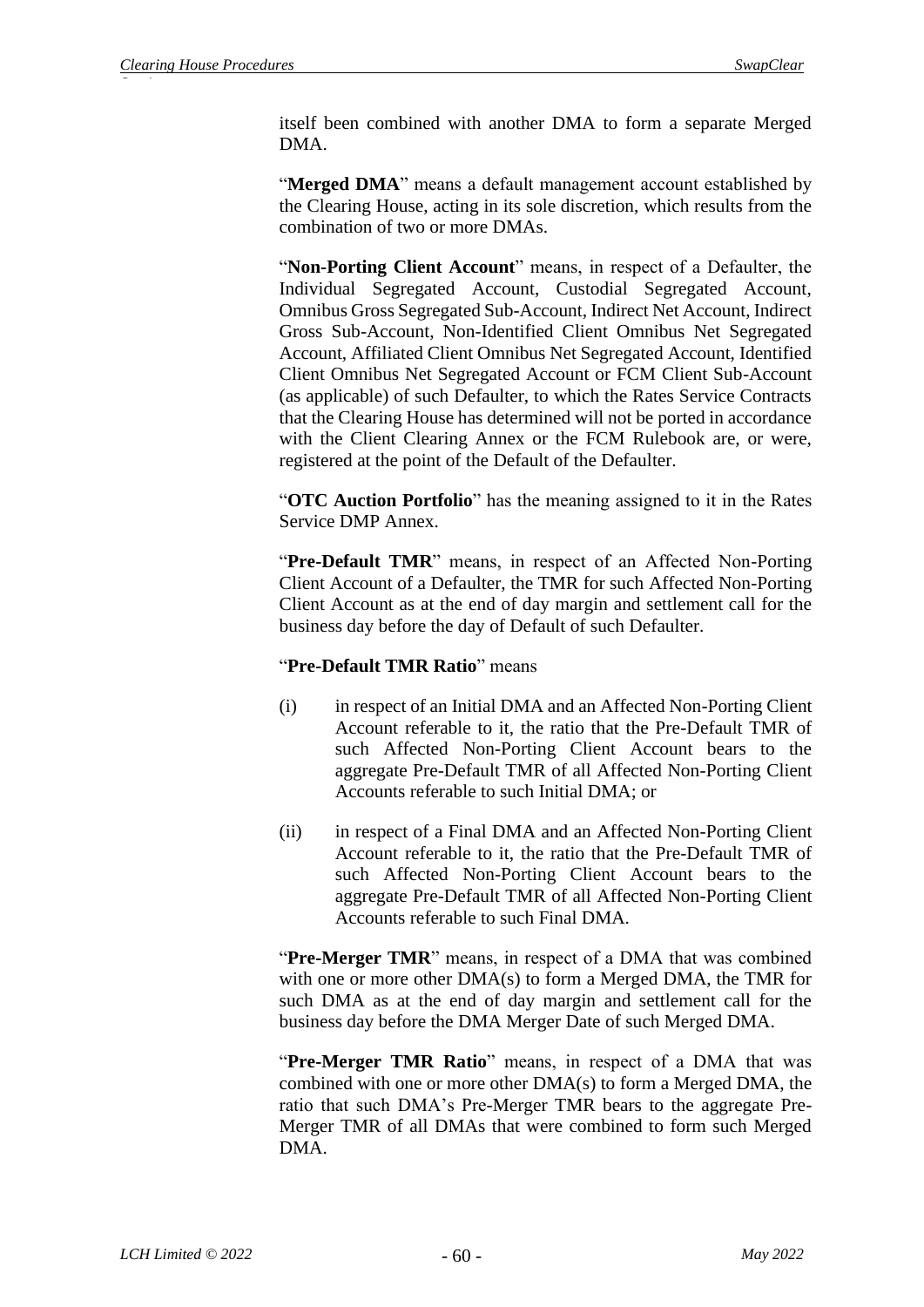"**Prior Merged DMA**" means, in respect of a Merged DMA, an existing Merged DMA that has been combined with one or more other DMA(s) to form such Merged DMA.

"**Remaining Contracts**" means, in respect of a DMA and a Daily Calculation Period, all of the Rates Service Contracts within such DMA during such Daily Calculation Period, excluding those Rates Service Contracts that the Clearing House has auctioned and sold at any point within such Daily Calculation Period.

"**Set of Non-Porting Contracts**" means, in respect of a Non-Porting Client Account, the Rates Service Contracts that are transferred by the Clearing House from such Non-Porting Client Account to an Initial DMA.

"**TMR**" means (i) in respect of an Affected Non-Porting Client Account, the total margin requirement as determined by the Clearing House for such Affected Non-Porting Client Account, or (ii) in respect of a DMA, the total margin requirement as determined by the Clearing House for such DMA, in each case excluding: (x) variation margin; (y) Stress Loss Margin as defined in Section 1.9.7 above; and (z) counterparty risk multiplier margin as described in Section 1.9.2 above.

### (b) *Initial DMAs*

- (i) After a Default, the Clearing House may, in its sole discretion:
	- (A) determine that the Rates Service Contracts registered to a Non-Porting Client Account will not port in accordance with the Client Clearing Annex or the FCM Rulebook (as applicable); and
	- (B) transfer the resulting Set of Non-Porting Contracts in respect of such Non-Porting Client Account to an Initial DMA on the business day on which the Clearing House makes such determination.
- (ii) The Clearing House may in its sole discretion create more than one Initial DMA for the purposes of subparagraph (i)(B) above on the same business day.
- (iii) No Contracts other than Rates Service Contracts will be transferred into an Initial DMA.
- (iv) Any outstanding and owing, but unsettled, variation margin or settlement amounts in respect of Rates Service Contracts as at the end of the Daily Calculation Period for the business day prior to the transfer of such Rates Service Contracts in accordance with subparagraph (i) above shall be discharged by the Clearing House debiting or crediting (as applicable) the Non-Porting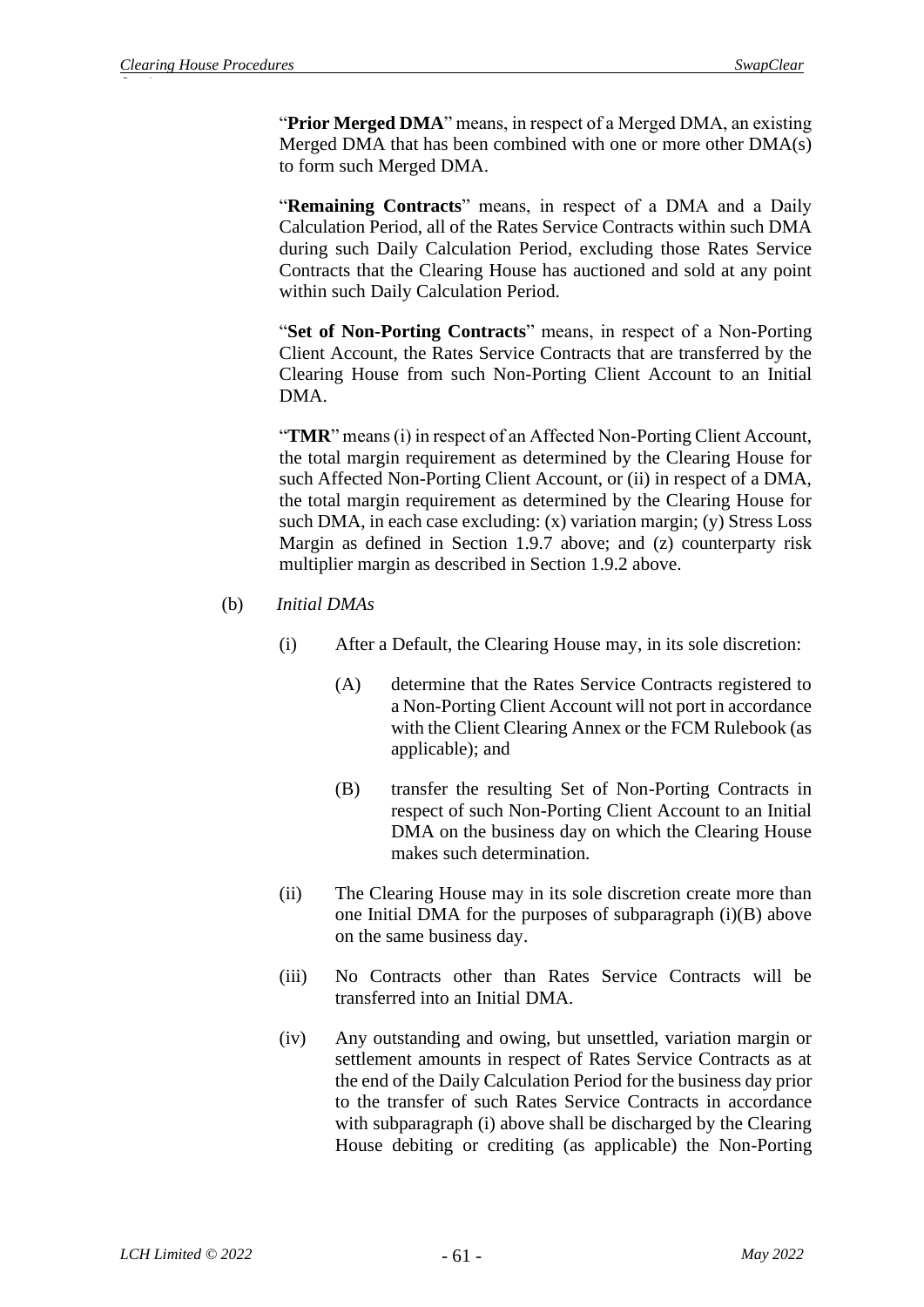Client Account from which such Rates Service Contracts were transferred.

- (c) *Merged DMAs* 
	- (i) On any business day following the creation of two or more Initial DMAs pursuant to paragraph (b) above, the Clearing House may create a Merged DMA by combining:
		- (A) multiple Initial DMAs;
		- (B) one or more Initial DMAs and one or more Prior Merged DMAs; or
		- (C) multiple Prior Merged DMAs.
	- (ii) The Clearing House may in its sole discretion create more than one Merged DMA on the same business day.

### (d) *Auctions*

- (i) The Clearing House shall conduct Auctions in respect of Auction Portfolios referable to DMAs in accordance with the provisions of the Rates Service DMP Annex.
- (ii) More than one Auction Portfolio may be referable to a single DMA, in which case:
	- (A) the Clearing House will conduct one or more Auctions of each Auction Portfolio referable to such DMA; and
	- (B) on and from the date of the first Auction in respect of the DMA, the Clearing House may no longer combine such DMA into a Merged DMA.
- (iii) Following the sale of an Auction Portfolio, the Rates Service Contacts within such Auction Portfolio shall no longer form part of the DMA from which the Auction Portfolio was created.
- (e) *Attribution of Daily Amounts* 
	- (i) The Clearing House shall, following each Daily Calculation Period, determine the Daily Amount for each Latest DMA in respect of such Daily Calculation Period.
	- (ii) The Clearing House shall attribute the Daily Amount of a Latest DMA that is:
		- (A) an Initial DMA, to each Affected Non-Porting Client Account referable to such Initial DMA, pro rata according to the Pre-Default TMR Ratio of each such Affected Non-Porting Client Account; and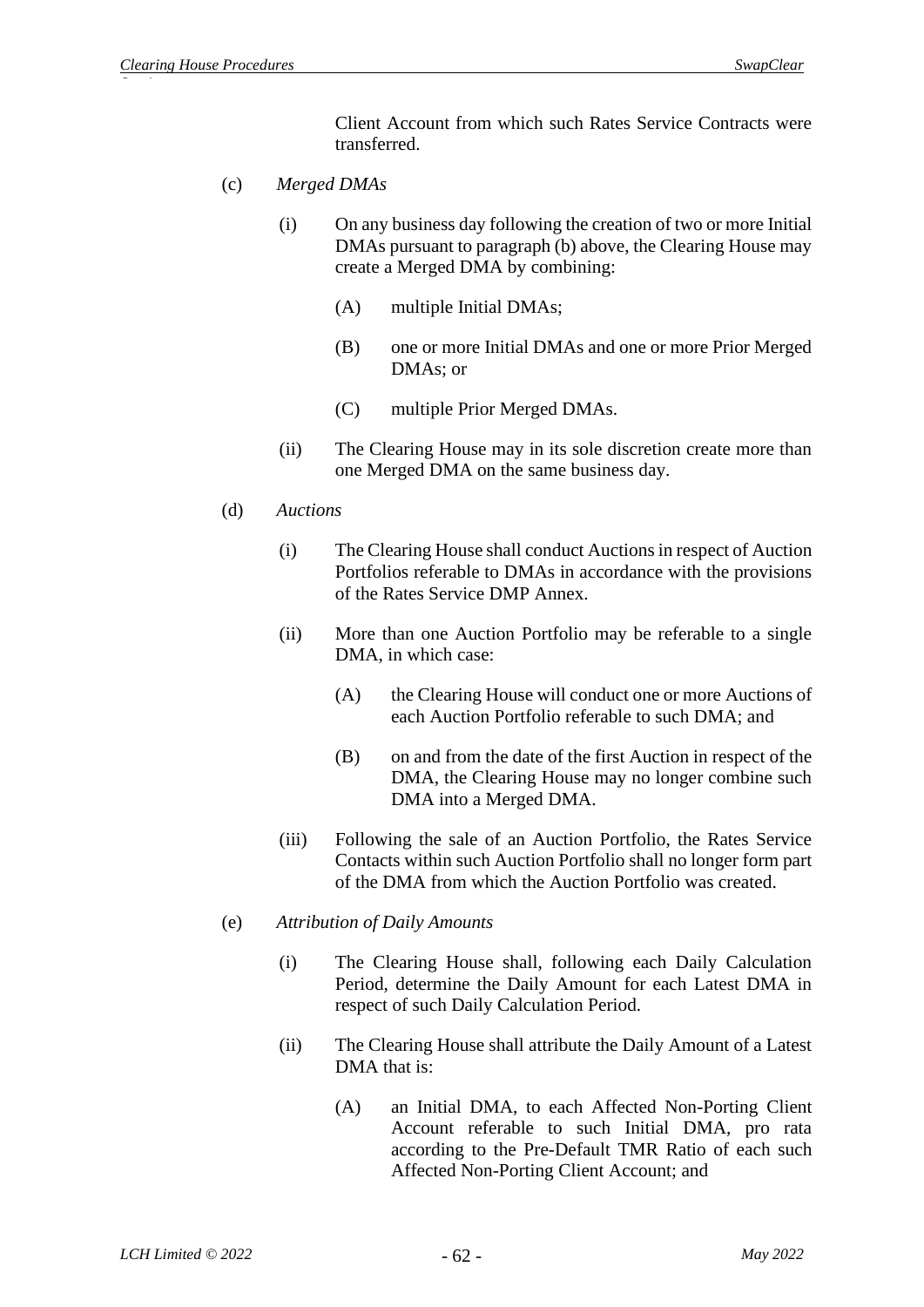- (B) a Merged DMA, to each DMA that was combined to form such Merged DMA, pro rata according to the Pre-Merger TMR Ratio of each such DMA (where the amount attributed to each such DMA is an "**Interim Amount**").
- (iii) If the Clearing House attributes an Interim Amount to a DMA under subparagraph (ii)(B) above, then it will further attribute such Interim Amount as follows:
	- (A) Where the DMA to which the Interim Amount was attributed is an Initial DMA, the Clearing House will further attribute such amount to each Affected Non-Porting Client Account referable to such Initial DMA, pro rata according to the Pre-Default TMR Ratio of each such Affected Non-Porting Client Account; and
	- (B) Where the DMA to which the Interim Amount was attributed is a Merged DMA, the Clearing House will further attribute such amount to each DMA that was combined to form such Merged DMA, pro rata according to the Pre-Merger TMR Ratio of each such DMA.
- (iv) If the Clearing House attributes an amount to a DMA under subparagraph  $(iii)(B)$  above, then it will further attribute such amount according to the method specified in subparagraph (iii) (treating such amount as an Interim Amount for the purposes of subparagraph (iii)) until all amounts are attributed to Non-Porting Client Accounts.
- (f) *Attribution of Auction Results*

The Clearing House shall attribute the Auction Result, in respect of the sale of an Auction Portfolio, to each Affected Non-Porting Client Account referable to the Final DMA from which such Auction Portfolio was formed, pro rata according to the Pre-Default TMR Ratio of each such Affected Non-Porting Client Account.

(g) *Collateral* 

The Clearing House shall hold the relevant Collateral in respect of each Non-Porting Client Account in its applicable Client Account until the process described in this Section 1.28.9 has been completed.

### 1.28.10 *Rates Service Default Management Disclosure Notice*

Each SCM must ensure that each Clearing Client is provided with, or is directed to a copy of, the Rates Service Default Management Disclosure Notice and further must provide confirmation to the Clearing House, in the form and manner reasonably required by the Clearing House, that it has discharged this obligation in respect of each of its Clearing Clients.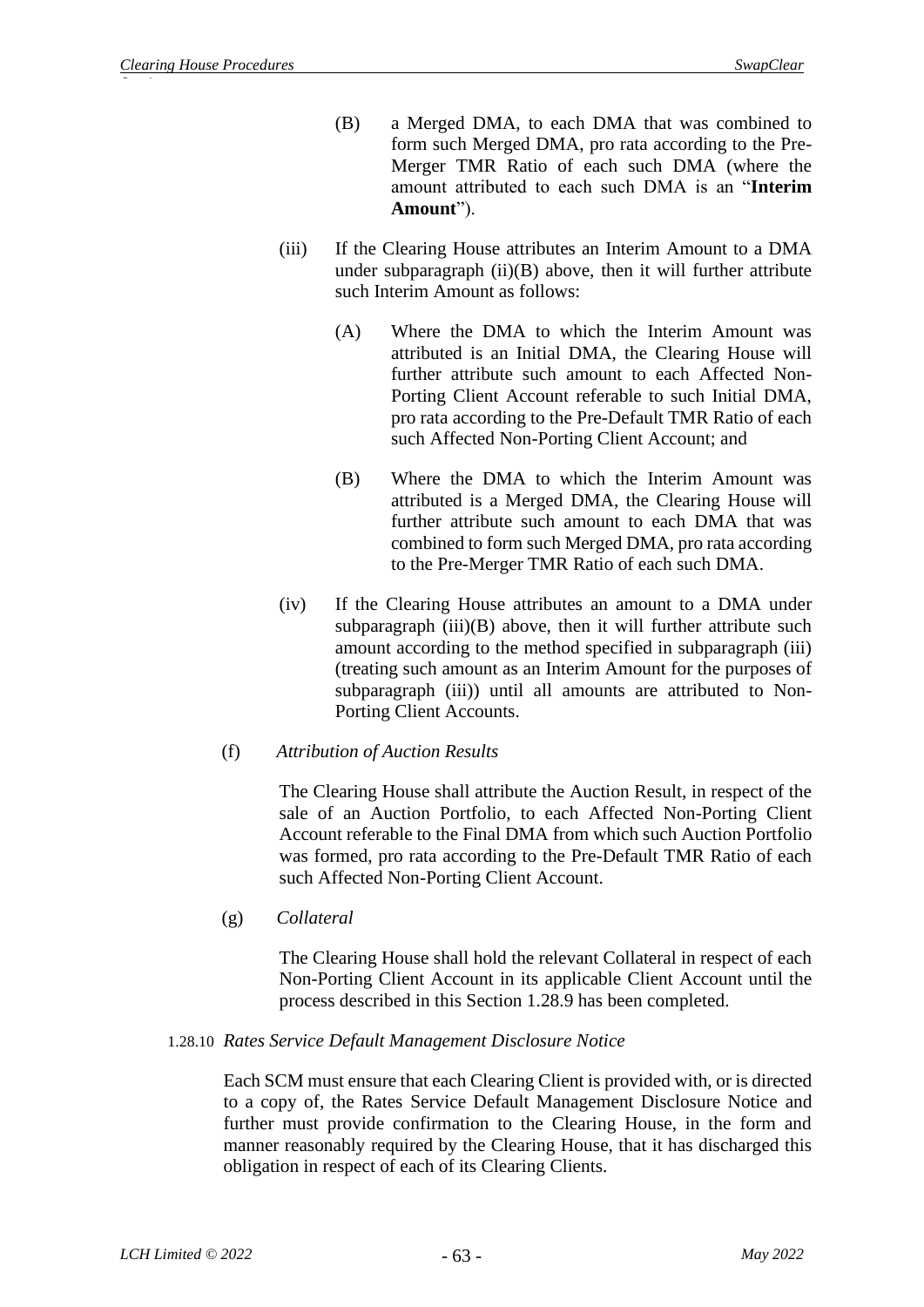### 1.28.11 *Contact Information*

Each SCM is required to provide the Clearing House with contact details for those persons that the Clearing House should contact in the event of an SCM Default. SCMs are required to ensure that contact details remain up to date and to notify the Clearing House of any changes in such details.

### 1.28.12 *Calculation Period*

Notwithstanding the definition of "Auction Losses Calculation Period" in Rule 1.6 of Schedule 2 of the Default Rules, on and from the date determined by the Clearing House, the following definition will apply for the purposes of the Rates Service DMP Annex:

"**Auction Losses Calculation Period**" means, in respect of an OTC Auction Portfolio or a Basis Portfolio (as applicable) and the business day on which the Clearing House auctions and sells such portfolio, the period:

- (a) commencing immediately after the Daily Calculation Period for the previous business day; and
- (b) ending at the point at which the Clearing House sells such portfolio;

where:

"**Daily Calculation Period**" means, in respect of a business day, the period, in respect of which the Clearing House determines the end of day margin and settlement payments for Rates Service Contracts for such business day.

# 1.29 **Provision of Tax Forms; Withholding Taxes; Sales Tax**

#### 1.29.1 *Tax Forms*

The Clearing House and each SwapClear Clearing Member shall provide to the other party (i) any form or document specified in the given SwapClear Contract and (ii) any form, document, statement or certification (including, in the case of the Clearing House, an Internal Revenue Service Form W-8BEN) reasonably requested in writing, in each case to permit the Clearing House or SwapClear Clearing Member, as applicable, to make any payment under the Clearing House's rules or any SwapClear Contract without withholding for any tax, levy or charge. The foregoing requirement shall not apply in the event the Clearing House or SwapClear Clearing Member is not permitted to deliver such form, document, statement or certification under Applicable Law (including any double-tax treaty).

1.29.2 *Withholding Taxes*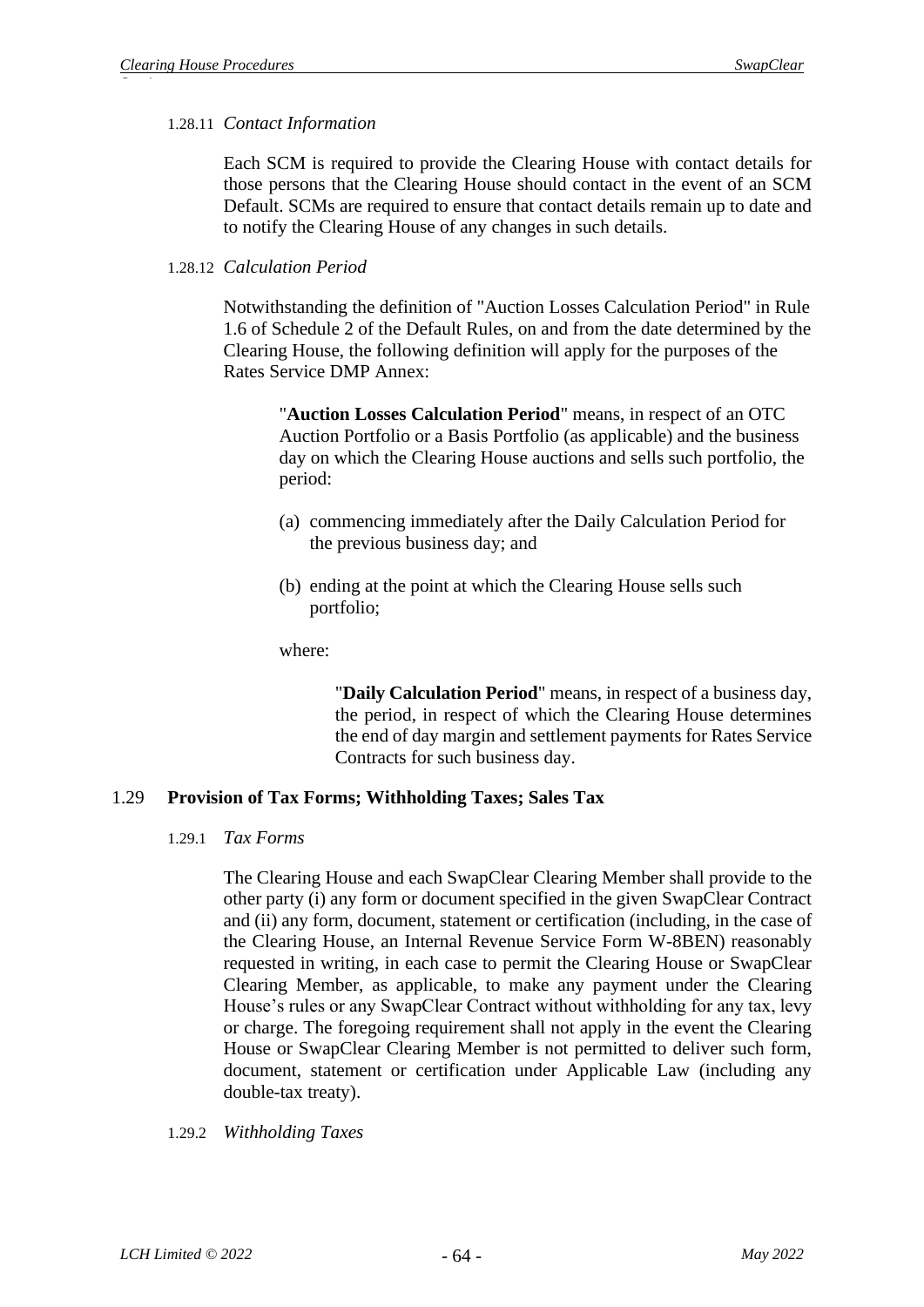In the event a SwapClear Clearing Member is required under Applicable Law to withhold an amount in respect of any tax, levy or charge from any payment made to the Clearing House, (i) such payment shall be increased such that the Clearing House receives an amount equal to that it would have received had such withholding not been required under Applicable Law and (ii) the SwapClear Clearing Member shall provide the Clearing House the relevant tax certificates (or similar form) confirming the payment of such withholding amount.

The Clearing House shall provide reasonable cooperation to the given SwapClear Clearing Member to ensure that payments made to the Clearing House may be made without deduction or withholding in respect of any tax, levy or charge.

### 1.29.3 *Sales Tax; Value Added Tax*

All fees and other payments payable under the Clearing House's rules are exclusive of sales tax, purchase or turnover tax, levies, duties and their equivalent in each jurisdiction, which, if applicable, shall be payable by SwapClear Clearing Members at the applicable rate in force at the given time.

# 1.30 **Approved Compression Services Providers**

Applicants for Approved Compression Services Provider status should contact [ratesclientservices@lch.com.](mailto:ratesclientservices@lch.com) Approved Compression Services Providers will be required to meet the requirements of the Clearing House from time to time, including the provision of relevant information, execution of documents, and proof of operational capabilities. A list of Approved Compression Services Providers currently approved by the Clearing House is available on the Clearing House's website. Where the Clearing House approves additional Approved Compression Services Providers, it will notify Clearing Members via member circular.

Notwithstanding the designation by the Clearing House of any applicant as an Approved Compression Services Provider, the Clearing House makes no warranty (and will accept no liability) as to the effectiveness, efficiency, performance or any other aspect of the services provided by any Approved Compression Services Provider. Such matters form part of the relationship between the Clearing Members and that Approved Compression Services Provider.

# <span id="page-65-0"></span>1.31 **Provision of Market Data**

### 1.31.1 *Provision of Market Data*

The provisions of this Section [1.31](#page-65-0) apply separately in respect of each Index.

Inflation Clearing Groups who exceed the Reporting Threshold Amount applicable to an Index are required to submit Market Data to the Clearing House in accordance with Regulation 60A and the provisions of this Section [1.31.](#page-65-0)

The Reporting Threshold Amount for each Index is as follows: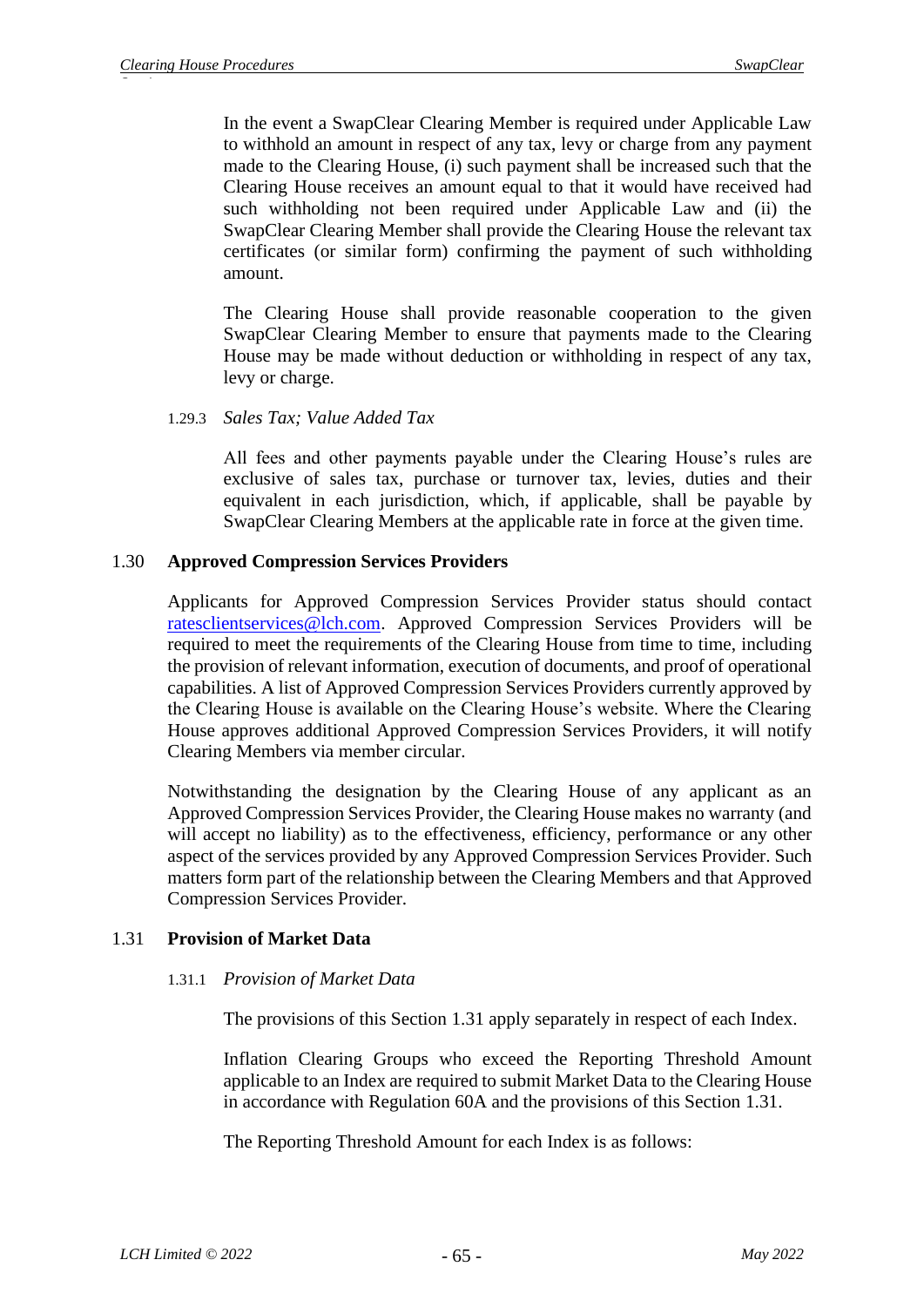|                  | FIR  | <b>FRF</b> | <b>GRP</b> | <b>TISD</b> |
|------------------|------|------------|------------|-------------|
| <b>Threshold</b> | 1000 | 250        | 1000       | 500         |

**provided** that the Clearing House may from time to time (upon prior reasonable notice) prescribe a lower Reporting Threshold Amount for a given Index in its sole discretion in accordance with Regulation 60A.

At intervals during each Inflation Swap Business Day in respect of an Index, the Clearing House will take snaps of Market Data that it receives from Inflation Clearing Groups in respect of that Index. An Inflation Clearing Group may update its Market Data outside of an Inflation Swap Business Day for a particular Index. The timings for the close of business data snaps shall be published in the Inflation Swaps Operational Specifications.

If either the Clearing House or an Inflation Clearing Group believes that, for whatever reason, the data provided by the Inflation Clearing Group on a particular date is not representative of market prices, including due to technical issues, software failure or other data corruption (any such data, "**Corrupted Data**"), that party shall notify the other party as soon as reasonably practicable. Following a notification pursuant to this paragraph, the relevant Inflation Clearing Group shall promptly take such action as the Clearing House may reasonably require (after consulting with the Group Member of that Inflation Clearing Group who provided the relevant Market Data) to remedy the relevant data corruption issue(s). In no circumstances will Corrupted Data constitute Market Data for the purposes of Regulation  $60A(f)(i)$ . In the event that the provision of Corrupted Data is caused by the Inflation Clearing Group and the Inflation Clearing Group fails to resubmit corrected Market Data before the Clearing House calculates the SwapClear End of Day Price, the Clearing House will treat the provision of Corrupted Data as a failure to submit Market Data in respect of the relevant day for the purposes of Section [1.31.2](#page-67-0) below and, based on the circumstances surrounding the provision of Corrupted Data and in its sole discretion, may deliver to the relevant Nominated Group Member of the Inflation Clearing Group a Market Deviation Notice. Notwithstanding the foregoing and with respect to an Index, the Clearing House will always issue a Market Deviation Notice to an Inflation Clearing Group pursuant to this paragraph on the third consecutive Inflation Swap Business Day where the Inflation Clearing Group delivers Corrupted Data.

With respect to an Index, if an Inflation Clearing Group is unable to provide Market Data on a particular date, including due to technical issues, software failure or other data corruption (such failure, a "**Data Disruption Event**"), then a Group Member of that Inflation Clearing Group shall notify the Clearing House as soon as reasonably practicable. Following a notification pursuant to this paragraph, the relevant Inflation Clearing Group shall promptly take such action as the Clearing House may reasonably require (after consulting with the Group Member of that Inflation Clearing Group who failed to provide the relevant Market Data) to remedy the relevant technical or data corruption issue(s). Based on the circumstances surrounding the Data Disruption Event and in its sole discretion, the Clearing House may deliver to the relevant Nominated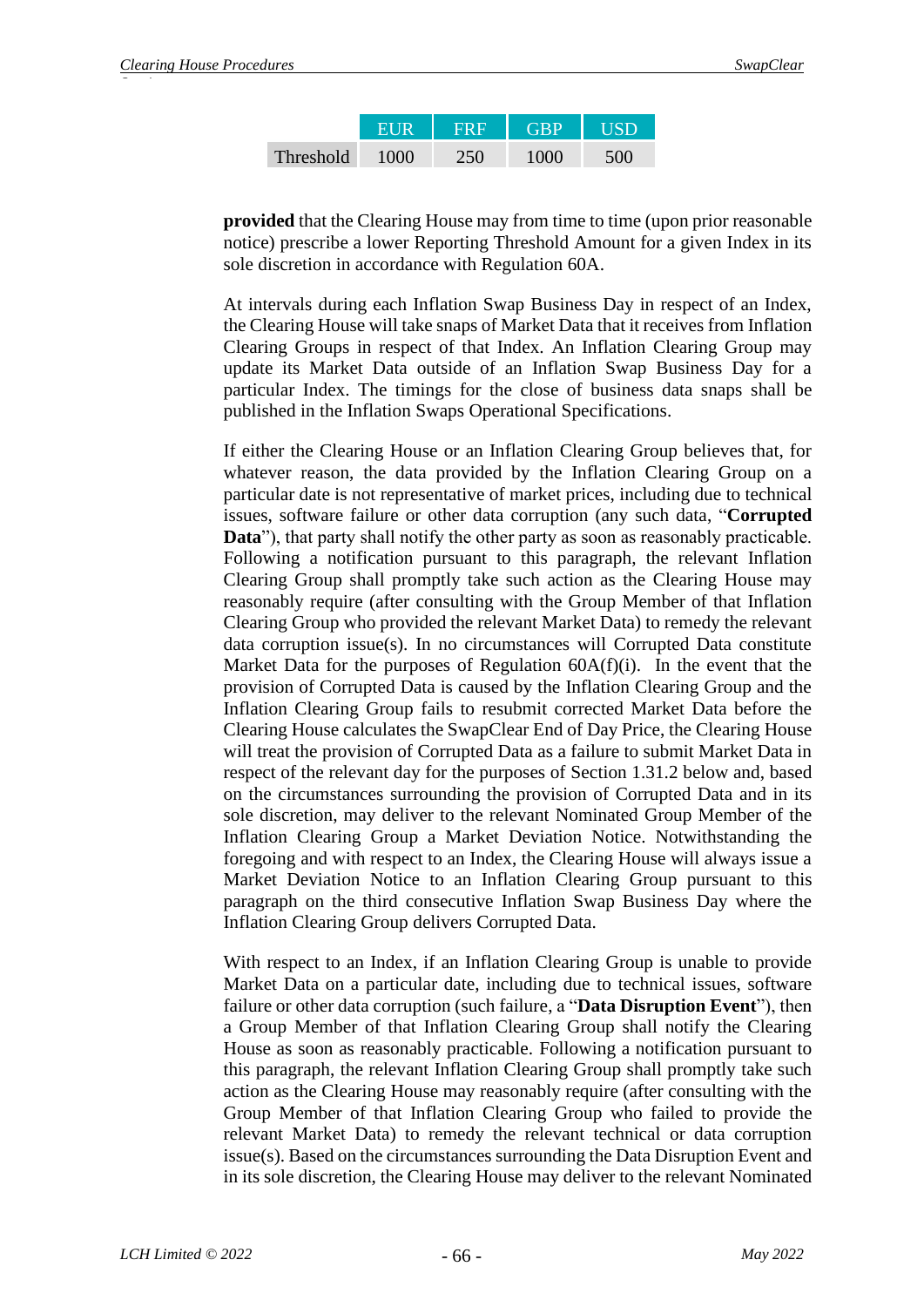Group Member of the Inflation Group a Non-performance Notice. Notwithstanding the foregoing and with respect to an Index, the Clearing House will always issue a Non-performance Notice to an Inflation Clearing Group pursuant to this paragraph on the third consecutive Inflation Swap Business Day where the Inflation Clearing Group suffers a Data Disruption Event.

If the Clearing House receives data from an Inflation Clearing Group that it considers does not constitute a reasonable estimate of the current market price for the relevant tenor and Index (whether such data is treated as Market Data or Corrupted Data), it shall be entitled to ignore the submission of that data in making its calculation of the Derived Data.

The Clearing House may use the Market Data that it receives as provided for in Regulation 60A(h).

- <span id="page-67-0"></span>1.31.2 If at any time at which it is due to calculate the Derived Data, the Clearing House considers that it has failed to receive good data (as defined below) in respect of an particular Index from such number of Inflation Clearing Groups as the Clearing House may consider sufficient to allow it to produce Derived Data that is fair and representative of the pricing level of the relevant Index, the Clearing House may as an alternative (a) use a set of previously produced Derived Data that the Clearing House considers to be the most suitable substitute, and/or (b) obtain substitute market data from one or more alternative sources, including but not limited to, brokers and third party data vendors (any data derived from a source described in (a) or (b) of this paragraph being "**Alternative Data**"), provided, however, that Clearing House must use Alternative Data if it considers that it has failed to receive good data in respect of an Index from at least 4 Inflation Clearing Groups. The Clearing House will not impose any obligation for an Inflation Clearing Group to enter into a Crossing Transaction where less than 4 Inflation Clearing Groups have provided good data. For the purpose of this paragraph, "good data" means Market Data received from an Inflation Clearing Group which in the Clearing House's view, constitutes a reasonable estimate of the current market price for the relevant tenor and Index.
- 1.31.3 For each day on which the Clearing House produces Derived Data, it will provide to at least one Group Member of each Inflation Clearing Group that submitted Market Data, a report showing the Market Data that the relevant Inflation Clearing Group provided, together with any curves produced from the relevant Derived Data. The Clearing House will provide such reports on the Inflation Swap Business Day following the date when the relevant Derived Data was prepared. In addition, the Clearing House shall make available Derived Data to at least one Group Member of each Inflation Clearing Group that submitted Market Data on a same-day basis, including by way of end-of-day reporting. A Group Member that receives Derived Data is entitled to share the Derived Data within its Inflation Clearing Group, provided that the recipients of the Derived Data within the Inflation Clearing Group use the Derived Data in accordance with the terms of the Rulebook.
- 1.31.4 *Inflation Swap Crossing*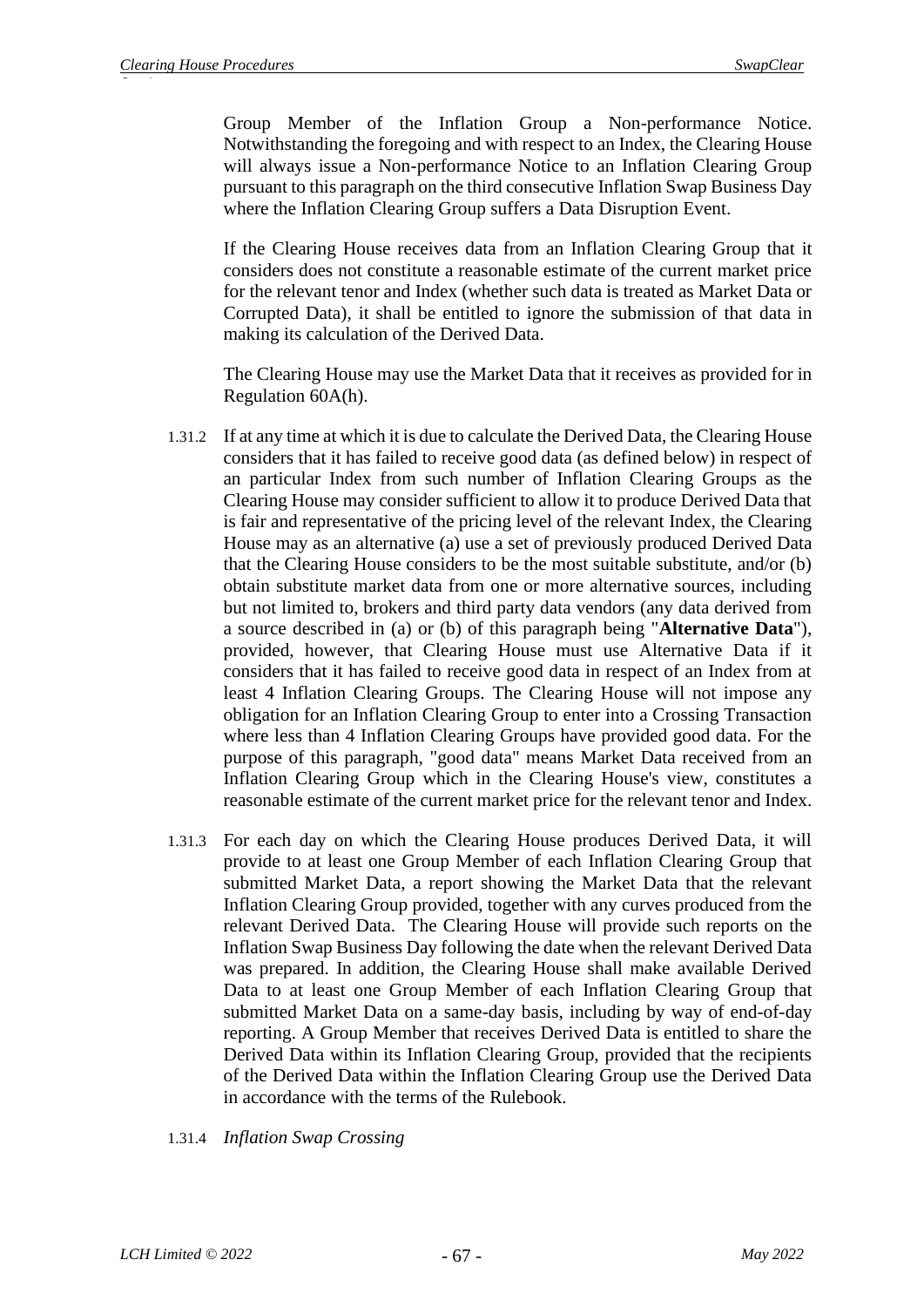In order to ensure the quality of the Market Data it receives, Regulations 60A(l) and 60A(m) enables the Clearing House to impose a mandatory Crossing Transaction upon Inflation Clearing Groups in certain circumstances. In respect of an Index, an Inflation Clearing Group shall not be required to enter into more than one Crossing Transaction in any calendar month.

The Market Data required to be submitted by the relevant Inflation Clearing Groups comprises a mid-price quote for each relevant Index and tenor combination. A list of eligible Indices and tenors is published in the Inflation Swaps Operational Specifications. At the close of each Inflation Swap Business Day in respect of an Index, the Clearing House will use all relevant Market Data (and/or Alternative Data as the case may be) to produce the SwapClear End of Day Price in respect of an Index.

In respect of an Index, where the Group Members of an Inflation Clearing Group receive in aggregate 4 or more Market Deviation Notices in a calendar month the Clearing House will require its Designated Group Member (the "**Off-Market Provider**"), by delivering of a notice to that Designated Group Member (the "**Crossing Transaction Notice**"), to enter into a Crossing Transaction at the price of the Key Tenor Market Data in the relevant Index in respect of which the fourth Market Deviation Notice was delivered, and on the terms set out below.

In respect of an Index, where the Group Members of an Inflation Clearing Group receive in aggregate 2 or more Non-performance Notices in a calendar month the Clearing House will require its Designated Group Member (the "**Non-Performer**"), to enter into a Crossing Transaction in the relevant Index in respect of which the second Non-performance Notice was delivered on the terms set out below.

An Inflation Clearing Group will be notified of the obligation to enter into a Crossing Transaction (through its Designated Group Member) in advance of the following Inflation Swap Business Day.

The Clearing House shall deliver to the Nominated Group Member, on behalf of an Inflation Clearing Group any Market Deviation Notice or Nonperformance Notice in advance of the following Inflation Swap Business Day.

In respect of an Index, the Clearing House may determine that it is not appropriate to issue a Market Deviation Notice or a Non-performance Notice to an Inflation Clearing Group where the office from which the Inflation Clearing Group typically provides Market Data is closed on the relevant Inflation Swap Business Day.

The counterparty to the Crossing Transaction will be the Designated Group Member of an Inflation Clearing Group in respect of whose Market Data Provider submitted the Key Tenor Market Data in the relevant Index on the relevant Inflation Swap Business Day which most closely reflected the SwapClear End of Day Price.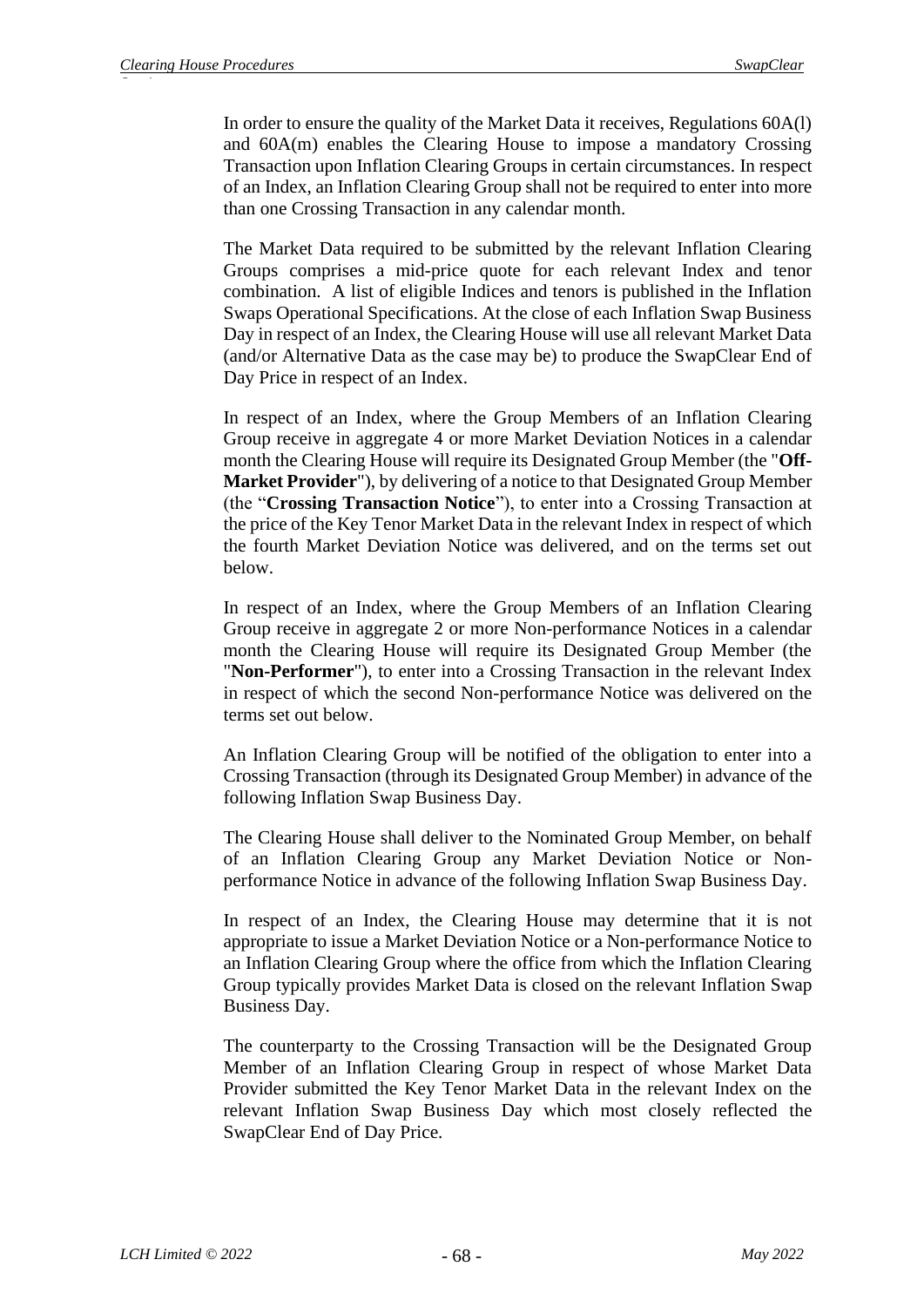Where more than one Inflation Clearing Group is obliged to enter into a Crossing Transaction on a particular day the parties to the Crossing Transaction shall be determined in accordance with the following:

- (i) the affected Inflation Clearing Groups will be ranked in order of the degree of deviation of their Market Data Provider's relevant Key Tenor Market Data from the SwapClear End of Day Price (with a failure to actually submit any Market Data being ascribed a value for these purposes, in accordance with the Inflation Swaps Operational Specifications);
- (ii) all Inflation Clearing Groups who have not received a Market Deviation Notice in respect of that Index on that Inflation Swaps Business Day and who will be able to act as counterparty to the relevant Crossing Transaction shall be ranked in terms of degree to which their Market Data Provider's relevant Key Tenor Market Data submitted most closely reflects the SwapClear End of Day Price; and
- (iii) the Designated Group Member of the affected Inflation Clearing Group will be paired with the equivalently ranked Inflation Clearing Group who is to act as counterparty, such that the Designated Group Member of the Inflation Clearing Group that submitted the Key Tenor Market Data with the largest deviation above or below the (as the case may be) SwapClear End of Day Price will face the Designated Group Member from the Inflation Clearing Group whose Market Data Provider submitted the Market Data with an average price that most closely reflected the SwapClear End of Day Price.

In the event that two Inflation Clearing Groups have submitted Key Tenor Market Data with identical values, the Clearing House will base the ranking as between those two Inflation Clearing Group on the accuracy of data submitted on the previous Inflation Swap Business Day, with the Inflation Clearing Group that produced the data that most closely reflected the SwapClear End of Day Price, on the basis of its end of day snap receiving the more favourable ranking for the purposes of this section.

In the event that there are more Inflation Clearing Groups required to enter into Crossing Transactions than there are available Inflation Clearing Groups which have not been served a Market Deviation Notice or a Non-performance Notice, an Inflation Clearing Group may be required to enter into multiple Crossing Transactions (again ranked as described in (ii) and (iii) of this paragraph above, if necessary) until each Inflation Clearing Group subject to a Crossing Transaction Notice has a counterparty to its Crossing Transaction.

The relevant Crossing Transaction(s) (referencing the relevant Index and tenor) must then be entered into by the relevant Designated Clearing Members, on the terms as to price and notional set out in the Inflation Swaps Operational Specifications, before the close of business on the next following Inflation Swap Business Day following the receipt of the Crossing Transaction notice. Any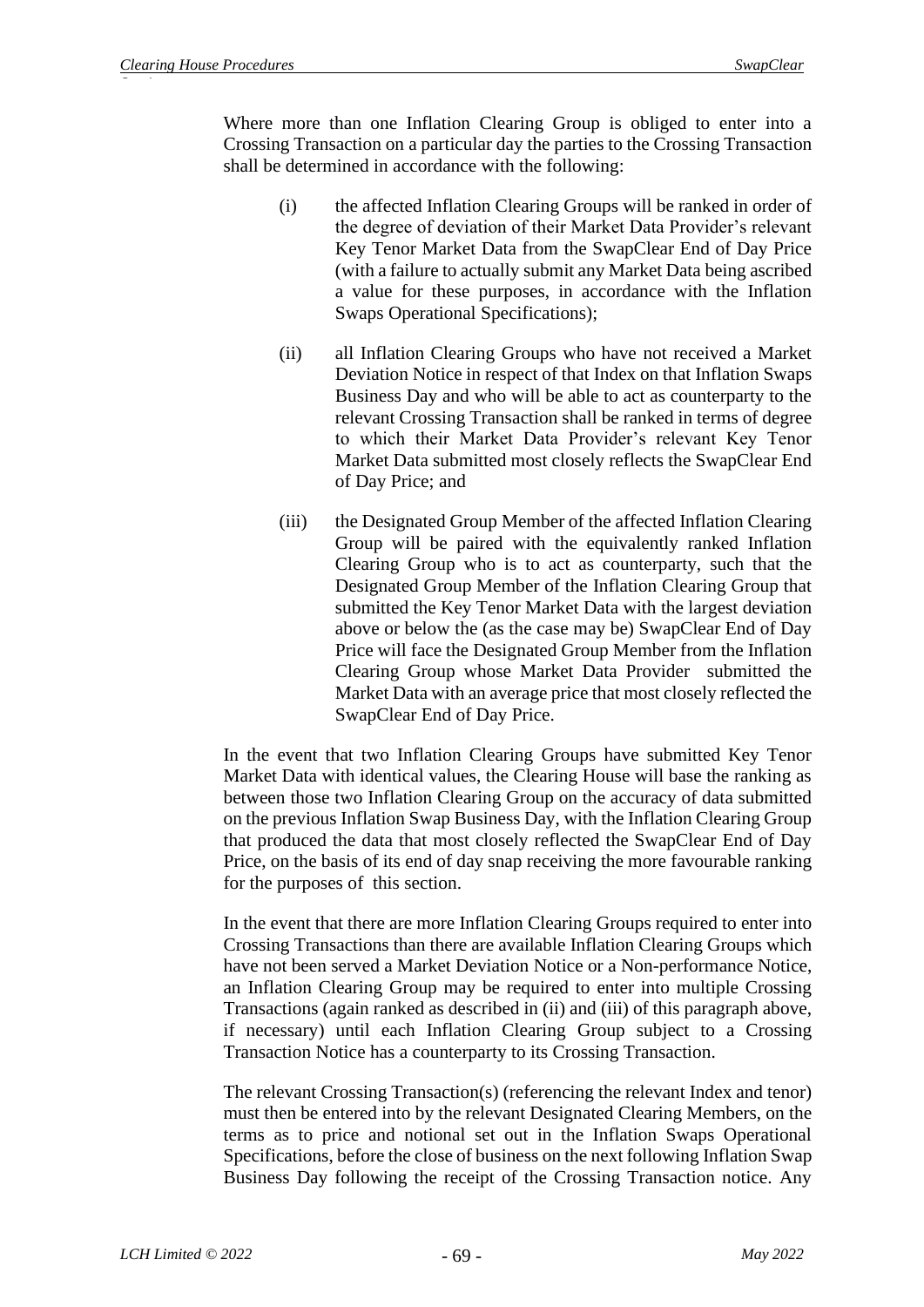Designated Clearing Member entering into a Crossing Transaction that is not cleared through the Clearing House must provide the Clearing House with documentary evidence that it has entered into the required Crossing Transaction.

The fixed coupon in respect of a Crossing Transaction will be determined as the mid-point between the Key Tenor Market Data submitted by the Inflation Clearing Group that is required to enter into the Crossing Transaction and the SwapClear End of Day Price in respect of the relevant tenor and Index on the relevant Inflation Swap Business Day, with a cap of 15bps from the SwapClear End of Day Price being the maximum distance between the price of the Crossing Transaction and the SwapClear End of Day Price. The notional amount of the Crossing Transaction will be denominated in the same currency as the relevant Index and, for Indices denominated in USD, GBP or EUR, will be a number of currency units equal to the number given for the relevant tenor published in the Inflation Swaps Operational Specifications. Where the Inflation Clearing Group that is required to enter into a Crossing Transaction submitted Key Tenor Market Data that is lower than the SwapClear End of Day Price, its Designated Clearing Member will be required to receive a fixed price under the Crossing Transaction whilst an Inflation Clearing Group that submits Key Tenor Market Data that is higher than the SwapClear End of Day Price will be required to pay a fixed price as determined by the formula published in the Inflation Swaps Operational Specifications.

In the case of a Designated Clearing Member engaging in a Crossing Transaction as a result of its Inflation Clearing Group receiving 2 Nonperformance Notices or a Market Deviation Notice as a result of providing Corrupted Data, the price in respect of its Crossing Transaction will be the midpoint between the value ascribed to the Designated Clearing Member for the purposes of a Non-performance Notice Crossing Transaction (in accordance with the Inflation Swaps Operational Specifications) and the SwapClear End of Day Price.

# <span id="page-70-0"></span>1.32 **Notifications via Approved Trade Source Systems**

- 1.32.1 With prior approval of the Clearing House, SwapClear Clearing Members and SwapClear Clearing Clients may elect to submit and receive certain post-trade messages via any Approved Trade Source System previously approved by the Clearing House for the results of compression procedures, Permitted Transfers and non-economic amendments of SwapClear Contracts.
- 1.32.2 A SwapClear Clearing Member, either on its own account or with respect to a SwapClear Clearing Client (where applicable), acknowledges and agrees, with respect to an election to receive messages and/or notifications under this Section 1.31 from the Clearing House via an Approved Trade Source System, that (i) the Clearing House makes no warranty (and will accept no liability) as to the effectiveness, efficiency, performance or any other aspect of the services provided by any Approved Trade Source System or the timeliness or otherwise of the delivery of any notices, reports or details by that Approved Trade Source System to the Clearing House of the SwapClear Clearing Member or SwapClear Clearing Client, as applicable, (ii) the Clearing House will process and use any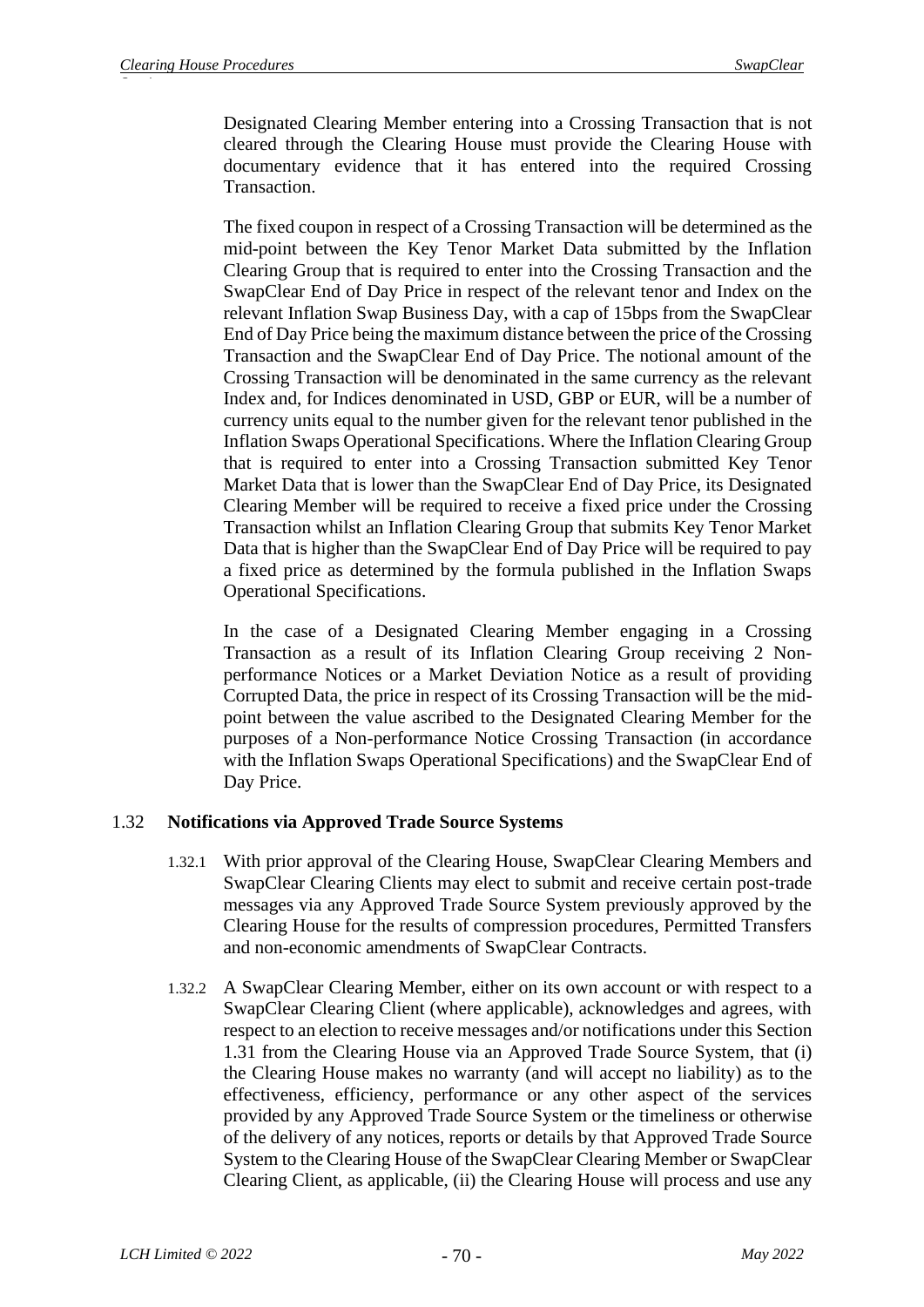information provided to it under this Section 1.31 via an Approved Trade Source System on an "as is" basis (with no obligation to verify any details), (iii) the Clearing House accepts no liability for (A) any error within or corruption of any data sent by an Approved Trade Source System to the Clearing House, the SwapClear Clearing Member or any SwapClear Clearing Client or (B) any delay in or failure of the transmission of such data to the Clearing House, the SwapClear Clearing Member or any SwapClear Clearing Client.

1.32.3 Any request for the Clearing House to approve the submission and receipt of post-trade messages via any Approved Trade Source System must be made in writing and using the Clearing House's standard documentation. Through making a request, a SwapClear Clearing Member, either on their own account or with respect to a SwapClear Clearing Client, is deemed to represent and warrant that the individual making the request is appropriately authorized to do so.

# 1.33 **[Reserved.]**

# 1.34 **Actions in Respect of an FCM Client Default**

Following an FCM Client Default (as defined in the FCM Regulations) and in connection with a request from an FCM Clearing Member to the Clearing House to transfer one or more FCM SwapClear Contracts (including those submitted for registration pursuant to Section 2.1.13(c) of the FCM Procedures) from (i) a Defaulting FCM Client's FCM Client Sub-Account or (ii) an FCM Clearing Member's Proprietary Account to the Proprietary Account of a SwapClear Clearing Member, such SwapClear Clearing Member shall transfer (or make available) required margin into its Proprietary Account.

# 2. **PORTFOLIO MARGINING SERVICE**

# 2.1 **Introduction**

The Portfolio Margining Service is an optional service which provides Joint Rates Service Clearing Members portfolio-margining functionality in respect of pairs of accounts which are held in the SwapClear and Listed Interest Rates Services by transferring Eligible Listed Interest Rates Contracts between accounts in each Service.

A Joint Rates Service Clearing Member must opt-in to the Portfolio Margining Service in accordance with the procedure set out in paragraph 2.2 below and meet the PM Eligibility Criteria (as defined below) in order to benefit from the portfolio-margining functionality provided by the service. However it should be noted that, regardless of whether or not a Joint Rates Service Clearing Member opts in, the SwapClear Service and Listed Interest Rates Service share a common default fund. Accordingly, the risk profile of participating in either one of such Services may be impacted by other Clearing Members participating in the other such Service whether or not as a Portfolio Margining Clearing Member. In particular, the resources of a Clearing Member that is a member of the SwapClear Service and the Listed Interest Rates Service will be made available to cover the Clearing House's losses in a different manner to those of a Clearing Member that is only a member of one of those Services, regardless of whether that Clearing Member opts-in to the Portfolio Margining Service. SwapClear Clearing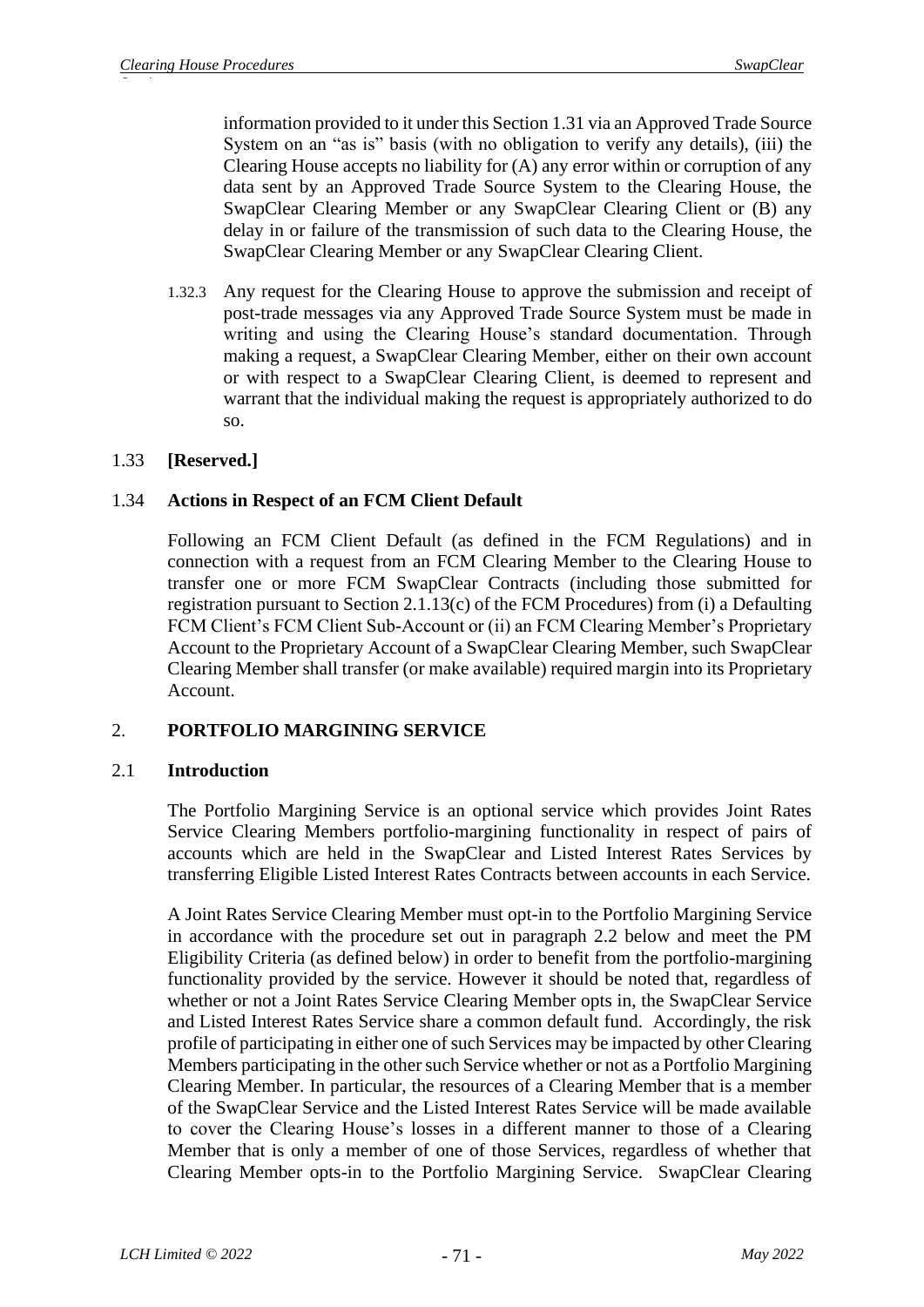Members should therefore familiarise themselves with the provisions of the Rulebook (including, but not limited to, the Default Rules).

## 2.2 **Opt-In Procedure**

## 2.2.1 *Portfolio Margining Clearing Member Status*

A Joint Rates Service Clearing Member wishing to opt-in to the Portfolio Margining Service in respect of a pair of its accounts - one in the SwapClear Service (the "**SwapClear Nominated Account**") and the other account in a Listed Interest Rates Service (the "**Listed Interest Rates Nominated Account**" and together the "**Nominated Accounts**") - must submit a written request to the Clearing House, using the appropriate form which can be obtained from the Clearing House's Membership team (a "**Portfolio Margining Request**"). For the avoidance of doubt, the Joint Rates Service Clearing Member must submit a further Portfolio Margining Request when it wishes the Portfolio Margining Service to apply in respect of additional Nominated Accounts.

## 2.2.2 *Assessment of the Portfolio Margining Request*

Upon receipt of a Portfolio Margining Request, the Clearing House will assess whether (i) the eligibility criteria set out at paragraph 2.3 below (the "**PM Eligibility Criteria**") are met and (ii) the Nominated Accounts meet the eligibility criteria set out in paragraph 2.4 below (hereinafter Nominated Accounts which meet such eligibility criteria will be referred to as either a "**SwapClear Eligible Account**" or a "**Listed Interest Rates Eligible Account**", as applicable, and, together, the "**Eligible Accounts**").

The Joint Rates Service Clearing Member will provide such information to the Clearing House as the Clearing House may, in its absolute discretion, request, including such information as is required to enable the Clearing House to make the necessary assessments in respect of a Portfolio Margining Request.

## 2.2.3 *Activation of the Portfolio Margining Service in respect of the Nominated Accounts*

Following a determination by the Clearing House that the (i) relevant PM Eligibility Criteria are met and (ii) the Nominated Accounts constitute Eligible Accounts, the Clearing House shall:

- (i) notify the Joint Rates Service Clearing Member that it is a Portfolio Margining Clearing Member; and
- (ii) activate the Portfolio Margining Arrangements in respect of the Nominated Accounts.

The Clearing House will endeavour to activate the Portfolio Margining Arrangements within 5 business days following the determination by the Clearing House that (i) the relevant PM Eligibility Criteria are met and (ii) the Nominated Accounts constitute Eligible Accounts, but owes no duty or obligation to the Portfolio Margining Clearing Member to do so.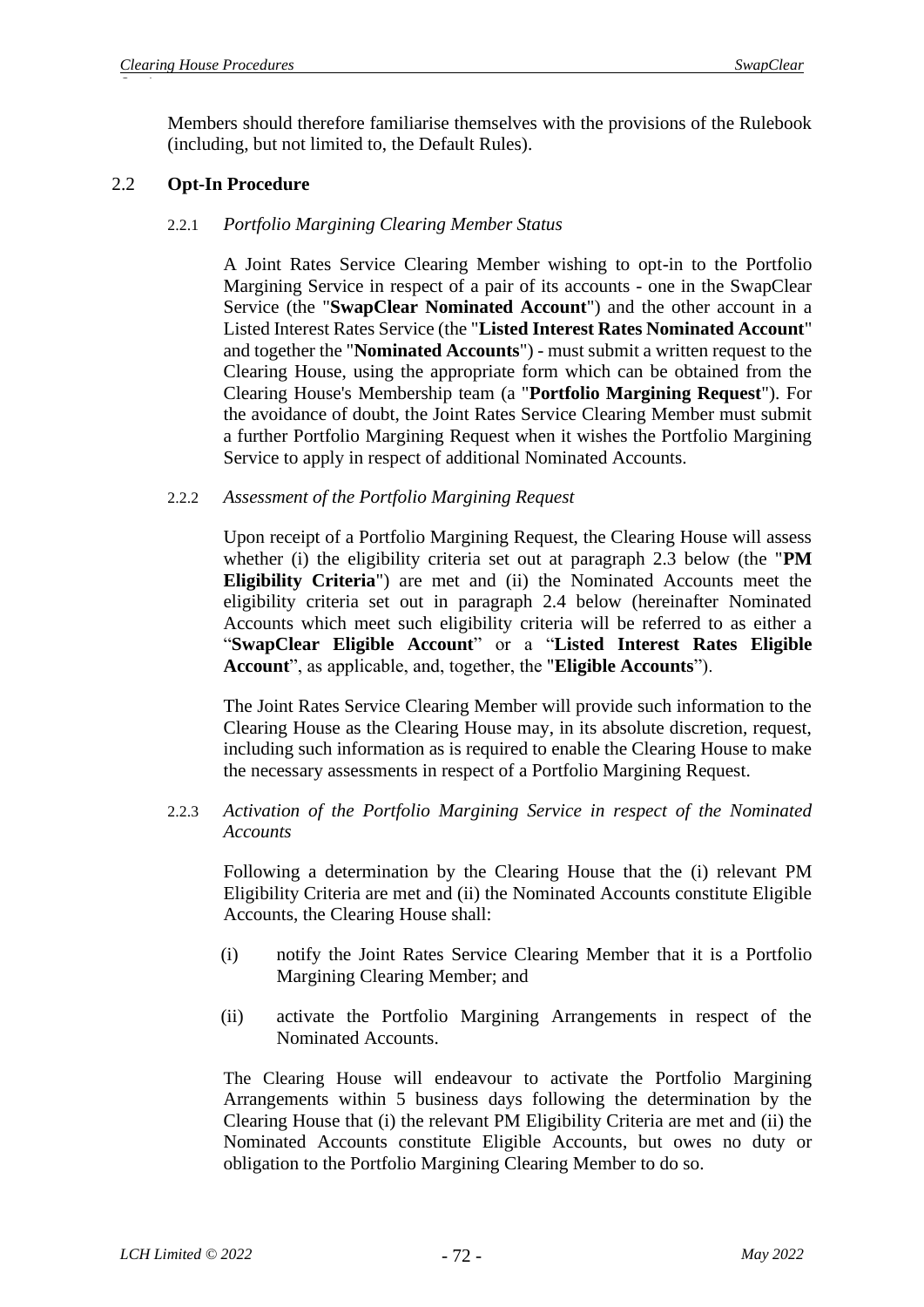Furthermore, notwithstanding the foregoing, the Clearing House may, in its sole discretion, refuse to provide the Portfolio Margining Service (i) to a Joint Rates Service Clearing Member (whether opted-in or not) or (ii) in respect of the Nominated Accounts, where it considers it appropriate to do so.

## 2.2.4 *Opt-Out Procedure*

In the event that a Portfolio Margining Clearing Member wishes to terminate the Portfolio Margining Service in respect of certain Nominated Accounts, it may do so by giving written notice to the Clearing House. The Portfolio Margining Clearing Member shall identify clearly the Nominated Accounts to which the termination is intended to apply.

The termination shall become effective on the date on which the Clearing House confirms to the relevant Portfolio Margining Clearing Member that the Portfolio Margining Service has been terminated in respect of the relevant Nominated Accounts. In this regard, the Clearing House will endeavour to terminate the Portfolio Margining Arrangements within 5 business days following receipt of written notice from the Portfolio Margining Clearing Member, but owes no duty or obligation to the relevant SwapClear Clearing Member to do so.

In order to prevent abuse of the Portfolio Margining Service, following the termination of the Portfolio Margining Service in respect of certain Nominated Accounts, a Portfolio Margining Clearing Member will not be entitled to submit a Portfolio Margining Request respect of the same Nominated Accounts for a period of 30 calendar days following termination of the Portfolio Margining Service in respect of such Nominated Accounts.

## 2.3 **PM Eligibility Criteria**

## 2.3.1 Jo*int Rates Service Clearing Member*

The SwapClear Clearing Member must also be a Listed Interest Rates Clearing Member (*i.e.*, a Joint Rates Service Clearing Member).

## 2.3.2 *Client Consent*

Where the Nominated Accounts are Client Accounts, the Joint Rates Service Clearing Member must confirm to the Clearing House (in the form of a written representation) that the relevant Clearing Clients(s) have provided their consent to the operation of the Portfolio Margining Arrangements in respect of the relevant Client Accounts.

#### 2.3.3 *Recent Termination*

Portfolio Margining Arrangements in respect of the Nominated Accounts have not, in the last 30 calendar days, been terminated in accordance with paragraph 2.2.5 above.

## 2.4 **Eligible Accounts**

## 2.4.1 *Proprietary and Client Accounts*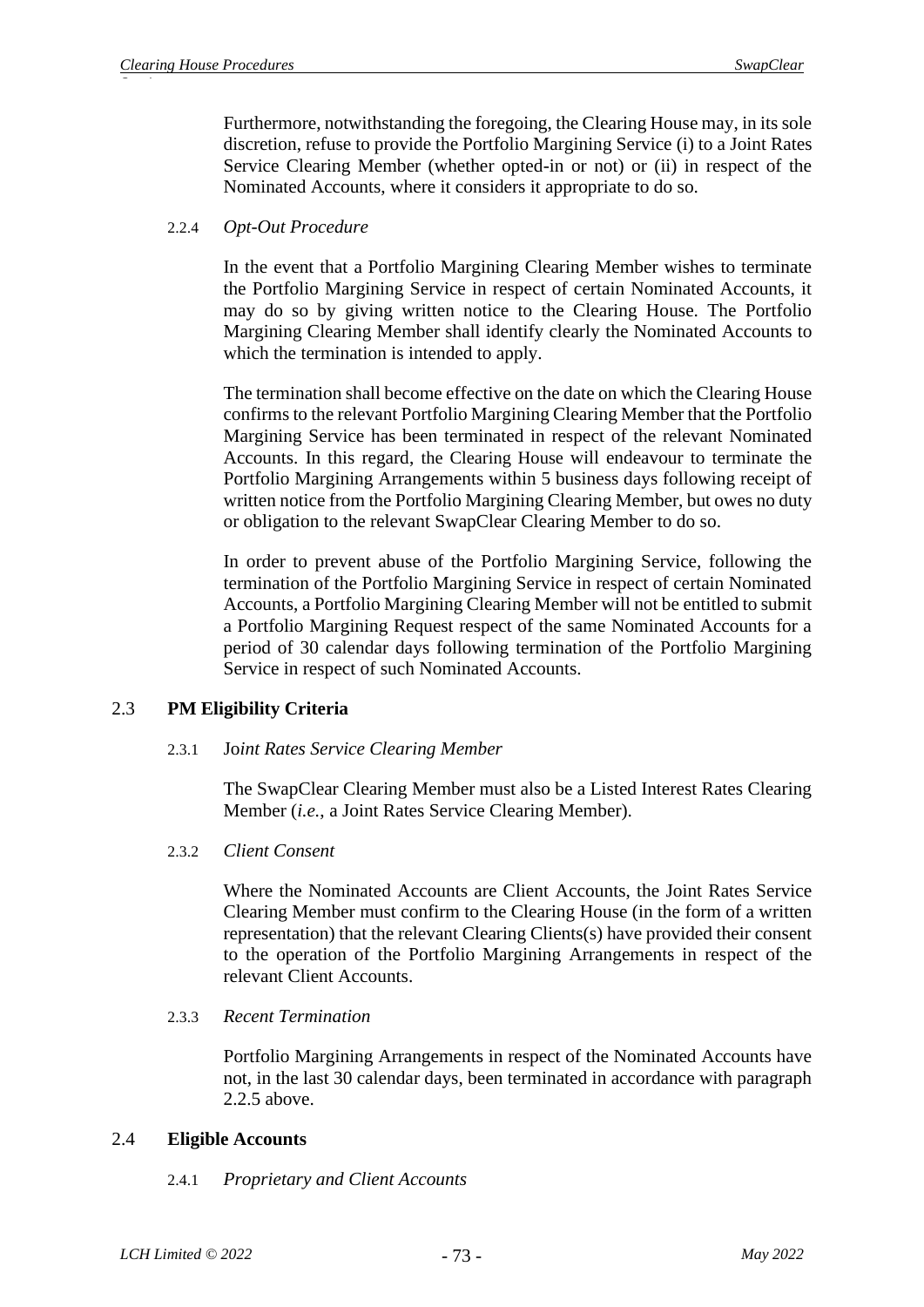In order to be eligible for the Portfolio Margining Service, each of the Nominated Accounts must be either:

- (i) Proprietary Accounts which each reference the same legal entity; or
- (ii) Client Accounts which reference the same legal entity as the underlying Clearing Client(s) and meet the criteria set out in paragraph 2.4.2 below.

It is not possible to apply the Portfolio Margining Arrangements across a Proprietary Account and a Client Account.

2.4.2 *Additional Eligibility Criteria in respect of Client Accounts*

The Nominated Accounts must fall into one of the following pairings:

- (i) Individual Segregated Accounts held on behalf of the same Individual Segregated Account Clearing Client;
- (ii) the relevant sub-accounts of Omnibus Gross Segregated Accounts each of which is held on behalf of the same Omnibus Gross Segregated Clearing Client;
- (iii) an Individual Segregated Account held on behalf of an Individual Segregated Account Clearing Client and the relevant sub-account of an Omnibus Gross Segregated Account held on behalf of that Clearing Client;
- (iv) a Custodial Segregated Account held on behalf of a Custodial Segregated Client and an Individual Segregated Account held on behalf of that Clearing Client; or
- (v) a Custodial Segregated Account held on behalf of a Custodial Segregated Client and the relevant sub-account of an Omnibus Gross Segregated Account held on behalf of that Clearing Client.

## 2.5 **Portfolio Margining Arrangements**

#### 2.5.1 *Portfolio Margining Calculation Tool*

The Clearing House has developed a risk management tool which identifies portfolio-margining opportunities as between SwapClear Contracts held in accounts in a SwapClear Eligible Account and Eligible Listed Interest Rates Contracts held in the paired Listed Interest Rates Eligible Account (the "**Portfolio Margining Calculation Tool**"). Portfolio Margining Clearing Members will receive certain information in relation to the operation of the Portfolio Margining Service, as described in more detail in paragraph 2.6 below.

A list of Eligible Listed Interest Rates Contracts is set out in the Product Specific Contract Terms and Eligibility Criteria Manual as published on the Clearing House's website from time to time.

2.5.2 Portfolio Margining Process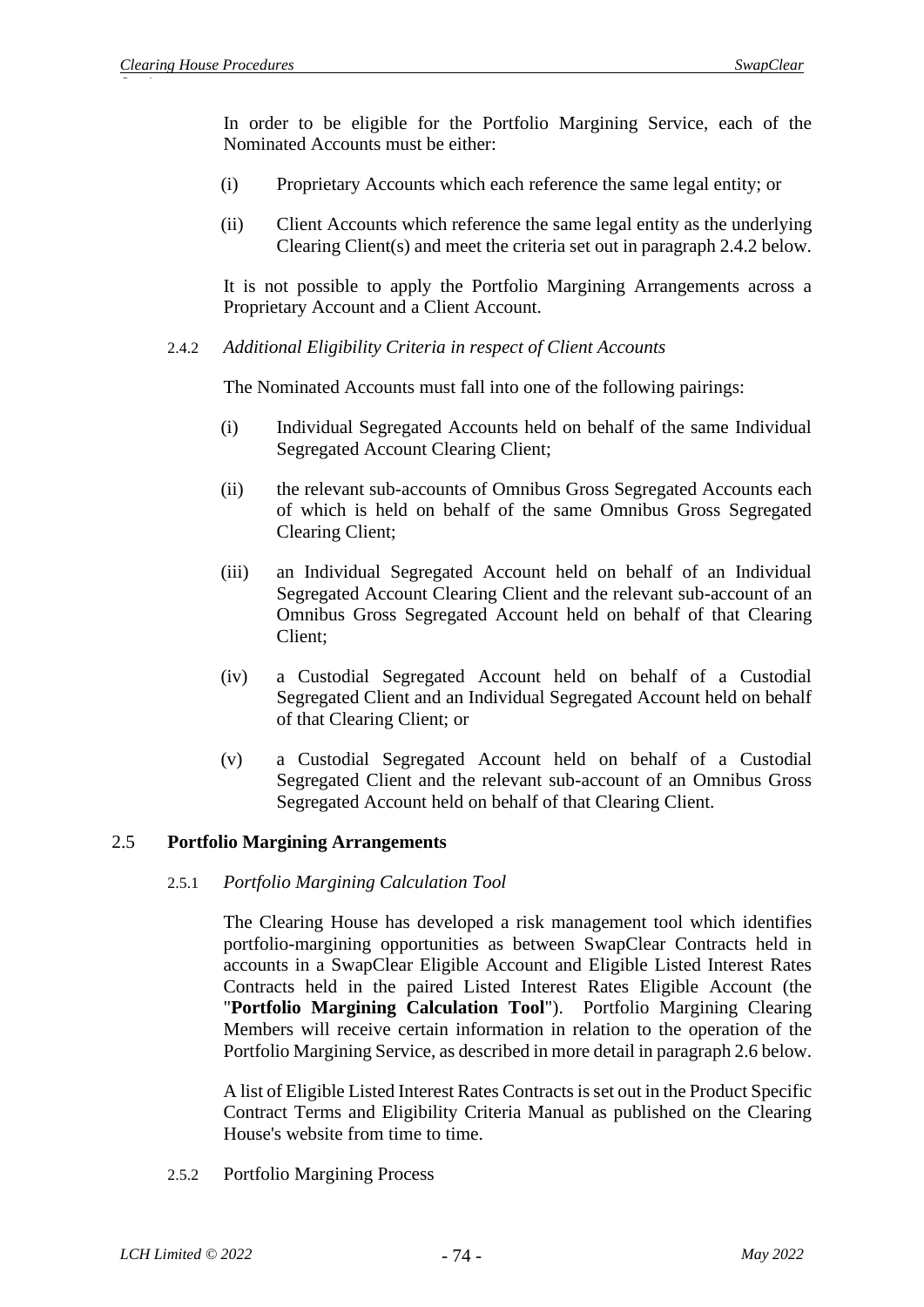- 2.5.2.1 At a predetermined time following the close of the relevant Listed Interest Rates Service on each business day, the Clearing House will run the Portfolio Margining Calculation Tool. The Portfolio Margining Calculation Tool will identify, in respect of each pair of Eligible Accounts, any off-setting positions between SwapClear Contracts and Eligible Listed Interest Rates Contracts including any eligible Listed Interest Rate Contracts that are Portfolio Margined Contracts (the "**Identified Off-Setting Listed Interest Rates Contracts**").
- 2.5.2.2 The Portfolio Margining Calculation Tool is a risk management tool which is not designed to provide Portfolio Margining Clearing Members with optimal margining treatment or reduce margin calls. Accordingly, the Clearing House makes no representations or assurances as to the impact of the Portfolio Margining Calculation Tool on the Portfolio Margining Clearing Member's margin calls. The Clearing House accepts no liability in respect of the operation of the Portfolio Margining Service of the Portfolio Margining Calculation Tool. The provision and operation of the Portfolio Margining Calculation Tool is subject to Regulation 52.
- 2.5.3 *Transfer of Identified Off-Setting Listed Interest Rates Contracts*

Once identified in accordance with paragraph 2.5.2.1 above:

- (i) any Identified Off-Setting Listed Interest Rates Contracts which are not Portfolio Margined Contracts will be transferred from the relevant Listed Interest Rates Eligible Account to the paired SwapClear Eligible Account, at which point they will become Portfolio Margined Contracts;
- (ii) any Portfolio Margined Contracts that are not identified as Identified Off-Setting Listed Interest Rates Contracts as part of the relevant cycle, will be transferred from the relevant SwapClear Eligible Account to the paired Listed Interest Rates Nominated Account, at which point they will cease to be Portfolio Margined Contracts; and
- (iii) the Clearing House's records will evidence the time of the transfers referred to in (i) and (ii) above.
- 2.5.4 *Treatment of Portfolio Margined Contracts in the SwapClear Eligible Account*

#### 2.5.4.1 General

Portfolio Margined Contracts will be continue to be treated as Listed Interest Rate Contracts. For the avoidance of doubt, the payment of variation margin in respect of Portfolio Margined Contracts shall continue to represent a daily settlement amount as opposed to a collateralisation amount.

#### 2.5.4.2 Compression

For the avoidance of doubt, Portfolio Margined Contracts are not eligible for compression runs.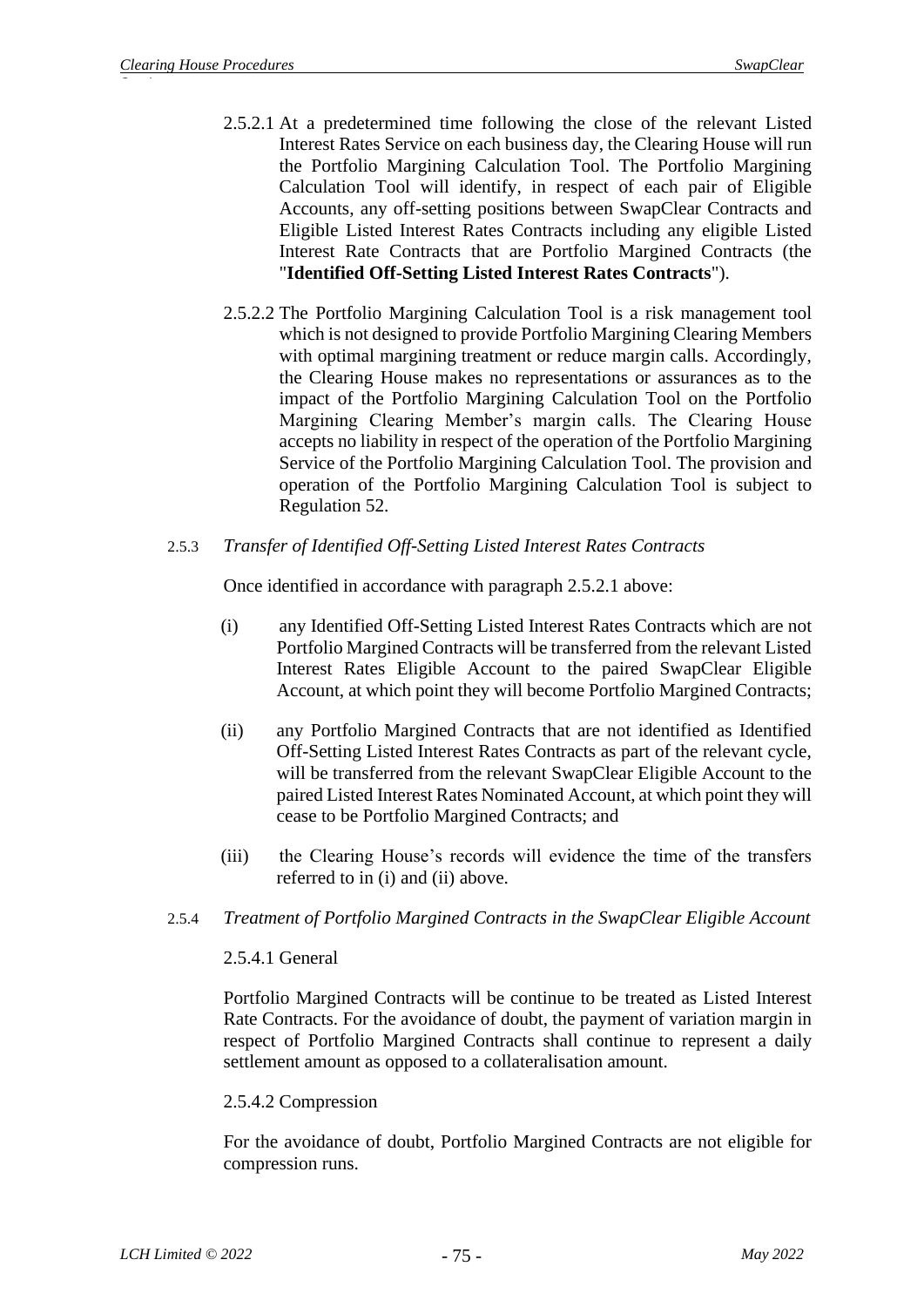# 2.5.4.3 Transfer

Portfolio Margined Contracts and associated off-setting SwapClear Contracts are not eligible for transfer. A Joint Rates Service Clearing Member that wishes to transfer a Portfolio Margined Contract and associated off-setting SwapClear Contract must reverse the Portfolio Margining Process for such Contracts prior to, and as a precondition to, the transfer of such Contracts.

## 2.6 **Portfolio Margining Reports**

The Clearing House will provide each Portfolio Margining Clearing Member with details of the transfers referred to in paragraph 2.5.3(i) and (ii) above once each business day.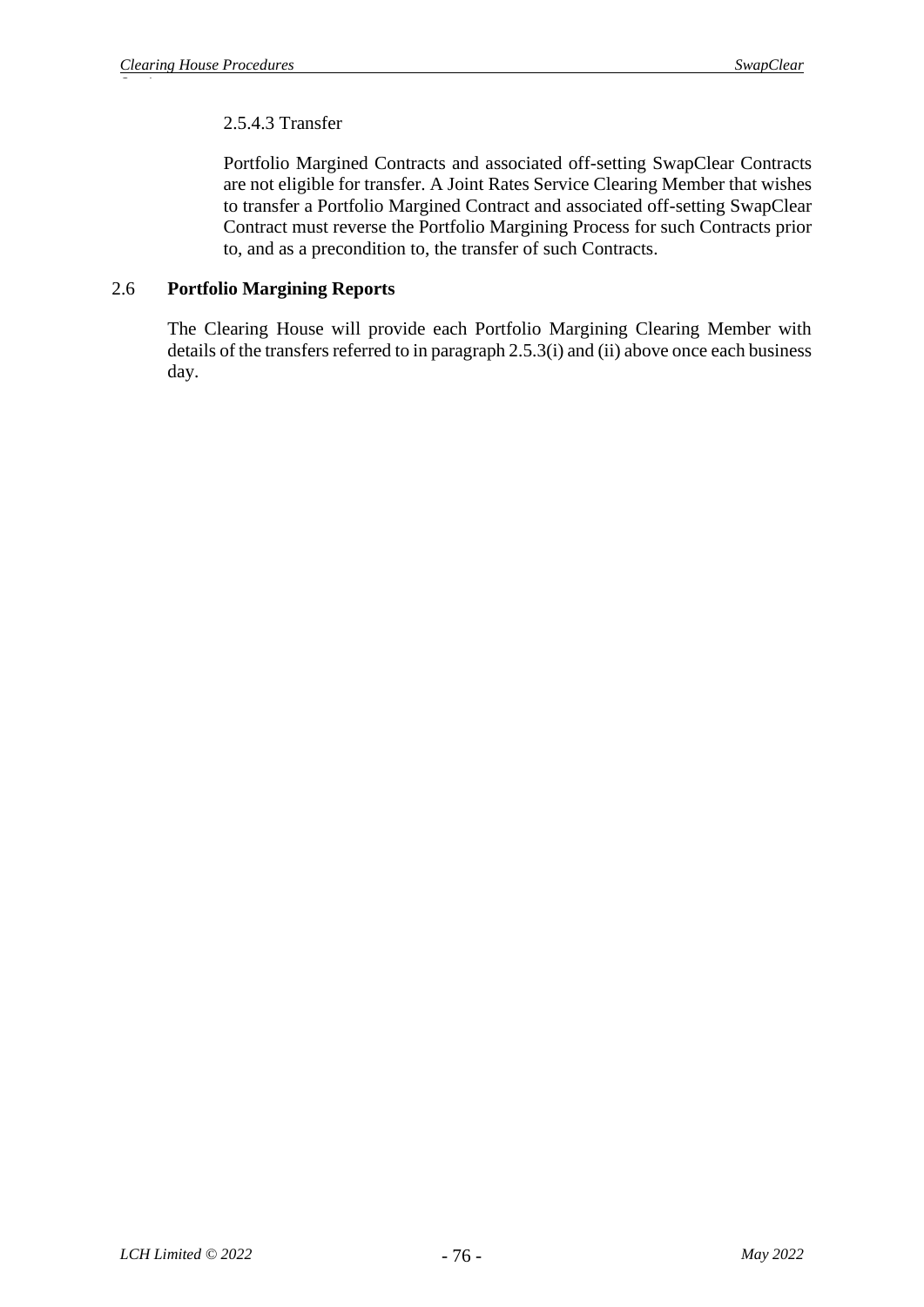#### **SCHEDULE 1**

# **CONFIDENTIALITY, NON-DISCLOSURE AND PARTICIPATION IN THE DEFAULT MANAGEMENT GROUP**

## 1. Definitions

- 1.1 "**Confidential Material**" means data (including but not limited to portfolio data) and documents, which are not in the public domain and which are disclosed to the SCM, its associated companies and advisers, or to which the SCM, its associated companies and advisers obtains or otherwise has access as a result of participation in the Rates Service DMP, (which, for the avoidance of doubt, does not include any information, data or documents provided to the Clearing House by the SCM).
- 1.2 "**DMG Member**" means an individual appointed by a Nominating SCM.
- 1.3 "**Nominating SCM**" means a SwapClear Member who, through their obligations under the Rates Service DMP, makes available a representative to serve on the DMG.
- 1.4 "**Permitted Purpose**" means proper fulfilment by the SCM of its duties under the Rates Service DMP and includes, after the completion of the Auction, the use by the SCM, its associated companies and advisers (to be determined by it at its discretion) of any data or documents related to portfolios successfully won through the Auction for the purposes of its own ongoing portfolio management and to enable it to comply with ongoing legal or regulatory requirements.
- 1.5 References denoting the masculine (including "his" and "he") shall be construed as the feminine if the DMG Member is female.
- 1.6 All other terms have the meaning ascribed to them in the Default Rules (including the Rates Service DMP Annex).

# **Confidentiality and Non-Disclosure: General Obligations of the SCM**

## 2. **Confidentiality**

- <span id="page-77-1"></span><span id="page-77-0"></span>2.1 The SCM agrees that, in consideration of being given Confidential Material, it will keep all such Confidential Material in the strictest confidence, adhere to the provisions of this Agreement in respect thereof and, subject to Section [2.3,](#page-78-0) will not disclose it to any person without the prior written permission of the Managing Director, Risk of the Clearing House or a Director of Risk Management of the Clearing House, providing always that the SCM shall be relieved of such an obligation of confidentiality in respect of any Confidential Material if:`
	- 2.1.1 it comes into the public domain other than through a breach by the SCM of this Agreement; or
	- 2.1.2 the SCM is expressly obliged to do so by order of a court of competent jurisdiction upon the application of a third party, or as a result of any request to disclose such part or parts of the Confidential Material in connection with any inquiry or other request by a regulatory authority or self-regulatory authority asserting jurisdiction over the SCM.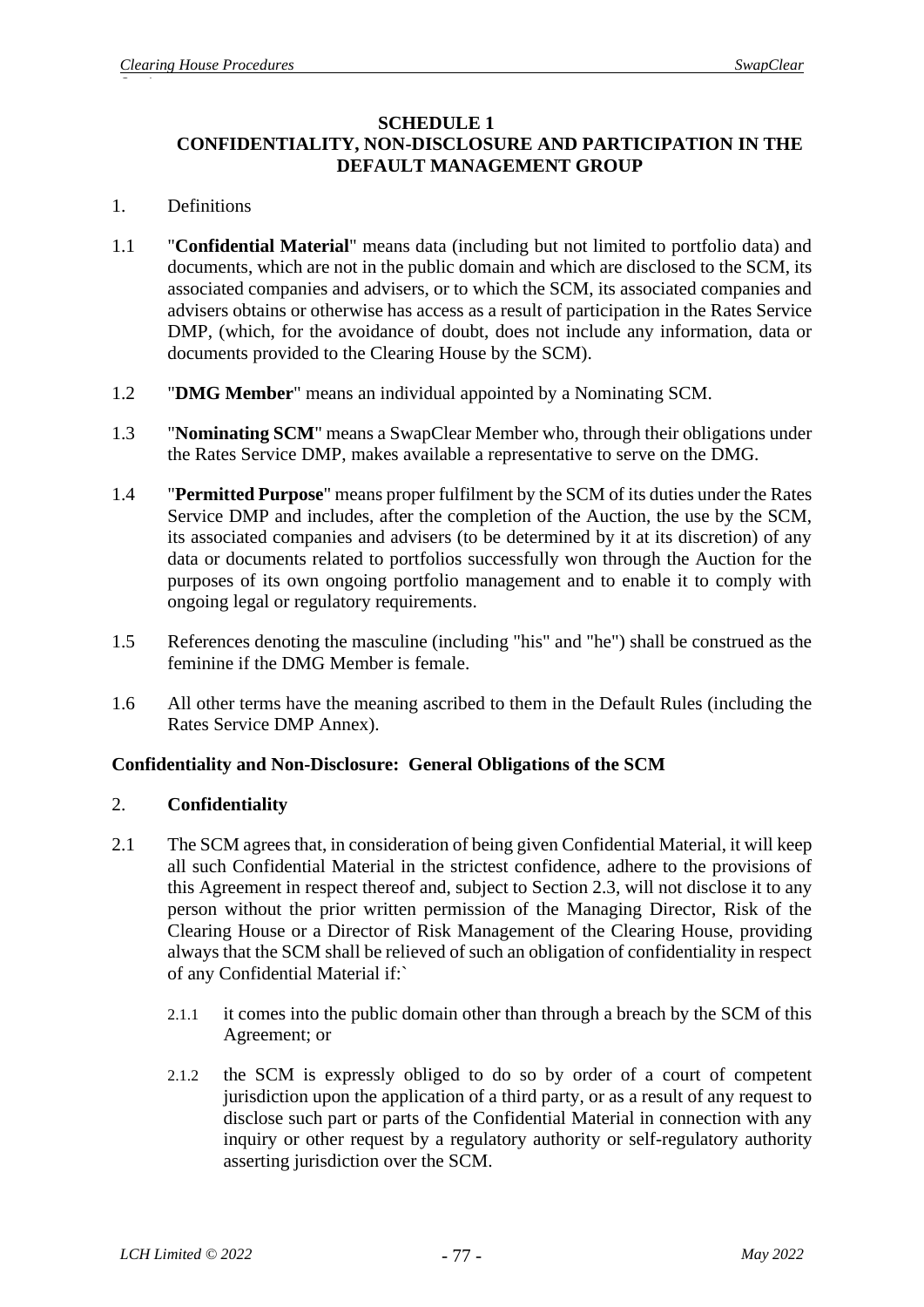- 2.2 The SCM further agrees that it will not use any Confidential Material for any purpose other than the Permitted Purpose. In this regard the SCM expressly acknowledges and agrees that the Confidential Material may contain commercially sensitive information which if used inappropriately or otherwise than in accordance with this Agreement might result in the gaining of an unfair commercial advantage by the SCM over other members of the Clearing House SwapClear Service.
- <span id="page-78-0"></span>2.3 Subject to paragraph 2.4, the SCM may disclose any Confidential Material to any of its employees, representatives, associated companies and advisers on a "strictly need to know" basis, in the event that any such person needs that Confidential Material for the Permitted Purpose (and to that extent only).
- 2.4 The SCM agrees to establish and adhere to adequate procedures (including, without limitation, the establishment of appropriate Chinese walls) to ensure that any employee or representative to whom any Confidential Material is disclosed shall not use any part or all of that Confidential Material for any proprietary purpose outside the scope of the Permitted Purpose.
- 2.5 This paragraph and the duties hereunder shall survive the termination of this Agreement and, in relation to any Confidential Material, shall expire on the second anniversary of the date the Confidential Material was first provided to the SCM.

## 3. **Secrecy**

- 3.1 Except in accordance with the terms of this Schedule, the SCM agrees that it shall treat as strictly confidential and shall not disclose or allow to be divulged to any person:
	- 3.1.1 Confidential Material;
	- 3.1.2 the fact that it has received any Confidential Material;
	- 3.1.3 the existence of any discussions or negotiations between the parties in this matter;
	- 3.1.4 details of the Permitted Purpose and any of the proposals, terms, conditions, facts or other matters relating to any of the forgoing. Subject only to the SCM being relieved of such an obligation because of the circumstances covered in paragraphs [2.1.1](#page-77-0) and [2.1.2.](#page-77-1)

## 4. **Property**

The parties acknowledge that the property in the Confidential Material (or any part of it) shall not pass to the SCM or any SCM, and the property in the media on which it is conveyed to the receiving party shall not pass to the SCM or any SCM unless expressly so agreed by the Clearing House in writing.

## 5. **Return of Confidential Material**

Upon request by the Clearing House, and in any event upon fulfilment of the Permitted Purpose, the SCM shall promptly return to the Clearing House by a secure method of transportation all or any part of the Confidential Material and all copies thereof in its possession or control or that of its employees or representatives, including all other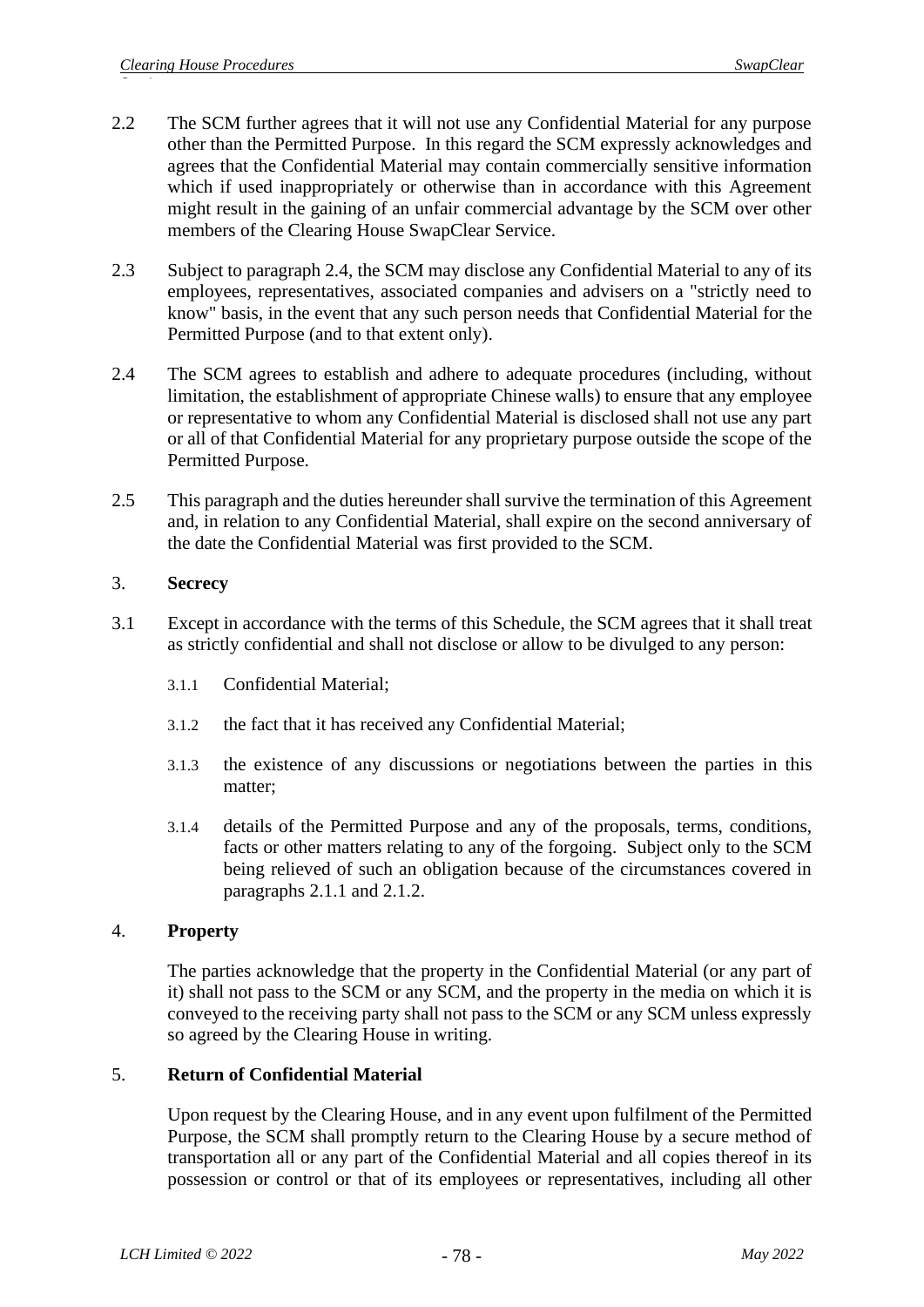papers, programs and records incorporating any of that Confidential Material, or shall destroy such information and shall certify to the Clearing House in writing that it has done so **provided that** the SCM is permitted to retain copies of any Confidential Material which it requires as part of its portfolio management or otherwise for legal or regulatory reasons.

## 6. **No Representations or Warranties; No Conflict of Interest**

- 6.1 Subject to references made in paragraph [7,](#page-79-0) the Confidential Material is disclosed by the Clearing House without any representation or warranty whatsoever as to its accuracy or completeness or otherwise.
- 6.2 The Clearing House acknowledges and agrees that, subject to compliance with the terms of this Schedule by the SCM and any of its employees or representatives to whom Confidential Material is provided in accordance with this Schedule, the SCM's participation in the Rates Service DMP shall not prevent the SCM from carrying out any transaction, or otherwise providing investment services in respect of, investments that the SCM may subsequently learn are the subject of Confidential Material and, furthermore, the Clearing House agrees that it shall not be able to assert that the SCM has a conflict of interest in doing so nor shall the Clearing House have a claim or action in respect of the foregoing against the SCM or any of its directors, employees or other representatives.

## <span id="page-79-0"></span>7. **Liability**

- 7.1 Subject to Regulation 52 (*Exclusion of Liability*), the parties agree and acknowledge that neither the Clearing House nor any of its employees or representatives shall have any liability whatsoever to the SCM or any of employees or representatives, for any loss or damage of whatsoever kind howsoever arising directly or indirectly out of or in connection with the disclosed Confidential Material or its use.
- 7.2 The Clearing House accepts liability for any personal injury or death caused by the negligence of the Clearing House and any fraud or wilful default on the part of the Clearing House, for any actions that it may take on the basis of advice given to it by the DMG, and for the accuracy of the information (confidential material as defined in the Schedule to this Agreement) that it distributes to the SCM in connection with the Rates Service DMP.
- 7.3 Under no circumstances shall the Clearing House have any liability to the SCM for (a) any consequential loss or other indirect loss of whatsoever kind or (b) loss of anticipated profit (whether direct or indirect).

## 8. **Remedies**

Without affecting any other rights or remedies that the Clearing House may have, the SCM acknowledges that the Clearing House may be irreparably harmed by any breach of the terms of this Agreement and that damages alone may not necessarily be an adequate remedy. Accordingly, the Clearing House will be entitled to the remedies of injunction, specific performance and other equitable relief, or any combination of these remedies, for any threatened or actual breach of its terms, and not proof of special damages will be necessary to enforce this Agreement.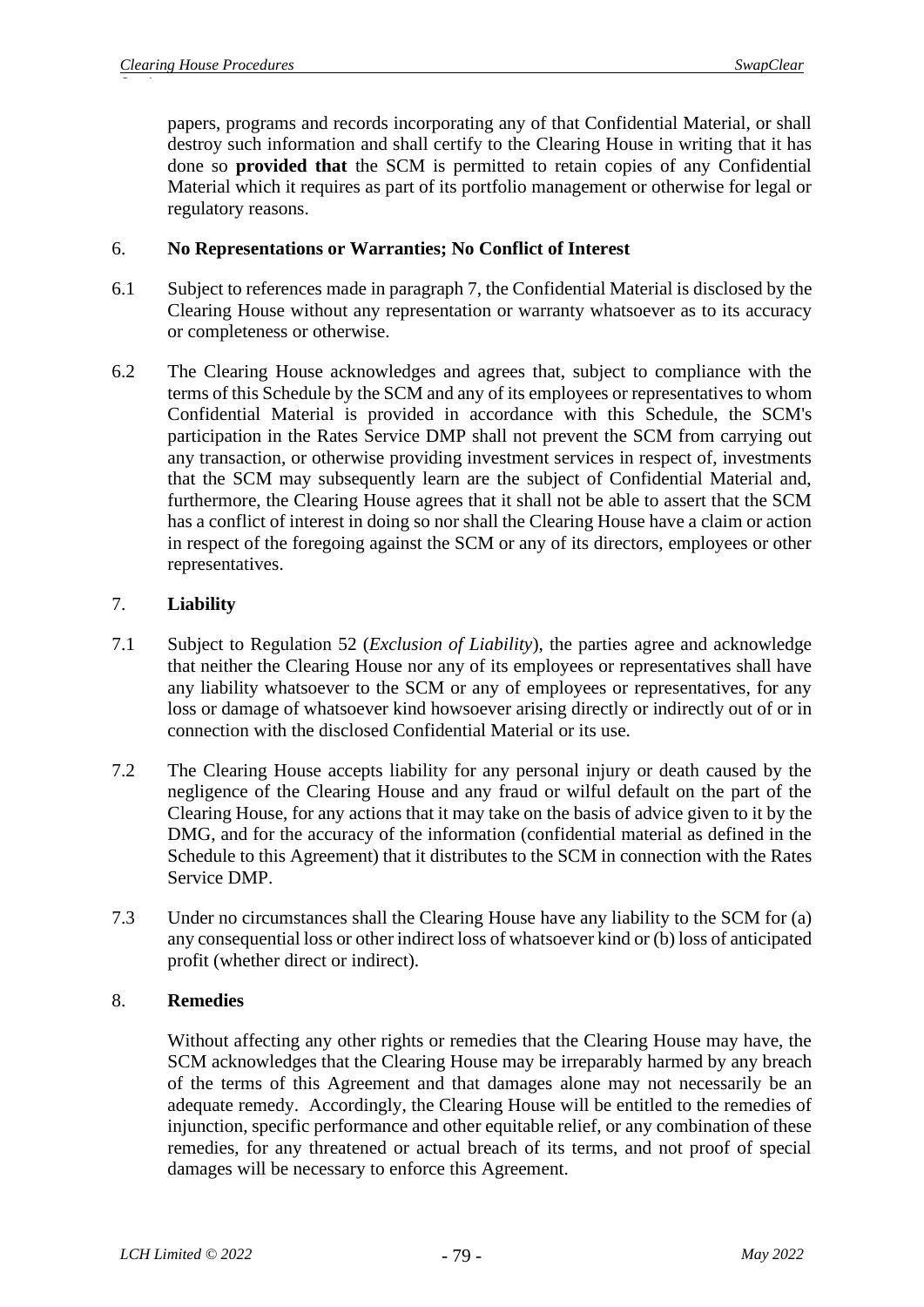### 9. **Conflict of Interest**

The SCM shall procure that, in the event that a DMG Member takes the view that a possible conflict of interest may arise with regard to any matter forming part of the business of the DMG, he shall promptly report his view to the Chairman of the DMG, who shall act accordingly, taking the advice of other DMG Members as appropriate.

### 10. **Confidentiality**

- 10.1 Subject to paragraph [10.3](#page-80-0) below, the SCM shall procure that the DMG Member shall keep all Confidential Material strictly confidential to himself and will not disclose it to any person who is not a DMG Member (including, for the avoidance of doubt, the SCM who recommended his appointment to the DMG ("**the Nominating SCM**") or his employer (if different) or any other employee, adviser, officer or fellow worker of that SCM or his employer) without the prior written permission of the Managing Director, Risk of the Clearing House or his properly authorised delegate, providing always that the DMG Member shall be relieved of such an obligation of confidentiality in respect of any Confidential Material if it comes into the public domain in the circumstances covered in paragraphs [2.1.1](#page-77-0) and [2.1.2.](#page-77-1)
- 10.2 Subject to paragraph [10.3](#page-80-0) below, the SCM shall procure that the DMG Member shall not use any Confidential Material for any purpose other than the proper fulfilment of his duties as a DMG Member.
- <span id="page-80-0"></span>10.3 The parties acknowledge that, in the event that a Default Notice is issued by the Clearing House in respect of any SwapClear Clearing Member, the DMG Member may be required by the Nominating SCM and/or his employer (if different) to provide certain services to the Clearing House in the management of the default. In such event, and only in such event, the parties acknowledge that the DMG Member shall be entitled to disclose any part or parts of the Confidential Material as may be agreed by the Clearing House, in such manner and form and in accordance with such procedures as may prescribed by the Clearing House and/or the DMG with regard to the management of that default.
- 10.4 Upon request by the Clearing House, and in any event upon termination of the membership of the DMG Member of the DMG, the SCM shall procure that the DMG Member shall promptly return to the Clearing House by a secure method of transportation all or any part of the Confidential Material and all copies thereof in his possession or control, including all abstracts, notes, drawings and other papers, programs and records incorporating any of that Confidential Material, or shall destroy such information and shall certify to the Clearing House in writing that it has done so, **provided that** the DMG Member is permitted to retain a copy thereof to comply with applicable legal or regulatory requirements.

#### 11. **Warranty and Representation**

- 11.1 The SCM represents and warrants that it will procure that:
	- 11.1.1 the Nominating SCM and the DMG Member's employer (if different) are aware of the obligations of confidentiality arising out of this Agreement; and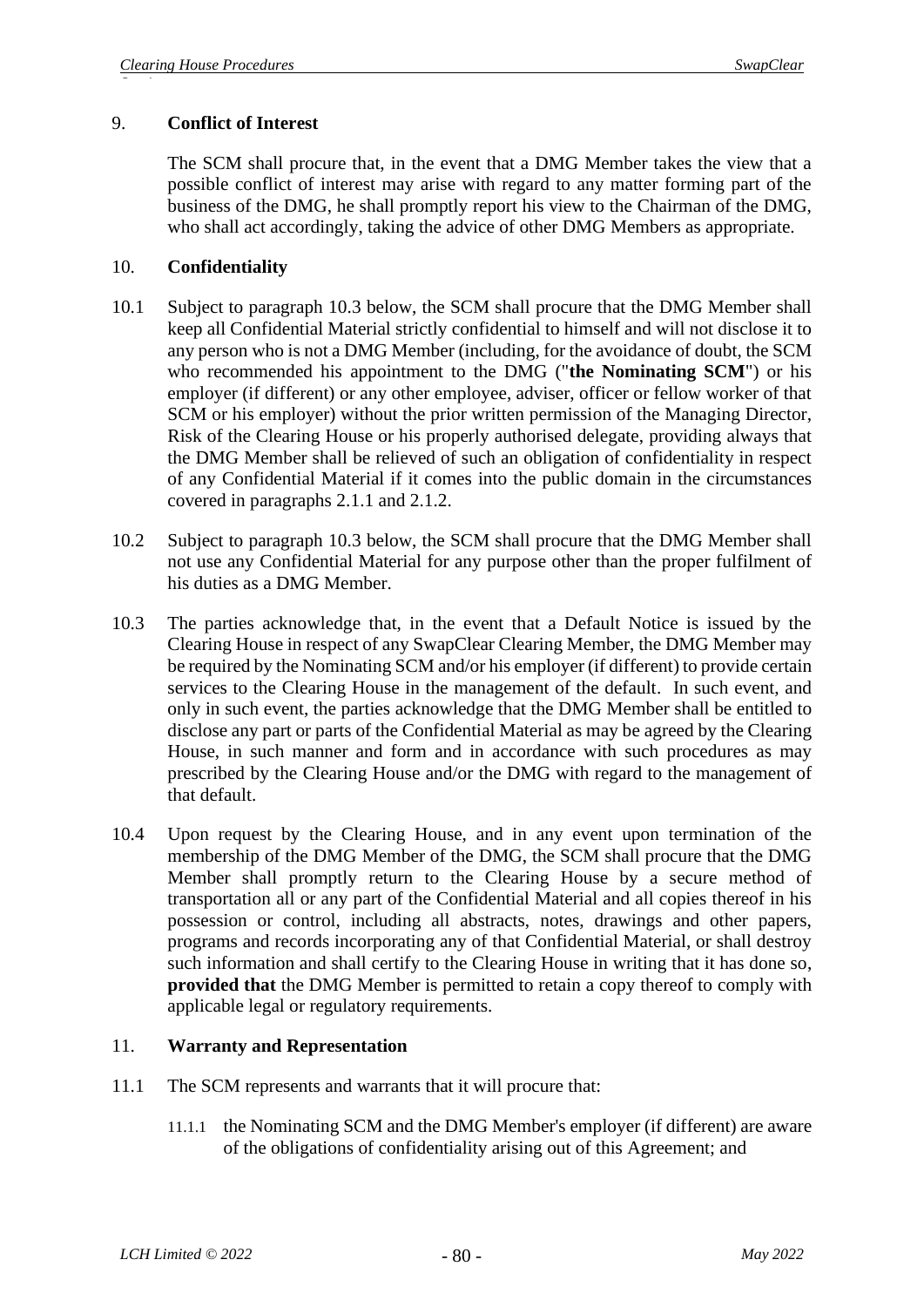11.1.2 nothing in this Agreement will cause the DMG Member to breach any duty or obligation (whether arising pursuant to contract or otherwise) which he owes to the Nominating SCM or to his employer, if different, or any other contract counterparty of the DMG Member.

### 12. **Antitrust**

- 12.1 The SCM acknowledges that the DMG comprises representatives of competing companies and that antitrust law prohibits the sharing of competitively sensitive information as between competitors. The SCM shall procure that its DMG Member has been made aware of the relevant obligations under antitrust laws prior to attending any meetings or calls of the DMG.
- 12.2 The SCM shall procure that the DMG Member does not share any competitively sensitive information relating to the SCM with any other members of the DMG. In particular, the DMG Member should not:
	- 12.2.1 enter into general business discussions about the SCM's business or ventures in which it has an interest, except where strictly necessary for the purposes of the DMG;
	- 12.2.2 disclose or enter into discussions relating to the SCM's spreads, margins, commissions (paid or received), fee schedules, pricing policies, current or future margins, trading volumes or the SCM's customers;
	- 12.2.3 disclose or enter into discussions relating to the SCM's future plans (such as new products or changes to trading arrangements, prospective clients, business opportunities or product development plans), strategic plans, or expansion plans; or
	- 12.2.4 disclose or enter into discussions relating to prices, commissions paid or payable to, or any other terms and conditions of arrangements between the SCM and other clearing houses, suppliers, brokers or other intermediaries.
- 12.3 At the beginning of each meeting, the Chairman of the DMG will remind the participants of their obligations under antitrust law.
- 12.4 The Clearing House will circulate to DMG Members an agenda in advance of all meetings of the DMG. All meetings of the DMG must proceed strictly in accordance with the agenda and will be recorded in minutes circulated by the Clearing House.
- 12.5 Participants must notify the Clearing House to the extent the minutes do not reflect the relevant meeting.
- 12.6 If any disclosure or discussions that may be contrary to antitrust law are initiated, the Chairman of the DMG should immediately cease such disclosure or discussions and, if specific participants have raised concerns, allow them to record these concerns in the minutes.

## 13. **Confidentiality and Non-Disclosure: General Obligations of the Clearing House**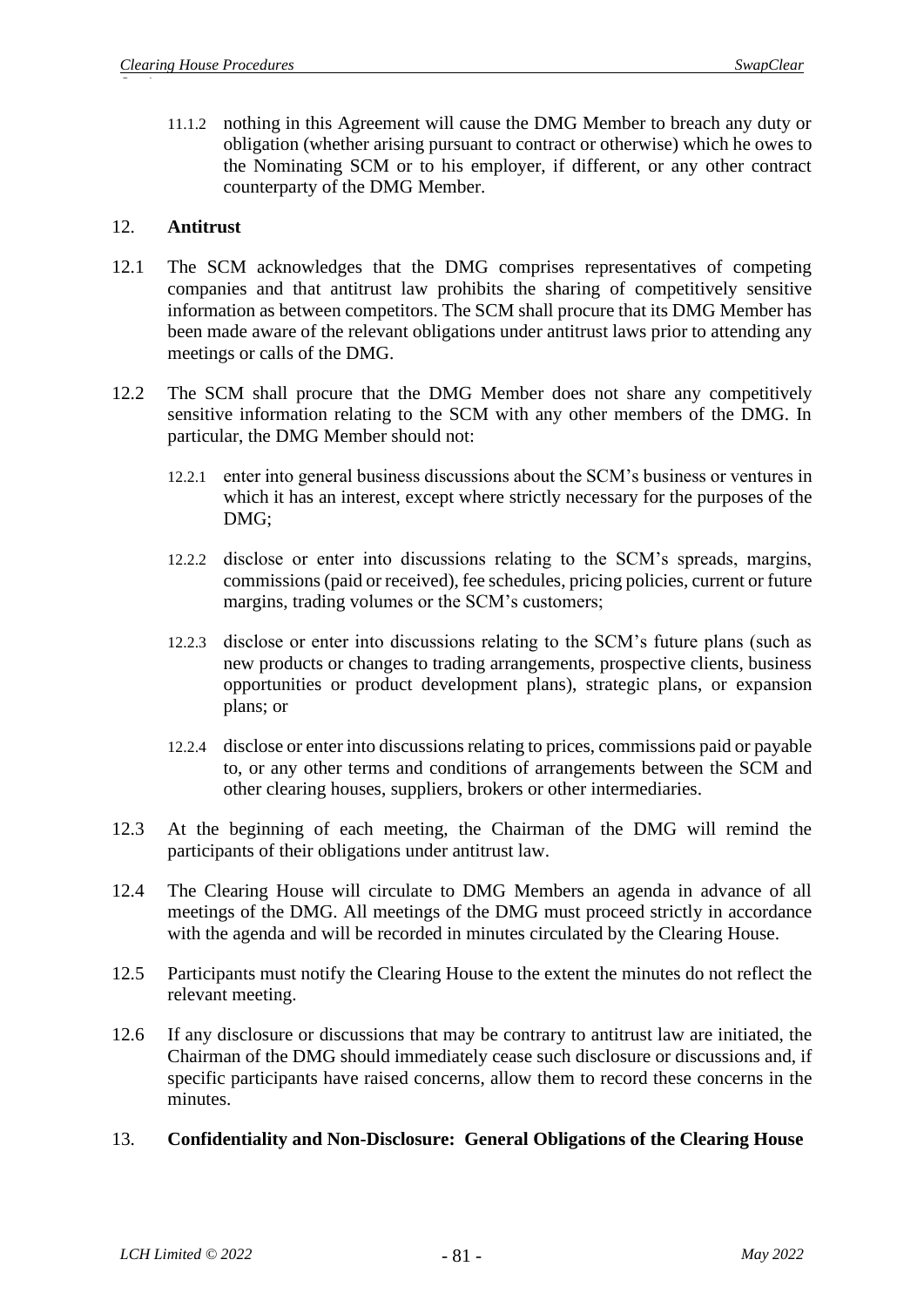The Clearing House will treat all Confidential Material in the terms envisaged in this Schedule, confining use to the Rates Service DMP, restricting its availability on a "strictly need to know basis", and exercising every duty of care required of it as a Recognised Clearing House and as a Derivatives Clearing Organization.

### 14. **Third Party Rights**

A person who is not a party to this Annex shall have no rights under the Contracts (Rights of Third Parties) Act 1999 to enforce any of its terms.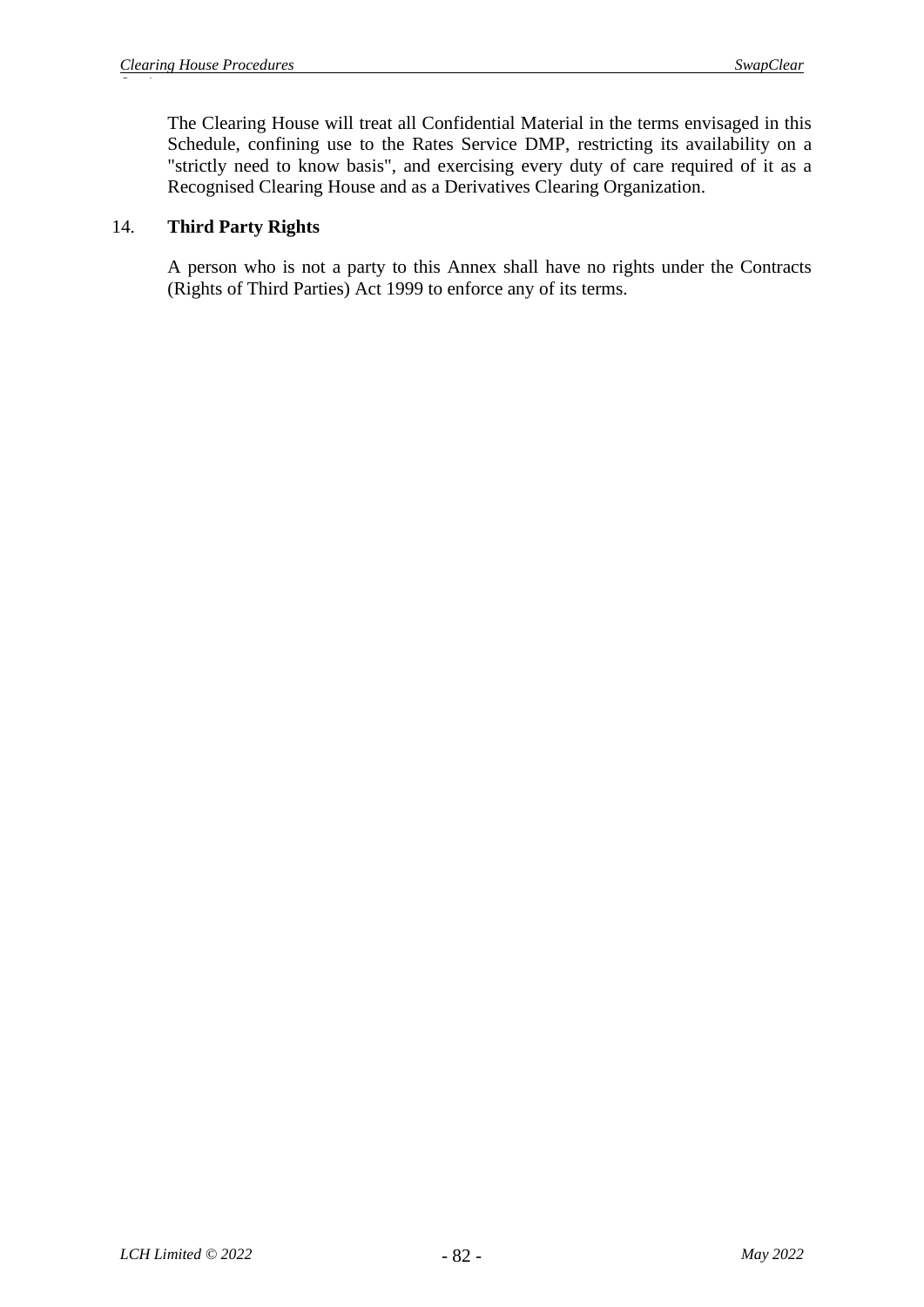## **SCHEDULE 2 RATE CHANGE ANNEXES**

### **SWAPCLEAR SCM SERVICE - RATE CHANGE ANNEX – SECURED OVERNIGHT FINANCING RATE (SOFR)**

#### **1. SCOPE AND INTERPRETATION**

- (a) This Annex constitutes a "Rate Change Annex" as defined in and pursuant to the Regulations and supplements and forms part of the Rulebook.
- (b) This Annex relates to the change in the rate from the Fed Funds Rate to the Secured Overnight Financing Rate provided by the Federal Reserve Bank of New York, as administrator (or a successor administrator) (**SOFR**) for the purposes of (i) calculating PAI, (ii) calculating the Price Alignment Amount, and (iii) constituting the relevant underlying benchmark for the instruments used to construct the Clearing House's zero coupon yield curves under 1.7.2 of Section 2C of the Procedures to calculate the net present value, each in relation to the Impacted SwapClear Contracts.
- (c) The terms of this Annex shall apply to all Impacted SwapClear Contracts (as set-out in the Rate Change Notice relating to SOFR) that are registered with the Clearing House as set out below. For the avoidance of doubt, (i) no other SwapClear Contract shall be subject to, or affected by, the terms of this Annex and each SwapClear Contract shall remain in full force and effect, and (ii) the SwapClear Contract Terms shall not be amended by the terms of this Annex.
- (d) Capitalized terms used but not otherwise defined in this Annex have the meaning given to them in the Regulations. The term "business day" has the meaning given to it in the Regulations.
- (e) The terms of this Annex relating to operational or procedural matters may be supplemented, modified, amended, replaced or withdrawn from time to time by the Clearing House in its sole discretion through a member circular or such other method as the Clearing House shall determine is appropriate.

## **2. DEFINITIONS**

For the purposes of this Annex:

**Auction Adjustment per Unit** means, in relation to a Maturity Bucket, an amount in USD equal to (i) the aggregate of all Auction Winner Amounts for that Maturity Bucket divided by (ii) the total notional amount of Discounting Risk Swaps in that Maturity Bucket which have been liquidated pursuant to the Cash Settlement Schedule.

**Auction Date** means, in relation to a Rate Change Notice relating to SOFR, the date specified as such by the Clearing House in such Rate Change Notice, being the date on which the auctions referred to herein and the Cash Settlement Supplement shall be held and certain amounts payable hereunder shall be calculated.

**Auction Winner** means, in relation to the Net Auction Contract Pair in respect of a Maturity Bucket, each Cash Settlement Participant (as defined in the Cash Settlement Schedule) that has submitted the winning price for such Net Auction Contract Pair, as determined by the Clearing House in accordance with the Cash Settlement Supplement.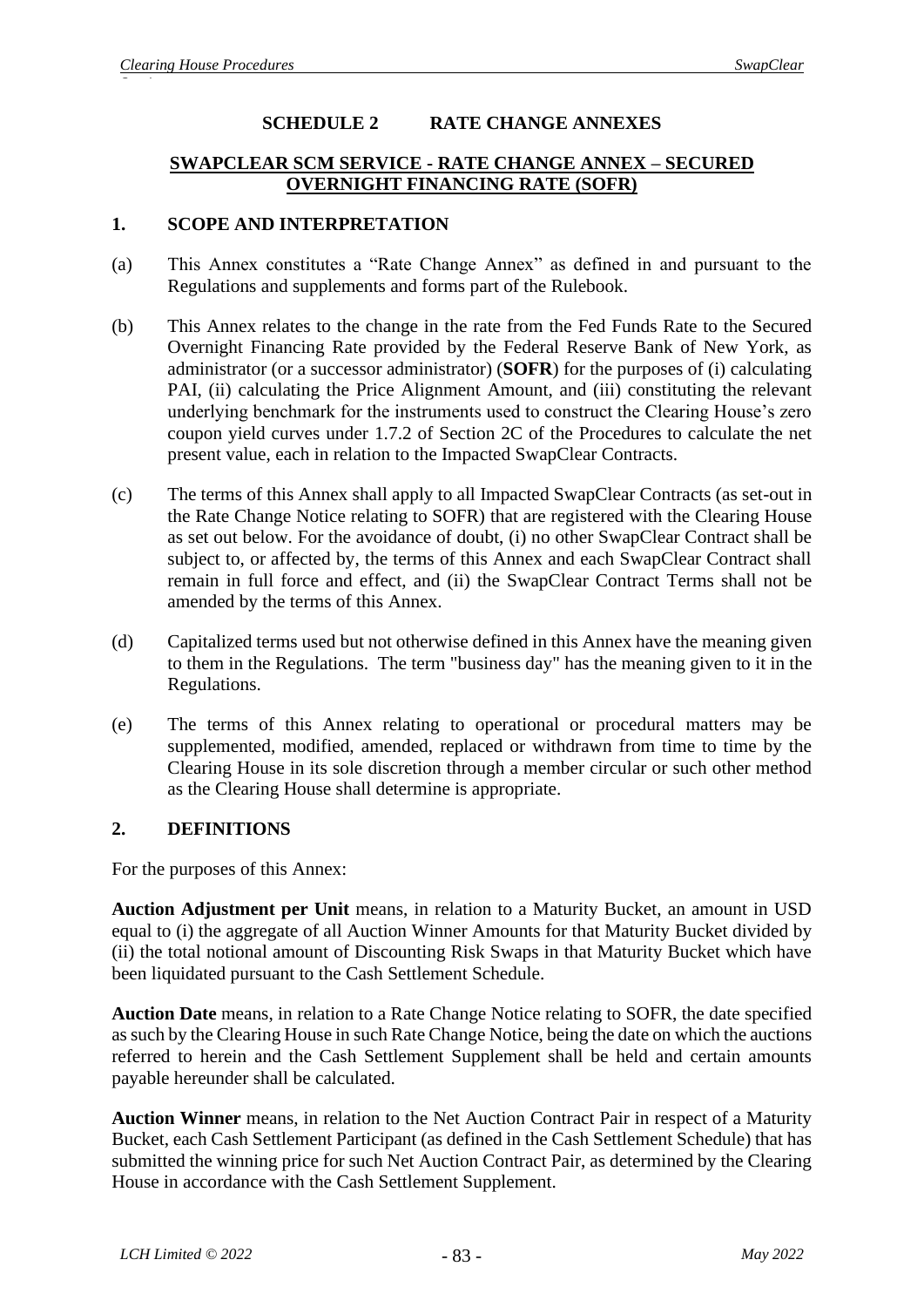**Auction Winner Amount** means, in relation to the Net Auction Contract Pair for a Maturity Bucket and an Auction Winner, an amount in USD equal to the product of: (i) that Auction Winner's Winning Bid Quantity; (ii) the difference between that Auction Winner's Winning Bid Price and the Mid-Price; and (iii) the SOFR Basis Point Cash Value per Million, each for that Maturity Bucket. If the Auction Winner's Winning Bid Price is a price that by reference to the Mid-Price is (a) in favor of the Clearing House, the Auction Winner Amount shall be a negative amount or (b) in favor of the Auction Winner, the Auction Winner Amount shall be a positive amount.

**Cash Compensation Contract** means each contract determined by the Clearing House and registered in the relevant Proprietary Account, Individual Segregated Account or "position account" within an Omnibus Segregated Account pursuant to Section 8 below.

**Cash Only Client** means a SwapClear Clearing Client that has its positions recorded in a Cash Only Client Position Account.

## **Cash Only Client Position Account** means:

(i) each Individual Segregated Account registered in the name of a SwapClear Clearing Client that is identified as a Cash Only Client Position Account in a Cash Only Election Notice; and

(ii) each "position account" within an Omnibus Segregated Account that is identified as a Cash Only Client Position Account in a Cash Only Election Notice, provided that, each "position account" in a net Omnibus Segregated Account shall be a Cash Only Client Position Account if the Clearing House has received a Cash Only Election Notice in relation to at least one "position account" in such net Omnibus Segregated Account. The phrase Omnibus Segregated Account includes both a "net" Omnibus Segregated Account and a "gross" Omnibus Segregated Account.

**Cash Only Client Position Account Auction Adjustment** means, in relation to a Cash Only Client Position Account and a Maturity Bucket, an amount in USD in favor of the Clearing House or a SwapClear Clearing Member (as applicable) equal to the product of (i) the notional amount of Discounting Risk Swaps for that Maturity Bucket that would, but for the delivery of the Cash Only Election Notice, have been registered in that Cash Only Client Position Account and which have been liquidated pursuant to the Cash Settlement Schedule, and (ii) the Auction Adjustment per Unit for that Maturity Bucket.

**Cash Only Election Cut-Off Date** is the date specified as such by the Clearing House in a Rate Change Notice relating to SOFR, being the date by which SwapClear Clearing Members must deliver any Cash Only Election Notices to the Clearing House.

**Cash Only Election Notice** means a written notice delivered by a SwapClear Clearing Member to the Clearing House in accordance with this Annex identifying each Individual Segregated Account and/or each "position account" within each Omnibus Segregated Account held by that SwapClear Clearing Member in respect of which there has been an election to be treated as a Cash Only Client Position Account(s) in accordance with Section 4 of this Annex.

**Cash Settlement Schedule** means the schedule hereto which sets out the terms on which the Clearing House shall conduct one or more auctions for purposes of determining certain amounts, curves and spreads and related information relevant to this Annex, as supplemented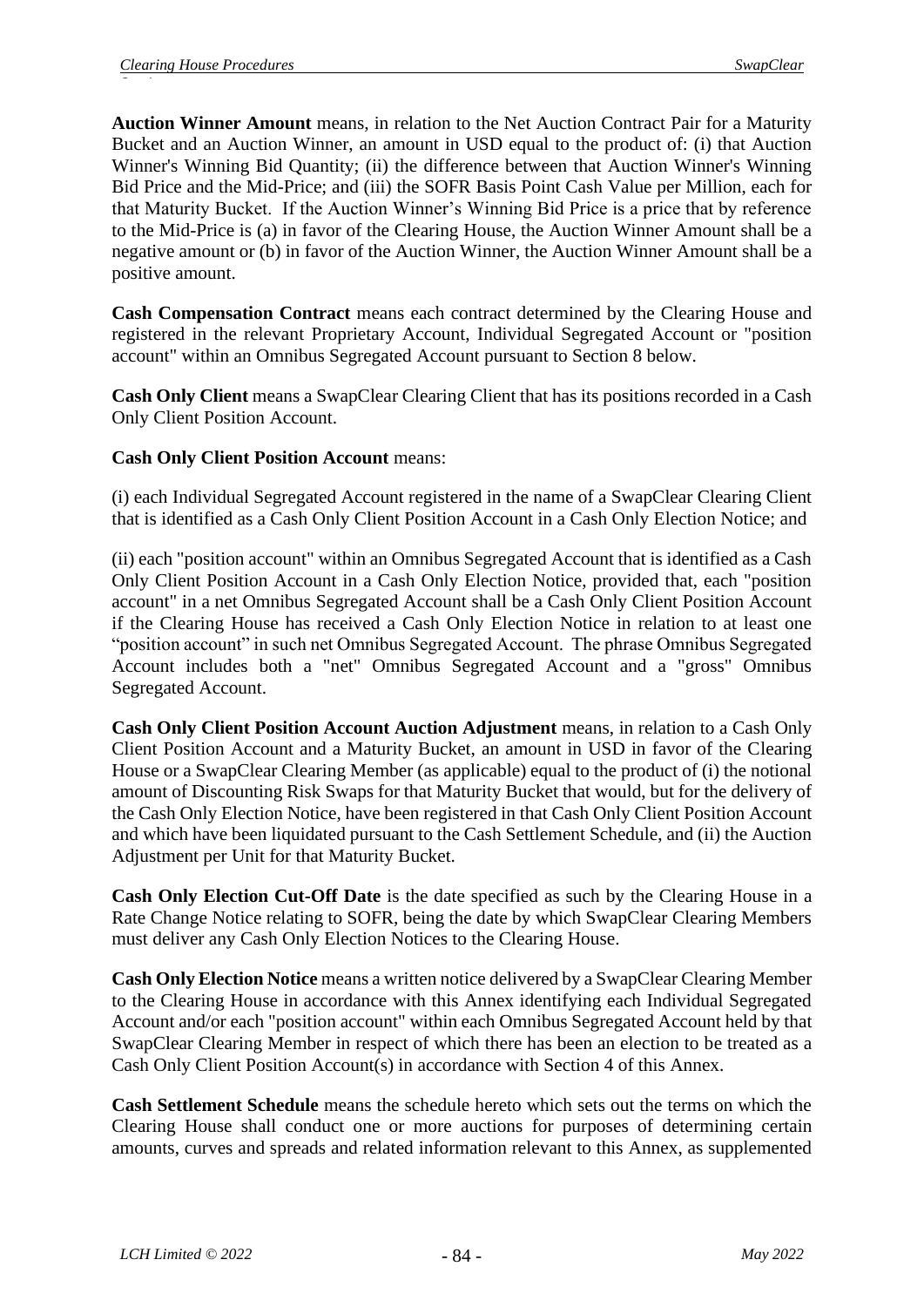by any Cash Settlement Supplement published by the Clearing House from time to time. The Cash Settlement Schedule supplements, and forms part of, this Annex.

**Cash Settlement Supplement** means any document identified as such by the Clearing House which supplements and forms part of the Cash Settlement Schedule and sets out further terms in relation to the auctions.

**Cash Valuation Change Amount (MXN)** means each amount denominated in MXN and determined in accordance with Section 7.5 of this Annex.

**Cash Valuation Change Amount (USD)** means each amount denominated in USD and determined in accordance with Section 7.1, Section 7.2 or Section 7.3 of this Annex.

**De Minimis Participant Account** means, in relation to a Maturity Bucket, any Proprietary Account, Individual Segregated Account, or "position account" within an Omnibus Segregated Account that, as of the Swap Portfolio Calculation Date, would have an allocation of Discounting Risk Swaps in a given Maturity Bucket with a notional amount that is closer to zero than to the integral number set out in the table in paragraph 5.1(c) in relation to that Maturity Bucket.

**Discounting Risk Auction** has the meaning given to it in the Cash Settlement Schedule.

**Discounting Risk Swaps** means the SwapClear Contracts determined, identified and notified by the Clearing House in accordance with Section 5 this Annex and entered into and registered between the Clearing House and a SwapClear Clearing Member pursuant to Regulation 60B.

**FedFunds Discounted Value** means, in relation to an Impacted SwapClear Contract, the net present value, as of the end of the "business day" in New York on the Auction Date, of all future cash flows under that Impacted SwapClear Contract calculated using the Fed Funds Rate as the discounting rate for the purposes of constructing the zero coupon yield curves under 1.7.2 of Section 2C of the Procedures (with the future cash flows calculated in the same manner as for the determination of the SOFR Discounted Value). If the net present value represents an asset or positive value for the Clearing House, such FedFunds Discounted Value shall be a positive amount and if the net present value represents a liability or negative value for the Clearing House, such FedFunds Discounted Value shall be a negative amount.

**Maturity Bucket** means, in relation to the Impacted SwapClear Contracts, Discounting Risk Swaps and Net Auction Contract Pairs, a group of such contracts which all have the same maturity, being either two years, five years, ten years, fifteen years, twenty years or thirty years from the date of registration**.** 

**Mid-Price** has, in relation to the Net Auction Contract Pair for a Maturity Bucket, the meaning given to it in the Cash Settlement Schedule, and shall be expressed in basis points.

**Mid-Price Auction** has the meaning given to it in the Cash Settlement Schedule.

**MXN Impacted SwapClear Contracts** has the meaning given to it in Section 7 of this Annex.

**Net Auction Contract Pair** has the meaning given to it in the Cash Settlement Schedule.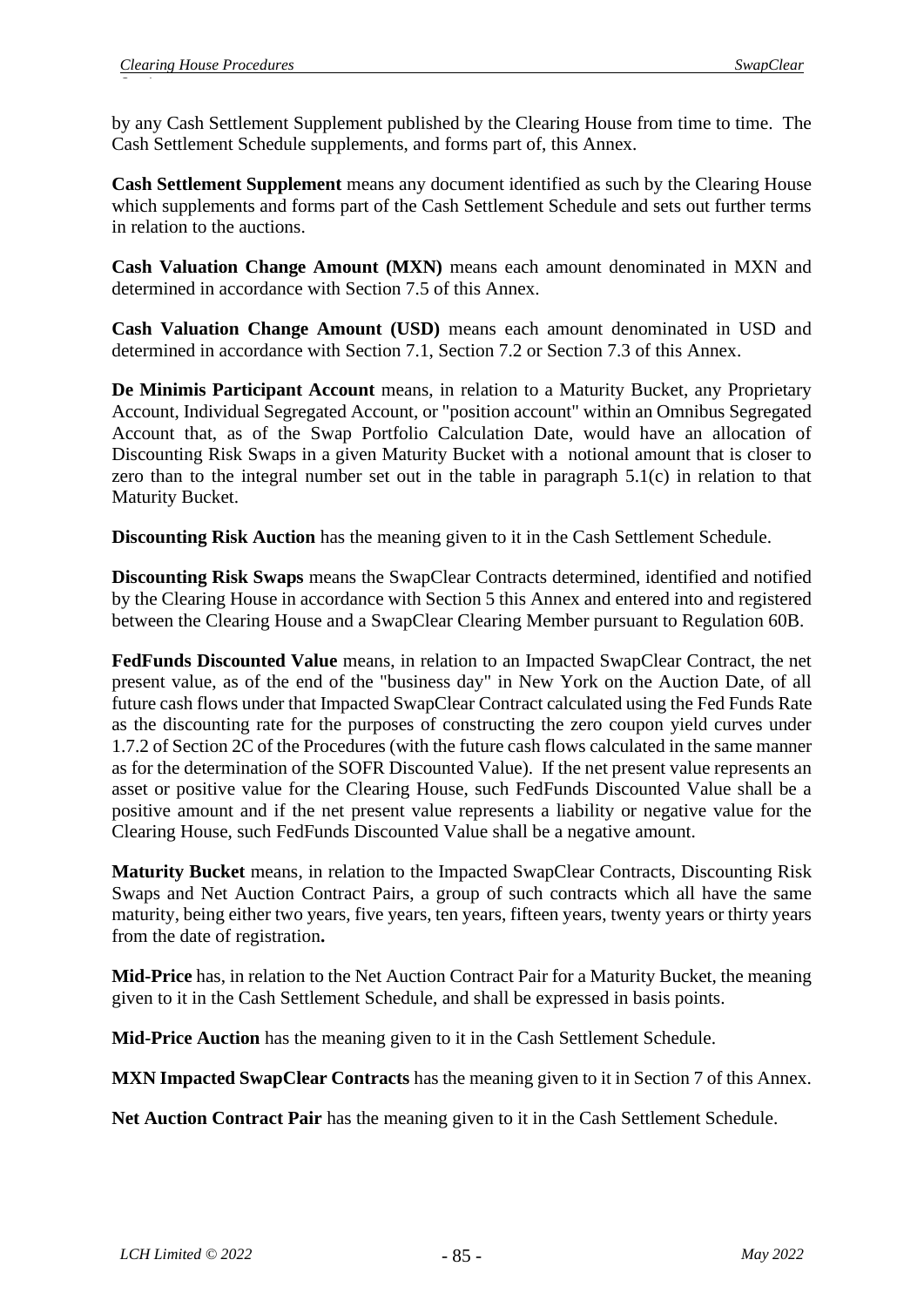**SOFR Basis Point Cash Value per Million** means, in relation to the Net Auction Contract Pair for a Maturity Bucket, an amount in USD equal to the change (expressed as a positive if a gain and a negative if a loss) in value of such Net Auction Contract Pair with a notional amount of USD one million as a result of adding a one basis point spread to the SOFR leg, as determined by the Clearing House in its sole discretion.

**SOFR Discounted Value** means, in relation to an Impacted SwapClear Contract, the net present value, as of the end of the "business day" in New York on the Auction Date, of all future cash flows under that Impacted SwapClear Contract using the SOFR Discounting Curve for the purposes of such calculation (with the future cash flows calculated in the same manner as for the determination of the FedFunds Discounted Value). If the net present value represents an asset or positive value for the Clearing House, such SOFR Discounted Value shall be a positive amount and if the net present value represents a liability or negative value for the Clearing House, such SOFR Discounted Value shall be a negative amount.

**SOFR Discounting Curve** means the SOFR pricing curve constructed by the Clearing House in accordance with Section 4 of the Cash Settlement Schedule.

**Swap Portfolio Calculation Date** means, in relation to a Rate Change Notice relating to SOFR, the date specified as such by the Clearing House in such Rate Change Notice relating to SOFR, being the date on which the Clearing House shall determine the portfolios of Discounting Risk Swaps in relation to all Impacted SwapClear Contracts registered with the Clearing House on such date.

**Winning Bid Price** means, in relation to the Net Auction Contract Pair for a Maturity Bucket and an Auction Winner, the price payable to, or by, that Auction Winner to the Clearing House, expressed as a positive or negative spread in basis points on the SOFR leg of the Net Auction Contract Pair for that Maturity Bucket and determined through a modified Dutch auction as further set-out in the Cash Settlement Supplement(s). For the avoidance of doubt: (a) if the Clearing House is the receiver of SOFR under the Net Auction Contract Pair, and (1) the spread is a positive amount, the Winning Bid Price shall be a positive amount; or (2) the spread is a negative amount, the Winning Bid Price shall be a negative amount; and (b) if the Clearing House is the receiver of the Fed Funds Rate under the Net Auction Contract Pair, and (1) the spread is a positive amount, the Winning Bid Price shall be a negative amount; or (2) the spread is a negative amount, the Winning Bid Price shall be a positive amount.

**Winning Bid Quantity** means, in relation to an Auction Winner and a Net Auction Contract Pair for a Maturity Bucket, the notional amount (expressed in units of USD one million) of the Discounting Risk Swap related to such Net Auction Contract Pair (or the part thereof) which will be determined by the Clearing House pursuant to the Cash Settlement Supplement and registered in the Proprietary Account of the Auction Winner.

## **3. OBLIGATIONS TO MAKE CERTAIN CALCULATIONS AND ENTER INTO CERTAIN CONTRACTS**

(a) In connection with the change from the Fed Funds Rate to SOFR described in Section 1(b) above, pursuant to and in accordance with the Clearing House's powers under Regulation 60B of the Regulations, this Annex sets out the method by which the Clearing House will: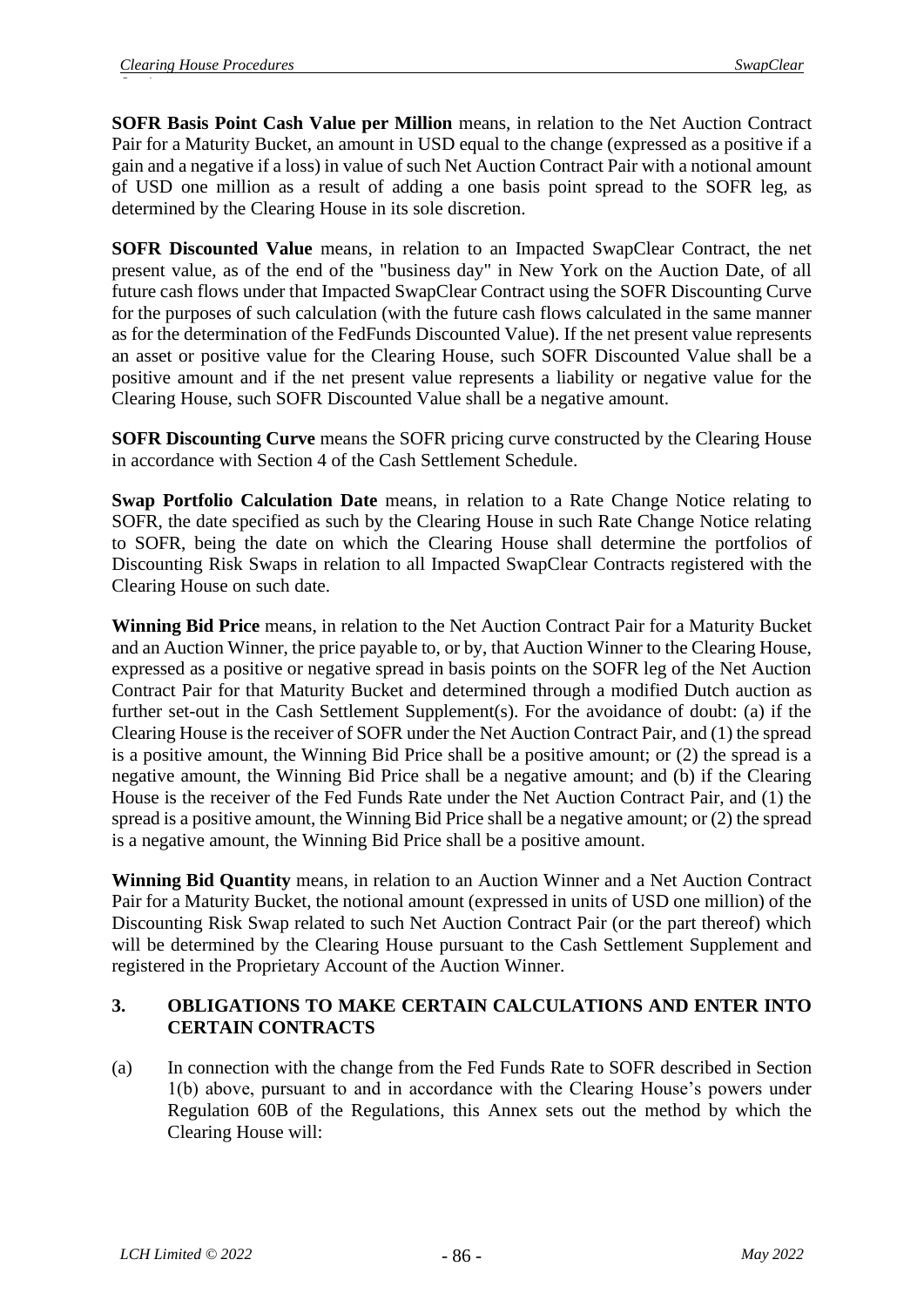## **Cash Valuation Change Amount (USD), Cash Valuation Change Amount (MXN) and Cash Compensation Contracts**

- (i) for each Proprietary Account, each Individual Segregated Account and each "position account" within each Omnibus Segregated Account, calculate the following amounts, in each case, if any:
	- (A) Cash Valuation Change Amount (USD); and
	- (B) Cash Valuation Change Amount (MXN),

each of which are "Rate Change Payments" for the purpose of Regulation 60B.

(ii) determine and register, pursuant to Regulation 60B, certain Cash Compensation Contracts in each Proprietary Account, Individual Segregated Account and each "position account" within each Omnibus Segregated Account in accordance with Section 8 of this Annex in order to effect the payment of each Cash Valuation Change Amount (USD), Cash Valuation Change Amount (MXN), Cash Only Client Position Auction Adjustment, and Auction Winner Amount, in each case, if any;

## **Discounting Risk Swaps and Auction Winner Amounts**

- (iii) subject to (b) below, for (x) each Proprietary Account and (y) each Individual Segregated Account, and each "position account" within each Omnibus Segregated Account which is not a Cash Only Client Position Account, determine how certain Discounting Risk Swaps shall be identified in accordance with Section 5, registered and entered into between the Clearing House and each SwapClear Clearing Member pursuant to Regulation 60B and the terms of those Discounting Risk Swaps;
- (iv) subject to (b) below, for each Cash Only Client Position Account, calculate the related Cash Only Client Position Account Auction Adjustments (which shall also each be a "Rate Change Payment" for the purpose of Regulation 60B); and
- (v) for each Auction Winner, calculate the Auction Winner Amount (which shall also be a "Rate Change Payment" for the purpose of Regulation 60B).
- (b) Any account that is a De Minimis Participant Account in relation to a Maturity Bucket shall not have any Discounting Risk Swaps in that Maturity Bucket determined or registered in its name and shall not be obliged to pay, or entitled to receive, any Cash Only Client Position Account Auction Adjustments. Any Cash Only Election Notice received in relation to an Individual Segregated Account or "position account" within an Omnibus Segregated Account that is a De Minimis Participant Account as of the Auction Date shall be invalid and shall have no effect whatsoever (and, for the avoidance of doubt, the Discounting Risk Swaps that would otherwise be registered in any De Minimis Participant Account shall not count towards the Net Auction Contract Pair for any Maturity Bucket).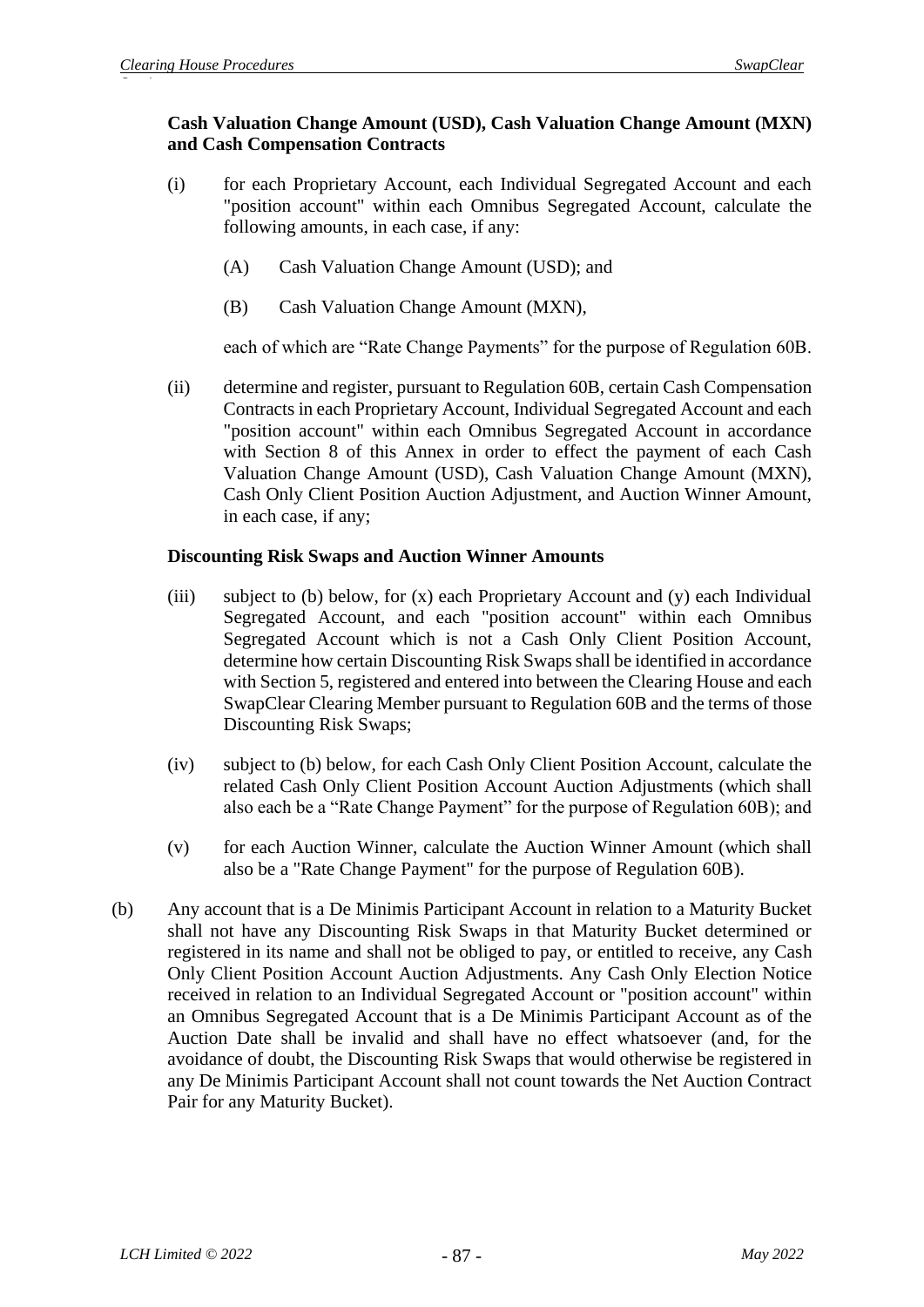### **4. CLEARING MEMBER DEALINGS WITH CLIENTS AND CLIENT CASH ONLY ELECTIONS**

### **Client Cash Only Elections**

- (a) In relation to its SwapClear Client Clearing Business, a SwapClear Clearing Member shall provide each SwapClear Clearing Client with an election not to have Discounting Risk Swaps registered on that SwapClear Clearing Client's behalf in relation to Impacted SwapClear Contracts registered in the relevant Individual Segregated Account, or "position account" within the relevant Omnibus Segregated Account, and instead, subject to Section 4(d) below, to assume a right, or an obligation to pay or be paid an amount equal to the Cash Only Client Position Account Auction Adjustment in respect of the relevant Individual Segregated Account or "position account", as determined pursuant to this Annex (except in the circumstances provided for in the Cash Settlement Schedule, where the election not to have Discounting Risk Swaps registered may be overridden).
- (b) A SwapClear Clearing Member shall be entitled to deliver Cash Only Election Notices to the Clearing House at any time up to, and including, the Cash Only Election Cut-Off Date. All Cash Only Election Notices must be delivered to the Clearing House via the SwapClear Portal.
- (c) No SwapClear Clearing Member shall be entitled to deliver a Cash Only Election Notice in respect of its Proprietary Accounts and any such notice shall be invalid and shall have no effect whatsoever.
- (d) The Clearing House reserves the right to reject any Cash Only Election Notice received by the Clearing House after the end of the "business day" in New York on the Cash Only Election Cut-Off Date. A SwapClear Clearing Member shall only be entitled to deliver a Cash Only Election Notice in respect of all, but not some only, of the SwapClear Contracts registered in the name of a SwapClear Clearing Client in a single Individual Segregated Account or a single "position account" within an Omnibus Segregated Account. In relation to an Omnibus Segregated Account, the SwapClear Clearing Member shall be entitled to deliver a separate Cash Only Election Notice in relation to each "position account" within that Omnibus Segregated Account, provided however that, in relation to a net Omnibus Account, if the SwapClear Clearing Member has delivered a Cash Only Election Notice in respect of any "position account", all "position accounts" therein shall be Cash Only Client Position Accounts.
- (e) The delivery by a SwapClear Clearing Member of a Cash Only Election Notice shall be deemed, as of the end of the "business day" in New York on the Cash Only Election Cut-Off Date, to be an irrevocable instruction of that SwapClear Clearing Member (for itself and acting on behalf of the relevant SwapClear Clearing Client(s) for whom the Individual Segregated Account or any "position account" within an Omnibus Segregated Account which such Cash Only Election Notice affects is held) to the Clearing House to determine the Cash Valuation Change Amount (USD), the Cash Valuation Change Amount (MXN) and each Cash Only Client Position Account Auction Adjustment in accordance with Section 7.3, Section 7.4 and Section 7.5 of this Annex and to register the related Cash Compensation Contracts in the relevant Individual Segregated Account or "position account" within an Omnibus Segregated Account in accordance with this Annex.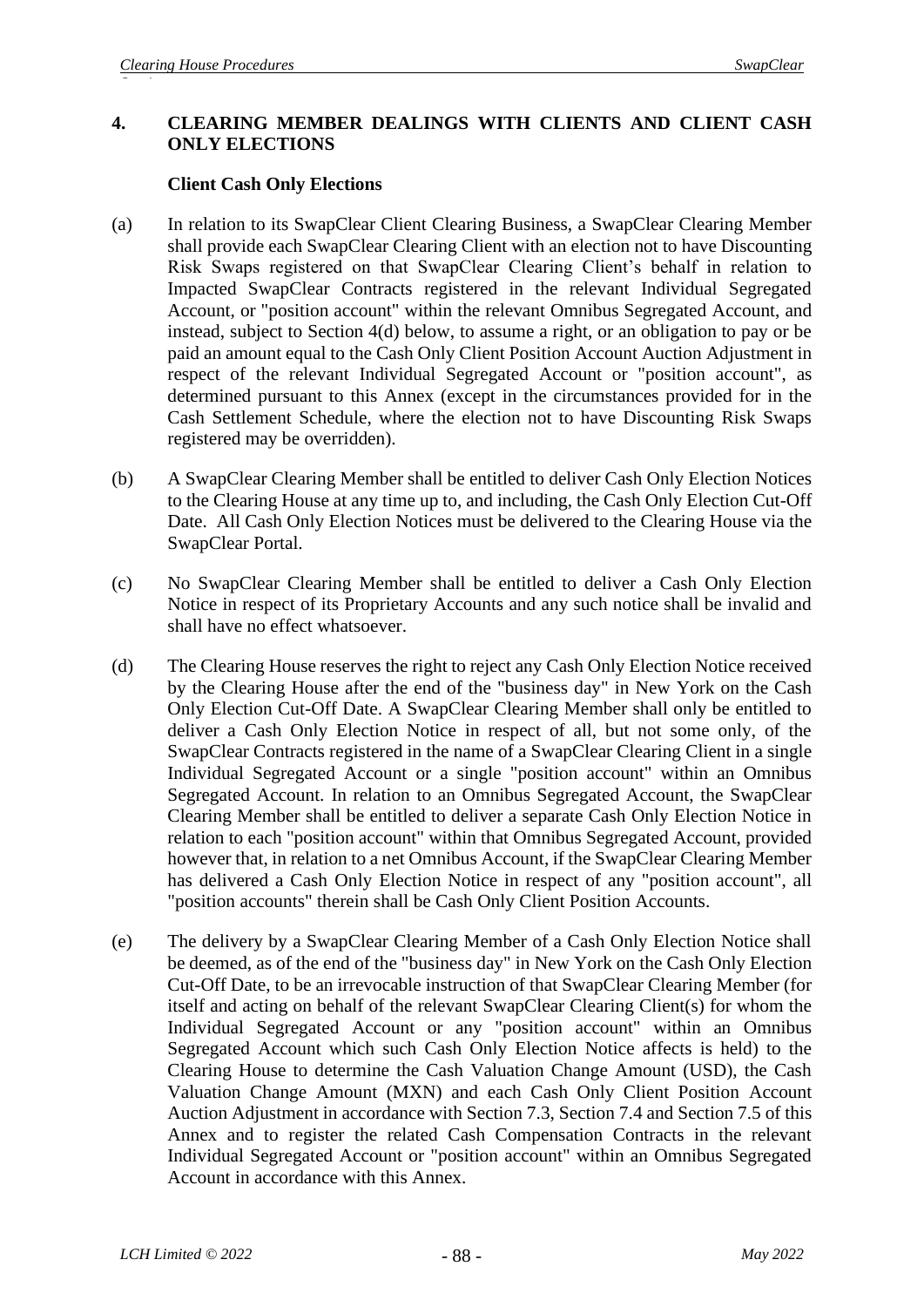- (f) If a SwapClear Clearing Member does not deliver a Cash Only Election Notice in respect of an Individual Segregated Account or "position account" within an Omnibus Segregated Account held for a SwapClear Clearing Client then that shall be deemed, as of the end of the "business day" in New York on the Cash Only Election Cut-Off Date, to be an irrevocable instruction of that SwapClear Clearing Member (for itself and acting on behalf of that SwapClear Clearing Client) to the Clearing House to (i) determine the Cash Valuation Change Amount (USD) and the Cash Valuation Change Amount (MXN) in accordance with Section 7.2 and Section 7.5 of this Annex and to register the related Cash Compensation Contract in the relevant Individual Segregated Account or "position account" within an Omnibus Segregated Account in accordance with this Annex, and (ii) determine the Discounting Risk Swaps to be allocated to such Individual Account or "position account" within an Omnibus Segregated Account in accordance with this Annex and to register such Discounting Risk Swaps in such account.
- (g) By not delivering a Cash Only Election Notice, in relation to an Individual Segregated Account or "position account" within an Omnibus Segregated Account, each SwapClear Clearing Member represents and warrants to the Clearing House on the Cash Only Election Cut-Off Date that (i) it has used reasonable endeavors to obtain instructions from each SwapClear Clearing Client in relation to the exercise of an election not to receive Discounting Risk Swaps in relation to such account or "position account" and (ii) it has not received instructions from any SwapClear Clearing Client to deliver a Cash Only Election Notice in respect of such account or "position account".

## **Clearing Member Obligations**

- (h) Each SwapClear Clearing Member (and in the case of (h)(vi) below, each SwapClear Clearing Member and the Clearing House):
	- (i) agrees to use reasonable endeavors to provide its SwapClear Clearing Clients with (i) information on the change in the rate from the Fed Funds Rate to SOFR pursuant to the terms of Regulation 60B and this Annex, (ii) information on the amounts payable pursuant to the terms of the Cash Compensation Contracts which may be registered in that SwapClear Clearing Client's Individual Segregated Account or "position account" within an Omnibus Segregated Account pursuant to the terms of this Annex, (iii) information on the Discounting Risk Swaps which may be allocated to that SwapClear Clearing Client's Individual Segregated Account or "position account" within an Omnibus Segregated Account pursuant to the terms of this Annex, and (iv) other information (indicative or otherwise) in relation to each SwapClear Clearing Client's "position account" that the Clearing House has notified Clearing Members must be provided to SwapClear Clearing Clients.. Such information shall include the terms of this Annex and any information which it has received from, or is made available by, the Clearing House in connection with this Annex, including any risk disclosure statements relating to the matters herein;
	- (ii) agrees that it, and each applicable SwapClear Clearing Client, shall be bound by the terms of any Cash Compensation Contracts and Discounting Risk Swaps registered pursuant to this Annex and all payment obligations thereunder (as determined by the Clearing House pursuant to this Annex);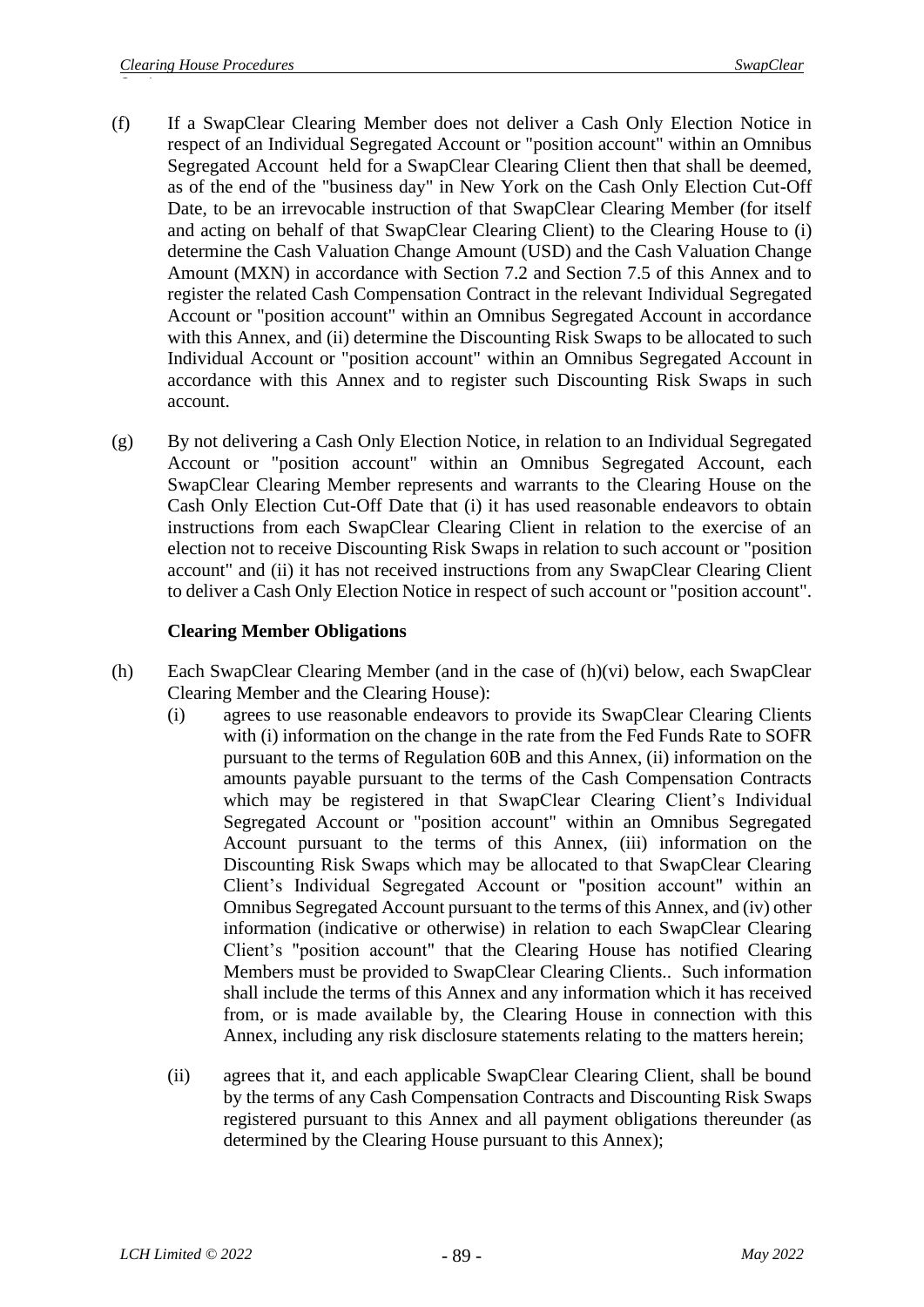- (iii) represents and warrants to the Clearing House as at the Cash Only Election Cutoff Date that each Cash Only Client in relation to which it has delivered a Cash Only Election Notice (A) has instructed the SwapClear Clearing Member to deliver the Cash Only Election Notice on its behalf, and (B) has expressly agreed (i) that by electing for its Individual Segregated Account or "position account" within an Omnibus Segregated Account to be a Cash Only Client Position Account under this Annex it shall not, other than if (X) the Cash Settlement Schedule provides that one or more Discounting Risk Auctions have failed, or (Y) some of the Discounting Risk Swaps are not successfully auctioned and liquidated in accordance with the Cash Settlement Schedule, be party to any Discounting Risk Swaps (ii) that it shall be obliged to pay or entitled to receive the Cash Valuation Change Amount (USD), the Cash Valuation Change Amount (MXN) and, provided the Cash Only Client Position Account is not a De Minimis Participant Account, each Cash Only Client Position Account Auction Adjustment determined in accordance with Section 7.3, Section 7.4 and Section 7.5 of this Annex, and (iii) that the Cash Only Client Position Account Auction Adjustment may not be economically equivalent to being party to any such Discounting Risk Swaps or liquidating, closing-out, selling or replacing the Discounting Risk Swaps in the relevant market;
- (iv) acknowledges that the Cash Valuation Change Amounts, the Auction Winner Amounts, each Cash Only Client Position Account Auction Adjustment, and the spread in relation to the Discounting Risk Swaps shall be determined by reference to the Discounting Risk Auctions and the Mid-Price Auctions, and agrees to be bound by the results of such auctions and the terms of the Cash Settlement Schedule and the Cash Settlement Supplement;
- (v) agrees to perform all obligations and exercise all rights under this Annex, the Cash Settlement Schedule, the Cash Settlement Supplement, the Cash Compensation Contracts and the Discounting Risk Swaps in accordance with Applicable Law; and
- (vi) agrees (in the case of the Clearing House) and acknowledges (in the case of the SwapClear Clearing Member) that each Cash Compensation Contract and Discounting Risk Swap is being registered in the relevant account in connection with the matters specified in this Annex and the obligations thereunder are for the sole purpose of addressing the value and discounting risk impact of the change from the Fed Funds Rate to SOFR and effecting the payment of amounts owed to, or payable by, the Auction Winner.

## **5. DETERMINING THE PORTFOLIO OF DISCOUNTING RISK SWAPS**

5.1 On the Swap Portfolio Calculation Date, the Clearing House shall allocate Impacted SwapClear Contracts into different Maturity Buckets based on the tenor of the discounting risk associated with such Impacted SwapClear Contracts. Any Impacted SwapClear Contract that has discounting risk with a tenor that falls between two different Maturity Buckets shall be allocated to the nearest two Maturity Buckets in the Clearing House's sole and absolute discretion. Separately in respect of the Impacted SwapClear Contracts allocated to each Maturity Bucket in each Proprietary Account, Individual Segregated Account and "position account" within each Omnibus Segregated Account, the Clearing House shall determine a portfolio of Discounting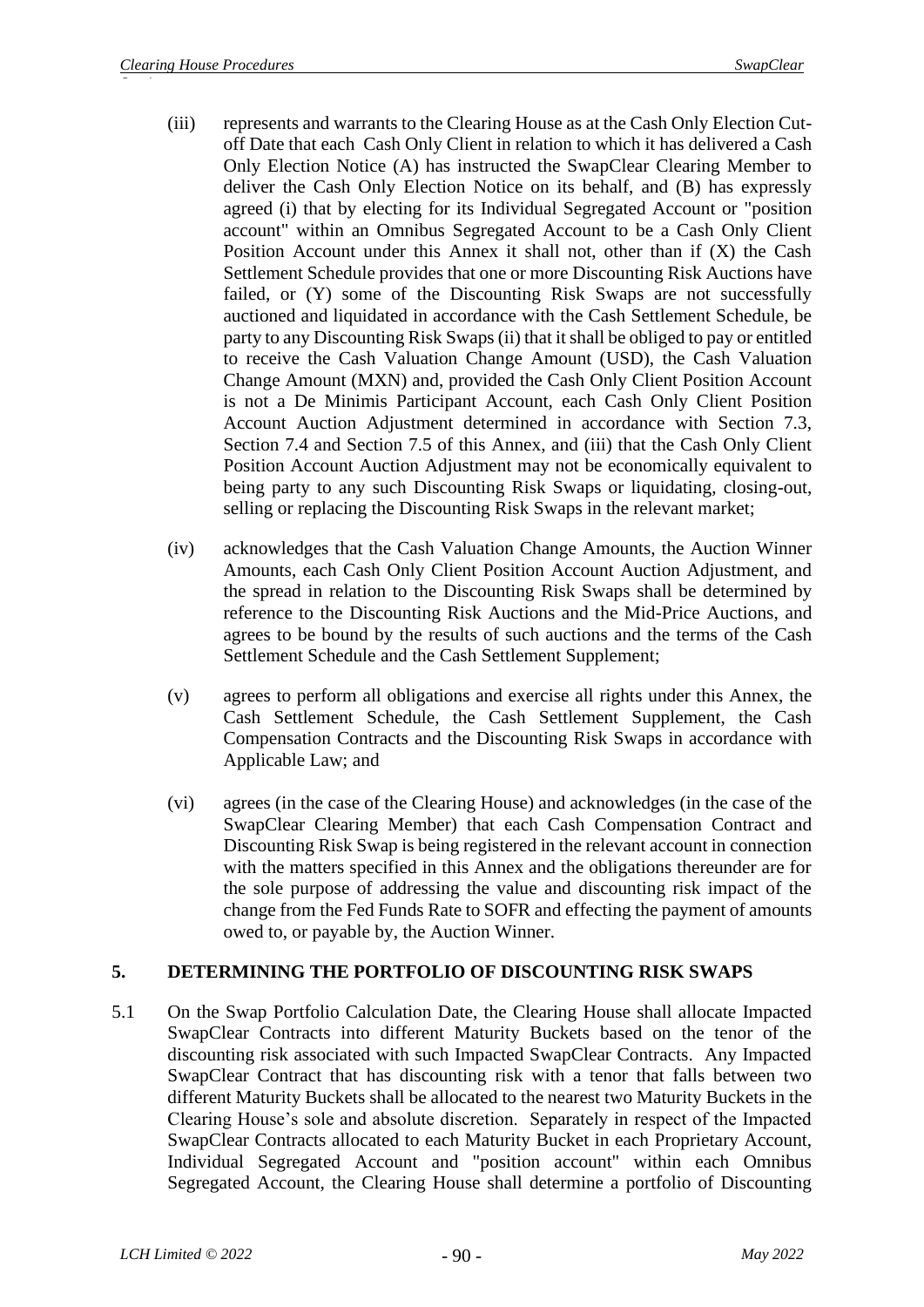Risk Swaps which is designed to, in the Clearing House's sole and absolute discretion and to the extent practicable, replicate the Fed Funds Rate discounting risk profile in relation to such SwapClear Contracts as of the Swap Portfolio Calculation Date. For the avoidance of doubt, the determination by the Clearing House pursuant to this paragraph may be different from a SwapClear Clearing Member's or SwapClear Clearing Client's models or methodologies. Each pair of Discounting Risk Swaps will:

- (a) have a maturity of two years, five years, ten years, fifteen years, twenty years or thirty years from the date of registration;
- (b) when registered, comprise a pair of SwapClear Contracts whereby:
	- (i) under the first SwapClear Contract, the Clearing House or the SwapClear Clearing Member (**Party X**) will receive Fed Funds and pay to the other party (**Party Y**) fixed amounts, which shall be determined by reference to the fixed rate, determined by the Clearing House in accordance with its usual processes, that would be payable on the fixed leg of a SwapClear Contract at the close of business on the Swap Portfolio Calculation Date where the floating rate is the Fed Funds Rate and the maturity date corresponds to the applicable maturity referred to in (a) above; and
	- (ii) under the second SwapClear Contract, Party X will pay SOFR and receive from Party Y a fixed amount, which shall be a fixed rate, determined by subtracting the spread equal to the Mid-Price determined pursuant to the Cash Settlement Schedule from the fixed rate referred to in (i) above, provided that if the process referred to in the Cash Settlement Schedule fails to provide the Mid-Price for the relevant Maturity Bucket, the Clearing House shall determine the spread for that Maturity Bucket using its customary methodology and applying it to observable market data points and applying linear interpolation where the Clearing House considers appropriate; and
- (c) have a notional amount that is determined by the Clearing House, in its sole and absolute discretion, where such notional amount shall be rounded to the nearest integral number set out in the following table:

| Maturity<br><b>Bucket</b>                                                             | 2Y        | 5Y        | 10Y       | 15Y     | 20Y     | 30Y     |
|---------------------------------------------------------------------------------------|-----------|-----------|-----------|---------|---------|---------|
| Amount<br>in USD<br>to which<br>the<br>notional<br>amount<br>will be<br>rounded<br>to | 5,000,000 | 2,500,000 | 1,250,000 | 500,000 | 500,000 | 500,000 |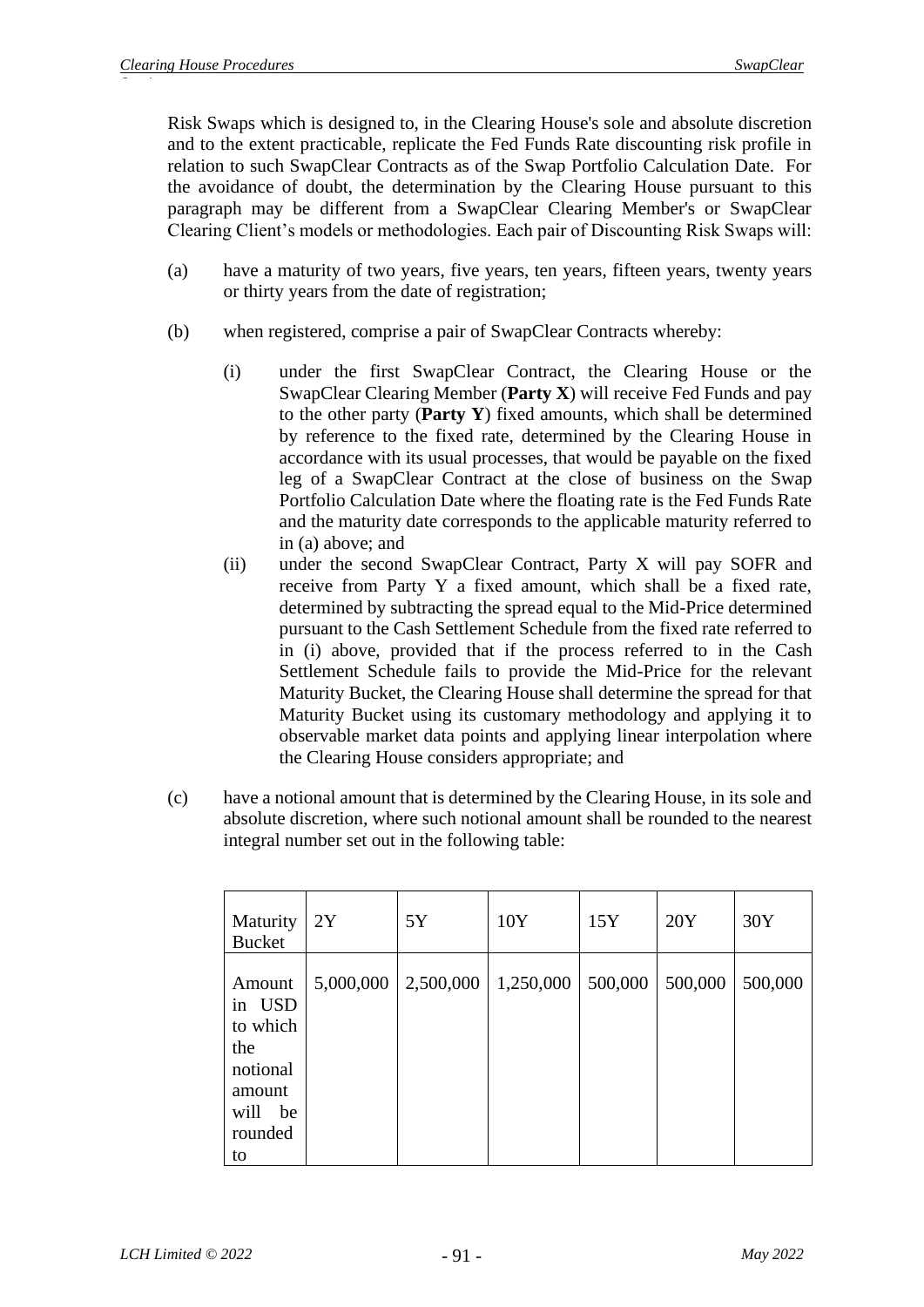- 5.2 The Clearing House shall separately determine the portfolio of Discounting Risk Swaps in respect of each of the following (excluding, in relation to a Maturity Bucket, any De Minimis Participant Accounts in relation to that Maturity Bucket) as of the Swap Portfolio Calculation Date:
	- (a) the Impacted SwapClear Contracts then registered in each SwapClear Clearing Member's Proprietary Account;
	- (b) the Impacted SwapClear Contracts then registered in each Individual Segregated Account held for any SwapClear Clearing Client; and
	- (c) the Impacted SwapClear Contracts then registered in a "position account" in the name of each SwapClear Clearing Client within each Omnibus Segregated Account
- 5.3 The Clearing House shall promptly notify each SwapClear Clearing Member of each portfolio of Discounting Risk Swaps it has determined pursuant to this Section 5 in respect of each account or "position account" held by each SwapClear Clearing Member as set out above.
- 5.4 Without prejudice to the above, at any time prior to the Swap Portfolio Calculation Date, the Clearing House may publish indicative portfolios of the Discounting Risk Swaps in relation to the Impacted SwapClear Contracts then registered in the name of a SwapClear Clearing Member for information only.

## **6. THE AUCTION**S

- 6.1 On the Auction Date the Clearing House shall conduct one or more Discounting Risk Auctions and Mid-Price Auctions and each such auction shall be conducted in respect of both LCH's SCM service and LCH's FCM service. The initial terms of the Discounting Risk Auctions and the Mid-Price Auctions shall be as set out in the Cash Settlement Schedule and the Clearing House shall supplement such terms to provide further detail on the operation of the auctions through publication of one or more Cash Settlement Supplements, provided however that, the Clearing House shall not be entitled to materially alter the nature of the obligations of any SwapClear Clearing Member under this Rate Change Annex via any Cash Settlement Supplement. Each Cash Settlement Supplement shall be deemed to supplement, and form part of, the Cash Settlement Schedule and the Clearing House shall be entitled to supplement, modify, amend, replace or withdraw the Cash Settlement Schedule or Cash Settlement Supplements (in whole or in part) from time to time in its sole discretion through such method as the Clearing House shall determine is appropriate.
- 6.2 Each SwapClear Clearing Member that is an Expected Cash Settlement Participant (as defined in the Cash Settlement Schedule) agrees that it shall use all reasonable efforts to submit pricing in accordance with the Cash Settlement Schedule for the Net Auction Contract Pair in each Maturity Bucket.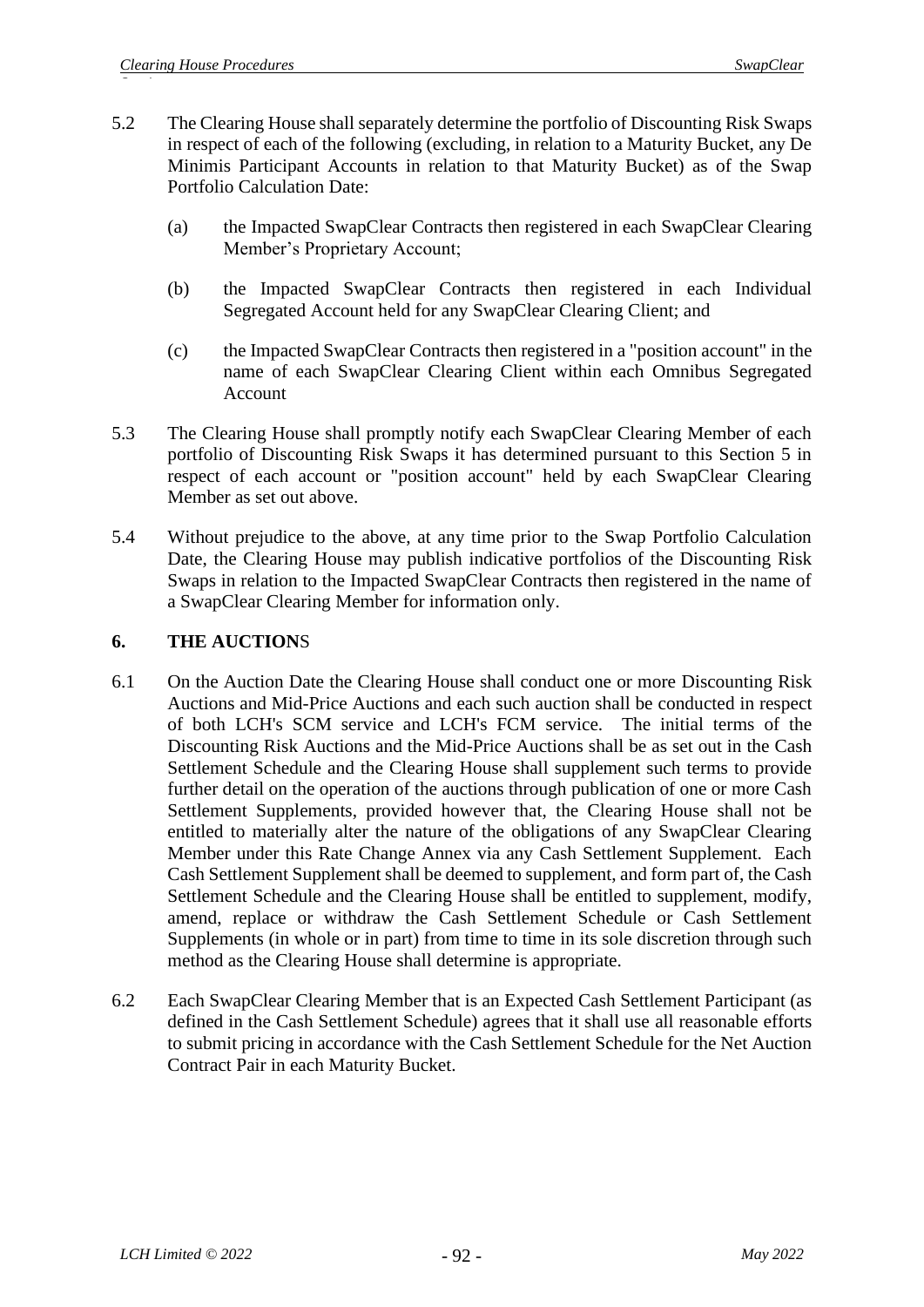## **7. THE CASH VALUATION CHANGE AMOUNTS AND THE CASH ONLY CLIENT POSITION ACCOUNT AUCTION ADJUSTMENTS**

### *All Impacted SwapClear Contracts other than TIIE Interest Rate Swaps denominated in MXN*

The following provisions are applicable in relation to all Impacted SwapClear Contracts other than Impacted SwapClear Contracts that are TIIE interest rate swaps denominated in MXN. With respect to the calculations to be performed under Section 7.1 to 7.3 (inclusive) below, for the purposes of determining the Cash Valuation Change Amount (USD) in relation to non-deliverable interest rate swaps the Clearing House shall first convert into USD the value of the discounted future cash flows which are not denominated in USD by applying the relevant rate of exchange as determined by the Clearing House in accordance with its usual procedures. Each of the calculations performed under Sections 7.1 to 7.3 (inclusive) below shall include any non-deliverable interest rate swaps registered in the relevant account or "position account" as of the end of the "business day" in New York on the Auction Date.

#### *Proprietary Accounts*

- 7.1 Immediately following the conclusion of the Discounting Risk Auctions (or determination by the Clearing House that such auctions shall not occur) on the Auction Date, the Clearing House shall calculate the Cash Valuation Change Amount (USD) in respect of each Proprietary Account as follows:
	- (a) the Clearing House shall calculate the aggregate FedFunds Discounted Value and the aggregate SOFR Discounted Value in relation to each Impacted SwapClear Contract registered in each Proprietary Account as of the end of the "business day" in New York on the Auction Date;
	- (b) if the aggregate SOFR Discounted Value in relation to all Impacted SwapClear Contracts registered in a Proprietary Account exceeds the aggregate FedFunds Discounted Value in relation to all such Impacted SwapClear Contracts then the Cash Valuation Change Amount (USD) shall be an amount equal to the absolute value of the difference and shall be an amount in favor of the Clearing House in relation to such Proprietary Account; and
	- (c) if the aggregate SOFR Discounted Value in relation to all Impacted SwapClear Contracts registered in a Proprietary Account is less than the aggregate FedFunds Discounted Value in relation to all such Impacted SwapClear Contracts then the Cash Valuation Change Amount (USD) shall be an amount equal to the absolute value of the difference and shall be an amount in favor of the SwapClear Clearing Member in relation to such Proprietary Account.

#### *Client Accounts (excluding Cash Only Client Position Accounts)*

7.2 The following only applies in relation to each Individual Segregated Account or "position account" within each Omnibus Segregated Account that is not a Cash Only Client Position Account. Immediately following the conclusion of the Discounting Risk Auctions (or determination by the Clearing House that such auctions shall not occur) on the Auction Date the Clearing House shall determine the Cash Valuation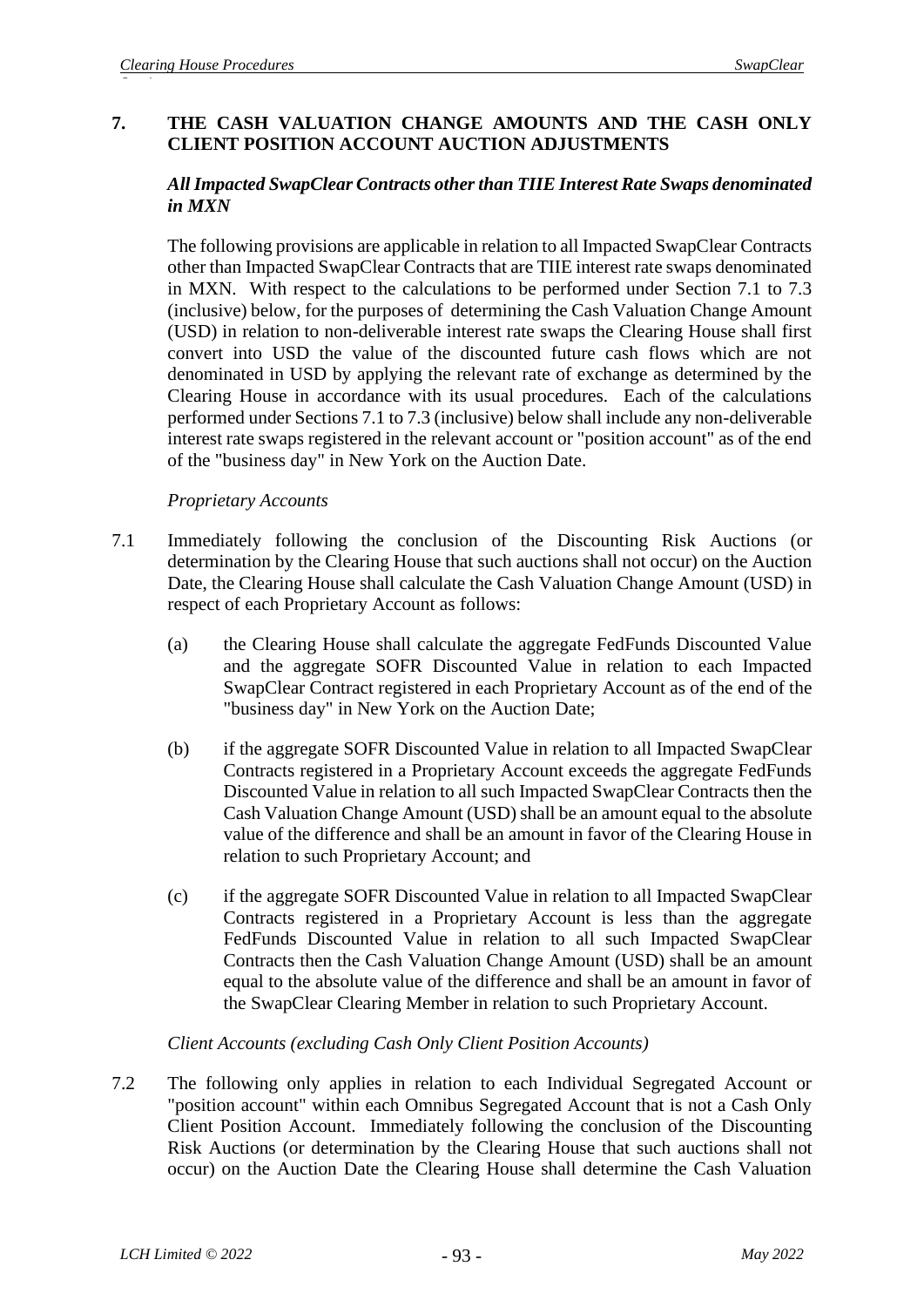Change Amount (USD) in respect of the Impacted SwapClear Contracts registered in each Individual Segregated Account or "position account" within each Omnibus Segregated Account that is not a Cash Only Client Position Account as follows:

- (a) the Clearing House shall calculate the aggregate FedFunds Discounted Value and the aggregate SOFR Discounted Value in relation to all Impacted SwapClear Contracts registered in such account as of the end of the "business day" in New York on the Auction Date;
- (b) if the aggregate SOFR Discounted Value in relation to all Impacted SwapClear Contracts registered in such account exceeds the aggregate FedFunds Discounted Value in relation to all such Impacted SwapClear Contracts then the Cash Valuation Change Amount (USD) shall be an amount equal to the absolute value of the excess and shall be an amount in favor of the Clearing House in relation to such account; and
- (c) if the aggregate SOFR Discounted Value in relation to all Impacted SwapClear Contracts registered in such account is less than the aggregate FedFunds Discounted Value in relation to all such Impacted SwapClear Contracts then the Cash Valuation Change Amount (USD) shall be an amount equal to the absolute value of the difference and shall be an amount in favor of the SwapClear Clearing Member in relation to such account.

*Cash Only Client Position Accounts*

- 7.3 The following applies only in relation to Cash Only Client Position Accounts. Immediately following the conclusion of the Discounting Risk Auctions (or determination by the Clearing House that such auctions shall not occur) on the Auction Date the Clearing House shall determine the Cash Valuation Change Amount (USD) in respect of the Impacted SwapClear Contracts registered in a Cash Only Client Position Account as follows:
	- (a) the Clearing House shall calculate the aggregate FedFunds Discounted Value and the aggregate SOFR Discounted Value in relation to all Impacted SwapClear Contracts registered in such account as of the end of the "business day" in New York on the Auction Date;
	- (b) if the aggregate SOFR Discounted Value in relation to all Impacted SwapClear Contracts registered in such account exceeds the aggregate FedFunds Discounted Value in relation to all such Impacted SwapClear Contracts then the Cash Valuation Change Amount (USD) shall be an amount equal to the absolute value of the difference and shall be an amount in favor of the Clearing House in relation to such account;
	- (c) if the aggregate SOFR Discounted Value in relation to all Impacted SwapClear Contracts registered in such account is less than the aggregate FedFunds Discounted Value in relation to all such Impacted SwapClear Contracts then the Cash Valuation Change Amount (USD) shall be an amount equal to the absolute value of the difference and shall be an amount in favor of the SwapClear Clearing Member in whose name such Cash Only Client Position Account is held; and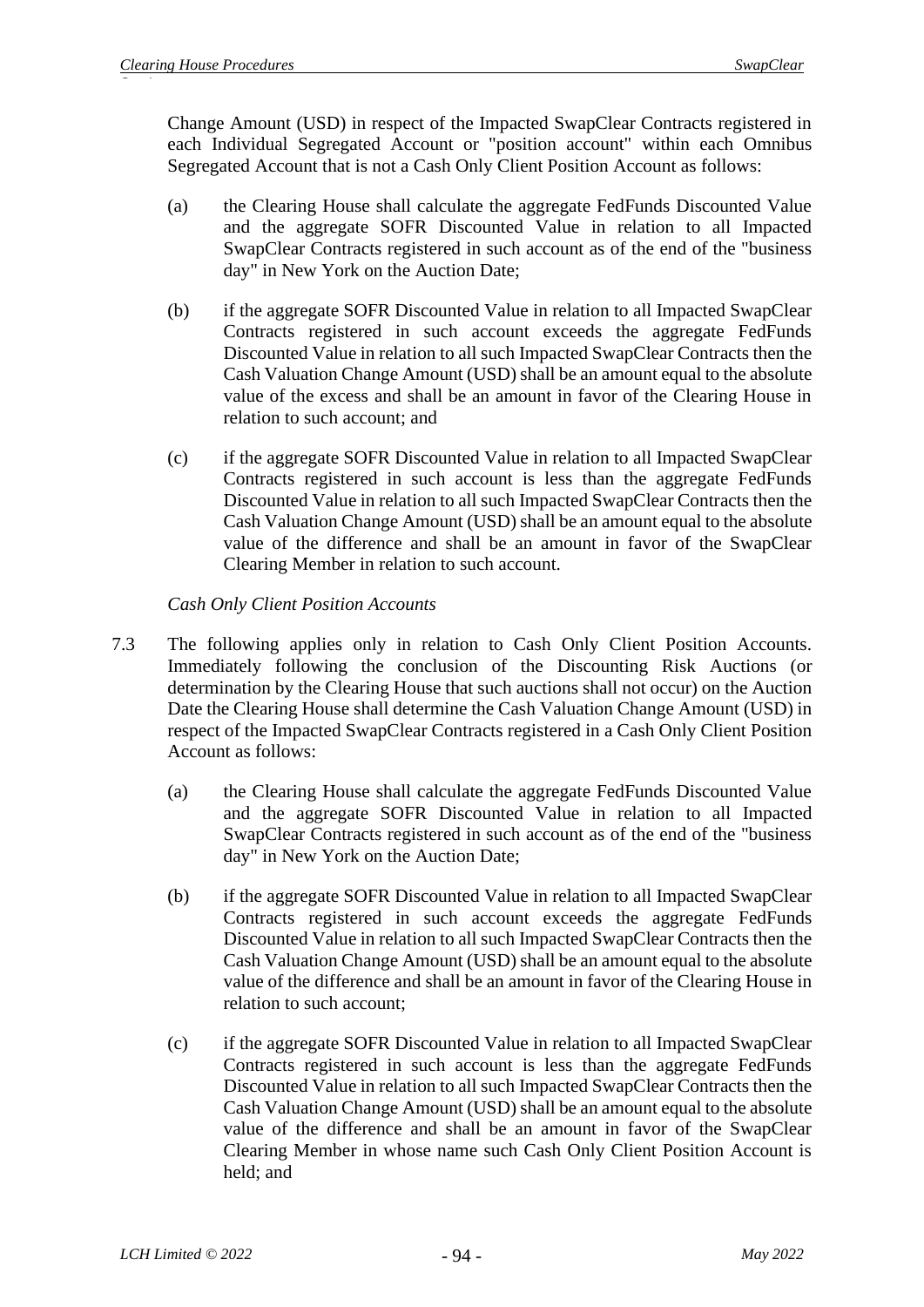7.4 Immediately following the conclusion of the Discounting Risk Auctions on the Auction Date, provided that the Discounting Risk Auction for the relevant Maturity Bucket occurs in accordance with the Cash Settlement Schedule, the Clearing House shall calculate, in respect of each Cash Only Client Position Account the aggregate Cash Only Client Position Account Auction Adjustment in relation to each Maturity Bucket.

## *Impacted SwapClear Contracts which are TIIE Interest Rate Swaps denominated in MXN*

- 7.5 Immediately following the conclusion of the Discounting Risk Auctions (or determination by the Clearing House that such auctions shall not occur) on the Auction Date the Clearing House shall determine the Cash Valuation Change Amount (MXN) separately in respect of each Impacted SwapClear Contracts that is a TIIE interest rate swap denominated in MXN (**MXN Impacted SwapClear Contracts**) registered in each Proprietary Account, Individual Segregated Account and "position account" within an Omnibus Segregated Account, as follows:
	- (a) first, for the purposes of determining the Cash Valuation Change Amount (MXN) in relation to the MXN Impacted SwapClear Contracts, the value of the discounted future cash flows thereunder shall be multiplied by the relevant USD/MXN rates of exchange determined by the Clearing House in accordance with the Clearing House's usual procedures;
	- (b) second, the Clearing House shall calculate the aggregate FedFunds Discounted Value and the aggregate SOFR Discounted Value in relation to all MXN Impacted SwapClear Contracts registered in such account as of the end of the "business day" in New York on the Auction Date;
	- (c) if the aggregate SOFR Discounted Value in relation to all such MXN Impacted SwapClear Contracts registered in such account exceeds the aggregate FedFunds Discounted Value in relation to all such MXN Impacted SwapClear Contracts then the Cash Valuation Change Amount (MXN) shall be an amount in MXN equal to the absolute value of the difference and shall be an amount in favor of the Clearing House in relation to such account; and
	- (d) if the aggregate SOFR Discounted Value in relation to all MXN Impacted SwapClear Contracts registered in such account is less than the aggregate FedFunds Discounted Value in relation to all such MXN Impacted SwapClear Contracts then the Cash Valuation Change Amount (MXN) shall be an amount in MXN equal to the absolute value of the difference and shall be an amount in favor of the SwapClear Clearing Member in whose name such Cash Only Client Position Account is held.

## **8. REGISTRATION OF CASH COMPENSATION CONTRACTS**

8.1 On the basis of the calculations set forth in Section 7 above, the Clearing House shall determine, as applicable, the Cash Valuation Change Amount (USD), the Cash Valuation Change Amount (MXN), the Cash Only Client Position Account Auction Adjustments and the Auction Winner Amount in respect of each Proprietary Account, each Individual Segregated Account and each "position account" within an Omnibus Segregated Account and each SwapClear Clearing Member and the Clearing House (as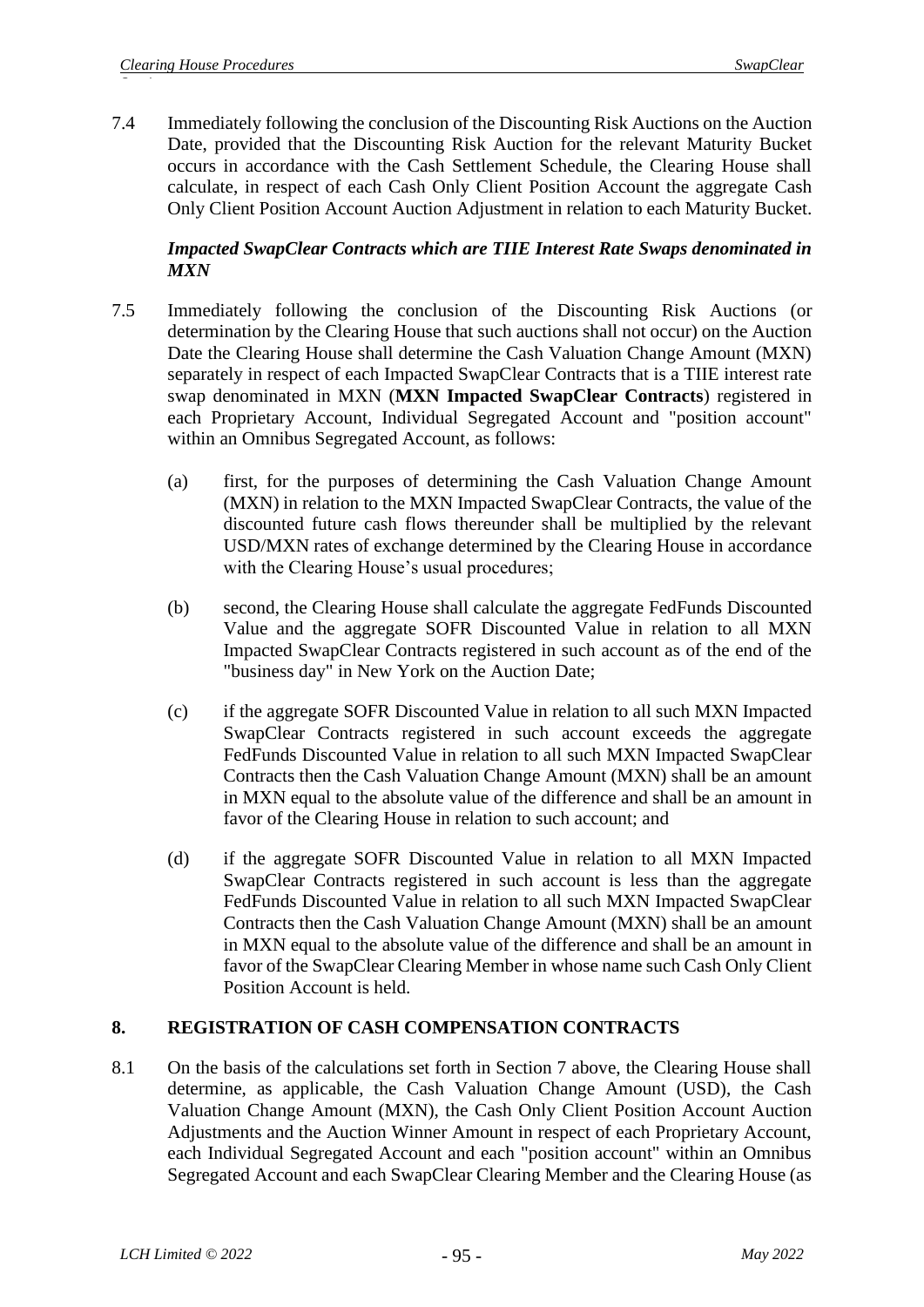applicable) irrevocably agrees that it shall be bound to pay such amounts to the other pursuant to the terms of the related Cash Compensation Contracts.

- 8.2 The Clearing House shall, pursuant to Regulation 60B, register a separate Cash Compensation Contract in each Proprietary Account, each Individual Segregated Account and each "position account" within an Omnibus Segregated Account in relation to each of the following amounts (to the extent such amounts are applicable to such account or "position account"):
	- (a) Cash Valuation Change Amounts (USD);
	- (b) Cash Valuation Change Amounts (MXN);
	- (c) Cash Only Client Position Account Auction Adjustments; and
	- (d) Auction Winner Amounts.
- 8.3 Each Cash Compensation Contract shall be registered for the sole purpose of effecting the payment of the Cash Valuation Change Amount (USD), Cash Valuation Change Amount (MXN), Cash Only Client Position Account Auction Adjustments or Auction Winner Amount (as applicable) to which it relates. It shall operationally be recorded as having a "Notional Amount" (as defined in the SwapClear Contract Terms) of USD1 (or, in the case of the Cash Compensation Swap relating to the Cash Valuation Change Amount (MXN), MXN1), a "Termination Date" (as defined in the SwapClear Contract Terms) falling two "business days" after the Auction Date, and an obligation on the Clearing House or the SwapClear Clearing Member (as applicable) to pay to the other an amount equal to the Cash Valuation Change Amount (USD), Cash Valuation Change Amount (MXN), Cash Only Client Position Account Auction Adjustments or Auction Winner Amount (as applicable) in relation to the relevant account or "position account", with such amounts determined in accordance with Section 7 of this Annex. However, neither the Clearing House nor a SwapClear Clearing Member shall be required to pay any amounts under a Cash Compensation Contract other than the Cash Valuation Change Amount (USD), Cash Valuation Change Amount (MXN), Cash Only Client Position Account Auction Adjustment or Auction Winner Amount (as applicable) to which such Cash Compensation Contract relates.
- 8.4 Each SwapClear Clearing Member agrees to be bound by each Cash Compensation Contract registered pursuant to this Section 8, which shall, when registered, constitute a SwapClear Contract between the Clearing House and the relevant SwapClear Clearing Member that has arisen by reason of the application of the Regulations to the Impacted SwapClear Contracts.

## **9. REGISTRATION OF DISCOUNTING RISK SWAPS**

9.1 Immediately following the conclusion of the Discounting Risk Auctions (or determination by the Clearing House that such auctions shall not occur) on the Auction Date the Clearing House shall notify all SwapClear Clearing Members of the Discounting Risk Swaps that will be registered in the accounts in accordance with this Annex. If the Clearing House exercises its powers pursuant to Section 4(b) of the Cash Settlement Schedule, then, as soon as practicable following such exercise, it shall notify all SwapClear Clearing Members of the Discounting Risk Swaps that will be registered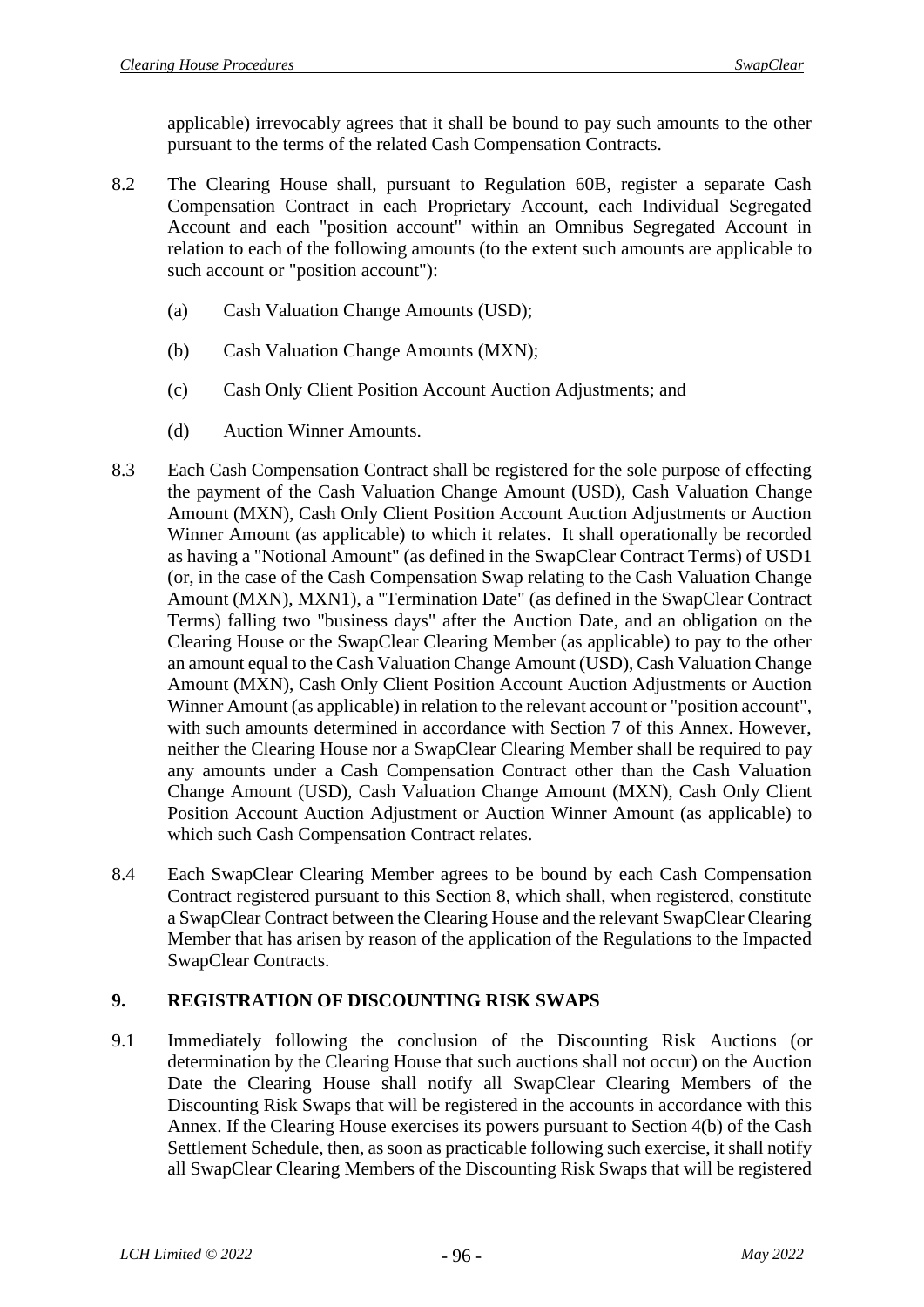in their Proprietary Accounts, Individual Segregated Accounts and "position accounts" within each Omnibus Segregated Account and it shall register such Discounting Risk Swaps in such accounts without regard to any Cash Only Election Notice.

- 9.2 Except as provided in Section 9.3 below, on the first "business day" immediately following the Auction Date the Clearing House shall:
	- (a) in relation to each Auction Winner, register the related Discounting Risk Swaps (or portion thereof) in the Proprietary Account of the Auction Winner and each Auction Winner and the Clearing House shall become party to such Discounting Risk Swaps;
	- (b) in relation to each Proprietary Account other than De Minimis Participant Accounts, register the Discounting Risk Swaps determined pursuant to Section 5.2(a) in each SwapClear Clearing Member's Proprietary Account; and
	- (c) in relation to each Individual Segregated Account and "position account" within each Omnibus Segregated Account other than Cash Only Client Position Accounts and De Minimis Participant Accounts, register the Discounting Risk Swaps determined pursuant to Section 5.2(b), and (c) in relation to such SwapClear Clearing Client in the relevant account.
- 9.3 Each SwapClear Clearing Member agrees to be bound by each Discounting Risk Swap registered pursuant to this Section 9, which shall, when registered, constitute SwapClear Contracts between the Clearing House and the relevant SwapClear Clearing Member that have arisen by reason of the application of the Regulations to the Impacted SwapClear Contracts.

## **10. DETERMINATIONS BINDING**

Subject to Section 13, all determinations and calculations made by the Clearing House pursuant to this Annex and the Cash Settlement Schedule shall be binding and may in no circumstances (other than in the case of manifest error) be called into question by any person.

## **11. RECORDS**

The Clearing House shall update its books and records to reflect the Discounting Risk Swaps, Cash Compensation Contracts, Cash Valuation Change Amounts (USD), Cash Valuation Change Amounts (MXN), Auction Winner Amounts and Cash Only Client Position Account Auction Adjustments resulting from the operation of this Annex and the Cash Settlement Schedule. The obligation to pay, or the right to receive, any amounts determined under this Annex may be reflected in the books and records of the Clearing House in such manner as the Clearing House determines is necessary to meet its operational requirements.

## 12. **MISCELLANEOUS**

(a) The obligations of the Clearing House to each SwapClear Clearing Member shall be to perform its obligations as principal to such SwapClear Clearing Member in accordance with the Rulebook, but subject to the restrictions on the Clearing House's obligations and liabilities contained in the Rulebook and Section 13.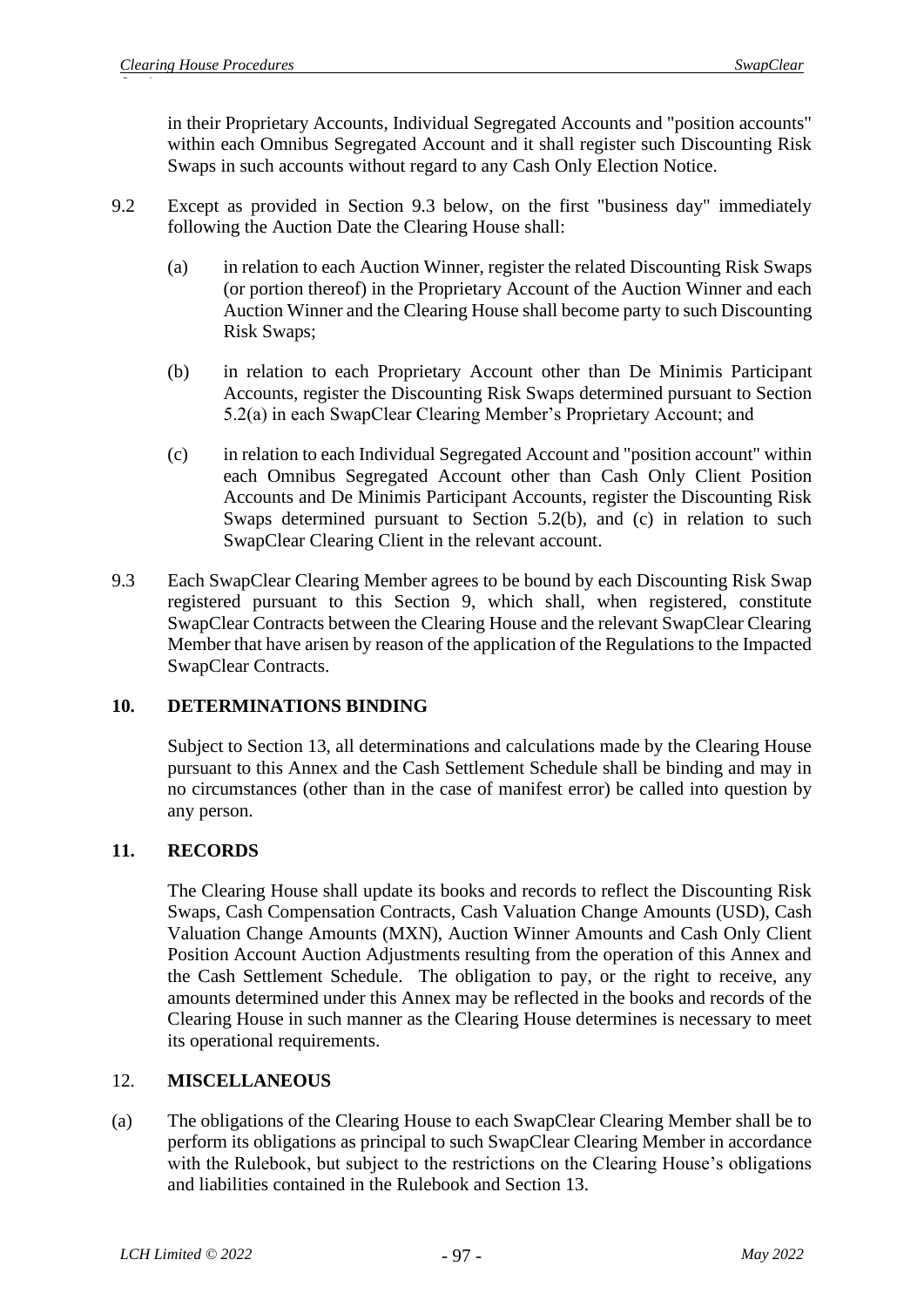- (b) The terms of this Annex are without prejudice to the Clearing House's rights under the Procedures to change the rate used for the purposes of (i) calculating PAI, (ii) calculating the Price Alignment Amount, and (iii) constructing the Clearing House's zero coupon yield curves under 1.7.2 of Section 2C of the Procedures from time to time and such terms shall not be relevant or binding on the Clearing House in respect of any such changes.
- (c) The performance by the Clearing House of its obligations hereunder shall always be subject to the provisions of the Rulebook. The benefit of the performance by the Clearing House of its obligations under this Annex is conferred upon SwapClear Clearing Members only, as principal, and a person who is not a party to the Rulebook has no right under Contracts (Rights of Third Parties) Act 1999 (as amended from time to time) to enforce any term of this Annex.

## **13. LIMITATION OF LIABILITY**

- 13.1 Without prejudice to the generality of Regulation 52, each SwapClear Clearing Member agrees:
	- (a) that neither the Clearing House nor any other member of the LCH Group will have any liability whatsoever to any SwapClear Clearing Member or any other person (including, without limitation, any SwapClear Clearing Client) whether in contract, tort (including, without limitation, negligence), trust, as a fiduciary or under any other cause of action, and whether in respect of any damages, loss or gain, cost or expense (whether direct, indirect, general, special, consequential, punitive or otherwise); and
	- (b) to waive any claim against the Clearing House or any member of the LCH Group;

arising or that may arise in connection with:

- (i) any determination, calculation, notification, registration, publication, exercise of discretion, or decision, taken or not taken by the Clearing House or any other member of the LCH Group in connection with this Annex; or
- (ii) the determination or publication of any price, curve, data, quote or other information arising from, or in connection with, this Annex;

except in the case of fraud or wilful misconduct on the part of the Clearing House or any other member of the LCH Group.

- 13.2 Without prejudice to the generality of Regulation 52 and clause 14.1 above, each SwapClear Clearing Member further agrees:
	- (a) that neither the Clearing House nor any other member of the LCH Group will have any liability whatsoever to any SwapClear Clearing Member or any other person (including, without limitation, any SwapClear Clearing Client) in tort (including, without limitation, negligence), trust, as a fiduciary or under any other non-contractual cause of action, or under any implied contractual term, and whether in respect of any damages, loss or gain, cost or expense (whether direct, indirect, general, special, consequential, punitive or otherwise); and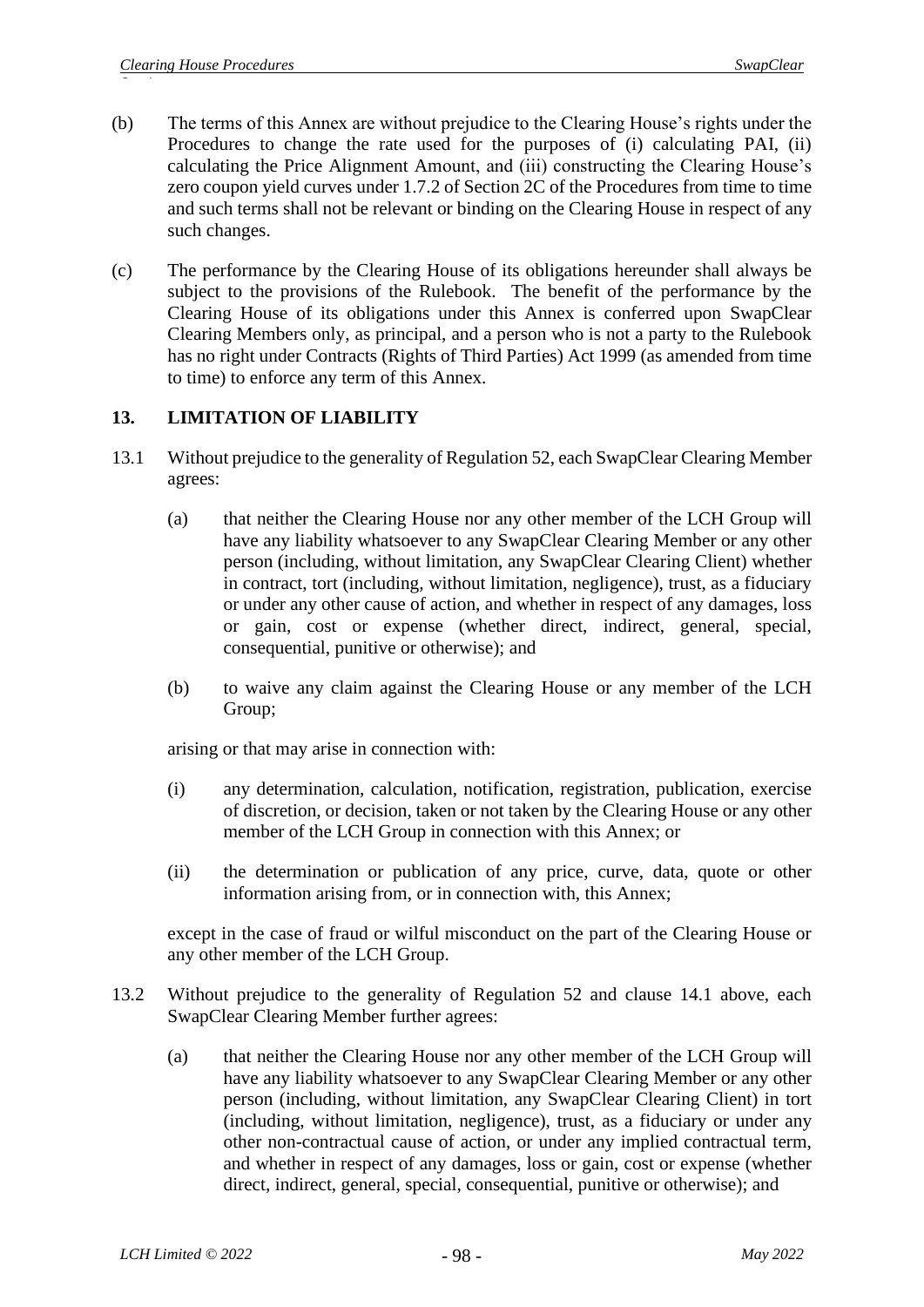(b) to waive any non-contractual claim or claim under any implied contractual term against the Clearing House or any member of the LCH Group;

arising or that may arise in connection with the Clearing House's performance of its contractual duties or obligations under this Annex, except in the case of fraud or wilful misconduct on the part of the Clearing House or any other member of the LCH Group.

- 13.3 Each SwapClear Clearing Member agrees that neither the Clearing House nor any other member of the LCH Group (i) owes any duty of care to any person in connection with the performance of the Clearing House's duties or obligations or exercise of its rights under this Annex, save for the express contractual duties set forth in this Annex; (ii) is under any obligation to research, investigate, supplement, or verify the veracity of, any price, data, quote or other information received from a SwapClear Clearing Member in connection with this Annex; (iii) is acting as a fiduciary for, or as an advisor to, any SwapClear Clearing Member or SwapClear Clearing Client in connection with this Annex or any SwapClear Contract registered as a result of the matters specified in this Annex; (iv) shall be under any requirement to consult with, or individually notify (other than as expressly set out in this Annex), a SwapClear Clearing Member or SwapClear Clearing Client in connection with making its determinations, exercising its discretions or performing its duties or obligations or exercising its rights, each under this Annex; or (v) has made any representation, express or implied, in relation to this Annex, and each SwapClear Clearing Member acknowledges that it has not relied on any representations made by the Clearing House or any other member of the LCH Group in relation to this Annex.
- 13.4 For the avoidance of doubt, notwithstanding anything herein or in the Cash Settlement Supplement or Cash Settlement Schedule, neither the Clearing House nor any other member of the LCH Group shall be liable for any obligations of, or to any person who is not, a SwapClear Clearing Member.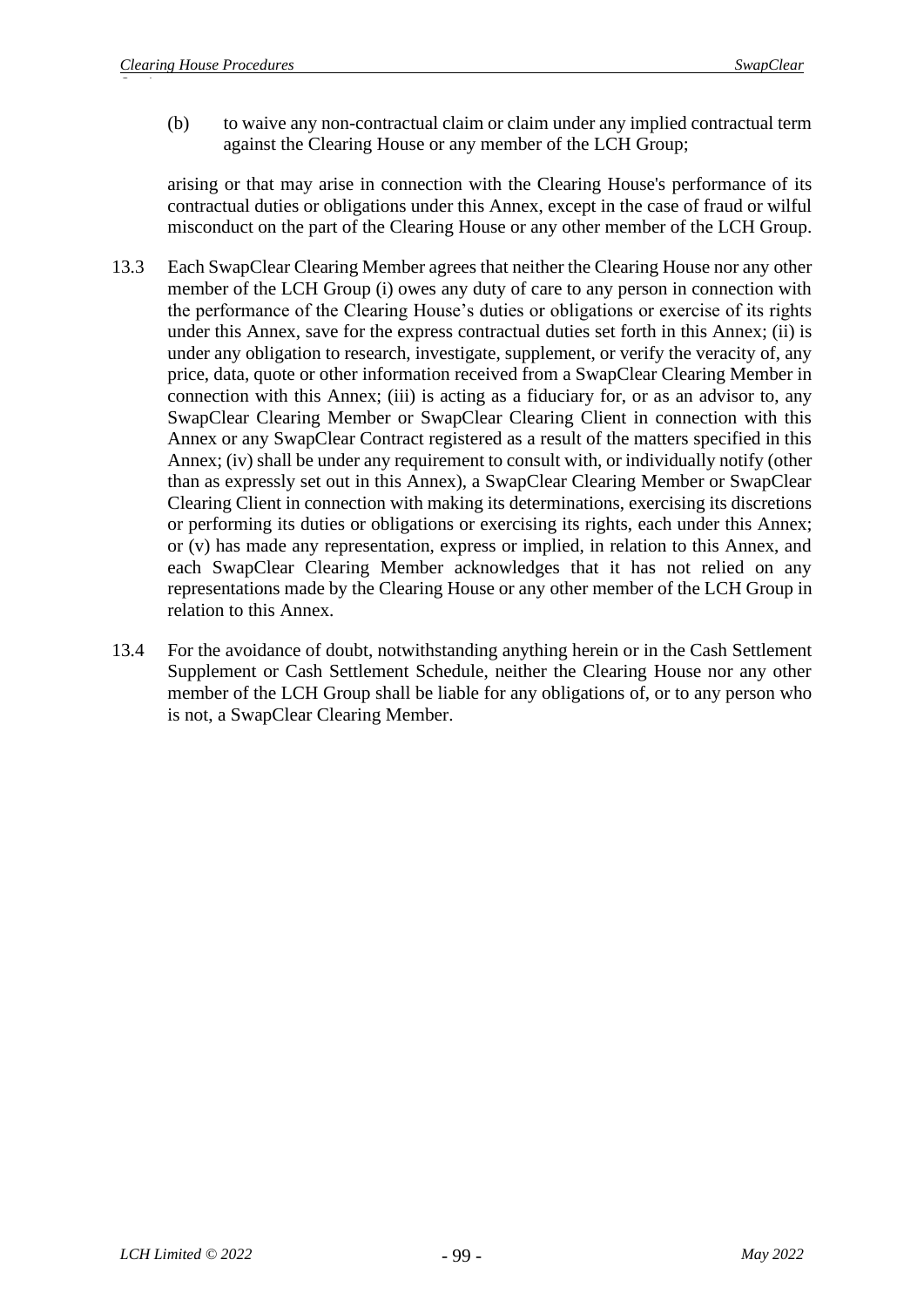## **CASH SETTLEMENT SCHEDULE**

This Cash Settlement Schedule sets forth certain provisions relating to the Discounting Risk Auctions and the Mid-Price Auctions and the cash settlement process in relation to both the SOFR Rate Change Annex for the SCM service and the SOFR Rate Change Annex for the FCM Service and may be supplemented from time to time by one or more Cash Settlement Supplements.

## **1. AUCTIONED CONTRACTS**

The Clearing House shall determine a single Net Auction Contract Pair (as defined below) separately for each Maturity Bucket as follows:

- (a) first, the Clearing House shall determine the portfolio of Discounting Risk Swaps for each Maturity Bucket that would, but for the Cash Only Election Notices, have been registered in each of the Cash Only Client Position Accounts in accordance with the SOFR Rate Change Annex for the SCM service and the SOFR Rate Change Annex for the FCM service; and
- (b) second, the Clearing House shall aggregate and net all of the risks and cash flows for the above Discounting Risk Swaps for each Maturity Bucket to determine a single pair of Discounting Risk Swaps for each Maturity Bucket, and each such pair of Discounting Risk Swaps shall be the **Net Auction Contract Pair** for that Maturity Bucket.

Each Net Auction Contract Pair shall comprise (i) a Discounting Risk Swap pursuant to which, the Clearing House or the SwapClear Clearing Member (**Party X**) will receive Fed Funds and pay to the other party (**Party Y)** fixed amounts, which shall be determined by reference to the fixed rate determined by the Clearing House in accordance with its usual processes, that would be payable on the fixed leg of a SwapClear Contract at the close of business on the Swap Portfolio Calculation Date where the floating rate is the Fed Funds Rate and the maturity date corresponds to the relevant Maturity Bucket and (ii) a Discounting Risk Swap pursuant to which Party X pay SOFR and receive from Party Y a fixed amount, which shall be a fixed rate, determined by subtracting the spread equal to the Mid-Price determined pursuant to this Cash Settlement Schedule from the fixed rate referred to in (a) above, provided that if the process referred to in this Cash Settlement Schedule fails to provide the Mid-Price for the relevant Maturity Bucket, the Clearing House shall determine the spread for that Maturity Bucket using its customary methodology and applying it to observable market data points and applying linear interpolation where the Clearing House considers appropriate.

For the avoidance of doubt, the above determinations are made solely for the purposes of determining the Net Discounting Risk Swaps that shall be subject to the Discounting Risk Auctions and, prior to the registration of the Discounting Risk Swaps resulting from the from the Discounting Risk Auctions, no SwapClear Contracts shall be registered in any SwapClear Clearing Member's accounts.

For these purposes:

**Cash Settlement Participants** means those SwapClear Clearing Members and FCM Clearing Members (if any) who have notified the Clearing House via the SwapClear Portal by the cutoff time specified by the Clearing House in the Rate Change Notice related to SOFR that they shall participate in the Discounting Risk Auctions and Mid-Price Auctions. For the avoidance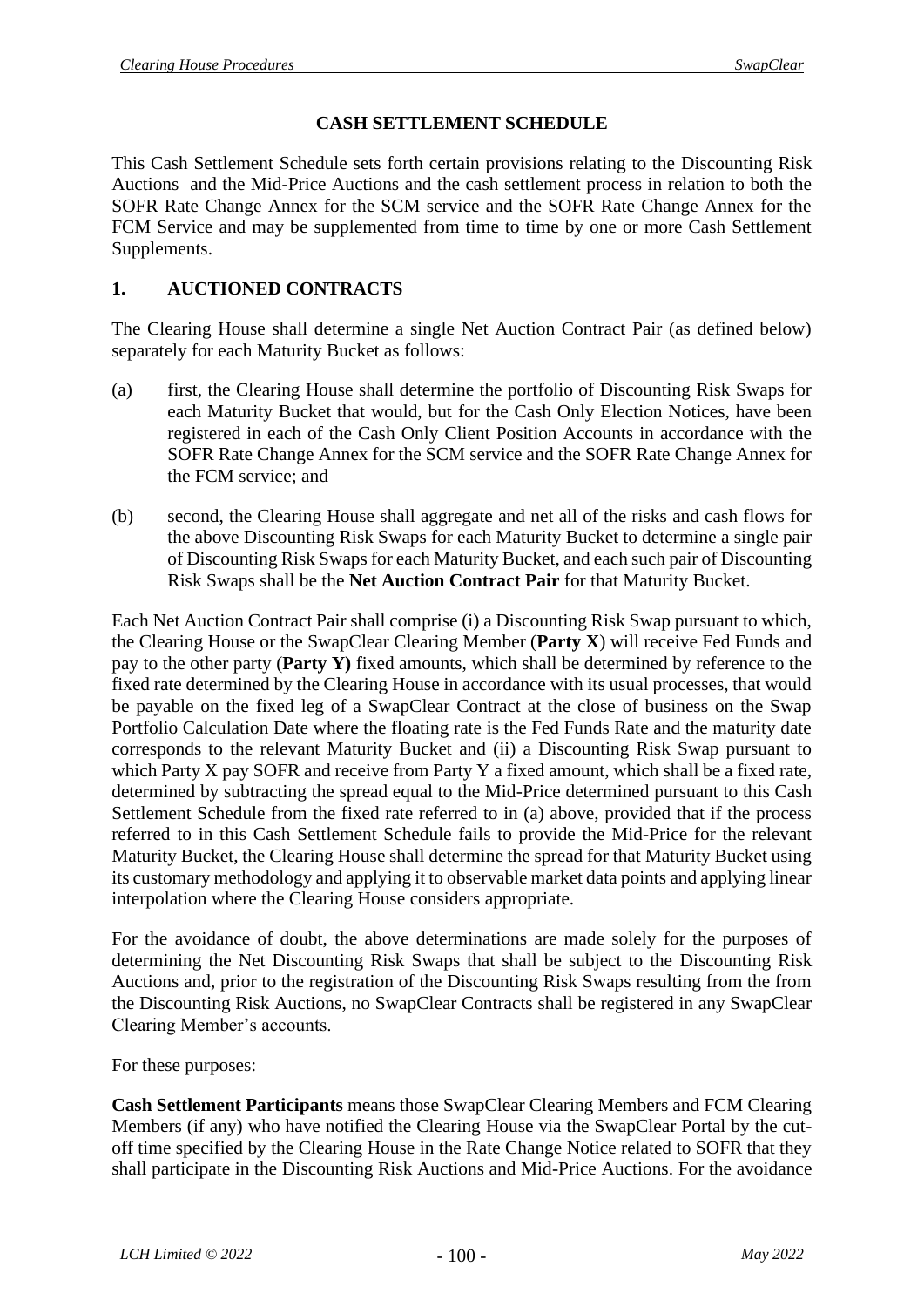of doubt, only one SwapClear Clearing Member per group of affiliated SwapClear Clearing Members shall be entitled to submit pricing and such SwapClear Clearing Member shall be bound by the terms of such pricing and the terms of this Cash Settlement Schedule, the Cash Settlement Supplement and the applicable Rate Change Annex for SOFR.

**Discounting Risk Auction** means each auction that is not a Mid-Price Auction and that is held by the Clearing House for the purposes of liquidating certain Discounting Risk Swaps described in Section 1 of this Schedule and determining certain spreads, curves, amounts and related information.

**Expected Cash Settlement Participant** means each SwapClear Clearing Member and FCM Clearing Member (if any) that belongs to a group which, during January, February and March 2020, had more than USD1 trillion in gross notional amount of new SwapClear Contracts and/or FCM SwapClear Contracts that are Impacted SwapClear Contracts or Impacted FCM SwapClear Contracts registered in the Proprietary Accounts of all SwapClear Clearing Members or FCM Clearing Members in that group.

**Mid-Price Auction** means each auction that is not a Discounting Risk Auction and that is held by the Clearing House for the purpose of determining the Mid-Price in relation to a Maturity Bucket pursuant to Section 3 of this Schedule.

## **2. PRICE SUBMISSIONS**

- (a) The manner in which each Cash Settlement Participant must submit pricing in relation to each Discounting Risk Auction and each Mid-Price Auction shall be further set out by the Clearing House in a Cash Settlement Supplement.
- (b) Each time a Cash Settlement Participant submits pricing in relation to each Discounting Risk Auction and each Mid-Price Auction (as applicable) it shall be deemed to represent and warrant that it has all necessary internal approvals and risk permissions in place to submit such pricing, and pay any amounts and be bound to any Crossed Mid-Price Setting Transactions (as defined below) in connection with such Mid-Price Auction and any SwapClear Contracts and/or SwapClear FCM Contracts registered in its Proprietary Account in connection with such Discounting Risk Auction.
- (c) Each price submitted by a Cash Settlement Participant in connection with a Discounting Risk Auction constitutes an offer to the Clearing House to enter into the Net Auction Contract Pair related to that Discounting Risk Auction and shall be treated for all purposes as an irrevocable firm, executable price. Each price submitted by a Cash Settlement Participant in connection with a Mid-Price Auction constitutes an offer to the other Cash Settlement Participants to enter into a Mid-Price Setting Transaction (as defined below) related to that Mid-Price Auction and shall be treated for all purposes as an irrevocable firm, executable price.
- (d) Subject to paragraph (e) below, the Clearing House may only reject a bid or offer submitted in a Discounting Risk Auction or Mid-Price Auction if it considers, in its sole and absolute discretion, that such bid or offer has been submitted as a result of a manifest error. If the Clearing House makes such a determination it shall first contact the Cash Settlement Participant who submitted such pricing and provide such Cash Settlement Participant with the opportunity to withdraw and/or correct such manifest error before the relevant Discounting Risk Auction or Mid-Price Auction (as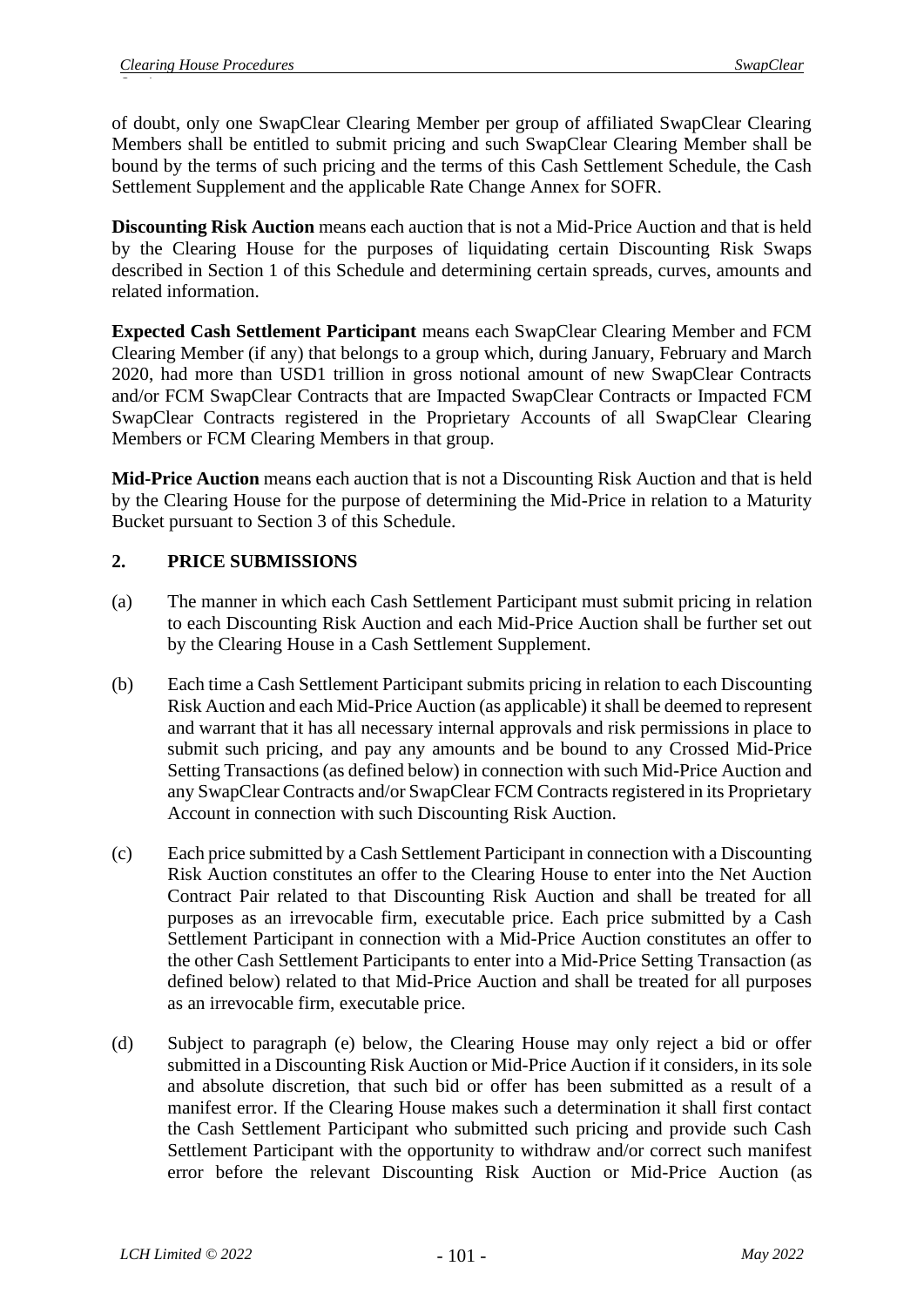applicable) is concluded. If such pricing is not corrected or withdrawn the Clearing House shall disregard such pricing for all purposes.

(e) For the purposes of the Discounting Risk Auctions, the Clearing House shall not take into account any bid or offer that is submitted for a Maturity Bucket if the number of basis points between such bid or offer, on the one hand, and the Mid-Price, on the other hand, is greater than the Bid/Offer Limit for that Maturity Bucket. The **Bid/Offer**  Limit shall be expressed as a number of basis points and shall be published by the Clearing House prior to the Auction Date. The Bid/Offer Limit shall be within a range published by the Clearing House prior to the Cash Only Election Cut-Off Date.

## **3. DETERMINING THE MID-PRICE AND CONSTRUCTING THE SOFR PRICING CURVE**

- (a) For the purpose of determining the Mid-Price in relation to a Maturity Bucket, on the Auction Date and prior to the commencement of the Discounting Risk Auctions, the Clearing House shall require, and each Cash Settlement Participant shall, in respect of each Maturity Bucket provide to the Clearing House, two-way pricing (bids and offers) to enter into a Fed Funds Rate – SOFR basis swap with a maturity equal to the maturity for that Maturity Bucket and a notional amount to be determined by the Clearing House in its sole and absolute discretion and notified to the Cash Settlement Participants on, or prior to, the Auction Date (the "**Mid-Price Setting Transaction**"). For the avoidance of doubt, no Discounting Risk Swaps or Net Auction Contract Pairs in relation to a Maturity Bucket shall be auctioned, liquidated or sold pursuant to this process and no SwapClear Contract or FCM SwapClear Contract shall be registered as a direct result of any prices submitted by a Cash Settlement Participant pursuant to this Section 3.
- (b) Each SwapClear Clearing Member that is an Expected Cash Settlement Participant agrees that it shall use all reasonable efforts to submit pricing in accordance with this Cash Settlement Schedule for the Mid-Price Setting Transaction in each Maturity Bucket.
- (c) Solely for the purposes of determining the Mid-Price in relation to a Maturity Bucket the Clearing House shall take the following steps separately in relation to all bids and offers submitted for the Mid-Price Setting Transaction for that Maturity Bucket:
	- (i) first, it shall order the bid prices in descending order (i.e. starting with the highest bid) and order the offer prices in ascending order (i.e. starting with the lowest offer);
	- (ii) second, it shall remove any crossing bids and offers (i.e. if any ranked, ordered, individual bid price exceeds any ranked, ordered, individual offer price (a "**Crossed Bid**" and a "**Crossed Offer**," respectively) both such bid and offer prices shall be removed);
	- (iii) third, it shall determine the top quartile of the bid prices and the top quartile of the offer prices (rounding up to determine a quarter) and remove the remaining bid and offer prices;
	- (iv) fourth, it shall calculate the average of the remaining bid prices and the average of the remaining offer prices; and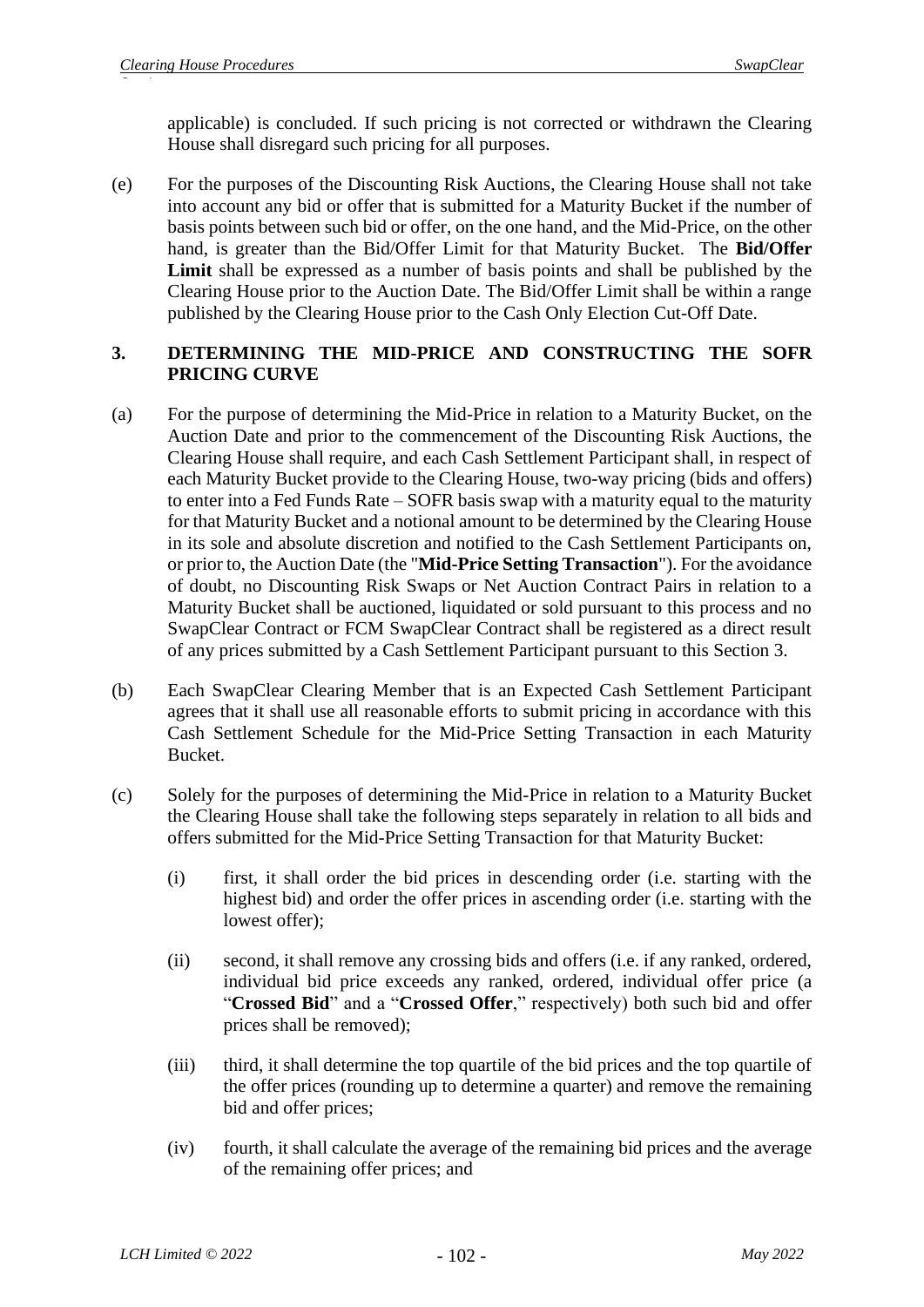(v) fifth, it shall sum the averages determined under step (iv) and divide the result by two, and the result shall be the "**Mid-Price**" for that Maturity Bucket.

If the process referred to immediately above fails to provide the Mid-Price for the relevant Maturity Bucket, the Clearing House shall determine the Mid-Price for that Maturity Bucket using its customary methodology and applying it to observable market data points and applying linear interpolation where the Clearing House considers appropriate, and this shall be the "Mid-Price" for that Maturity Bucket. For the avoidance of doubt, the above steps shall not apply to determine the identity of the Auction Winner in relation to a Maturity Bucket and shall only be applicable to determine the Mid-Price in relation to that Maturity Bucket

- (d) Once the above steps have been completed, the Clearing House shall construct a SOFR curve by (i) in relation to tenors for which there is a corresponding Maturity Bucket, adding each Mid-Price calculated with respect to that Maturity Bucket in accordance with the foregoing methodology to the corresponding tenor on the Clearing House's zero coupon yield curve for the Fed Funds Rate as of the Auction Date, and (ii) in relation to tenors for which there is not a corresponding Maturity Bucket (or for which the process referred to in this Section 3 fails to provide the Mid-Price), using observable market data points and applying linear interpolation where the Clearing House considers appropriate.
- (e) On the Auction Date the Clearing House shall notify each Cash Settlement Participant that has submitted a Crossed Bid or Crossed Offer. A Cash Settlement Participant that has submitted a Crossed Bid shall be obliged to enter into a Mid-Price Setting Transaction with another Cash Settlement Participant that has submitted a Crossed Offer and a Cash Settlement Participant that has submitted a Crossed Offer shall be obliged to enter into a Mid-Price Setting Transaction with another Cash Settlement Participant that has submitted a Crossed Bid (each, a "**Crossed Mid-Price Setting Transaction**"), in each case no later than close of business in New York on the Auction Date. The Clearing House shall determine the spread in relation to each Crossed Mid-Price Setting Transaction by taking the average of all of the Crossed Bids and Crossed Offers. The process for determining the parties to each Crossed Mid-Price Setting Transaction and the spread in relation to each Crossed Mid-Price Setting Transaction shall be further defined in the Cash Settlement Supplement. Upon the Clearing House's request, each Cash Settlement Participant that is required to enter into a Crossed Mid-Price Setting Transaction pursuant to this paragraph (e) shall provide evidence that it has entered into such Crossed Mid-Price Setting Transaction (and such evidence may include the Cash Settlement Participant identifying a transaction cleared with the Clearing House that corresponds to such Crossed Mid-Price Setting Transaction).

## **4. FURTHER POWERS AND INFORMATION**

- (a) In the event that no prices are received in relation to a Discounting Risk Auction for a Maturity Bucket by the end of the relevant bidding window identified in the Cash Settlement Supplement, or the Clearing House otherwise determines, in its sole and absolute discretion, that it would be appropriate to do so, the Clearing House may:
	- (i) hold one or more further auctions on the Auction Date or subsequent days;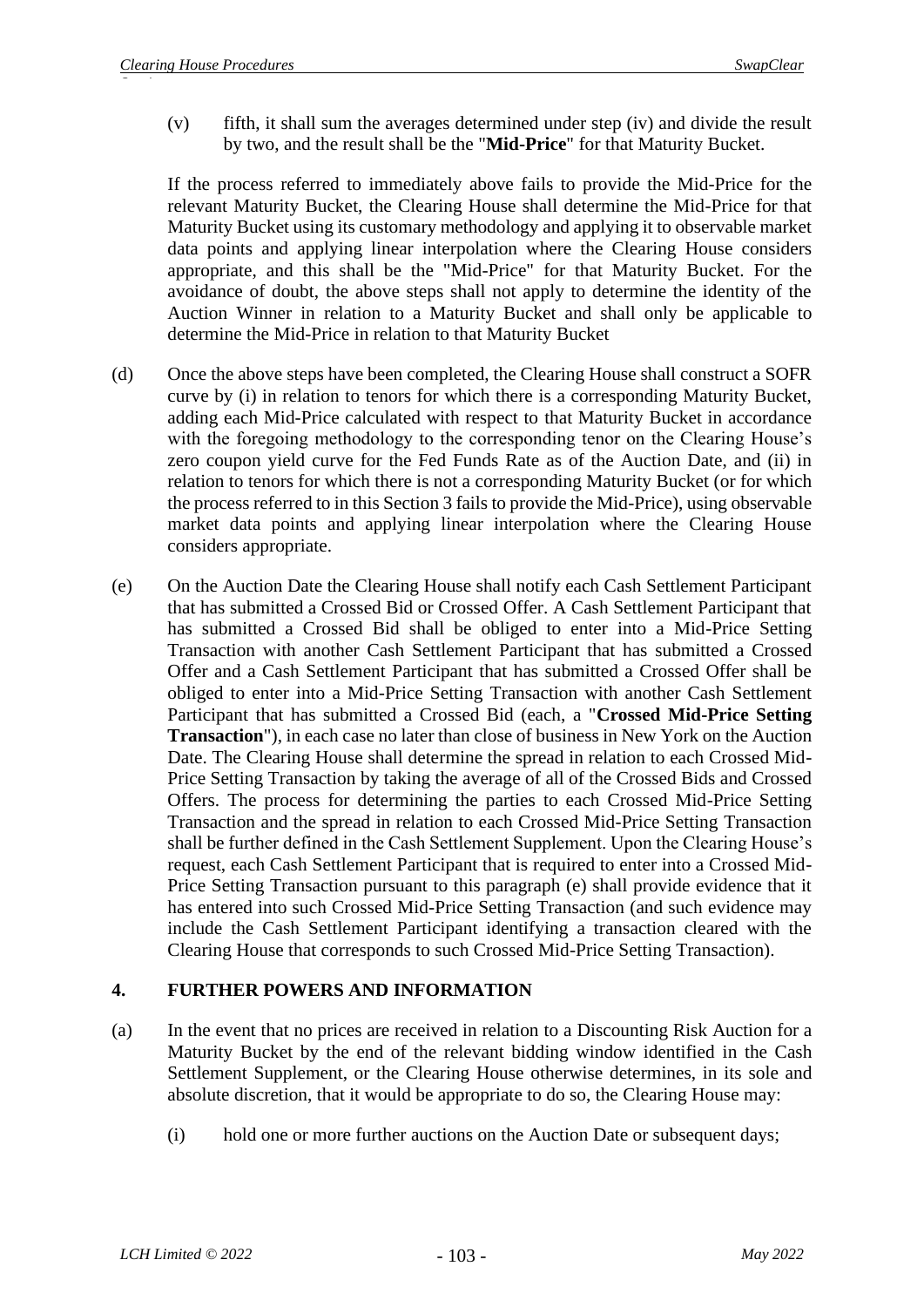- (ii) split the portfolio of Net Auction Contract Pairs into different groups or notional amounts; and/or
- (iii) take any other steps that it considers appropriate in order to obtain bids or offers in relation to the Net Auction Contract Pairs in such Maturity Bucket,
- (b) and it shall make any consequential adjustments to the terms of the Rate Change Notice(s) relating to SOFR as it considers appropriate, and the terms of this Annex (including the "**Auction Date**") shall be construed accordingly.
- (c) If, having taken the steps above in connection with a Discounting Risk Auction, where applicable, no prices are received in relation to one or more of the Maturity Buckets then the Clearing House will determine that no further auctions shall take place with respect to the relevant Maturity Bucket(s) and all Cash Only Clients shall have Discounting Risk Swaps for such relevant Maturity Bucket(s) registered in the relevant Individual Segregated Account, "position account" within an Omnibus Segregated Account or FCM Client Sub-Accounts (as applicable) notwithstanding any Cash Only Election Notices previously delivered in respect of such SwapClear Clearing Clients or FCM Clients.
- (d) If, in relation to a Maturity Bucket, the Clearing House is unable to auction and liquidate the full notional amount of the Discounting Risk Swaps that are the subject of the auction for that Maturity Bucket (including, without limitation, because the aggregate notional amount for which bids are received in relation to that Maturity Bucket is less than the entire notional amount of such Discounting Risk Swaps) (the **Non-Auctioned Swaps**), the Clearing House shall, notwithstanding any Cash Only Election Notices previously delivered, allocate the Non-Auctioned Swaps to each Cash Only Client Position Account, with each Cash Only Client Position Account being allocated a share of the Non-Auctioned Swaps pro rata to that Cash Only Client Position Account's share of the total notional amount of Discounting Risk Swaps for that Maturity Bucket that would, but for the delivery of the Cash Only Election Notices, have been registered in each of the Cash Only Client Position Accounts.

## **5. LIMITATION OF LIABILITY**

- 5.1 Without prejudice to the generality of Regulation 52, each SwapClear Clearing Member agrees:
	- (a) that neither the Clearing House nor any other member of the LCH Group will have any liability whatsoever to any SwapClear Clearing Member or any other person (including, without limitation, any SwapClear Clearing Client) whether in contract, tort (including, without limitation, negligence), trust, as a fiduciary or under any other cause of action, and whether in respect of any damages, loss or gain, cost or expense (whether direct, indirect, general, special, consequential, punitive or otherwise); and
	- (b) to waive any claim against the Clearing House or any member of the LCH Group;

arising or that may arise in connection with: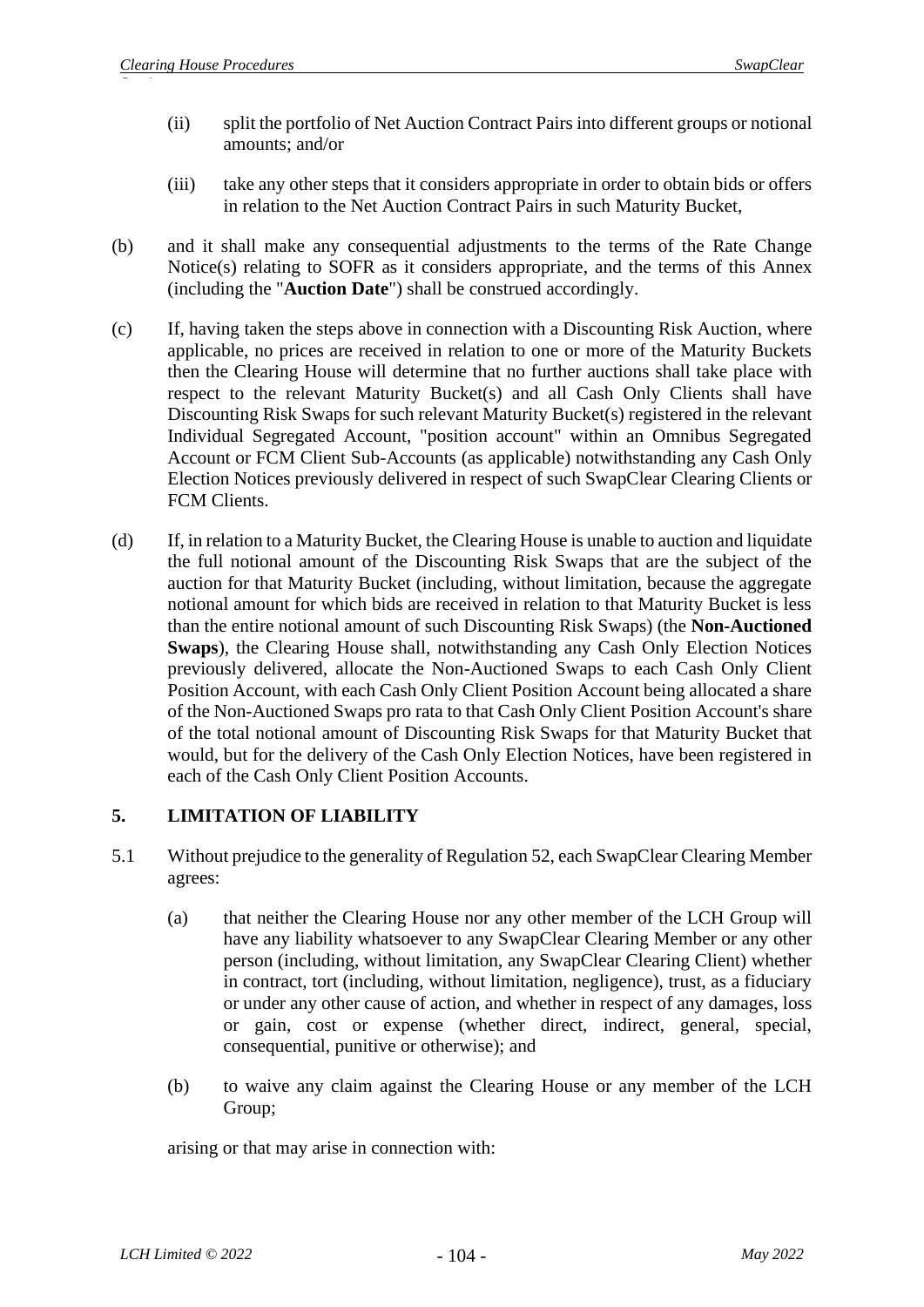- (i) any determination, calculation, exercise of discretion, or decision, taken or not taken by the Clearing House or any other member of the LCH Group in connection with the Cash Settlement Schedule; or
- (ii) the determination or publication of any price, curve, data, quote or other information arising from, or in connection with, the Cash Settlement Schedule;

except in the case of fraud or wilful misconduct on the part of the Clearing House or any other member of the LCH Group.

- 5.2 Without prejudice to the generality of Regulation 52 and clause 5.1 above, each SwapClear Clearing Member further agrees:
	- (a) that neither the Clearing House nor any other member of the LCH Group will have any liability whatsoever to any SwapClear Clearing Member or any other person (including, without limitation, any SwapClear Clearing Client) in tort (including, without limitation, negligence), trust, as a fiduciary or under any other non-contractual cause of action, or under any implied contractual term, and whether in respect of any damages, loss or gain, cost or expense (whether direct, indirect, general, special, consequential, punitive or otherwise); and
	- (b) to waive any non-contractual claim or claim under any implied contractual term against the Clearing House or any member of the LCH Group;

arising or that may arise in connection with the Clearing House's performance of its contractual duties or obligations under the Cash Settlement Schedule, except in the case of fraud or wilful misconduct on the part of the Clearing House or any other member of the LCH Group.

- 5.3 Each SwapClear Clearing Member agrees that neither the Clearing House nor any other member of the LCH Group (i) owes any duty of care to any person in connection with the performance of the Clearing House's duties or obligations or exercise of its rights under the Cash Settlement Schedule, save for the express contractual duties set forth in the Cash Settlement Schedule; (ii) is under any obligation to research, investigate, supplement, or verify the veracity of, any price, data, quote or other information received from a SwapClear Clearing Member in connection with the Cash Settlement Schedule; (iii) is acting as a fiduciary for, or as an advisor to, any SwapClear Clearing Member or SwapClear Clearing Client in connection with the Cash Settlement Schedule or any SwapClear Contract registered as a result of the matters specified in the Cash Settlement Schedule; (iv) shall be under any requirement to consult with, or individually notify, a SwapClear Clearing Member or SwapClear Clearing Client in connection with making its determinations, exercising its discretions or performing its duties or obligations or exercising its rights, each under the Cash Settlement Schedule; or (v) has made any representation, express or implied, in relation to the Cash Settlement Schedule, and each SwapClear Clearing Member acknowledges that it has not relied on any representations made by the Clearing House or any other member of the LCH Group in relation to the Cash Settlement Schedule.
- 5.4 For the avoidance of doubt, notwithstanding anything herein, in the applicable Rate Change Annex for SOFR or Cash Settlement Supplement, neither the Clearing House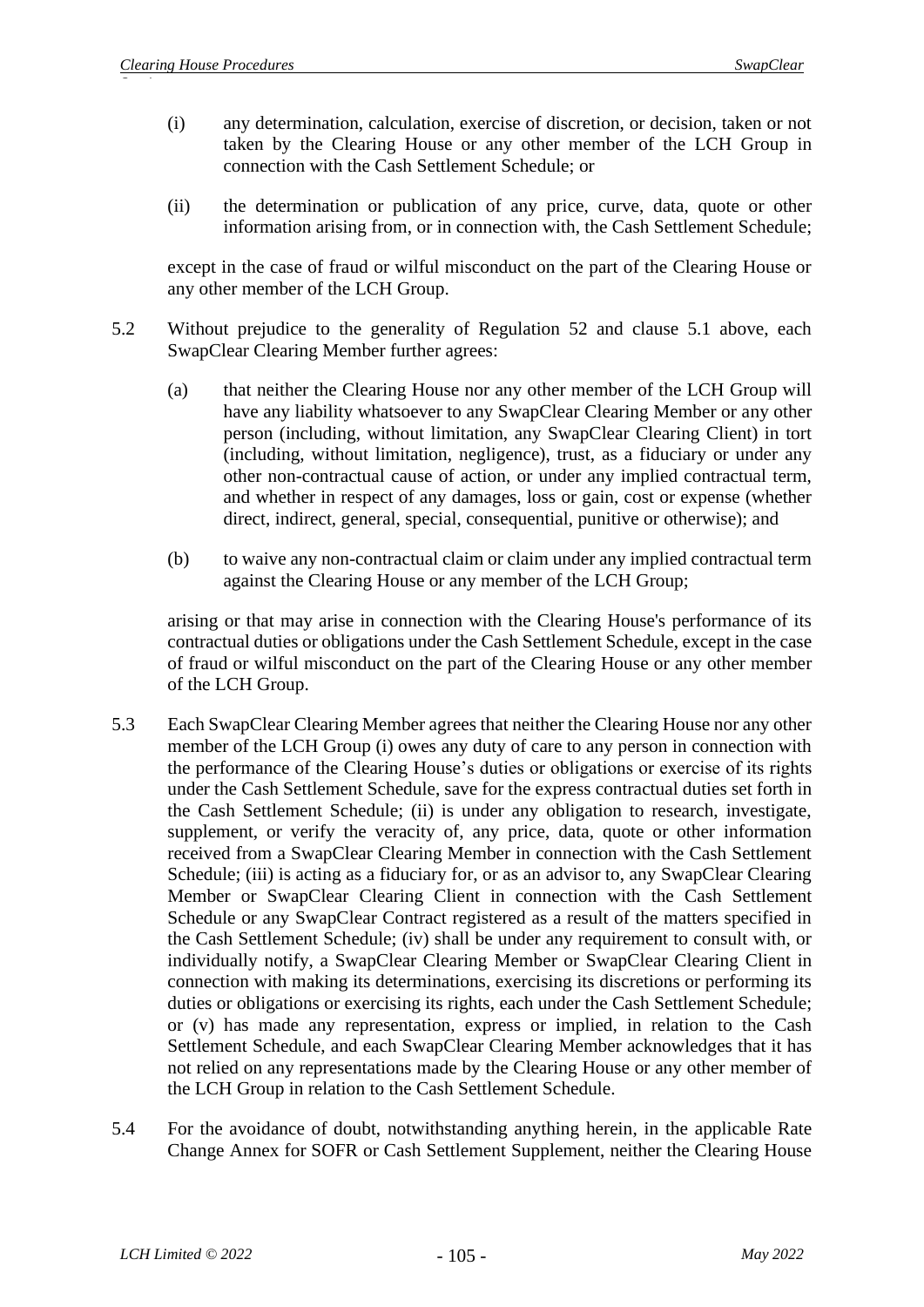nor any other member of the LCH Group shall be liable for any obligations of, or to any person who is not, a SwapClear Clearing Member.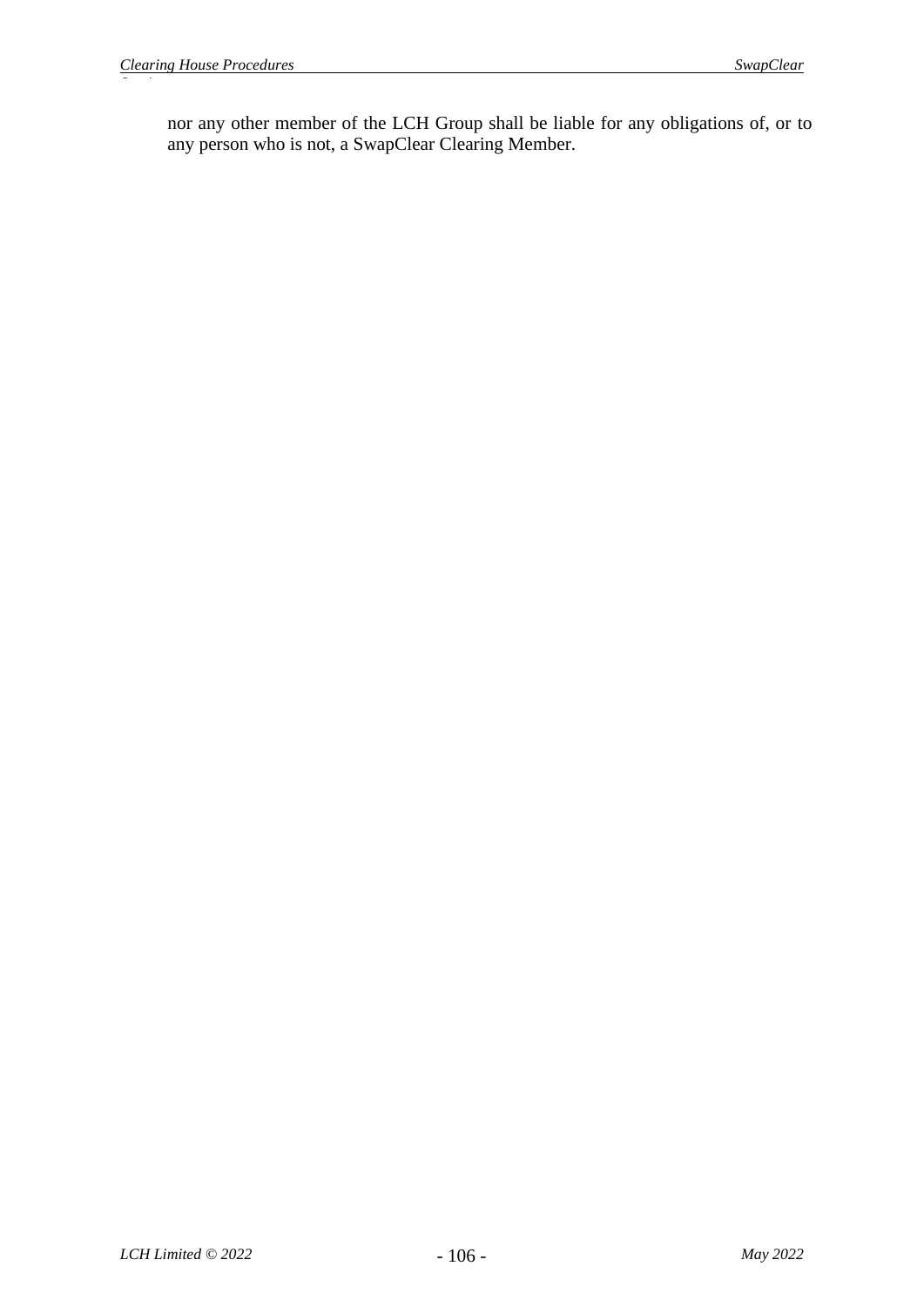## **SWAPCLEAR SCM SERVICE - RATE CHANGE ANNEX – EURO SHORT TERM RATE (€STR)**

## **1. SCOPE AND INTERPRETATION**

- (a) This Annex constitutes a "Rate Change Annex" as defined in the Regulations and supplements and forms part of the Rulebook.
- (b) This Annex relates to the change in the rate from the Euro OverNight Index Average (**EONIA**) to the Euro Short Term Rate (**€STR**) for the purposes of (i) calculating PAI, (ii) calculating the Price Alignment Amount, and (iii) constituting the relevant underlying benchmark for the instruments used to construct the Clearing House's zero coupon yield curves under 1.7.2 of Section 2C of the Procedures to calculate the net present value, each in relation to Impacted SwapClear Contracts.
- (c) The terms of this Annex shall apply to all Impacted SwapClear Contracts of the type set-out in the Rate Change Notice relating to  $\epsilon$ STR as set out below. For the avoidance of doubt, (i) no other SwapClear Contract shall be subject to, or affected by, the terms of this Annex and each SwapClear Contract shall remain in full force and effect, and (ii) the SwapClear Contract Terms shall not be amended by the terms of this Annex.
- (d) Capitalized terms used but not otherwise defined in this Annex have the meaning given to them in the Regulations. The term "business day" has the meaning given to it in the Regulations.
- (e) The terms of this Annex relating to operational or procedural matters may be supplemented, modified, amended, replaced or withdrawn from time to time by the Clearing House in its sole discretion through a member circular or such other method as the Clearing House shall determine is appropriate.

## **2. DEFINITIONS**

For the purposes of this Annex:

**Cash Compensation Amount** means, in relation to the Impacted SwapClear Contracts in a Proprietary Account, an Individual Segregated Account, or a "position account" within an Omnibus Segregated Account, the amount determined in accordance with Section 4 below.

**Cash Compensation Contract** means each contract determined by the Clearing House and registered in the relevant Proprietary Account, Individual Segregated Account or "position account" within an Omnibus Segregated Account pursuant to Section 4 below.

**EONIA Discounted Value** means, in relation to an Impacted SwapClear Contract, the net present value, as of the end of the "business day" in New York on the €STR Calculation Date, of all future cash flows under that Impacted SwapClear Contract calculated using EONIA as the discounting rate for the purpose of constructing the zero coupon yield curves under 1.7.2 of Section 2C of the Procedures (with the future cash flows calculated in the same manner as for the determination of the  $\epsilon$ STR Discounted Value). If the net present value represents an asset or positive value for the Clearing House, such EONIA Discounted Value shall be a positive amount and if the net present value represents a liability or negative value for the Clearing House, such EONIA Discounted Value shall be a negative amount.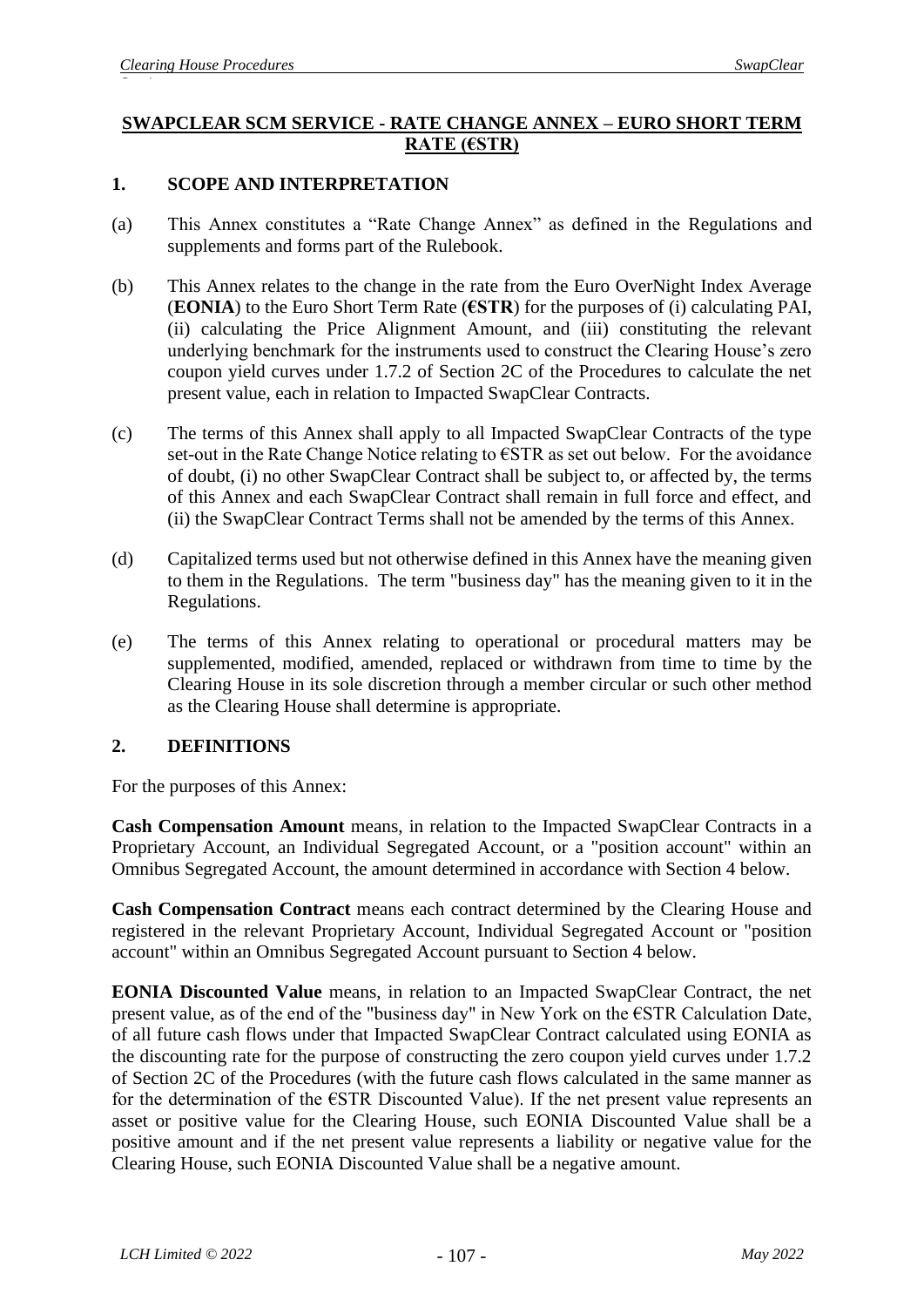**€STR Calculation Date** means in relation to a Rate Change Notice relating to €STR the date specified as such by the Clearing House and specified in the Rate Change Notice relating to €STR, being the date on which the Clearing House shall calculate the amounts and values specified in Section 4 below.

**€STR Discounted Value** means, in relation to an Impacted SwapClear Contract, the net present value as of the end of the "business day" in New York on the €STR Calculation Date of all future cash flows under that Impacted SwapClear Contract calculated using €STR as the discounting rate for the purpose of constructing the zero coupon yield curves under 1.7.2 of Section 2C of the Procedures (with the future cash flows calculated in the same manner as for the determination of the EONIA Discounted Value). If the net present value represents an asset or positive value for the Clearing House, such €STR Discounted Value shall be a positive amount and if the net present value represents a liability or negative value for the Clearing House, such €STR Discounted Value shall be a negative amount.

## **3. OBLIGATIONS TO MAKE CERTAIN CALCULATIONS AND ENTER INTO CERTAIN CONTRACTS**

Pursuant to Regulation 60B of the Regulations, this Annex sets out the method for (i) calculating the Cash Compensation Amounts (which are "Rate Change Payments" for purposes of Regulation 60B), and (ii) determining the terms of the Cash Compensation Contracts which shall be registered in order to effect the payment of the Cash Compensation Amounts. .

## **4. DETERMINATION OF THE CASH COMPENSATION AMOUNT AND THE CASH COMPENSATION CONTRACTS FOLLOWING THE CHANGE TO €STR**

- (a) Immediately following the  $\epsilon$ STR Calculation Date the Clearing House shall calculate:
	- (i) the aggregate EONIA Discounted Value and the aggregate  $\epsilon$ STR Discounted Value in relation to all Impacted SwapClear Contracts registered in each Proprietary Account as of the end of the "business day" in New York on the €STR Calculation Date;
	- (ii) the aggregate EONIA Discounted Value and the aggregate  $\epsilon$ STR Discounted Value in relation to all Impacted SwapClear Contracts registered in each Individual Segregated Account as of the end of the "business day" in New York on the €STR Calculation Date; and
	- (iii) the aggregate EONIA Discounted Value and the aggregate  $\epsilon$ STR Discounted Value in relation to all Impacted SwapClear Contracts registered in each "position account" within each Omnibus Segregated Account as of the end of the "business day" in New York on the €STR Calculation Date.
- (b) The Clearing House shall determine a single Cash Compensation Amount separately in respect of all of the Impacted SwapClear Contracts in each Proprietary Account, each Individual Segregated Account, and each "position account" within each Omnibus Segregated Account as follows. If: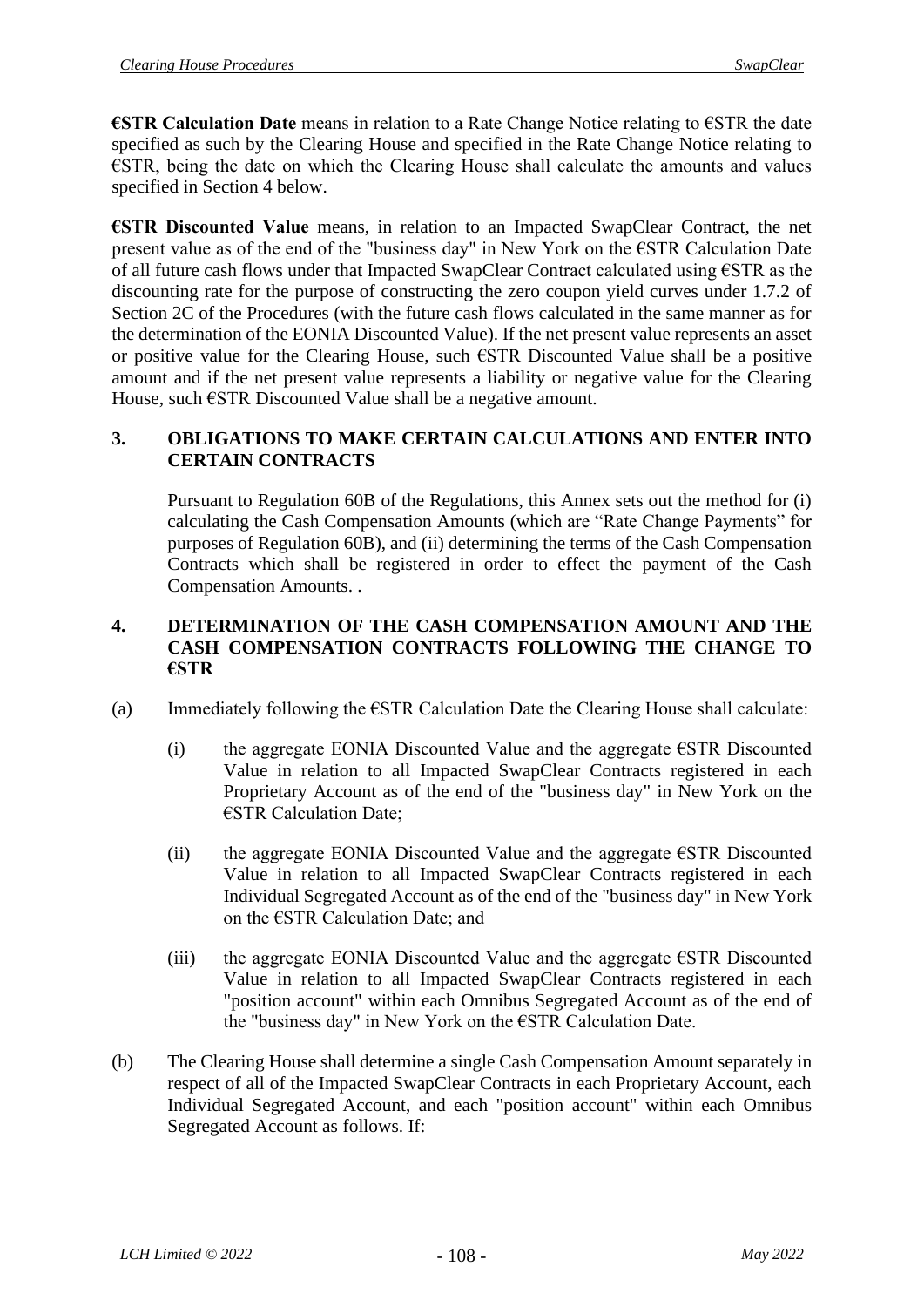- (i) the aggregate  $\epsilon$ STR Discounted Value in relation to all such Impacted SwapClear Contracts exceeds the aggregate EONIA Discounted Value in relation to all such Impacted SwapClear Contracts then the Cash Compensation Amount in relation to such Impacted SwapClear Contracts shall be equal to the absolute value of the difference, and shall be an amount in favor of the Clearing House in relation to such Proprietary Account, Individual Segregated Account, or "position account" within such Omnibus Segregated Account (as applicable); and
- (ii) the aggregate  $\epsilon$ STR Discounted Value in relation to all such Impacted SwapClear Contracts is less than the aggregate EONIA Discounted Value in relation to all such Impacted SwapClear Contracts then the Cash Compensation Amount in relation to such Impacted SwapClear Contracts shall be equal to the absolute value of the difference, and shall be an amount in favor of the SwapClear Clearing Member in relation to such Proprietary Account, Individual Segregated Account, or "position account" within such Omnibus Segregated Account (as applicable).
- (c) The Clearing House shall, pursuant to Regulation 60B, register a separate Cash Compensation Contract in each Proprietary Account, each Individual Segregated Account and each "position account" within an Omnibus Segregated Account in relation to the Cash Compensation Amount (to the extent such amounts are applicable to such account or "position account"). Each SwapClear Clearing Member and the Clearing House (as applicable) irrevocably agrees that it shall be bound to pay the Cash Compensation Amount to the other pursuant to the terms of the related Cash Compensation Contract. Each Cash Compensation Contract shall be registered for the sole purpose of effecting the payment of the Cash Compensation Amount to which it relates. It shall operationally be recorded as having a "Notional Amount" (as defined in the SwapClear Contract Terms) of EUR1, a "Termination Date" (as defined in the SwapClear Contract Terms) falling two "business days" after the €STR Calculation Date, and an obligation on the Clearing House or the SwapClear Clearing Member (as applicable) to pay to the other an amount equal to the Cash Compensation Amount related to the relevant Proprietary Account, Individual Segregated Account, or "position account" within the relevant Omnibus Segregated Account, in each case as determined pursuant to Section 4(b) above, with a positive Cash Compensation Amount representing an amount payable by the Clearing House to the SwapClear Clearing Member and a negative Cash Compensation Amount representing an amount payable to the Clearing House by the SwapClear Clearing Member. However, Neither the Clearing House nor a SwapClear Clearing Member shall be required to pay any amounts under a Cash Compensation Contract other than the Cash Compensation Amount to which such Cash Compensation Contract relates.
- (d) Each SwapClear Clearing Member agrees to be bound by each Cash Compensation Contract registered pursuant to this Section 4, which shall, when registered, constitute a SwapClear Contract between the Clearing House and the relevant SwapClear Clearing Member that has arisen by reason of the application of the Regulations to the Impacted SwapClear Contracts.
- (e) Each SwapClear Clearing Member agrees (and in the case of (e)(iv) below, each SwapClear Clearing Member and the Clearing House agrees):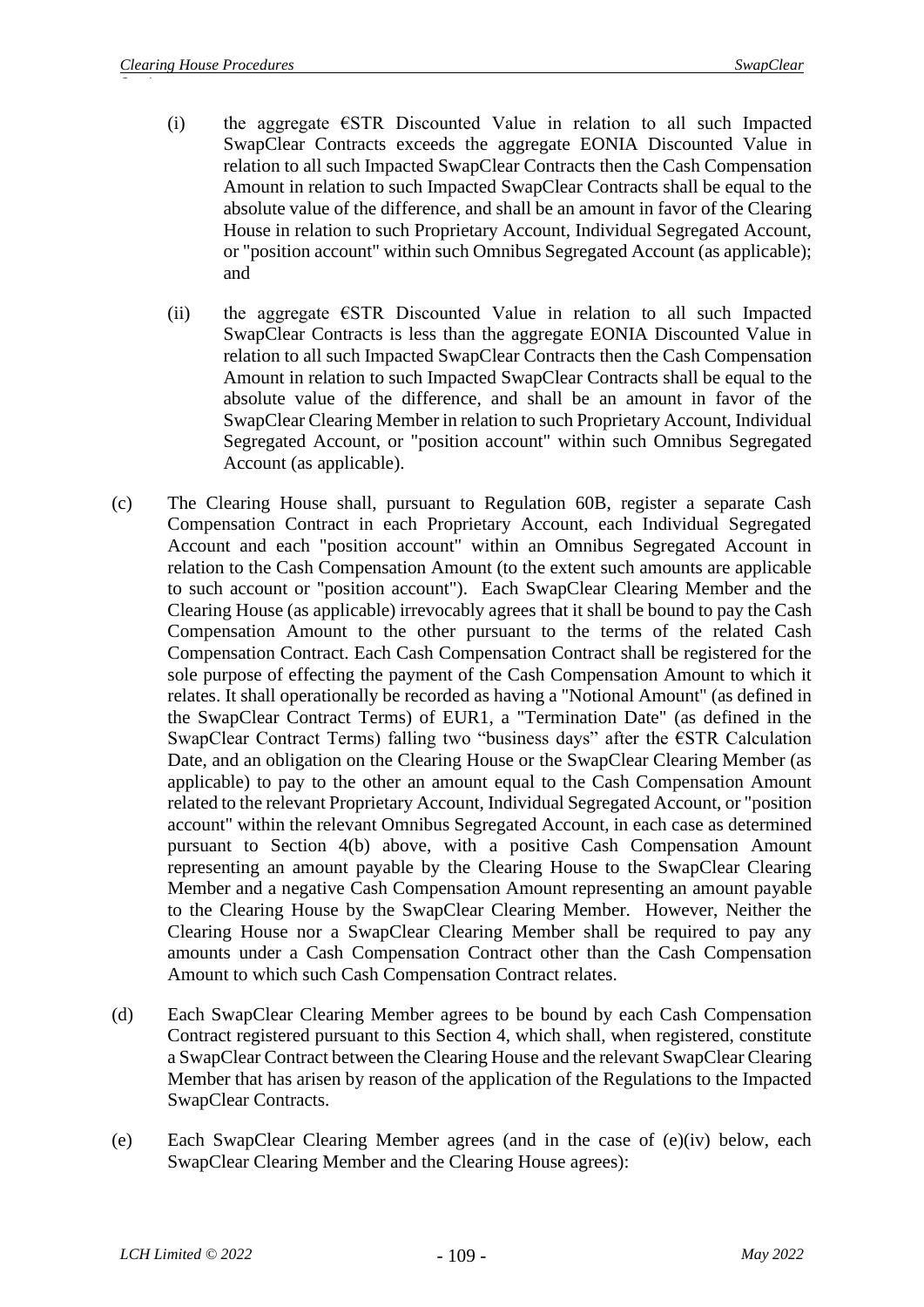- (i) to use reasonable endeavors to provide each of its SwapClear Clearing Clients with (i) information on the change in the rate from EONIA to  $\epsilon$ STR pursuant to the terms of Regulation 60B and this Annex, (ii) information on the amounts payable pursuant to the terms of the Cash Compensation Contracts which may be allocated to that SwapClear Clearing Client's Individual Segregated Account, or "position account" within such Omnibus Segregated Account pursuant to the terms of this Annex, and (iii) other information (indicative or otherwise) in relation to each SwapClear Clearing Client's "position account. Such information shall include the terms of this Annex and any information which it has received from, or is made available by, the Clearing House in connection with this Annex;
- (ii) that it, and each of SwapClear Clearing Client, shall be bound by the terms of any Cash Compensation Contracts registered pursuant to this Annex and all payment obligations thereunder (as determined by the Clearing House pursuant to this Annex);
- (iii) to perform all obligations and exercise all rights under this Annex in accordance with Applicable Law; and
- (iv) that each Cash Compensation Contract is being registered in the relevant account in connection with the matters specified in this Annex and the obligations thereunder are for the sole purpose of addressing the value impact of the change from EONIA to €STR.

### **5. DETERMINATIONS BINDING**

Subject to Section 8, all determinations and calculations made by the Clearing House pursuant to this Annex shall be binding and may in no circumstances (other than in the case of manifest error) be called into question by any person.

#### **6. RECORDS**

The Clearing House shall update its books and records to reflect the Cash Compensation Contracts and the amounts payable thereunder and the obligation to pay, or the right to receive, any such amounts may be reflected in the books and records of the Clearing House in such manner as the Clearing House determines is necessary to meet its operational requirements.

#### **7. MISCELLANEOUS**

- (a) The obligations of the Clearing House to each SwapClear Clearing Member shall be to perform its obligations as principal to such SwapClear Clearing Member in accordance with the Rulebook, but subject to the restrictions on the Clearing House's obligations and liabilities contained in the Rulebook and Section 8.
- (b) The terms of this Annex are without prejudice to the Clearing House's rights under the Procedures to change the rate used for the purposes of (i) calculating PAI, (ii) calculating the Price Alignment Amount, and (iii) constructing the Clearing House's zero coupon yield curves under 1.7.2 of Section 2C of the Procedures from time to time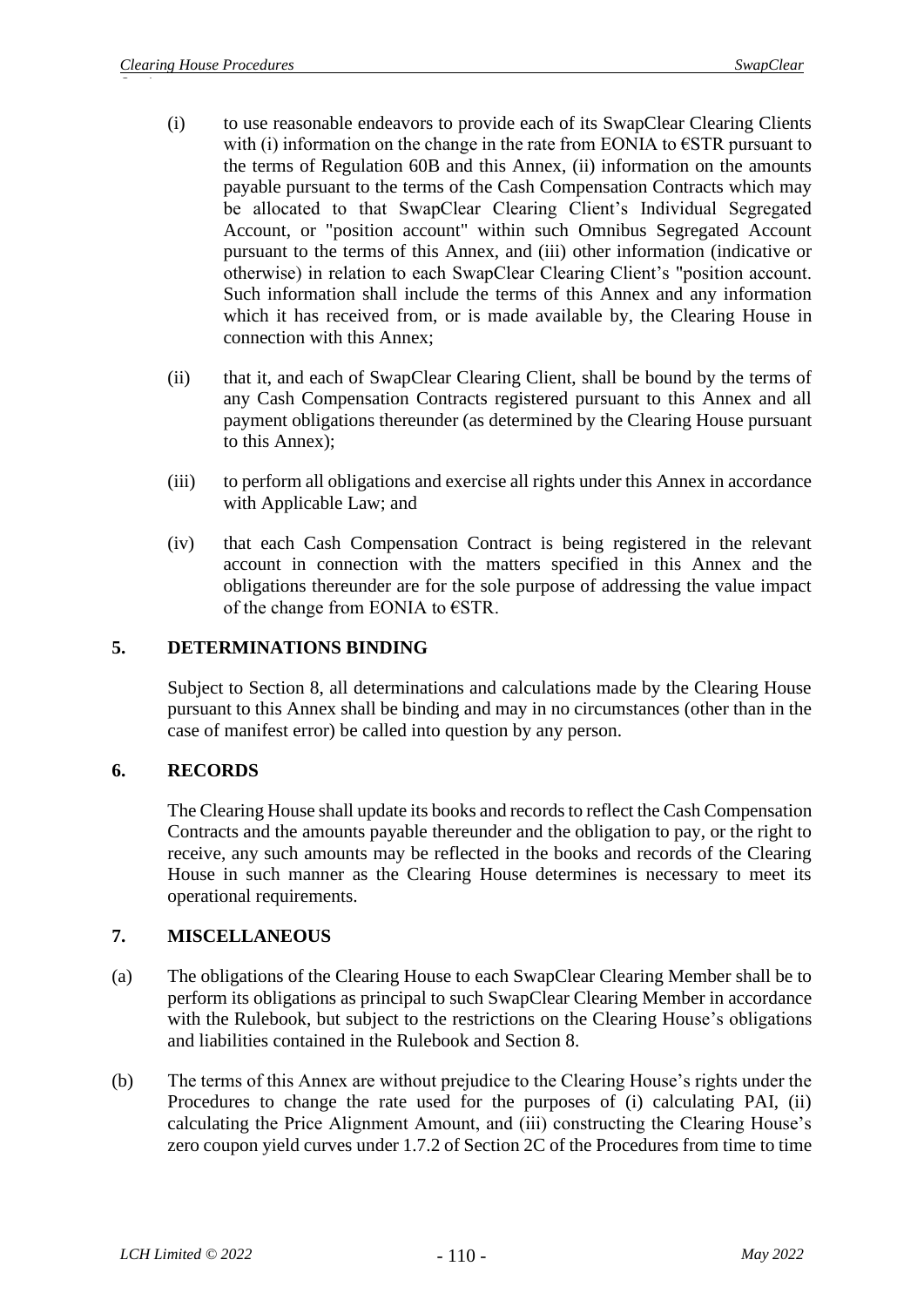and such terms shall not be relevant or binding on the Clearing House in respect of any such changes.

(c) The performance by the Clearing House of its obligations hereunder shall always be subject to the provisions of the Rulebook. The benefit of the performance by the Clearing House of its obligations under this Annex is conferred upon SwapClear Members only, as principal, and a person who is not a party to the Rulebook has no right under Contracts (Rights of Third Parties) Act 1999 (as amended from time to time) to enforce any term of this Annex.

## **8. LIMITATION OF LIABILITY**

- 8.1 Without prejudice to the generality of Regulation 52, each SwapClear Clearing Member agrees:
	- (a) that neither the Clearing House nor any other member of the LCH Group will have any liability whatsoever to any SwapClear Clearing Member or any other person (including, without limitation, any SwapClear Clearing Client) whether in contract, tort (including, without limitation, negligence), trust, as a fiduciary or under any other cause of action, and whether in respect of any damages, loss or gain, cost or expense (whether direct, indirect, general, special, consequential, punitive or otherwise); and
	- (b) to waive any claim against the Clearing House or any member of the LCH Group;

arising or that may arise in connection with:

- (i) any determination, calculation, notification, registration, publication, exercise of discretion, or decision, taken or not taken by the Clearing House or any other member of the LCH Group in connection with this Annex; or
- (ii) the determination or publication of any price, curve, data, quote or other information arising from, or in connection with, this Annex;

except in the case of fraud or wilful misconduct on the part of the Clearing House or any other member of the LCH Group.

- 8.2 Without prejudice to the generality of Regulation 52 and clause 8.1 above, each SwapClear Clearing Member further agrees:
	- (a) that neither the Clearing House nor any other member of the LCH Group will have any liability whatsoever to any SwapClear Clearing Member or any other person (including, without limitation, any SwapClear Clearing Client) in tort (including, without limitation, negligence), trust, as a fiduciary or under any other non-contractual cause of action, or under any implied contractual term, and whether in respect of any damages, loss or gain, cost or expense (whether direct, indirect, general, special, consequential, punitive or otherwise); and
	- (b) to waive any non-contractual claim or claim under any implied contractual term against the Clearing House or any member of the LCH Group;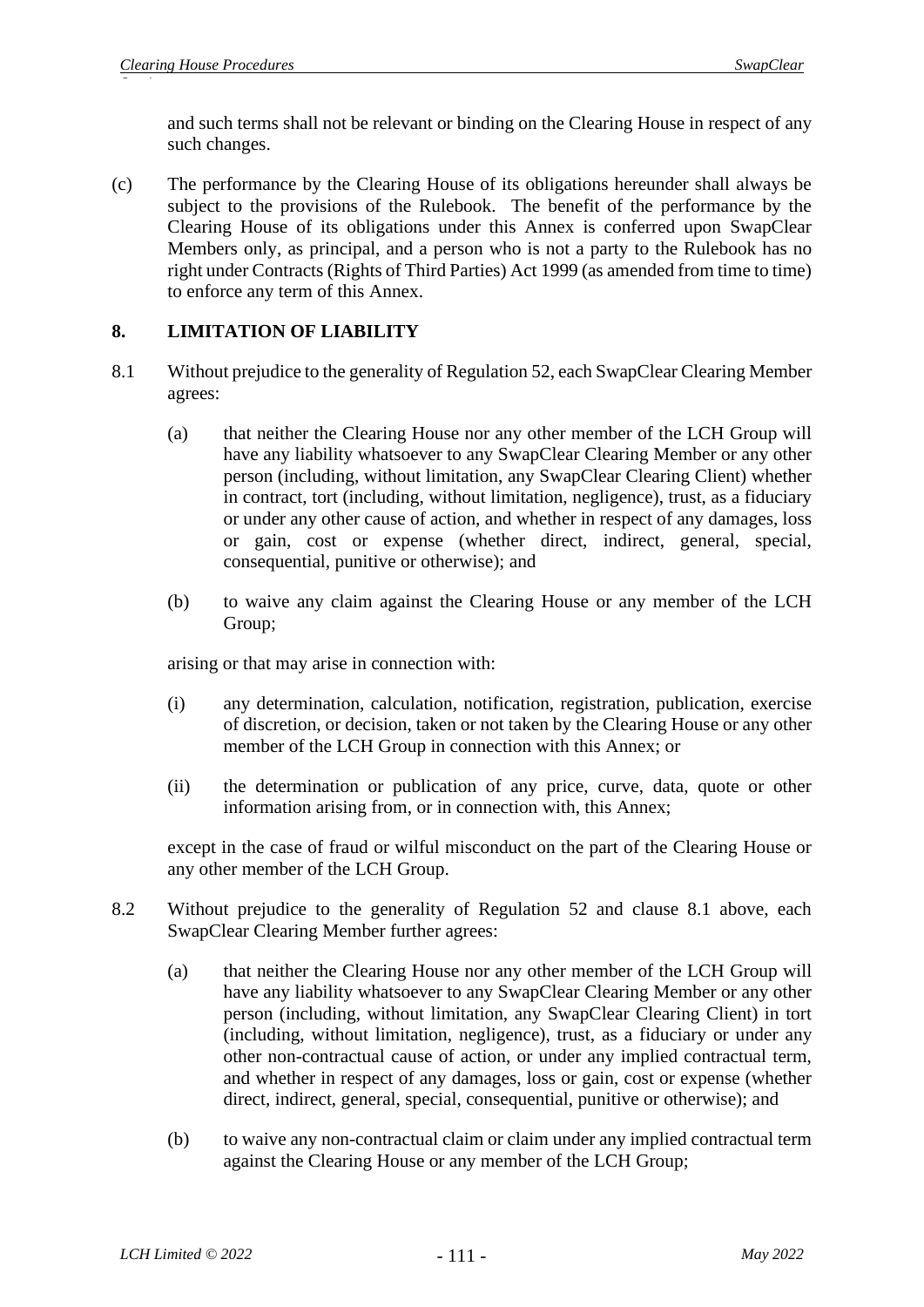arising or that may arise in connection with the Clearing House's performance of its contractual duties or obligations under this Annex, except in the case of fraud or wilful misconduct on the part of the Clearing House or any other member of the LCH Group.

- 8.3 Each SwapClear Clearing Member agrees that neither the Clearing House nor any other member of the LCH Group (i) owes any duty of care to any person in connection with the performance of the Clearing House's duties or obligations or exercise of its rights under this Annex, save for the express contractual duties set forth in this Annex; (ii) is under any obligation to research, investigate, supplement, or verify the veracity of, any price, data, quote or other information received from a SwapClear Clearing Member in connection with this Annex; (iii) is acting as a fiduciary for, or as an advisor to, any SwapClear Clearing Member or SwapClear Clearing Client in connection with this Annex or any SwapClear Contract registered as a result of the matters specified in this Annex; (iv) shall be under any requirement to consult with, or individually notify (other than as expressly set out in this Annex), a SwapClear Clearing Member or SwapClear Clearing Client in connection with making its determinations, exercising its discretions or performing its duties or obligations or exercising its rights, each under this Annex; or (v) has made any representation, express or implied, in relation to this Annex, and each SwapClear Clearing Member acknowledges that it has not relied on any representations made by the Clearing House or any other member of the LCH Group in relation to this Annex.
- 8.4 For the avoidance of doubt, notwithstanding anything to the contrary herein, neither the Clearing House nor any other member of the LCH Group shall be liable for any obligations of, or to any person who is not, a SwapClear Clearing Member.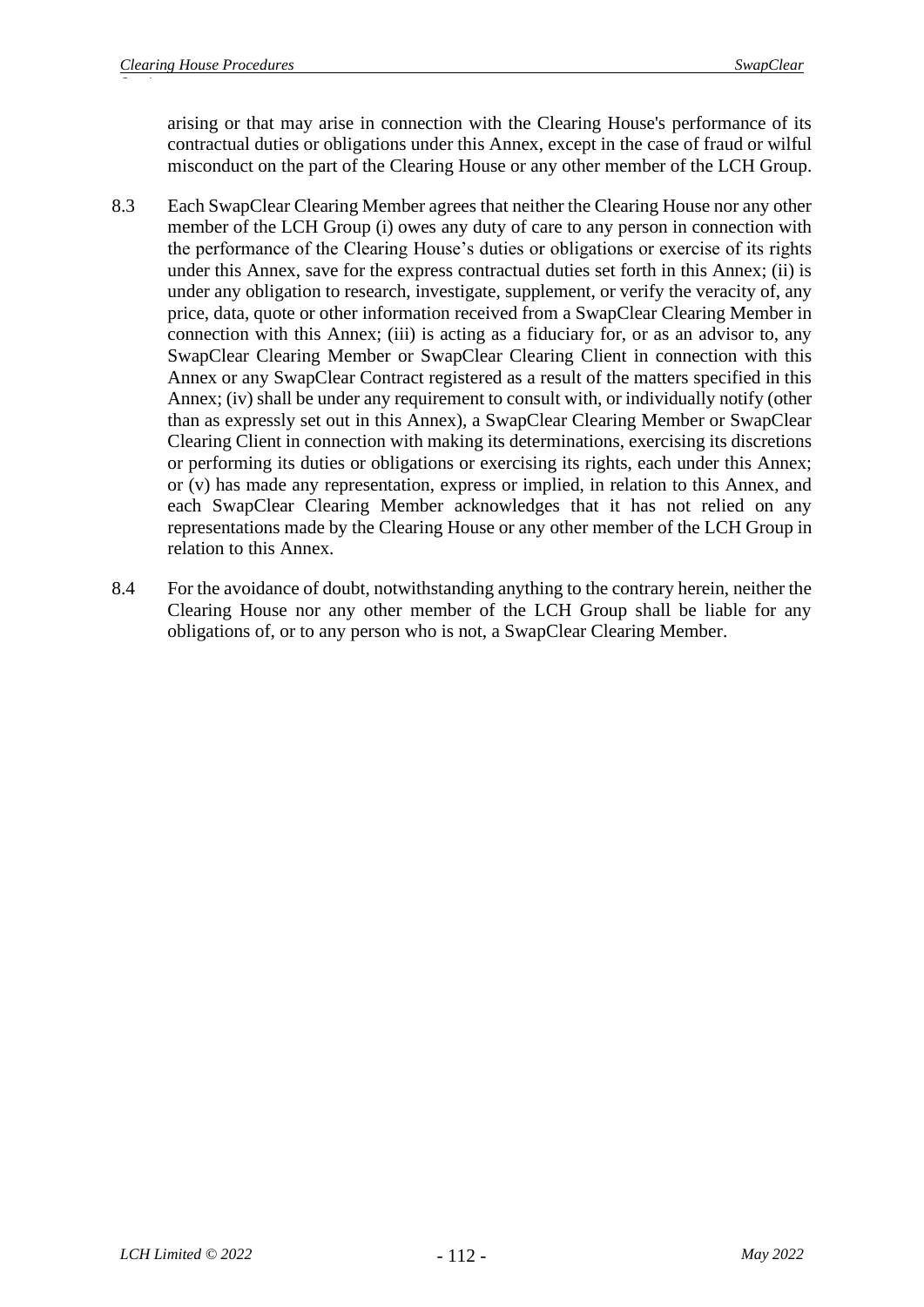#### **SCHEDULE 3 SWAPCLEAR SCM SERVICE – FLOATING RATE CONVERSION ANNEX – EURO OVERNIGHT INDEX AVERAGE (EONIA)**

### 1. **SCOPE AND INTERPRETATION**

- (a) This Annex constitutes a "Floating Rate Conversion Annex" as defined in and pursuant to the Regulations and supplements and forms part of the Rulebook.
- (b) The terms of this Annex shall apply to all open SwapClear Contracts that (i) specify an In-Scope Floating Rate Option as the floating rate or use an In-Scope Floating Rate Option to calculate the floating amount thereunder and (ii) are registered with the Clearing House at the end of the "business day" in New York on the Conversion Cut-Off Date (each such SwapClear Contract, an EONIA Contract). For the avoidance of doubt, (A) no other SwapClear Contract shall be subject to, or affected by, the terms of this Annex and all SwapClear Contracts shall remain in full force and effect as amended pursuant to the Floating Rate Conversion Annexes, and (B) other than as expressly set out in this Annex, the SwapClear Contract Terms shall not be amended, supplemented or modified by the terms of this Annex.
- (c) Capitalised terms used but not otherwise defined herein have the meaning given to them in the Regulations. The term "business day" has the meaning given to it in the Regulations.
- (d) The terms of this Annex relating to operational or procedural matters may be supplemented, modified, amended, replaced or withdrawn from time to time by the Clearing House in its sole discretion through a member circular or such other method as the Clearing House shall determine is appropriate.

## **2. DEFINITIONS**

2.1 For the purposes of this Annex:

**Amended EONIA Contract** means each EONIA Contract after giving effect to the amendments made pursuant to Section 3 of this Annex.

**Cash Compensation Amount** means, in relation to the EONIA Contracts in a Proprietary Account, an Individual Segregated Account, or a "position account" within an Omnibus Segregated Account, the amount determined in accordance with Section 5 below.

**Cash Compensation Contract** means each contract determined by the Clearing House and registered in the relevant Proprietary Account, Individual Segregated Account or "position account" within an Omnibus Segregated Account pursuant to Section 5 below.

**Conversion Cut-Off Date** means the business day immediately prior to the Conversion Date.

**Conversion Date** means October 16, 2021, or such other date as may be specified by the Clearing House from time to time through a member circular or such other method as the Clearing House shall determine is appropriate.

**EONIA Contract** has the meaning given to the term in Section 1(b) hereto.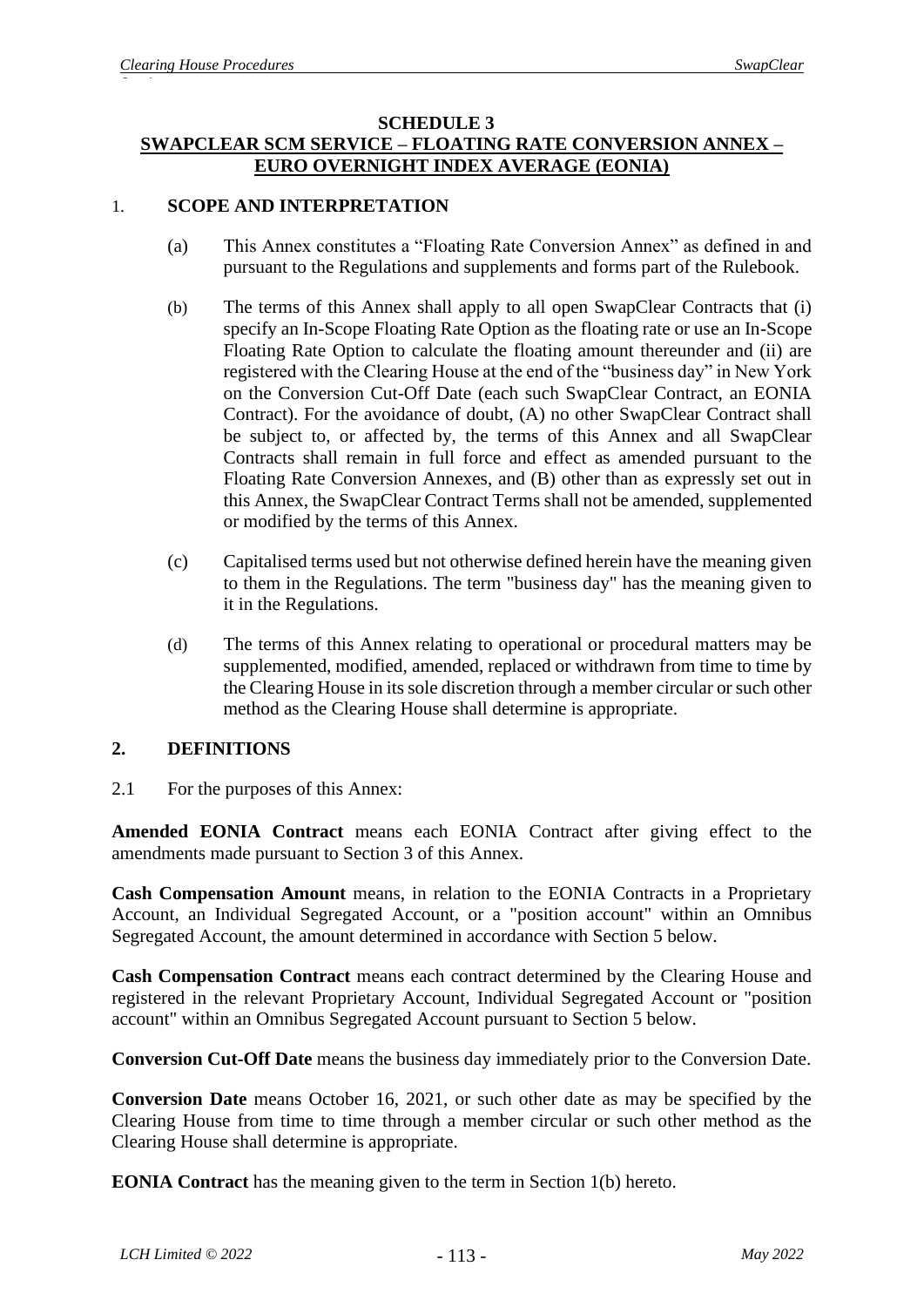**EONIA Value** means, in relation to an EONIA Contract, the net present value, determined by the Clearing House by reference to the Clearing House's zero coupon yield curves as of the time specified in Section 1.7.2 of these Procedures on the Conversion Date, of all future cash flows under that EONIA Contract on the basis that such EONIA Contract is an Unamended EONIA Contract. If the net present value represents an asset or positive value for the Clearing House, such EONIA Value shall be a positive amount and if the net present value represents a liability or negative value for the Clearing House, such EONIA Value shall be a negative amount.

**€STR Value** means, in relation to an EONIA Contract, the net present value, determined by the Clearing House by reference to the Clearing House's zero coupon yield curves as of the time specified in Section 1.7.2 of these Procedures on the Conversion Date, of all future cash flows under that EONIA Contract on the basis that such EONIA Contract is an Amended EONIA Contract. If the net present value represents an asset or positive value for the Clearing House, such  $\epsilon$ STR Value shall be a positive amount and if the net present value represents a liability or negative value for the Clearing House, such €STR Value shall be a negative amount.

**EUR-EONIA-OIS-COMPOUND** has the meaning given to it in the ISDA 2000 Definitions or ISDA 2006 Definitions (as applicable)

**EUR-EONIA-OIS Compound** has the meaning given to it in the ISDA 2021 Definitions.

**EUR-EuroSTR-COMPOUND** has the meaning given to it in the ISDA 2000 Definitions or ISDA 2006 Definitions (as applicable).

**EUR-EuroSTR-OIS Compound** has the meaning given to it in the ISDA 2021 Definitions.

**In-Scope Floating Rate Option** means EUR-EONIA-OIS COMPOUND or EUR-EONIA-OIS Compound.

**ISDA Definitions** means the ISDA 2000 Definitions, the ISDA 2006 Definitions and the ISDA 2021 Definitions, each as published by the International Swaps and Derivatives Association, Inc.

**Unamended EONIA Contract** means each EONIA Contract prior to giving effect to the amendments made pursuant to Section 3 below.

# **3. AMENDMENT TO EONIA CONTRACTS**

- 3.1
- (a) Pursuant to Regulation 60C of the Regulations, with effect from, and including, the Conversion Date, each EONIA Contract shall be amended so that each reference to EONIA shall instead be deemed to be a reference to the Euro Short-Term Rate (**€STR**) (without any spread) and each reference to an In-Scope Floating Rate Option shall instead be a reference to EUR-EuroSTR-COMPOUND or EUR-EuroSTR-OIS Compound (as applicable), depending on the ISDA Definitions incorporated into the relevant EONIA Contract.
- (b) No other term of any EONIA Contract shall be amended under this Annex.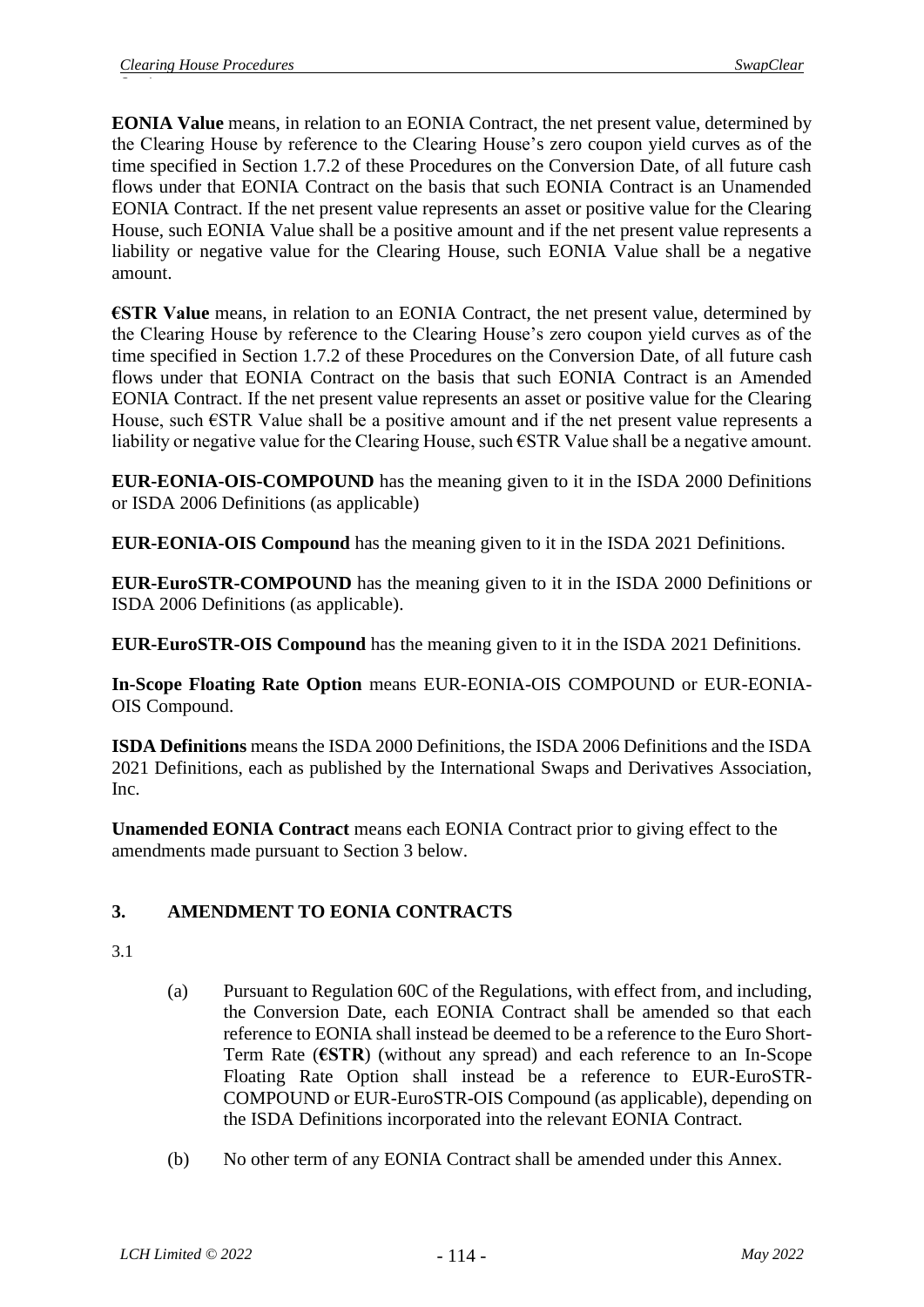## 4. **OBLIGATIONS TO MAKE CERTAIN CALCULATIONS AND ENTER INTOCERTAIN CONTRACTS**

(a) Pursuant to Regulation 60C of the Regulations, this Annex sets out the method for (i) calculating the Cash Compensation Amounts (which are "Conversion Payments" for purposes of Regulation 60C), and (ii) determining the terms of the Cash Compensation Contracts which shall be registered in order to effect the payment of the Cash Compensation Amounts.

## **5. DETERMINATION OF THE CASH COMPENSATION AMOUNT AND THE CASH COMPENSATION CONTRACTS FOLLOWING THE CHANGE TO €STR**

- (a) On the Conversion Date the Clearing House shall calculate:
	- (i) the aggregate EONIA Value and the aggregate  $\epsilon$ STR Value in relation to all EONIA Contracts registered in each Proprietary Account as of the end of the business day in New York on the Conversion Cut-Off Date; and
	- (ii) the aggregate EONIA Value and the aggregate  $\epsilon$ STR Value in relation to EONIA Contracts registered in each Individual Segregated Account as of the end of the business day in New York on the Conversion Cut-Off Date.
- (b) The Clearing House shall determine a single Cash Compensation Amount separately in respect of all of the EONIA Contracts in each Proprietary Account, each Individual Segregated Account, and each "position account" within each Omnibus Segregated Account as follows. If:
	- (i) the aggregate  $\epsilon$ STR Value in relation to all such EONIA Contracts exceeds the aggregate EONIA Value in relation to all such EONIA Contracts then the Cash Compensation Amount in relation to such EONIA Contracts shall be equal to the absolute value of the excess, and shall be an amount in favor of the SwapClear Clearing Member in relation to such Proprietary Account, Individual Segregated Account, or "position account" within such Omnibus Segregated Account (as applicable); and
	- (ii) he aggregate  $\epsilon$ STR Value in relation to all such EONIA Contracts is less than the aggregate EONIA Value in relation to all such EONIA Contracts then the Cash Compensation Amount in relation to such EONIA Contracts shall be equal to the absolute value of the excess, and shall be an amount in favor of the Clearing House in relation to such Proprietary Account, Individual Segregated Account, or "position account" within such Omnibus Segregated Account (as applicable).
- (c) The Clearing House shall, pursuant to Regulation 60C, register a separate Cash Compensation Contract in each Proprietary Account, each Individual Segregated Account and each "position account" within an Omnibus Segregated Account in relation to the Cash Compensation Amount (to the extent such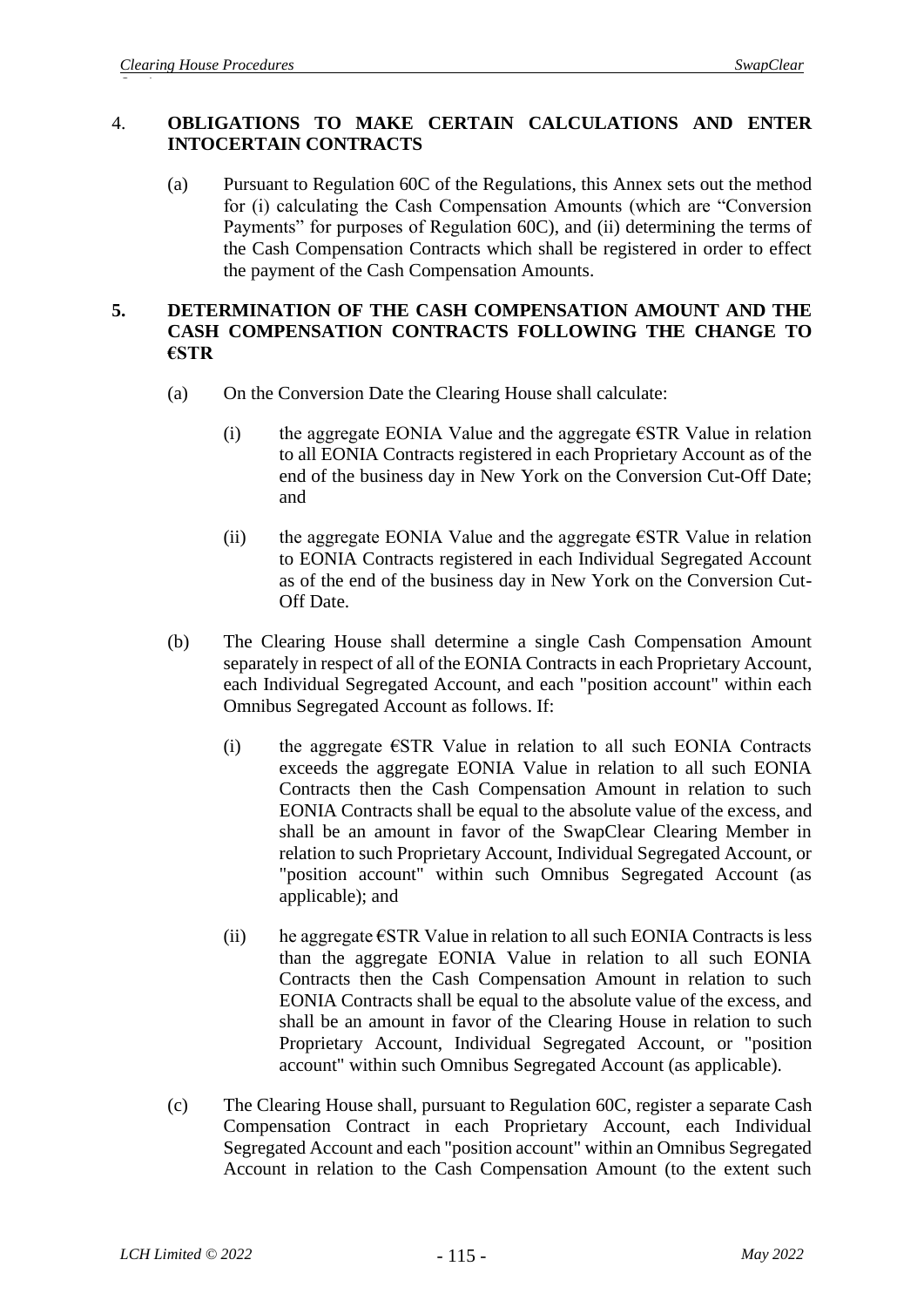amounts are applicable to such account or "position account"). Each SwapClear Clearing Member and the Clearing House (as applicable) irrevocably agrees that it shall be bound to pay the Cash Compensation Amount to the other pursuant to the terms of the related Cash Compensation Contract. Each Cash Compensation Contract shall be registered for the sole purpose of effecting the payment of the Cash Compensation Amount to which it relates. It shall operationally be recorded as having a "Notional Amount" (as defined in the SwapClear Contract Terms) of EUR1, a "Termination Date" (as defined in the SwapClear Contract Terms) falling two business days after the Conversion Cut-Off Date, and an obligation on the Clearing House or the SwapClear Clearing Member (as applicable) to pay to the other on that "Termination Date" an amount equal to the Cash Compensation Amount related to the relevant Proprietary Account, Individual Segregated Account, or "position account" within the relevant Omnibus Segregated Account, in each case as determined pursuant to Section 5(b) above. However, neither the Clearing House nor a SwapClear Clearing Member shall be required to pay any amounts under a Cash Compensation Contract other than the Cash Compensation Amount to which such Cash Compensation Contract relates.

- (d) Each SwapClear Clearing Member agrees to be bound by each Cash Compensation Contract registered pursuant to this Section 5, which shall, when registered, constitute a SwapClear Contract between the Clearing House and the relevant SwapClear Clearing Member that has arisen by reason of the application of the Regulations to the EONIA Contracts.
- (e) Each SwapClear Clearing Member agrees (and in the case of (e)(iv) below, each SwapClear Clearing Member and the Clearing House agrees):
	- (i) to use reasonable endeavors to provide each of its SwapClear Clearing Clients with (i) information on the change to the EONIA Contracts pursuant to the terms of Regulation 60C and this Annex, (ii) information on the amounts payable pursuant to the terms of the Cash Compensation Contracts which may be allocated to that SwapClear Clearing Client's Individual Segregated Account, or "position account" within an Omnibus Segregated Account pursuant to the terms of this Annex, and (iii) other information (indicative or otherwise) in relation to each SwapClear Clearing Client's "position account". Such information shall be set out in 'Risk Notices' or other materials from the Clearing House in connection with this Annex (or any applicable Floating Rate Conversion Notice(s)) expressly marked for distribution to SwapClear Clearing Clients;
	- (ii) that it, and each SwapClear Clearing Client, shall be bound by the terms of any Cash Compensation Contracts registered pursuant to this Annex and all payment obligations thereunder (as determined by the Clearing House pursuant to this Annex);
	- (iii) to perform all obligations and exercise all rights under or pursuant to this Annex in accordance with Applicable Law; and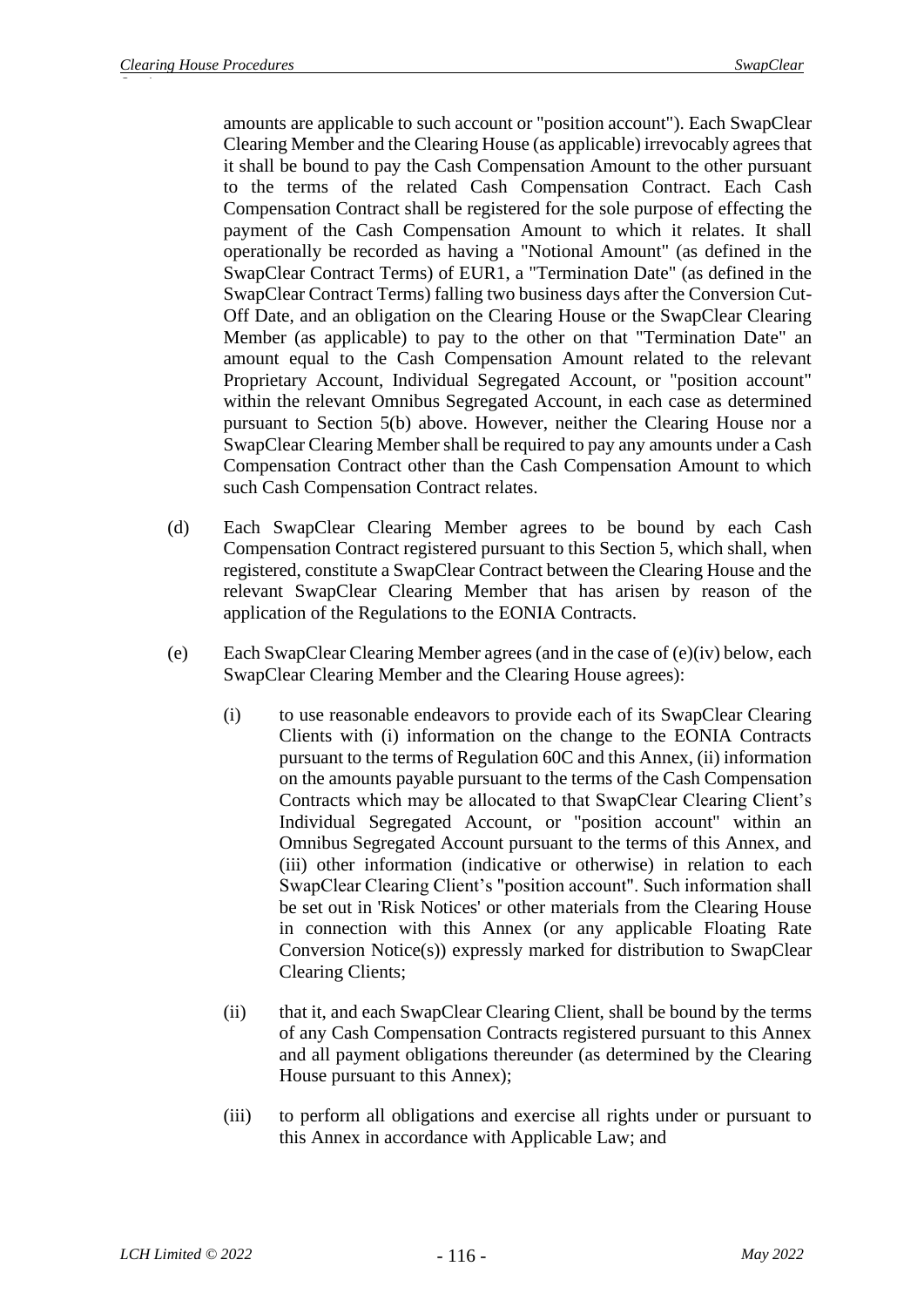(iv) that each Cash Compensation Contract is being registered in the relevant account in connection with the matters specified in this Annex and the obligations thereunder are for the sole purpose of addressing the value impact of the changes to the EONIA Contracts pursuant to this Annex.

## **6. ELIGIBILITY FROM THE CONVERSION DATE**

Notwithstanding anything to the contrary in the Product Specific Contract Terms and Eligibility Criteria Manual, from and including the Conversion Date the Clearing House shall not accept for clearing or registration any SwapClear Transaction that specifies an In-Scope Floating Rate Option.

### 7. **DETERMINATIONS BINDING**

Subject to Section 10, all determinations and calculations made by the Clearing House pursuant to this Annex shall be binding and may in no circumstances (other than in the case of manifest error) be called into question by any person.

### 8. **RECORDS**

The Clearing House shall update its books and records to reflect the Cash Compensation Contracts and the amounts payable thereunder and the obligation to pay, or the right to receive, any such amounts may be reflected in the books and records of the Clearing House in such manner as the Clearing House determines is necessary to meet its operational requirements.

### 9. **MISCELLANEOUS**

- (a) The obligations of the Clearing House to each SwapClear Clearing Member shall be to perform its obligations as principal to such SwapClear Clearing Member in accordance with the Rulebook, but subject to the restrictions on the Clearing House's obligations and liabilities contained in the Rulebook and Section 10.
- (b) The terms of this Annex are without prejudice to the Clearing House's rights under the Regulations and the Procedures to change the terms of any open SwapClear Contract from time to time and such terms shall not be relevant or binding on the Clearing House in respect of any such changes.
- (c) The performance by the Clearing House of its obligations hereunder shall always be subject to the provisions of the Rulebook. The benefit of the performance by the Clearing House of its obligations under this Annex is conferred upon SwapClear Clearing Members only, as principal, and a person who is not a party to the Rulebook has no right under Contracts (Rights of Third Parties) Act 1999 (as amended from time to time) to enforce any term of this Annex.

#### 10. **LIMITATION OF LIABILITY**

10.1 Without prejudice to the generality of Regulation 52, each SwapClear Clearing Member agrees: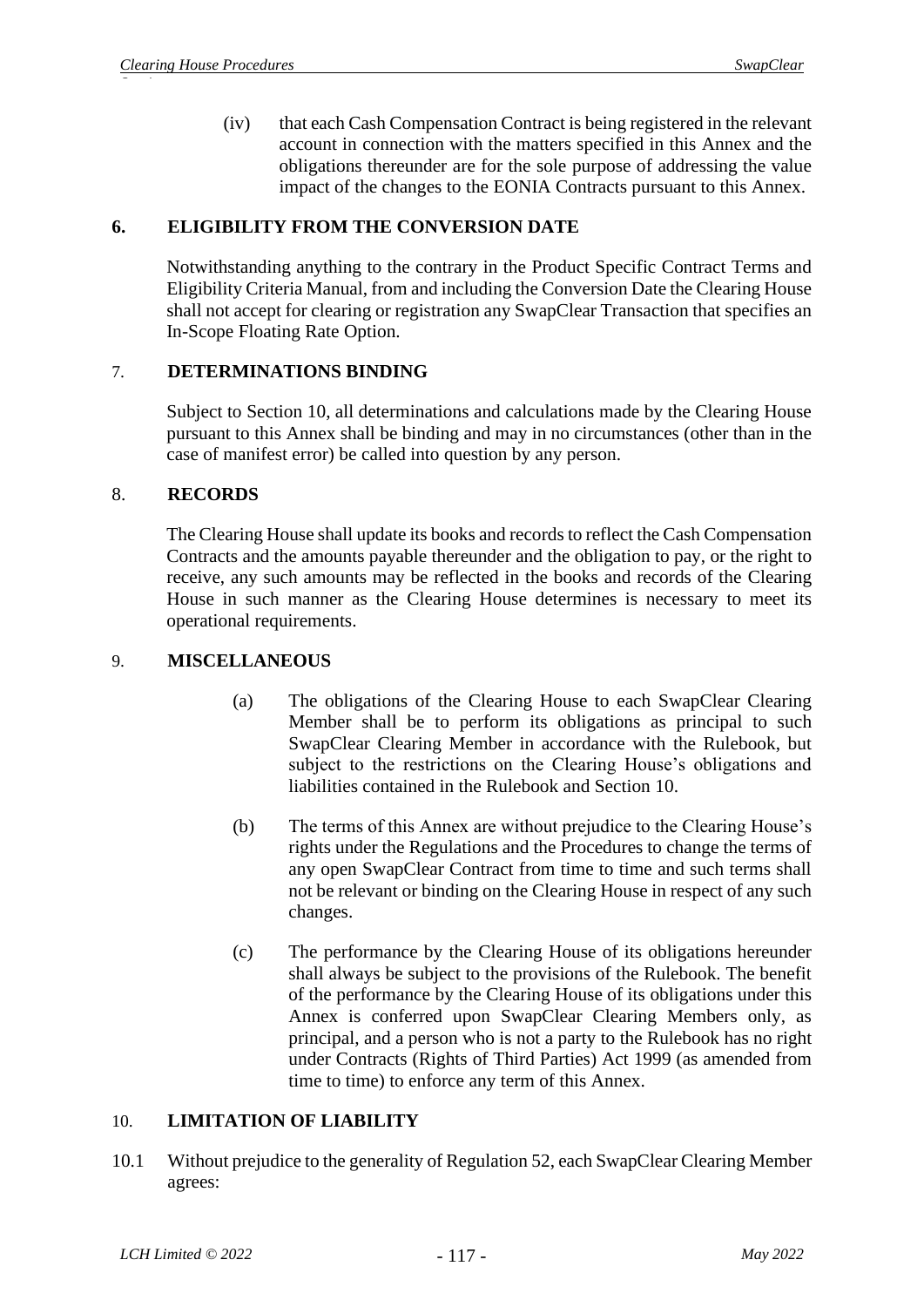- (a) that neither the Clearing House nor any other member of the LCH Group will have any liability whatsoever to any SwapClear Clearing Member or any other person (including, without limitation, any SwapClear Clearing Client) whether in contract, tort (including, without limitation, negligence), trust, as a fiduciary or under any other cause of action, and whether in respect of any damages, loss or gain, cost or expense (whether direct, indirect, general, special, consequential, punitive or otherwise); and
- (b) to waive any claim against the Clearing House or any member of the LCH Group; arising or that may arise in connection with:
	- (i) any determination, calculation, notification, registration, publication, exercise of discretion, or decision, taken or not taken by the Clearing House or any other member of the LCH Group in connection with this Annex; or
	- (ii) the determination or publication of any price, curve, data, quote or other information arising from, or in connection with, this Annex; except in the case of fraud or wilful misconduct on the part of the Clearing House or any other member of the LCH Group.
- 10.2 Without prejudice to the generality of Regulation 52 and Section 10.1 above, each SwapClear Clearing Member further agrees:
	- (a) that neither the Clearing House nor any other member of the LCH Group will have any liability whatsoever to any SwapClear Clearing Member or any other person (including, without limitation, any SwapClear Clearing Client) in tort (including, without limitation, negligence), trust, as a fiduciary or under any other non-contractual cause of action, or under any implied contractual term, and whether in respect of any damages, loss or gain, cost or expense (whether direct, indirect, general, special, consequential, punitive or otherwise); and
	- (b) to waive any non-contractual claim or claim under any implied contractual term against the Clearing House or any member of the LCH Group; arising or that may arise in connection with the Clearing House's performance of its contractual duties or obligations under this Annex, except in the case of fraud or wilful misconduct on the part of the Clearing House or any other member of the LCH Group.
- 10.3 10.3 Each SwapClear Clearing Member agrees that neither the Clearing House nor any other member of the LCH Group (i) owes any duty of care to any person in connection with the performance of the Clearing House's duties or obligations or exercise of its rights under this Annex, save for the express contractual duties set forth in this Annex; (ii) is under any obligation to research, investigate, supplement, or verify the veracity of, any price, data, quote or other information received from a SwapClear Clearing Member in connection with this Annex; (iii) is acting as a fiduciary for, or as an advisor to, any SwapClear Clearing Member or SwapClear Clearing Client in connection with this Annex or any SwapClear Contract registered as a result of the matters specified in this Annex; (iv) shall be under any requirement to consult with, or individually notify (other than as expressly set out in this Annex), a SwapClear Clearing Member or SwapClear Clearing Client in connection with making its determinations, exercising its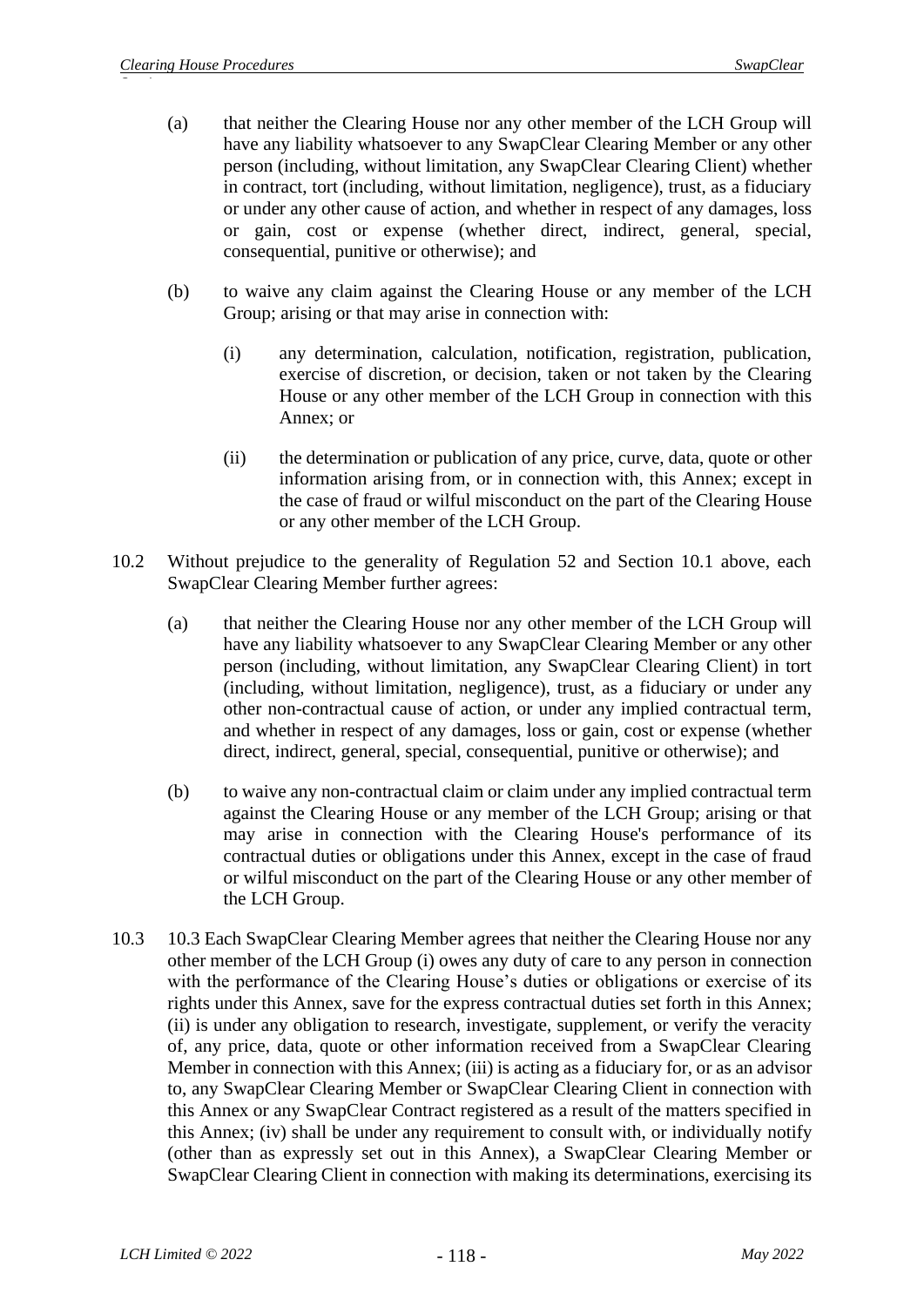discretions or performing its duties or obligations or exercising its rights, each under this Annex; or (v) has made any representation, express or implied, in relation to this Annex, and each SwapClear Clearing Member acknowledges that it has not relied on any representations made by the Clearing House or any other member of the LCH Group in relation to this Annex.

For the avoidance of doubt, notwithstanding anything to the contrary herein, neither the Clearing House nor any other member of the LCH Group shall be liable for any obligations of, or to any person who is not, a SwapClear Clearing Member.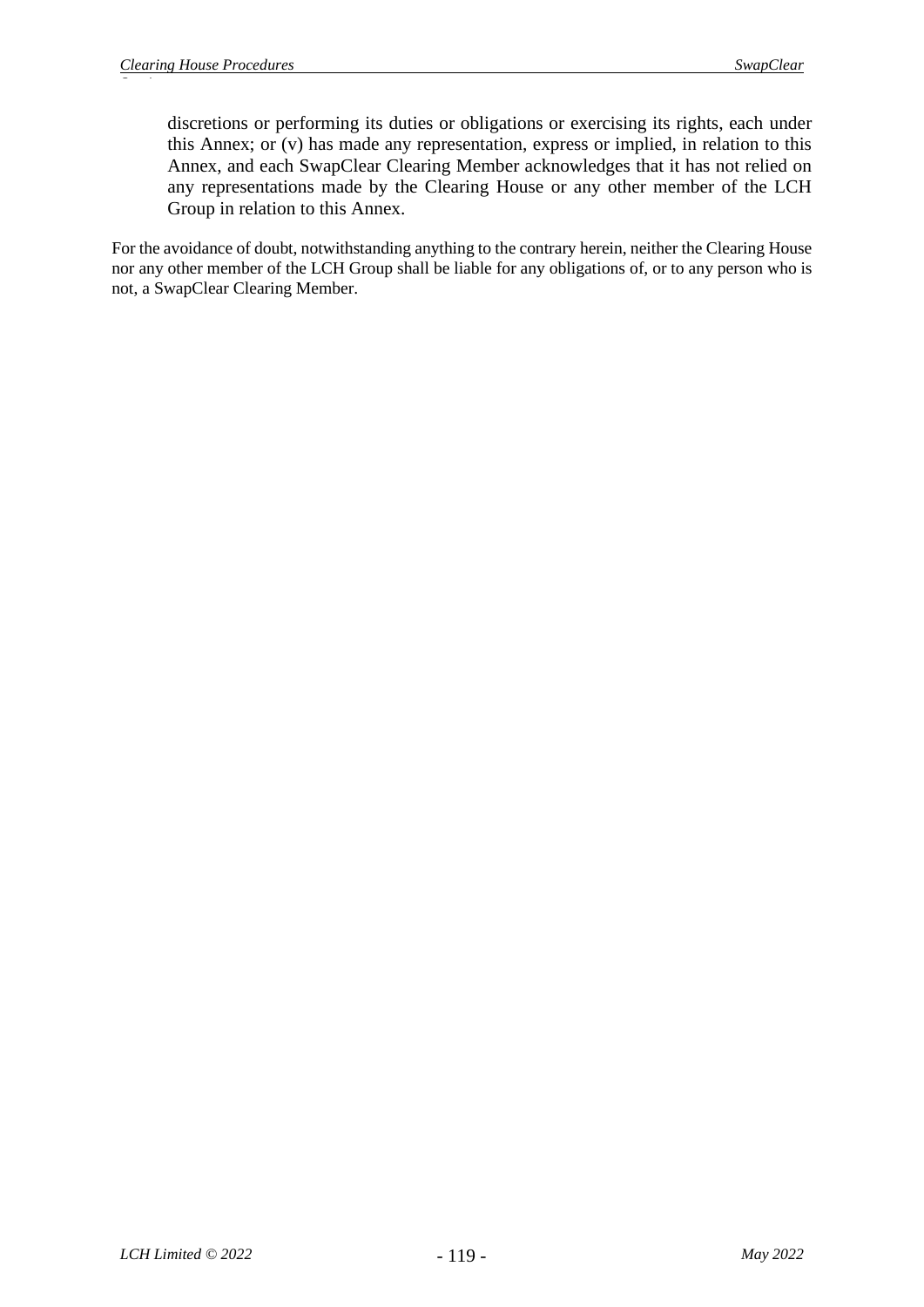#### **SCHEDULE 4 SWAPCLEAR SCM SERVICE – FLOATING RATE CONVERSION ANNEX – LIBOR**

## **1. SCOPE AND INTERPRETATION**

- (a) This Annex constitutes a "Floating Rate Conversion Annex" as defined in and pursuant to the Regulations and supplements and forms part of the Rulebook.
- (b) The terms of this Annex shall apply to all open SwapClear Contracts that (i) specify an In-Scope Floating Rate Option as the floating rate or use an In-Scope Floating Rate Option to calculate the floating amount thereunder and (ii) are registered with the Clearing House as of the end of the "business day" in New York on the Conversion Cut-Off Date (each such SwapClear Contract, a **LIBOR Contract**). For the avoidance of doubt, (A) no other SwapClear Contract shall be subject to, or affected by, the terms of this Annex and all SwapClear Contracts shall remain in full force and effect, and (B) other than as expressly set out in this Annex, the SwapClear Contract Terms shall not be amended, supplemented or modified by the terms of this Annex.
- (c) Capitalised terms used but not otherwise defined herein have the meaning given to them in the Regulations. The term "business day" has the meaning given to it in the Regulations.
- (d) The terms of this Annex relating to operational or procedural matters may be supplemented, modified, amended, replaced or withdrawn from time to time by the Clearing House in its sole discretion through a member circular or such other method as the Clearing House shall determine is appropriate.

## **2. DEFINITIONS**

For the purposes of this Annex:

**Affected Forward Rate Agreement** means each open Forward Rate Agreement that has a "Reset Date" (as defined in the ISDA Definitions) which (i) in the case of a Forward Rate Agreement for which the floating rate is GBP-LIBOR-BBA or GBP-LIBOR, falls on, or after, the "Index Cessation Effective Date" (as defined in the ISDA Definitions) related to those In-Scope Floating Rate Options, or (ii) in the case of a Forward Rate Agreement for which the floating rate is an In-Scope Floating Rate Option other than GBP-LIBOR-BBA or GBP-LIBOR, falls on or after the Relevant Number of Business Days from the "Index Cessation Effective Date" (as defined in the ISDA Definitions) related to the In-Scope Floating Rate Option referenced in the relevant Forward Rate Agreement.

**Amended LIBOR Contract** means each LIBOR Contract after giving effect to the amendments made pursuant to Section 3 below and, in respect of the Affected Forward Rate Agreements, the amendments made pursuant to Section 4 below.

**Basis Swap Operational Split Date** means October 2, 2021, or such other date as may be specified by the Clearing House from time to time through a member circular or such other method as the Clearing House shall determine is appropriate.

**Bloomberg Spread** means, in relation to an In-Scope Floating Rate Option, the spread relating to that In-Scope Floating Rate Option for a period of the Designated Maturity (as defined in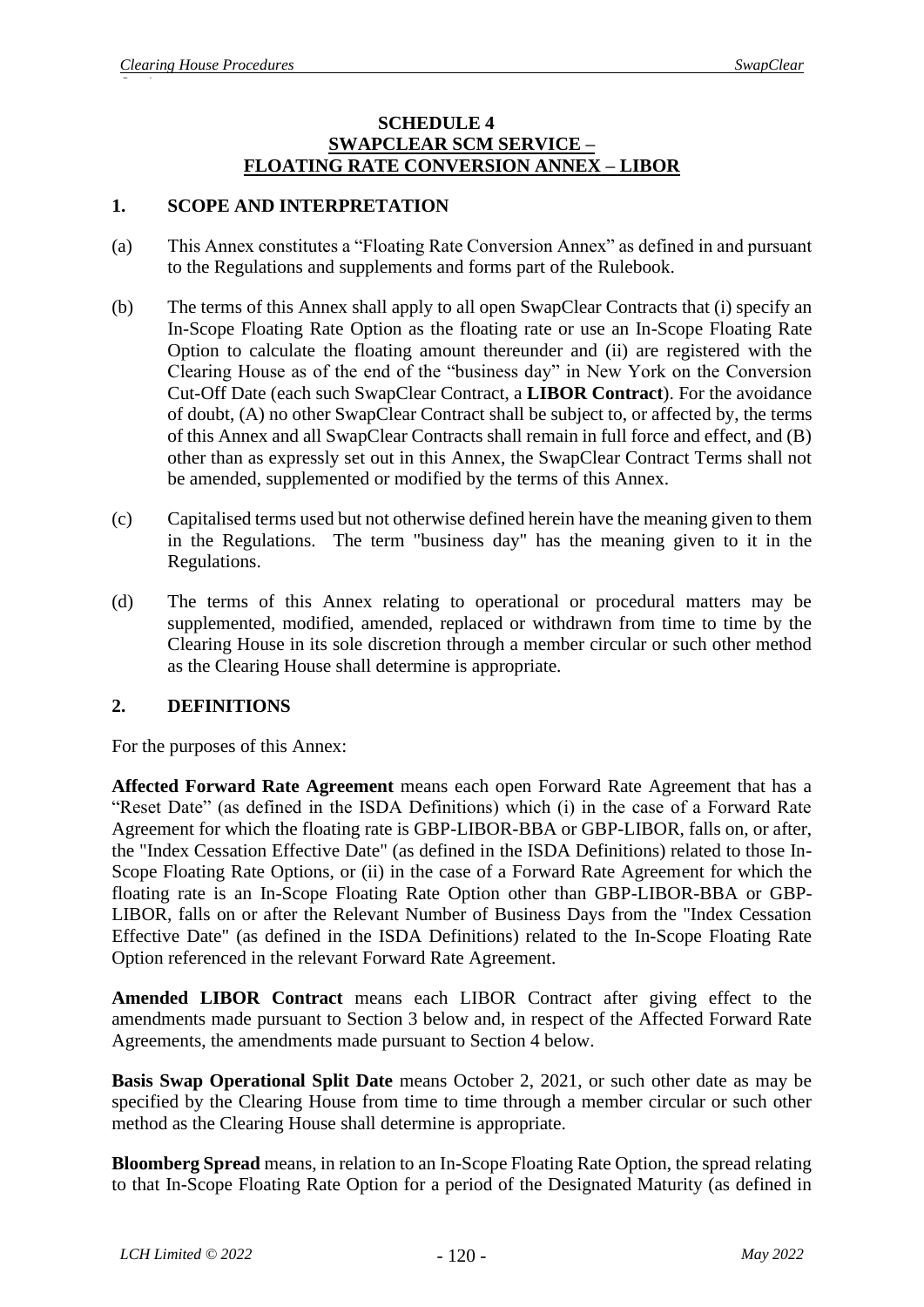the ISDA Definitions) of that LIBOR Contract provided by Bloomberg Index Services Limited (or a successor provider as approved and/or appointed by ISDA from time to time).

**Cash Compensation Amount** means, in relation to all LIBOR Contracts that specify an In-Scope Floating Rate Option as the floating rate or use an In-Scope Floating Rate Option to calculate the floating amount thereunder in a Proprietary Account, an Individual Segregated Account, or a "position account" within an Omnibus Segregated Account, the amount determined in accordance with Section 8 below, or, in relation to Legacy LIBOR Transactions, the amount determined in accordance with Section 11 below.

**Cash Compensation Contract** means each contract determined by the Clearing House and registered in the relevant Proprietary Account, Individual Segregated Account or "position account" within an Omnibus Segregated Account pursuant to Section 8 or Section 11 (as applicable) below.

**Conversion Cut-Off Date** means, with respect to a LIBOR Contract, the business day immediately prior to the Conversion Date applicable to such LIBOR Contract as determined in accordance with the definition of "Conversion Date" below.

## **Conversion Date** means:

- (a) in relation to each LIBOR Contract (including each Affected Forward Rate Agreement) that specifies CHF-LIBOR-BBA, CHF-LIBOR, EUR-LIBOR-BBA, EUR-LIBOR, JPY-LIBOR-BBA or JPY-LIBOR as the floating rate or uses CHF-LIBOR-BBA, CHF-LIBOR, EUR-LIBOR-BBA, EUR-LIBOR, JPY-LIBOR-BBA, or JPY-LIBOR to calculate the floating amount thereunder, December 4, 2021, or such other date as may be specified by the Clearing House from time to time through a member circular or such other method as the Clearing House shall determine is appropriate; and
- (b) in relation to each LIBOR Contract (including each Affected Forward Rate Agreement) that specifies GBP-LIBOR-BBA or GBP-LIBOR as the floating rate or uses GBP-LIBOR-BBA or GBP-LIBOR to calculate the floating amount thereunder, December 18, 2021, or such other date as may be specified by the Clearing House from time to time through a member circular or such other method as the Clearing House shall determine is appropriate.

**CHF-SARON-OIS-COMPOUND** has the meaning given to it in the ISDA 2006 Definitions.

**CHF-SARON-OIS Compound** has the meaning given to it in the ISDA 2021 Definitions.

**EUR-EuroSTR-COMPOUND** has the meaning given to it in the ISDA 2006 Definitions.

**EUR-EuroSTR-OIS Compound** has the meaning given to it in the ISDA 2021 Definitions.

**Fallback RFR Value** means, in relation to a LIBOR Contract, the net present value, determined by the Clearing House as of the Conversion Date, of all future cash flows under that LIBOR Contract on the basis that such LIBOR Contract is not amended pursuant to this Annex, provided however that, for purposes of determining the Fallback RFR Value of an Affected Forward Rate Agreement, the provisions of Supplement 70 to the ISDA 2006 Definitions (and the equivalent provisions under the ISDA 2021 Definitions) shall not be taken into account. If the net present value represents an asset or positive value for the Clearing House, such Fallback RFR Value shall be a positive amount and if the net present value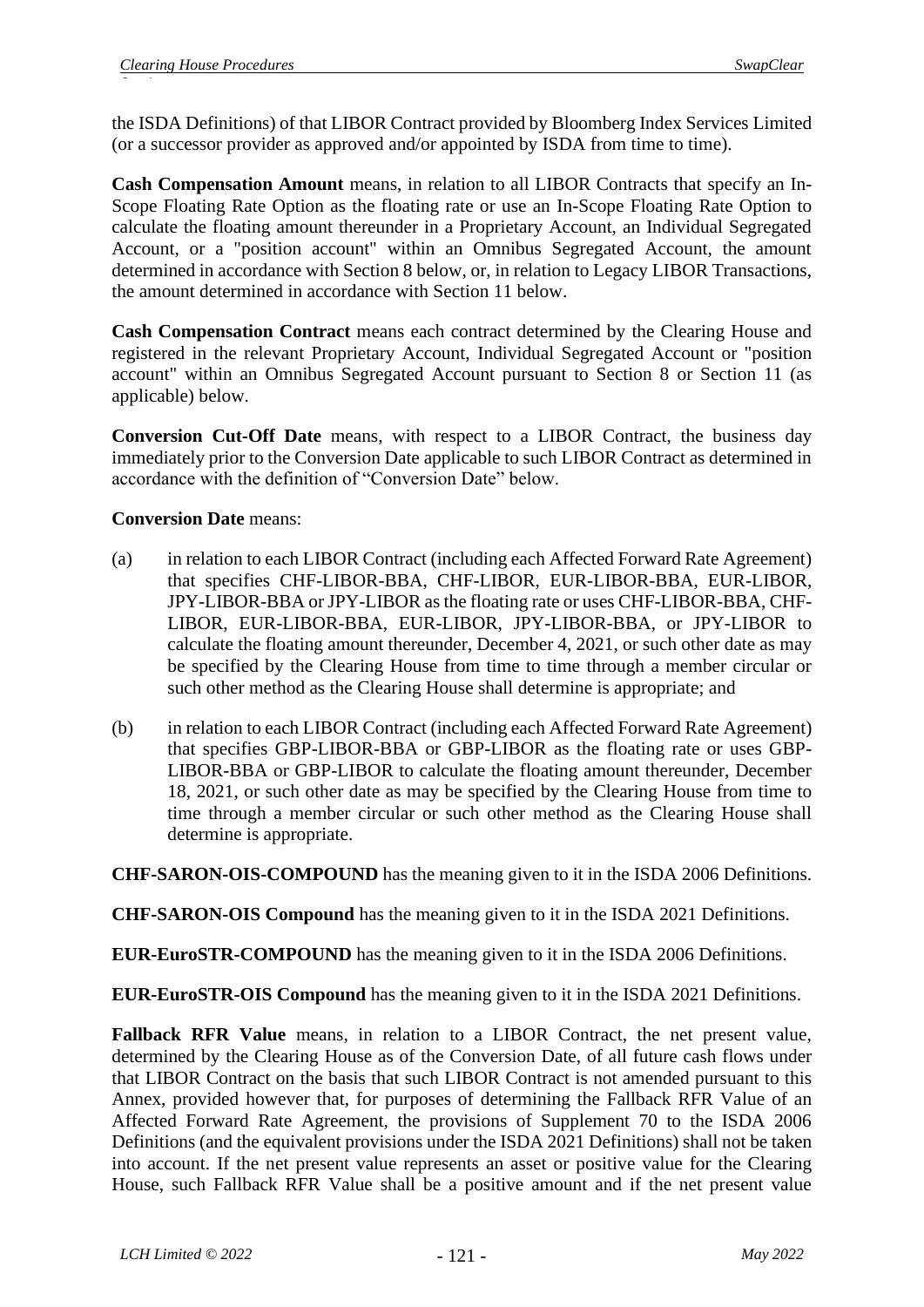represents a liability or negative value for the Clearing House, such Fallback RFR Value shall be a negative amount.

**Forward Rate Agreement** means each SwapClear Contract that is recorded as a "forward rate transaction" or "forward rate agreement" in the books and records of the Clearing House and references an In-Scope Floating Rate Option.

**GBP-SONIA-COMPOUND** has the meaning given to it in the ISDA 2006 Definitions.

**GBP-SONIA-OIS Compound** has the meaning given to it in the ISDA 2021 Definitions.

### **In-Scope Floating Rate Option** means:

- (a) CHF-LIBOR-BBA (as defined in the ISDA 2000 Definitions and the ISDA 2006 Definitions);
- (b) CHF-LIBOR (as defined in the ISDA 2021 Definitions);
- (c) EUR-LIBOR-BBA (as defined in the ISDA 2000 Definitions and the ISDA 2006 Definitions);
- (d) EUR-LIBOR (as defined in the ISDA 2021 Definitions);
- (e) GBP-LIBOR-BBA (as defined in the ISDA 2000 Definitions and the ISDA 2006 Definitions);
- (f) GBP-LIBOR (as defined in the ISDA 2021 Definitions);
- (g) JPY-LIBOR-BBA (as defined in the ISDA 2000 Definitions and the ISDA 2006 Definitions); and
- (h) JPY-LIBOR (as defined in the ISDA 2021 Definitions).

**ISDA Definitions** means the ISDA 2000 Definitions, the ISDA 2006 Definitions and the ISDA 2021 Definitions, each as published by the International Swaps and Derivatives Association, Inc. For the avoidance of doubt unless otherwise provided herein, references to the ISDA 2006 Definitions shall mean the ISDA 2006 Definitions including Supplement 70 thereto.

**JPY-TONA-OIS-COMPOUND** has the meaning given to it in the ISDA 2006 Definitions.

**JPY-TONA-OIS Compound** has the meaning given to it in the ISDA 2021 Definitions.

**Legacy LIBOR Cut-Off Date** means September 21, 2021.

**Legacy LIBOR End Date** means December 31, 2024, or such other date as may be specified by the Clearing House from time to time through a member circular or such other method as the Clearing House shall determine is appropriate.

**Legacy LIBOR Transaction** means a SwapClear Transaction (other than a "forward rate agreement" or "forward rate transaction") that meets the following conditions:

(a) it is eligible under the Product Specific Contract Terms and Eligibility Criteria Manual in effect from time to time;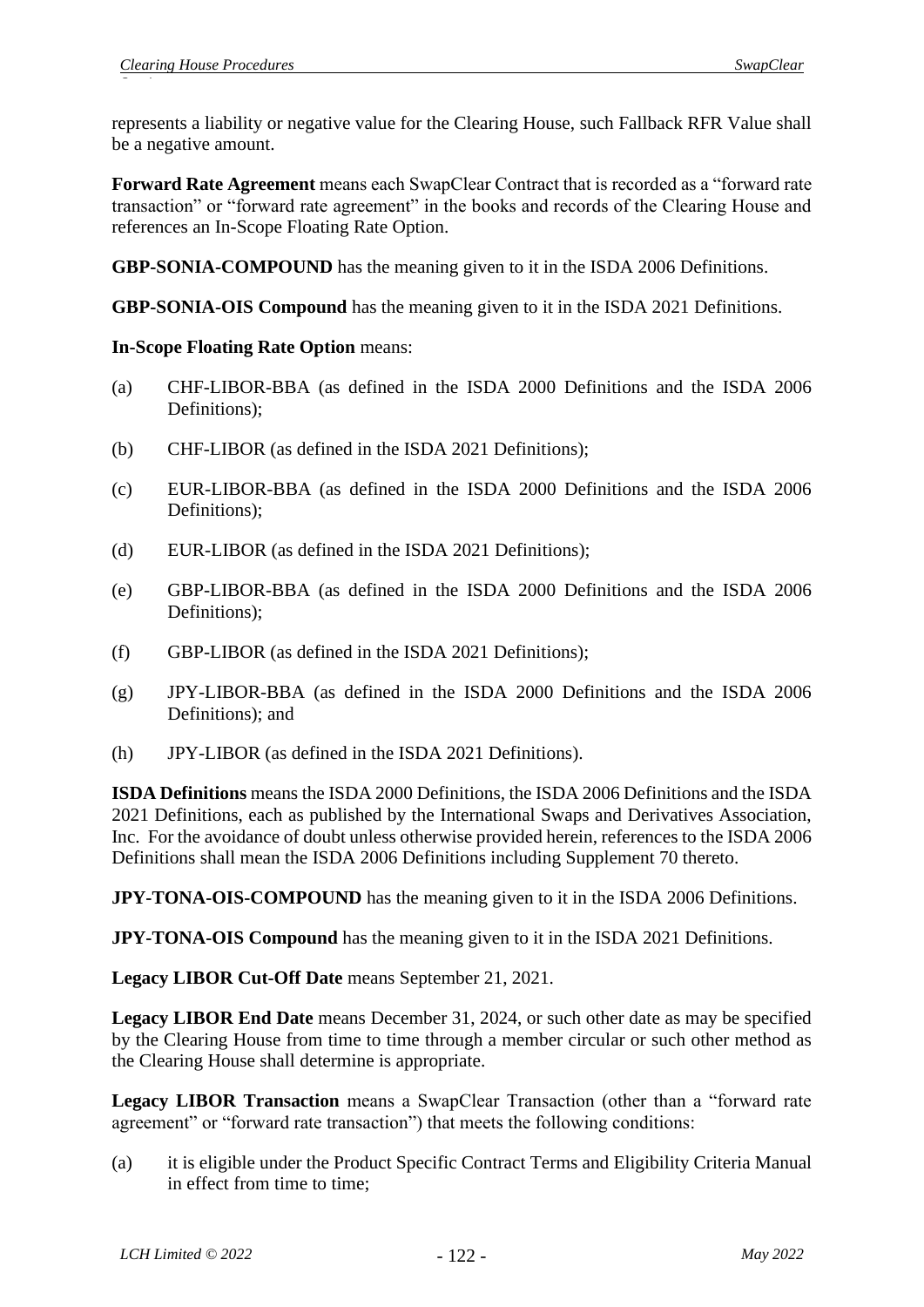- (b) it specifies an In-Scope Floating Rate Option other than EUR-LIBOR-BBA (as defined in the ISDA 2000 Definitions and the ISDA 2006 Definitions) or EUR-LIBOR (as defined in the ISDA 2021 Definitions) as the floating rate or uses an In-Scope Floating Rate Option other than EUR-LIBOR-BBA (as defined in the ISDA 2000 Definitions and the ISDA 2006 Definitions) or EUR-LIBOR (as defined in the ISDA 2021 Definitions) to calculate the floating amount thereunder;
- (c) it is presented to the Clearing House after the Conversion Date applicable to the In-Scope Floating Rate Option specified in the terms of that SwapClear Transaction; and
- (d) if it is presented to the Clearing House after December 31, 2021 either (i) in the case of SwapClear Transactions other than those referred to in (ii) below, the SwapClear Transaction was entered into prior to the Legacy LIBOR Cut-Off Date, or (ii) in the case of a SwapClear Transaction resulting from the exercise of a physically settled swaption, that swaption was entered into prior to the Legacy LIBOR Cut-Off Date.

**LIBOR Basis Swap** means each SwapClear Contract that is recorded as a "basis swap" in the books and records of the Clearing House and references an In-Scope Floating Rate Option.

**Operational Straddle Period LIBOR Booking** means an Operational Outright LIBOR Booking that reflects an In-Scope Floating Rate Option as the floating rate or uses an In-Scope Floating Rate Option to calculate the floating amount and which has a "Reset Date" (as defined in the ISDA Definitions) which:

- (a) in the case of GBP-LIBOR-BBA or GBP-LIBOR, falls on, or prior to, the "Index Cessation Effective Date" (as defined in the ISDA Definitions) in relation to that In-Scope Floating Rate Option and relates to a Period End Date (as defined in the ISDA Definitions) that falls after the Conversion Date in relation to that In-Scope Floating Rate Option; or
- (b) in the case of all other In-Scope Floating Rate Options, falls on, or prior to, the Relevant Number of Business Days from the "Index Cessation Effective Date" (as defined in the ISDA Definitions) in relation to that In-Scope Floating Rate Option and relates to a Period End Date (as defined in the ISDA Definitions) that falls after the Conversion Date in relation to that In-Scope Floating Rate Option.

#### **Relevant Number of Business Days** means:

- (a) in relation to CHF-LIBOR-BBA or CHF-LIBOR, two London Banking Days (as defined in the ISDA Definitions);
- (b) in relation to EUR-LIBOR-BBA or EUR-LIBOR, two TARGET Settlement Days (as defined in the ISDA Definitions); and
- (c) in relation to JPY-LIBOR-BBA or JPY-LIBOR, two London Banking Days (as defined in the ISDA Definitions).

**RFR Value** means, in relation to a LIBOR Contract, the net present value, determined by the Clearing House as of the Conversion Date, of all future cash flows under that LIBOR Contract on the basis that such LIBOR Contract is an Amended LIBOR Contract. If the net present value represents an asset or positive value for the Clearing House, such RFR Value shall be a positive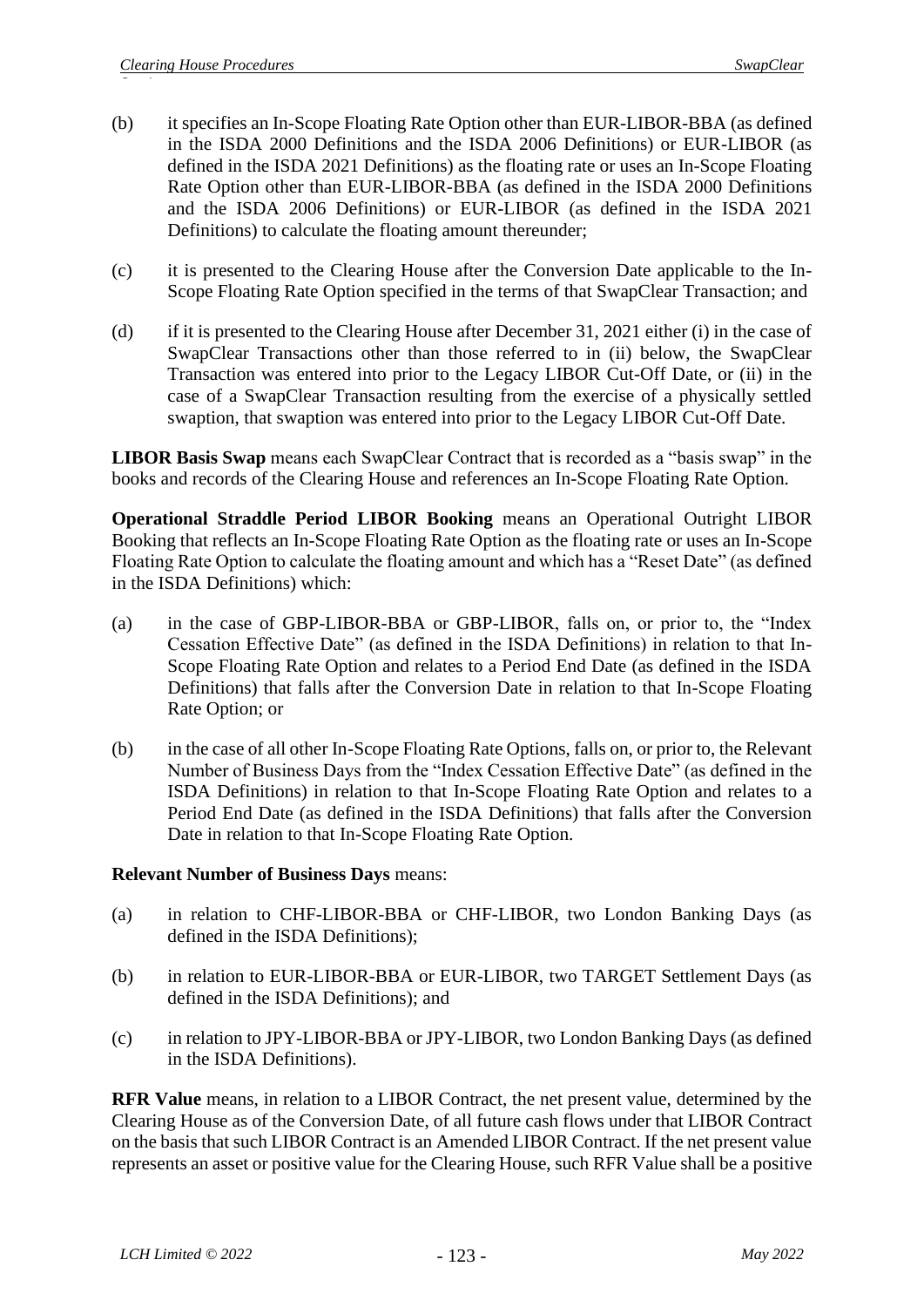amount and if the net present value represents a liability or negative value for the Clearing House, such RFR Value shall be a negative amount.

**Straddle Period LIBOR Contract** means a LIBOR Contract that specifies an In-Scope Floating Rate Option as the floating rate or uses an In-Scope Floating Rate Option to calculate the floating amount thereunder and which has a "Reset Date" (as defined in the ISDA Definitions) which:

(i) in the case of GBP-LIBOR-BBA or GBP-LIBOR, falls on, or prior to, the "Index Cessation Effective Date" (as defined in the ISDA Definitions) in relation to that In-Scope Floating Rate Option and relates to a Period End Date (as defined in the ISDA Definitions) that falls after the Conversion Date in relation to that In-Scope Floating Rate Option; or

(ii) in the case of all other In-Scope Floating Rate Options, falls on, or prior to, the Relevant Number of Business Days from the "Index Cessation Effective Date" (as defined in the ISDA Definitions) in relation to that In-Scope Floating Rate Option and relates to a Period End Date (as defined in the ISDA Definitions) that falls after the Conversion Date in relation to that In-Scope Floating Rate Option.

## **3. AMENDMENTS TO LIBOR CONTRACTS**

(a) Pursuant to Regulation 60C of the Regulations, with effect from, and including, the Conversion Date each LIBOR Contract other than any Affected Forward Rate Agreement shall be amended in accordance with this Section 3.

*Floating Rate Option:*

- (b) If:
	- (i) the LIBOR Contract references CHF-LIBOR-BBA or CHF-LIBOR (each a **CHF LIBOR Contract**), then, from and including the first Reset Date falling after the Relevant Number of Business Days from the Index Cessation Effective Date in relation to such In-Scope Floating Rate Options, and notwithstanding anything to the contrary in the SwapClear Contract Terms, including for the avoidance of doubt, any fallbacks in the ISDA Definitions in so far as they relate to such In-Scope Floating Rate Options, any references to CHF-LIBOR-BBA or CHF-LIBOR in the SwapClear Contract Terms shall be deemed to be replaced for all purposes with CHF-SARON-OIS-COMPOUND or CHF-SARON-OIS Compound depending on the ISDA Definitions incorporated into the relevant LIBOR Contract;
	- (ii) the LIBOR Contract references GBP-LIBOR-BBA or GBP-LIBOR (each a **GBP LIBOR Contract**), then, from and including the first Reset Date falling after the Index Cessation Effective Date in relation to such In-Scope Floating Rate Options, and notwithstanding anything to the contrary in the SwapClear Contract Terms in so far as they relate to such In-Scope Floating Rate Options, including for the avoidance of doubt, any fallbacks in the ISDA Definitions, any references to GBP-LIBOR-BBA or GBP-LIBOR in the SwapClear Contract Terms shall be replaced for all purposes with GBP-SONIA-COMPOUND or GBP-SONIA-OIS Compound depending on the ISDA Definitions incorporated into the relevant LIBOR Contract);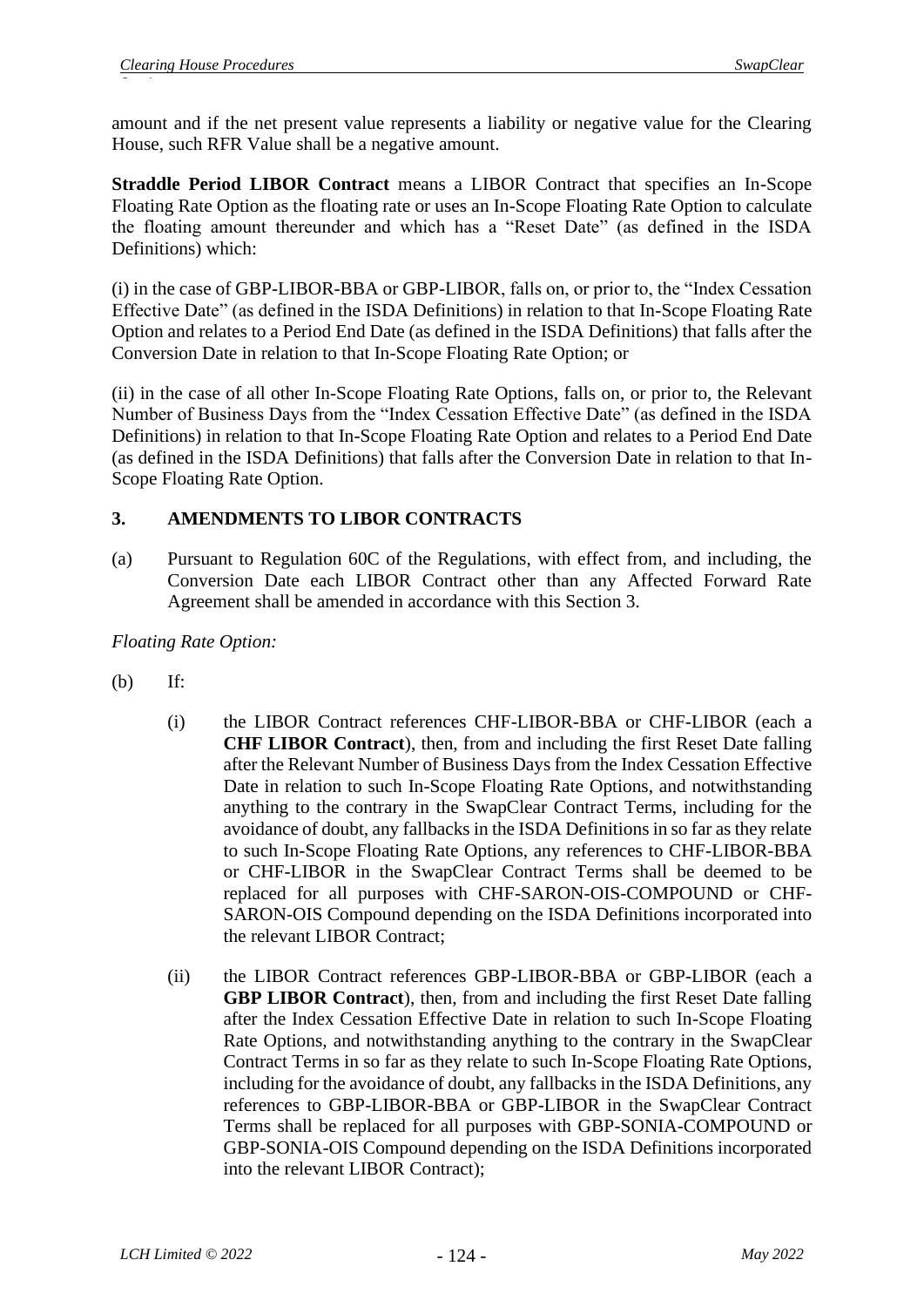- (iii) the LIBOR Contract references EUR-LIBOR-BBA or EUR-LIBOR (each a **EUR LIBOR Contract**) then, from and including the first Reset Date falling after the Relevant Number of Business Days from the Index Cessation Effective Date in relation to such In-Scope Floating Rate Options, and notwithstanding anything to the contrary in the SwapClear Contract Terms, including for the avoidance of doubt, any fallbacks in the ISDA Definitions in so far as they relate to such In-Scope Floating Rate Options, any references to EUR-LIBOR-BBA or EUR-LIBOR shall be replaced for all purposes with EUR-EuroSTR-COMPOUND or EUR-EuroSTR-OIS Compound depending on the ISDA Definitions incorporated into the relevant LIBOR Contract; and
- (iv) the LIBOR Contract references JPY-LIBOR-BBA or JPY-LIBOR (each a **JPY LIBOR Contract**), then, from and including the first Reset Date falling after the Relevant Number of Business Days from the Index Cessation Effective Date in relation to such In-Scope Floating Rate Options, and notwithstanding anything to the contrary in the SwapClear Contract Terms, including for the avoidance of doubt, any fallbacks in the ISDA Definitions in so far as they relate to such In-Scope Floating Rate Options, any references to JPY-LIBOR-BBA or JPY-LIBOR shall be replaced for all purposes with JPY-TONA-OIS-COMPOUND or JPY-TONA-OIS Compound depending on the ISDA Definitions incorporated into the relevant LIBOR Contract.

## *Bloomberg Spread:*

(c) From and including the first Reset Date which (i) in the case of GBP-LIBOR-BBA or GBP-LIBOR, falls on, or after, the "Index Cessation Effective Date" (as defined in the ISDA Definitions) related to those In-Scope Floating Rate Options, or (ii) in the case of all other In-Scope Floating Rate Options, falls on or after the Relevant Number of Business Days from the "Index Cessation Effective Date" (as defined in the ISDA Definitions) related to the In-Scope Floating Rate Option referenced in the relevant LIBOR Contract, the "Floating Rate" under each LIBOR Contract that specifies that In-Scope Floating Rate Option as the floating rate or uses that In-Scope Floating Rate Option to calculate the floating amount thereunder will, in addition to any "Spread" (as defined in the ISDA Definitions) already existing under the terms of the LIBOR Contract, include the Bloomberg Spread applicable to that In-Scope Floating Rate Option, *provided however that*, for such purpose the Bloomberg Spread in relation to JPY-LIBOR-BBA or JPY-LIBOR (as applicable) shall be multiplied by 365 divided by 360.

*Payment Date Delay:*

(d)

(i) in respect of any CHF LIBOR Contract and JPY LIBOR Contract, in each case, "Delayed Payment" (as defined in the ISDA Definitions) shall be "Applicable" in relation to that LIBOR Contract and the number of days specified for such purposes shall be two (2) Zurich Business Days in relation to each CHF LIBOR Contract and two (2) Tokyo Business Days in relation to each JPY LIBOR Contract. The Clearing House and the SwapClear Clearing Members acknowledge and agree that pursuant to the ISDA Definitions such election means that each Payment Date (as defined in the ISDA Definitions) shall fall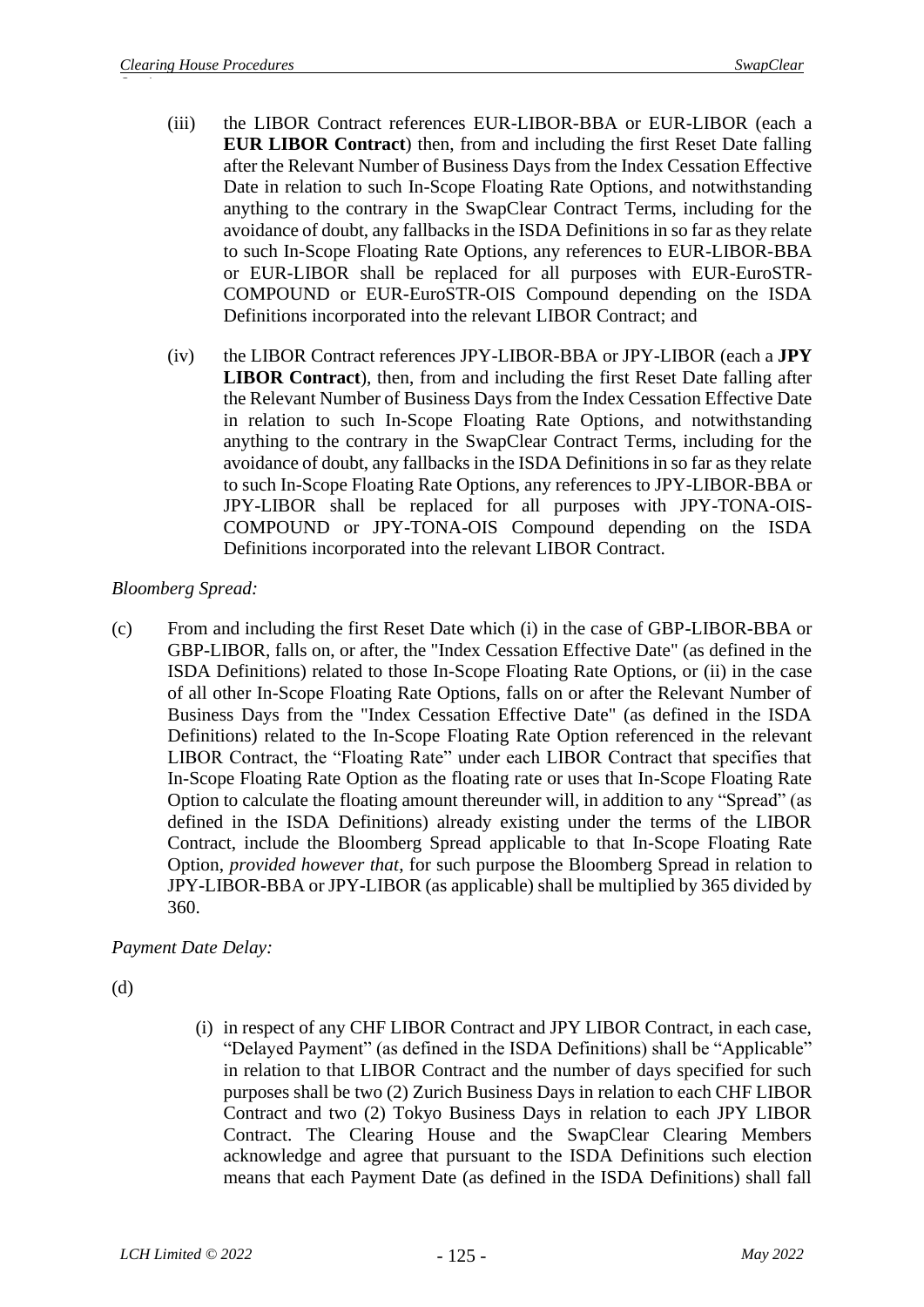two (2) Zurich or Tokyo Business Days (as applicable) after the relevant Period End Date or the Termination Date (each as defined in the ISDA Definitions), as applicable;

- (ii) in respect of any EUR LIBOR Contract, "Delayed Payment" (as defined in the ISDA Definitions) shall be "Applicable" in relation to that LIBOR Contract and the number of days specified for such purposes shall be one (1) TARGET Settlement Day (as defined in the ISDA Definitions). The Clearing House and the SwapClear Clearing Members acknowledge and agree that pursuant to the ISDA Definitions such election means that each Payment Date (as defined in the ISDA Definitions) shall fall one (1) Business Day after the relevant Period End Date or the Termination Date (each as defined in the ISDA Definitions), as applicable; and
- (iii) in respect of any GBP LIBOR Contract, "Delayed Payment" (as defined in the ISDA Definitions) shall be "Not Applicable" in relation to that LIBOR Contract. The Clearing House and the SwapClear Clearing Members acknowledge and agree that pursuant to the ISDA Definitions such election means that each Payment Date (as defined in the ISDA Definitions) shall fall on the relevant Period End Date or the Termination Date (each as defined in the ISDA Definitions), as applicable.

## *No Observation Period Shift:*

(e) For the avoidance of doubt, the Clearing House and the SwapClear Clearing Members acknowledge and agree that as a result of the amendment made in paragraph (b) above, each "Floating Rate" under each LIBOR Contract shall be calculated over the relevant "Calculation Period" without any shift, adjustment or "observation shift" and all of the provisions relating thereto in the ISDA Definitions and the IBOR Fallback Rate Adjustments Rule Book published by Bloomberg Index Services Limited shall not apply to the calculation of the "Floating Rate" under each LIBOR Contract.

*Consequential Amendments:*

- (f) The Clearing House shall make any consequential amendments to the terms of each LIBOR Contract as it deems necessary in connection with, and to give effect to, the amendments in this Section 3.
- (g) Unless expressly referenced herein, all other terms of each LIBOR Contract shall remain in full force and effect and shall continue to apply, including, but not limited to, the "Fixed Rate", "Day Count Fraction" "Business Days" and any "Spread" (each as defined in the ISDA Definitions).

# **4. AMENDMENTS TO FORWARD RATE AGREEMENTS**

(a) Pursuant to Regulation 60C of the Regulations, with effect from, and including, the relevant Conversion Date each Affected Forward Rate Agreement shall be amended so that from, and including, the relevant Conversion Date:

*Payment Date:*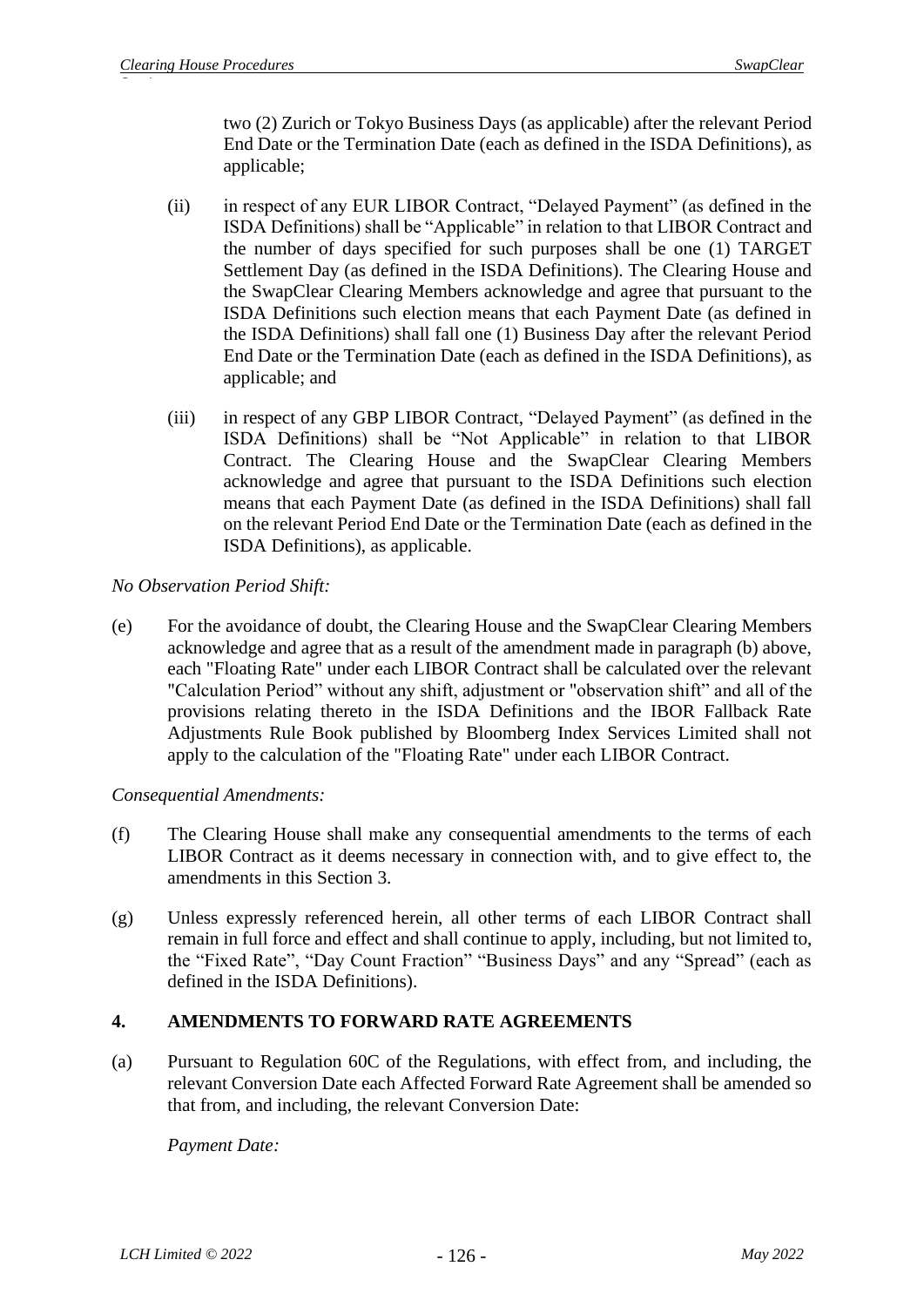(i) the "Payment Date" under such Affected Forward Rate Agreement shall be amended so that the "Payment Date" is the "Termination Date" (each as defined in the ISDA Definitions);

### *Discounting:*

*(ii)* "Discounting" (as defined in the ISDA Definitions) shall be "Not Applicable" and the "Discount Rate" (as defined in the ISDA Definitions) shall be deleted in its entirety;

## *Floating Rate Option:*

- $(iii)$  if:
	- (A) the Affected Forward Rate Agreement (as amended by (i) and (ii) above) is a CHF LIBOR Contract, then, from and including the first Reset Date falling after the Relevant Number of Business Days from the Index Cessation Effective Date in relation to such In-Scope Floating Rate Options, and notwithstanding anything to the contrary in the SwapClear Contract Terms, including for the avoidance of doubt, any fallbacks in the ISDA Definitions in so far as they relate to such In-Scope Floating Rate Options, any references to CHF-LIBOR-BBA or CHF-LIBOR in the SwapClear Contract Terms shall be deemed to be replaced for all purposes with CHF-SARON-OIS-COMPOUND or CHF-SARON-OIS Compound depending on the ISDA Definitions incorporated into the relevant LIBOR Contract;
	- (B) the Affected Forward Rate Agreement (as amended by (i) and (ii) above) is a GBP LIBOR Contract, then, from and including the first Reset Date falling after the Index Cessation Effective Date in relation to such In-Scope Floating Rate Options, and notwithstanding anything to the contrary in the SwapClear Contract Terms in so far as they relate to such In-Scope Floating Rate Options, including for the avoidance of doubt, any fallbacks in the ISDA Definitions, any references to GBP-LIBOR-BBA or GBP-LIBOR in the SwapClear Contract Terms shall be replaced for all purposes with GBP-SONIA-COMPOUND or GBP-SONIA-OIS Compound depending on the ISDA Definitions incorporated into the relevant LIBOR Contract);
	- (C) the Affected Forward Rate Agreement (as amended by (i) and (ii) above) is a EUR LIBOR Contract then, from and including the first Reset Date falling after the Relevant Number of Business Days from the Index Cessation Effective Date in relation to such In-Scope Floating Rate Options, and notwithstanding anything to the contrary in the SwapClear Contract Terms, including for the avoidance of doubt, any fallbacks in the ISDA Definitions in so far as they relate to such In-Scope Floating Rate Options, any references to EUR-LIBOR-BBA or EUR-LIBOR shall be replaced for all purposes with EUR-EuroSTR-COMPOUND or EUR-EuroSTR-OIS Compound depending on the ISDA Definitions incorporated into the relevant LIBOR Contract; and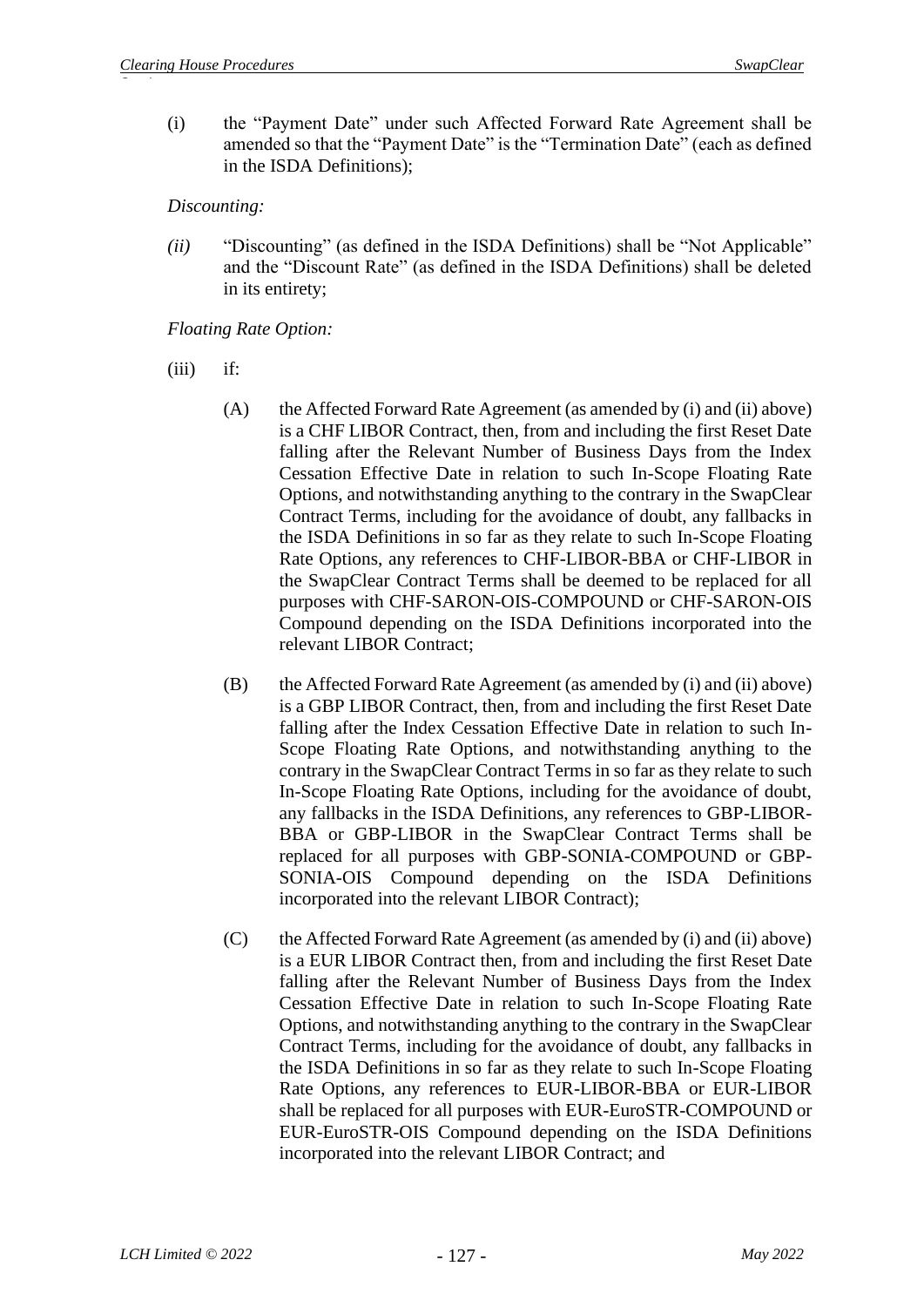(D) the Affected Forward Rate Agreement (as amended by (i) and (ii) above) is a JPY LIBOR Contract then, from and including the first Reset Date falling after the Relevant Number of Business Days from the Index Cessation Effective Date in relation to such In-Scope Floating Rate Options, and notwithstanding anything to the contrary in the SwapClear Contract Terms, including for the avoidance of doubt, any fallbacks in the ISDA Definitions in so far as they relate to such In-Scope Floating Rate Options, any references to JPY-LIBOR-BBA or JPY-LIBOR shall be replaced for all purposes with JPY-TONA-OIS-COMPOUND or JPY-TONA-OIS Compound depending on the ISDA Definitions incorporated into the relevant LIBOR Contract;

## *Bloomberg Spread:*

(iv) from and including the first Reset Date which (i) in the case of GBP-LIBOR-BBA or GBP-LIBOR, falls on, or after, the "Index Cessation Effective Date" (as defined in the ISDA Definitions) related to those In-Scope Floating Rate Options, or (ii) in the case of all other In-Scope Floating Rate Options, falls on or after the Relevant Number of Business Days from the "Index Cessation Effective Date" (as defined in the ISDA Definitions) related to the In-Scope Floating Rate Option referenced in the relevant LIBOR Contract, the "Floating Rate" under each LIBOR Contract that specifies that In-Scope Floating Rate Option as the floating rate or uses that In-Scope Floating Rate Option to calculate the floating amount thereunder will include the Bloomberg Spread applicable to that In-Scope Floating Rate Option, *provided however that*, for such purpose the Bloomberg Spread in relation to JPY-LIBOR-BBA or JPY-LIBOR (as applicable) shall be multiplied by 365 divided by 360;

## *Payment Date Delay:*

- (v) in respect of any CHF LIBOR Contract and JPY LIBOR Contract, in each case, "Delayed Payment" (as defined in the ISDA Definitions) shall be "Applicable" in relation to that LIBOR Contract and the number of days specified for such purposes shall be two (2) Business Days. The Clearing House and the SwapClear Clearing Members acknowledge and agree that pursuant to the ISDA Definitions such election means that each Payment Date (as defined in the ISDA Definitions) shall fall two (2) Business Days after the relevant Period End Date or the Termination Date (each as defined in the ISDA Definitions), as applicable;
- (vi) in respect of any EUR LIBOR Contract, "Delayed Payment" (as defined in the ISDA Definitions) shall be "Applicable" in relation to that LIBOR Contract and the number of days specified for such purposes shall be one (1) Business Day. The Clearing House and the SwapClear Clearing Members acknowledge and agree that pursuant to the ISDA Definitions such election means that each Payment Date (as defined in the ISDA Definitions) shall fall one (1) Business Day after the relevant Period End Date or the Termination Date (each as defined in the ISDA Definitions), as applicable; and
- (vii) in respect of any GBP LIBOR Contract, "Delayed Payment" (as defined in the ISDA Definitions) shall be "Not Applicable" in relation to that LIBOR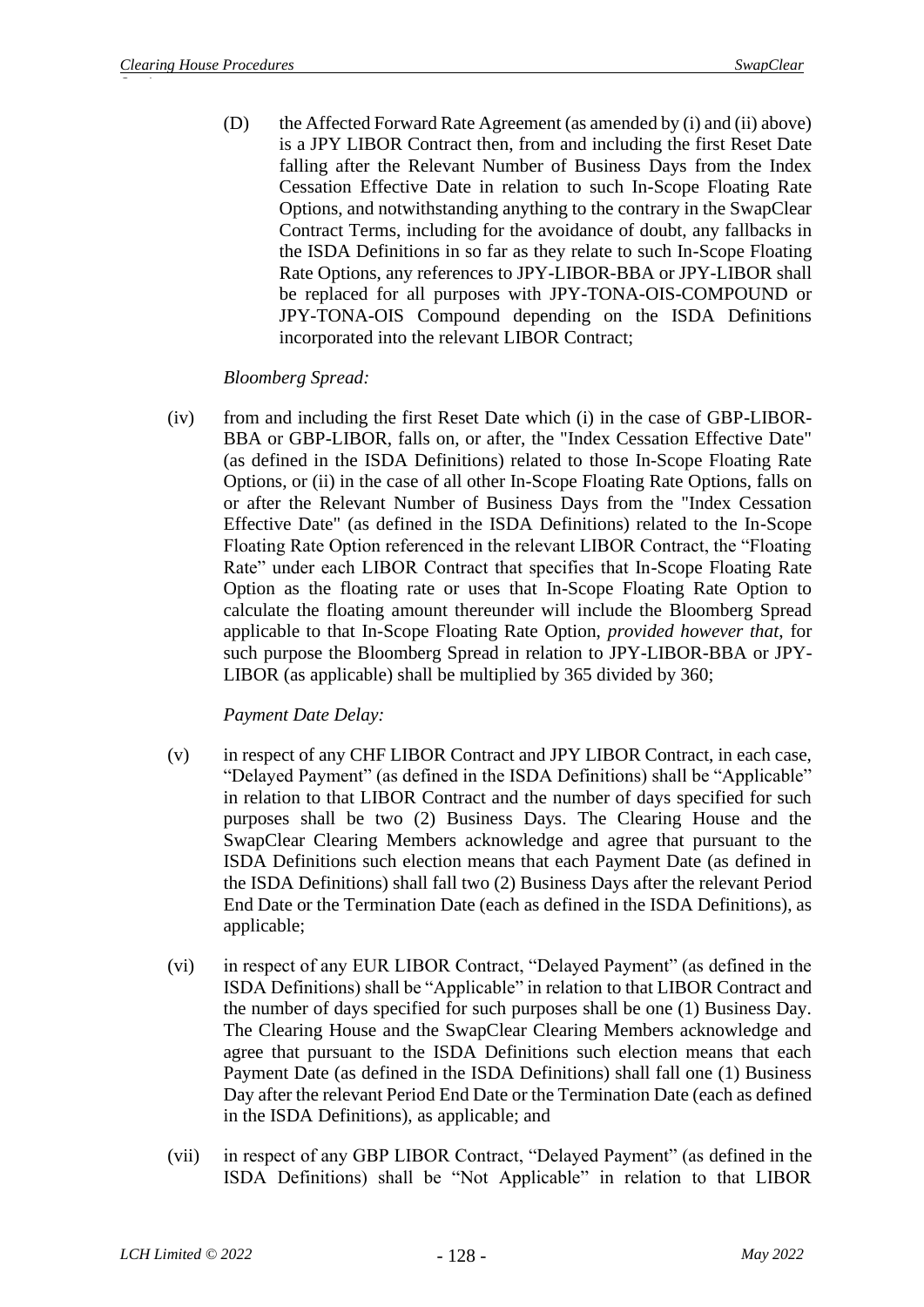Contract. The Clearing House and the SwapClear Clearing Members acknowledge and agree that pursuant to the ISDA Definitions such election means that each Payment Date (as defined in the ISDA Definitions) shall fall on the relevant Period End Date or the Termination Date (each as defined in the ISDA Definitions), as applicable.

## *No Observation Period Shift:*

(b) For the avoidance of doubt, the Clearing House and the SwapClear Clearing Members acknowledge and agree that as a result of the amendment made in paragraph (a)(iii) above, each "Floating Rate" under each LIBOR Contract shall be calculated over the relevant "Calculation Period" without any shift, adjustment or "observation shift" and all of the provisions relating thereto in the ISDA Definitions and the IBOR Fallback Rate Adjustments Rule Book published by Bloomberg Index Services Limited shall not apply to the calculation of the "Floating Rate" under each LIBOR Contract.

## *Consequential Amendments:*

- (c) The Clearing House shall make any consequential amendments to the terms of each LIBOR Contract as it deems necessary in connection with, and to give effect to, the amendments in this Section 4.
- (d) Unless expressly referenced herein, all other terms of each LIBOR Contract shall remain in full force and effect and shall continue to apply, including, but not limited to, the "Fixed Rate", "Day Count Fraction" and "Business Days" (each as defined in the ISDA Definitions).

## **5. OPERATIONAL BOOKINGS**

(a) In order to facilitate and/or reflect the legal amendments made to each SwapClear Contract pursuant to this Annex in the SwapClear service, the Clearing House shall record certain bookings in the SwapClear service (each an **Operational Booking**) in the manner described in this Section 5. Any bookings referred to in this Section 5 are solely to facilitate and/or reflect the legal amendments made to each SwapClear Contract pursuant to this Annex and the Clearing House and each SwapClear Clearing Member agree and acknowledge that they shall not result in the registration of any new SwapClear Contracts and shall have no legal effect and are for operational purposes only.

## *Basis Swap Operational Splitting*

- (b) On the Basis Swap Operational Split Date, the Clearing House will terminate each booking in relation to each LIBOR Basis Swap and will record two Operational Bookings in respect of each LIBOR Basis Swap (each an **Operational Outright LIBOR Booking**), which will have terms which are each identical to the LIBOR Basis Swap to which they relate, except that:
	- (i) the first Operational Outright LIBOR Booking shall have a "Floating Rate" (as defined in the ISDA Definitions) equal to the first "Floating Rate" referenced in that LIBOR Basis Swap, a "Fixed Rate" (as defined in the ISDA Definitions) determined by the Clearing House (the **Split Fixed Rate**), and the "Floating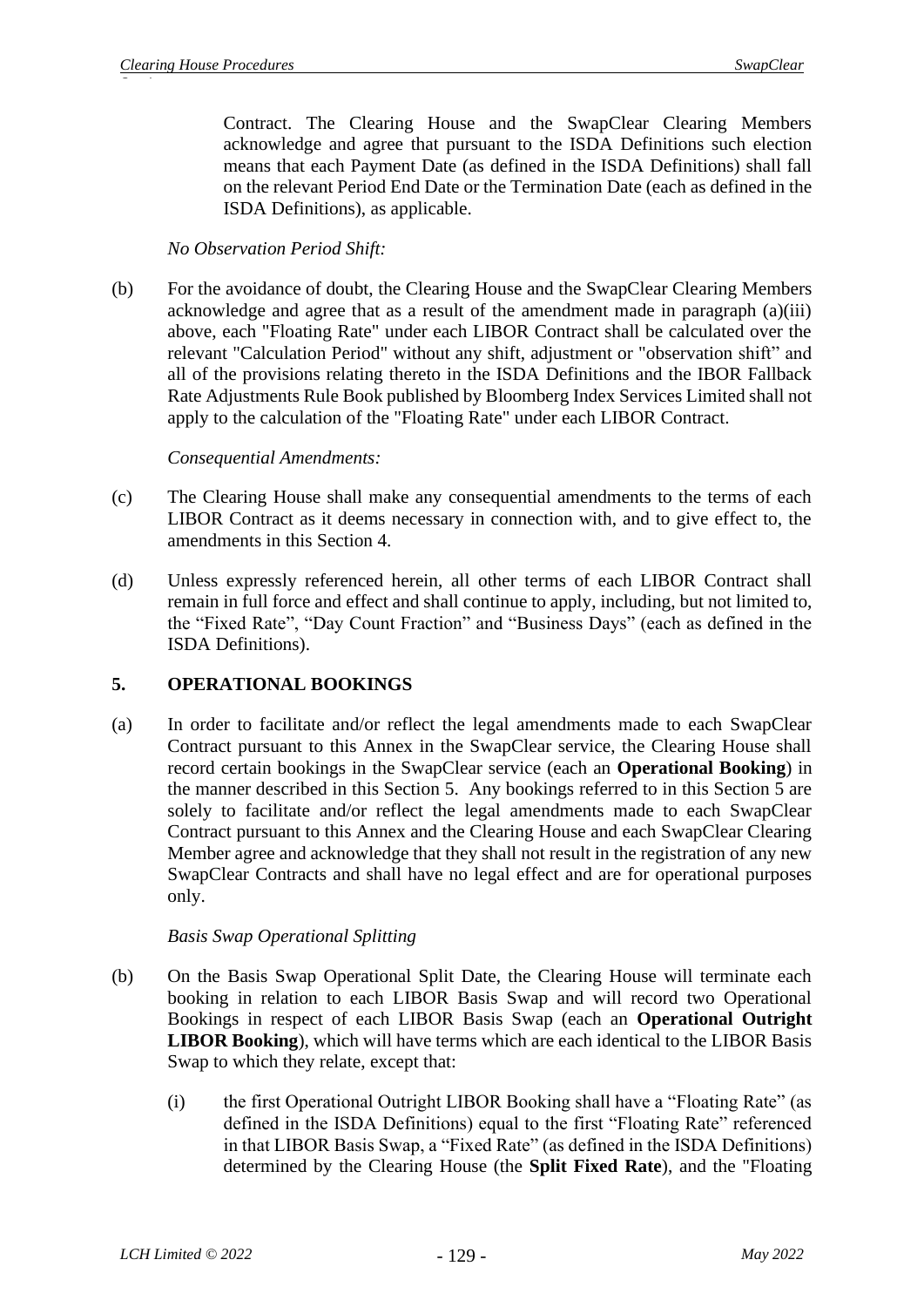Rate Payer" or "Floating Amount Payer" (as defined in the ISDA Definitions) shall be the same as the "Floating Rate Payer" or "Floating Amount Payer" in relation to the first "Floating Rate" under the corresponding LIBOR Basis Swap; and

- (ii) the second Operational Outright LIBOR Booking shall have a "Floating Rate" (as defined in the ISDA Definitions) equal to the second "Floating Rate" referenced in that LIBOR Basis Swap, a "Fixed Rate" (as defined in the ISDA Definitions) equal to the Split Fixed Rate, and the "Floating Rate Payer" or "Floating Amount Payer" (as defined in the ISDA Definitions) shall be the same as the "Floating Rate Payer" or "Floating Amount Payer" in relation to the second "Floating Rate" under the corresponding LIBOR Basis Swap.
- (c) The Clearing House shall determine the Split Fixed Rate in its sole and absolute discretion and shall make any consequential amendments to each Operational Outright LIBOR Booking that it deems necessary in connection with, and to give effect to, the foregoing.
- (d) On the Conversion Date in relation to an In-Scope Floating Rate Option the Clearing House will terminate each Operational Outright LIBOR Booking that has a "Floating Amount" calculated using that In-Scope Floating Rate Option and shall record an Operational Booking in accordance with (e) below.

## *Main Operational Booking*

(e) On the Conversion Date in relation to an In-Scope Floating Rate Option the Clearing House shall, in relation to each LIBOR Contract and each Operational Outright LIBOR Booking referencing that In-Scope Floating Rate Option, record an Operational Booking (each an **Operational RFR Booking**) that is on the same terms as the LIBOR Contract or Operational Outright LIBOR Booking (as applicable) to which it relates except that, from the "Effective Date" of the Operational RFR Booking (which shall be prior to the Conversion Date) any "Floating Amounts" reflected in the Operational RFR Booking shall be calculated after giving effect to the amendments made pursuant to Section 3 or Section 4 (as applicable) of this Annex. On the Conversion Date in relation to an In-Scope Floating Rate Option the Clearing House shall, in relation to each LIBOR Contract referencing that In-Scope Floating Rate Option, terminate the operational booking relating to that LIBOR Contract that was recorded in the SwapClear service immediately prior to the Conversion Date.

## *Operational Overlay Bookings*

(f) In addition to the Operational RFR Bookings referred to in (e) above, with respect to each Straddle Period LIBOR Contract and Operational Straddle Period LIBOR Booking in relation to which the SwapClear Clearing Member would receive a "Floating Amount" calculated using an In-Scope Floating Rate Option under the Straddle Period LIBOR Contract or Operational Straddle Period LIBOR Booking (such amount, the **LIBOR Amount**), on the Conversion Date in relation to the relevant In-Scope Floating Rate Option the Clearing House shall record the following Operational Bookings (each an **Operational Overlay Booking**) in the SwapClear service: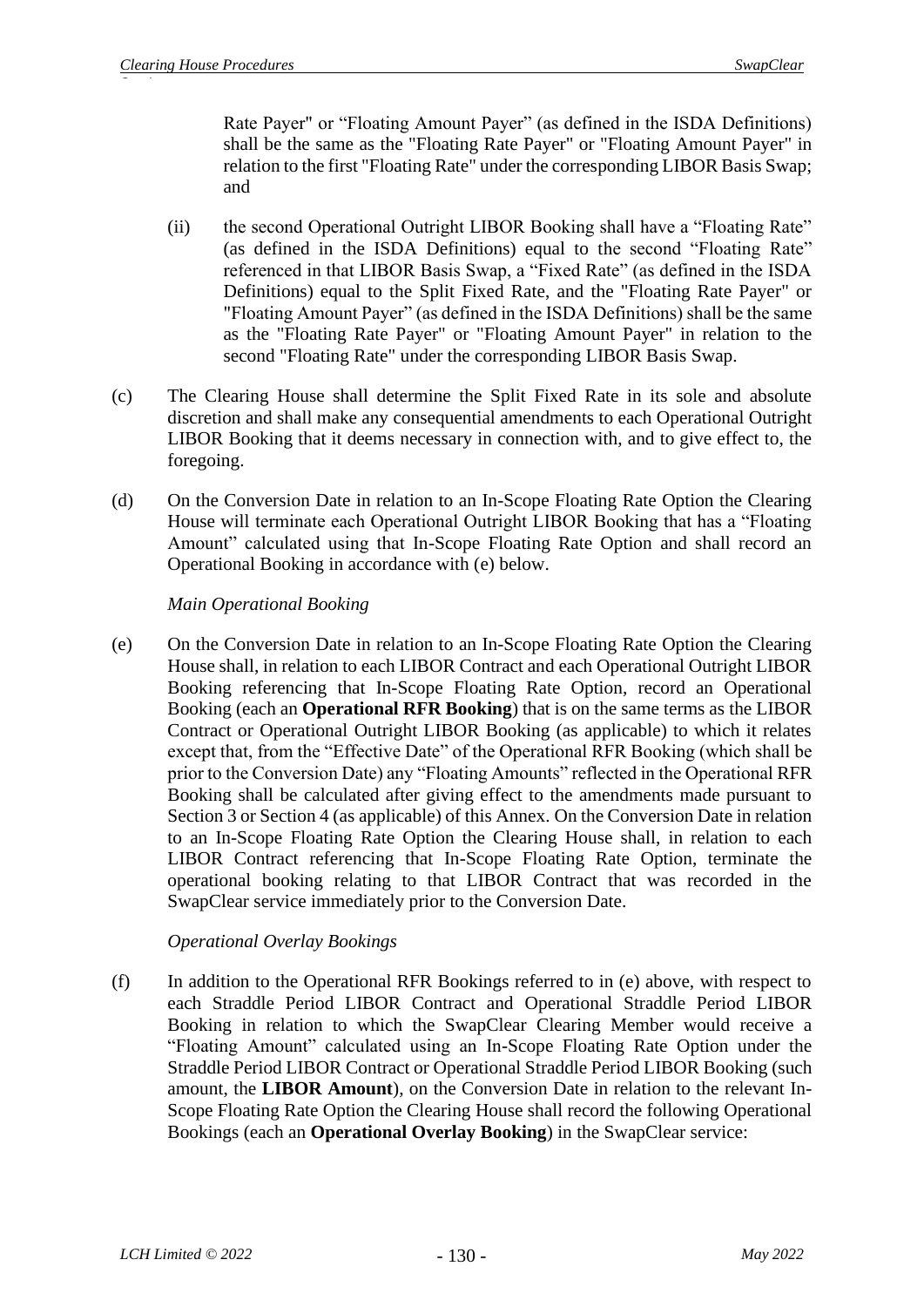- (i) in relation to a Straddle Period LIBOR Contract or any Operational Straddle Period LIBOR Booking that is not of the type specified in (ii) below:
	- (A) an Operational Overlay Booking reflecting (X) a fixed amount that would be payable by the SwapClear Clearing Member, such amount determined by the Clearing House in its sole and absolute discretion (the **Overlay Fixed Amount**) and (Y) an amount that would be payable to the SwapClear Clearing Member equal to the LIBOR Amount it would be entitled to receive under the Straddle Period LIBOR Contract if it was not amended pursuant to Section 3 above (or, if applicable, as reflected in the Operational Straddle Period LIBOR Booking); and
	- (B) an Operational Overlay Booking reflecting (X) the Overlay Fixed Amount that would be payable to the SwapClear Clearing Member and (Y) a "Floating Amount" that would be payable by the SwapClear Clearing Member equal to the "Floating Amount" the SwapClear Clearing Member would be entitled to receive as reflected under the related Operational RFR Booking,
- (ii) in relation to a Straddle Period LIBOR Contract that is recorded in a Proprietary Account (or any Operational Straddle Period LIBOR Booking that would be recorded in a Proprietary Account) and is either:
	- (A) a JPY LIBOR Contract or a GBP LIBOR Contract in each case with a fixed notional amount and no "Spread" (as defined under the ISDA Definitions) on the floating leg, an Operational Overlay Booking reflecting (X) a "Floating Amount" that would be payable by the SwapClear Clearing Member equal to the "Floating Amount" it would be entitled to receive as reflected under the Operational RFR Booking and (Y) an amount that would be payable to the SwapClear Clearing Member equal to the LIBOR Amount it would be entitled to receive under the Straddle Period LIBOR Contract if it was not amended pursuant to Section 3 above (or, if applicable, as reflected in the Operational Straddle Period LIBOR Booking); or
	- (B) a GBP LIBOR Contract with a fixed notional amount and a non-zero "Spread" (as defined under the ISDA Definitions) on the floating leg, an Operational Overlay Booking reflecting (X) a "Floating Amount" that would be payable by the SwapClear Clearing Member equal to the "Floating Amount" it would be entitled to receive as reflected under the Operational RFR Booking if the "Spread" applicable to that Operational RFR Booking were equal to zero and (Y) an amount that would be payable to the SwapClear Clearing Member equal to the LIBOR Amount it would be entitled to receive under the Straddle Period LIBOR Contract if it was not amended pursuant to Section 3 above (or, if applicable, as reflected in the Operational Straddle Period LIBOR Booking).
- (g) In addition to the Operational RFR Bookings referred to in (e) above, with respect to each Straddle Period LIBOR Contract and Operational Straddle Period LIBOR Booking in relation to which the SwapClear Clearing Member would pay the LIBOR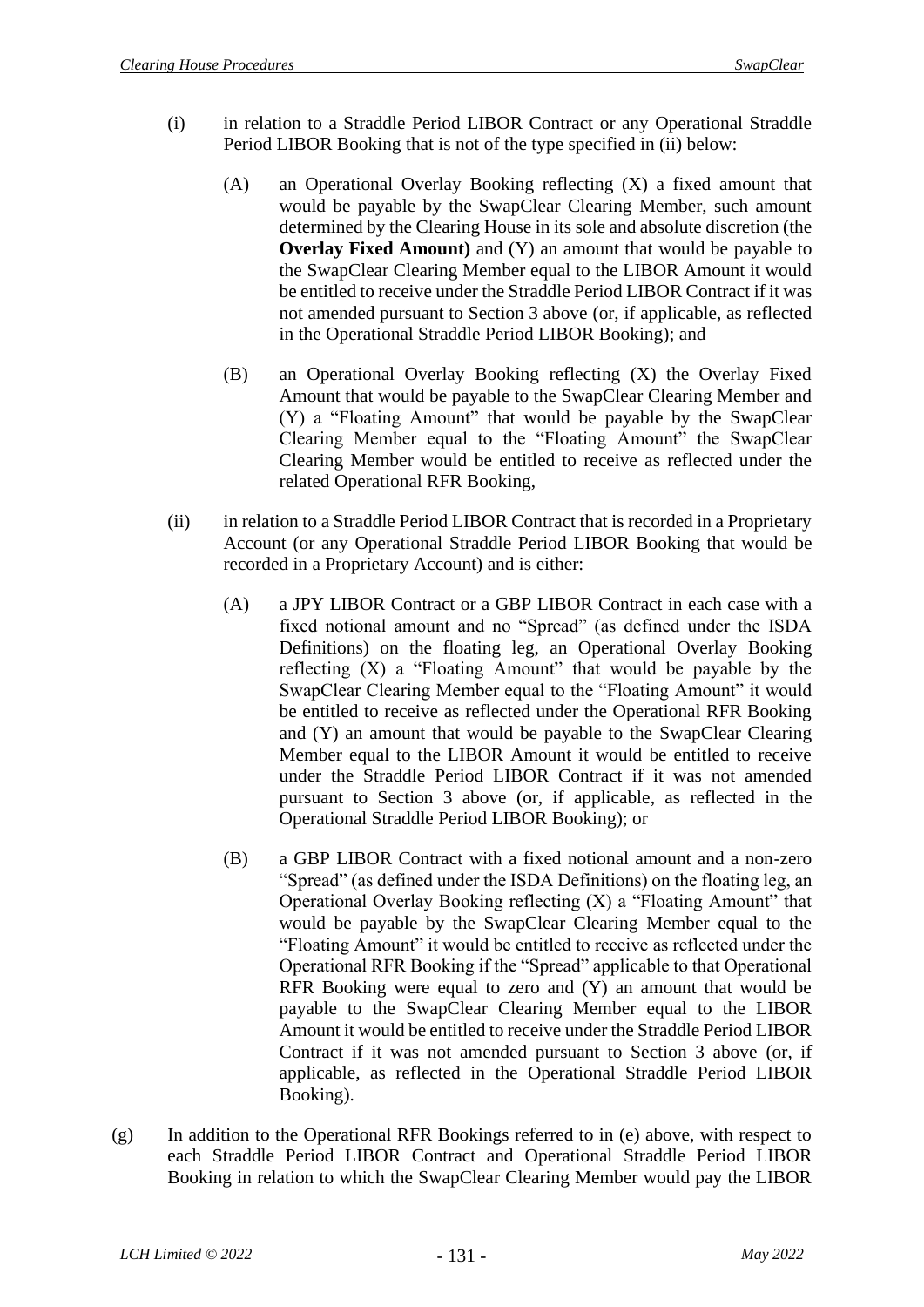Amount, on the Conversion Date in relation to the relevant In-Scope Floating Rate Option the Clearing House shall record the following Operational Overlay Bookings in the SwapClear service:

- (i) in relation to a Straddle Period LIBOR Contract or any Operational Straddle Period LIBOR Booking that is not of the type specified in (ii) below:
	- (A) an Operational Overlay Booking reflecting (X) the Overlay Fixed Amount that would be payable to the SwapClear Clearing Member and (Y) an amount that would be payable by the SwapClear Clearing Member equal to the LIBOR Amount it would be obliged to pay under the Straddle Period LIBOR Contract if it was not amended pursuant to Section 3 above (or, if applicable, as reflected in the Operational Straddle Period LIBOR Booking); and
	- (B) an Operational Overlay Booking reflecting (X) the Overlay Fixed Amount that would be payable by the SwapClear Clearing Member and (Y) a "Floating Amount" that would be payable to the SwapClear Clearing Member equal to the "Floating Amount" that would be payable by the SwapClear Clearing as reflected under the related Operational RFR Booking,
- (ii) in relation to a Straddle Period LIBOR Contract that is recorded in a Proprietary Account (or any Operational Straddle Period LIBOR Booking that would be recorded in a Proprietary Account) and is either:
	- (A) a JPY LIBOR Contract or a GBP LIBOR Contract in each case with a fixed notional amount and no "Spread" (as defined under the ISDA Definitions) on the floating leg, an Operational Overlay Booking reflecting (X) an amount payable by the SwapClear Clearing Member equal to the LIBOR Amount the SwapClear Clearing Member would be obliged to pay under the Straddle Period LIBOR Contract if it was not amended pursuant to Section 3 above (or, if applicable, as reflected in the Operational Straddle Period LIBOR Booking) and (Y) a "Floating Amount" payable to the SwapClear Clearing Member equal to the "Floating Amount" the SwapClear Clearing Member would be obliged to pay as reflected under the related Operational RFR Booking; or
	- (B) a GBP LIBOR Contract with a fixed notional amount and a non-zero "Spread" (as defined under the ISDA Definitions) on the floating leg, an Operational Overlay Booking reflecting (X) an amount payable by the SwapClear Clearing Member equal to the LIBOR Amount the SwapClear Clearing Member would be obliged to pay under the Straddle Period LIBOR Contract if it was not amended pursuant to Section 3 above (or, if applicable, as reflected in the Operational Straddle Period LIBOR Booking) and (Y) a "Floating Amount" payable to the SwapClear Clearing Member equal to the "Floating Amount" the SwapClear Clearing Member would be obliged to pay as reflected under the related Operational RFR Booking if the "Spread" applicable to that Operational RFR Booking were equal to zero.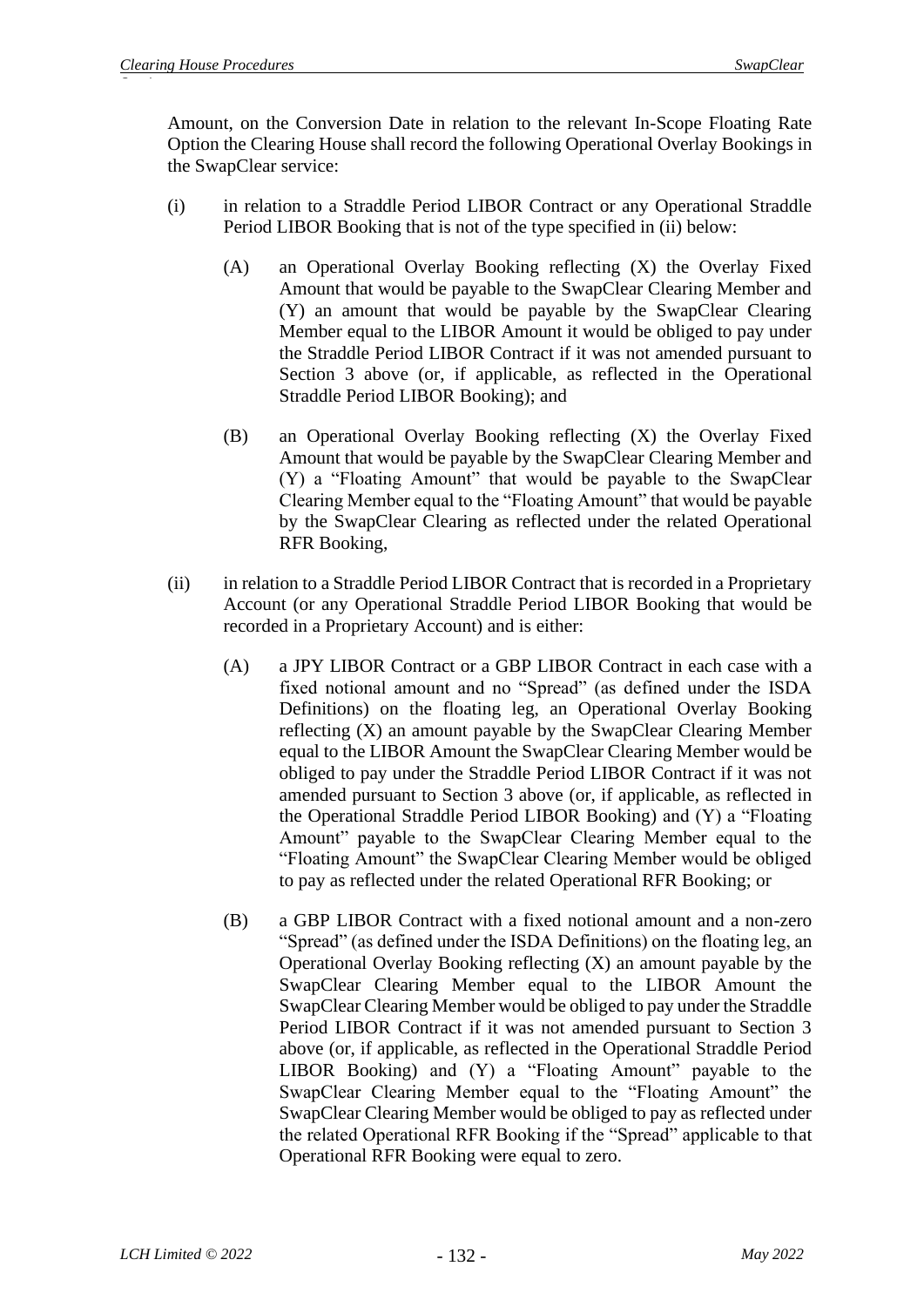(h) The Operational Overlay Bookings in relation to a Straddle Period LIBOR Contract and Operational Straddle Period LIBOR Booking will terminate as of the time when they are no longer required for the Clearing House's operational purposes, which is expected to be on the first Period End Date (as defined in the ISDA Definitions) after the Index Cessation Effective Date.

## **6. SUBSEQUENT ACTIONS WITH RESPECT TO OPERATIONAL BOOKINGS**

If the Clearing House receives an instruction from a SwapClear Clearing Member to take a permitted action with respect to some but not all of the rights and obligations under any Amended LIBOR Contract (including, but not limited to, compression) and such rights and obligations have been operationally reflected in one or more of the Operational Bookings booked in accordance with Section 5 and not terminated, then the Clearing House shall deem this to be an instruction to take the following steps contingent on the effectiveness or occurrence of the permitted action:

- (i) pursuant to its powers under Regulation 60C, register one or more new SwapClear Contract(s) in the name of that SwapClear Clearing Member with the same terms as such Operational Booking(s); and
- (ii) amend the Amended LIBOR Contract to reflect the rights and obligations remaining after giving effect to the instruction referred to above.

## **7. OBLIGATIONS TO MAKE CERTAIN CALCULATIONS AND ENTER INTO CERTAIN CONTRACTS**

Pursuant to Regulation 60C of the Regulations, this Annex sets out the method for (i) calculating the Cash Compensation Amounts (which are "Conversion Payments" for purposes of Regulation 60C), and (ii) determining the terms of the Cash Compensation Contracts which shall be registered in order to effect the payment of the Cash Compensation Amounts.

## **8. DETERMINATION OF THE CASH COMPENSATION AMOUNT AND THE CASH COMPENSATION CONTRACTS FOLLOWING THE CONVERSION**

- (a) On the Conversion Date in relation to an In-Scope Floating Rate Option the Clearing House shall calculate the following amounts:
	- (i) the aggregate Fallback RFR Value and the aggregate RFR Value in relation to all LIBOR Contracts that have a floating rate or floating amount calculated using that In-Scope Floating Rate Option registered in each Proprietary Account as of the end of the business day in New York on the Conversion Cut-Off Date;
	- (ii) the aggregate Fallback RFR Value and the aggregate RFR Value in relation to all LIBOR Contracts that have a floating rate or floating amount calculated using that In-Scope Floating Rate Option registered in each Individual Segregated Account as of the end of the business day in New York on the Conversion Cut-Off Date; and
	- (iii) the aggregate Fallback RFR Value and the aggregate RFR Value in relation to all LIBOR Contracts that have a floating rate or floating amount calculated using that In-Scope Floating Rate Option registered in each "position account"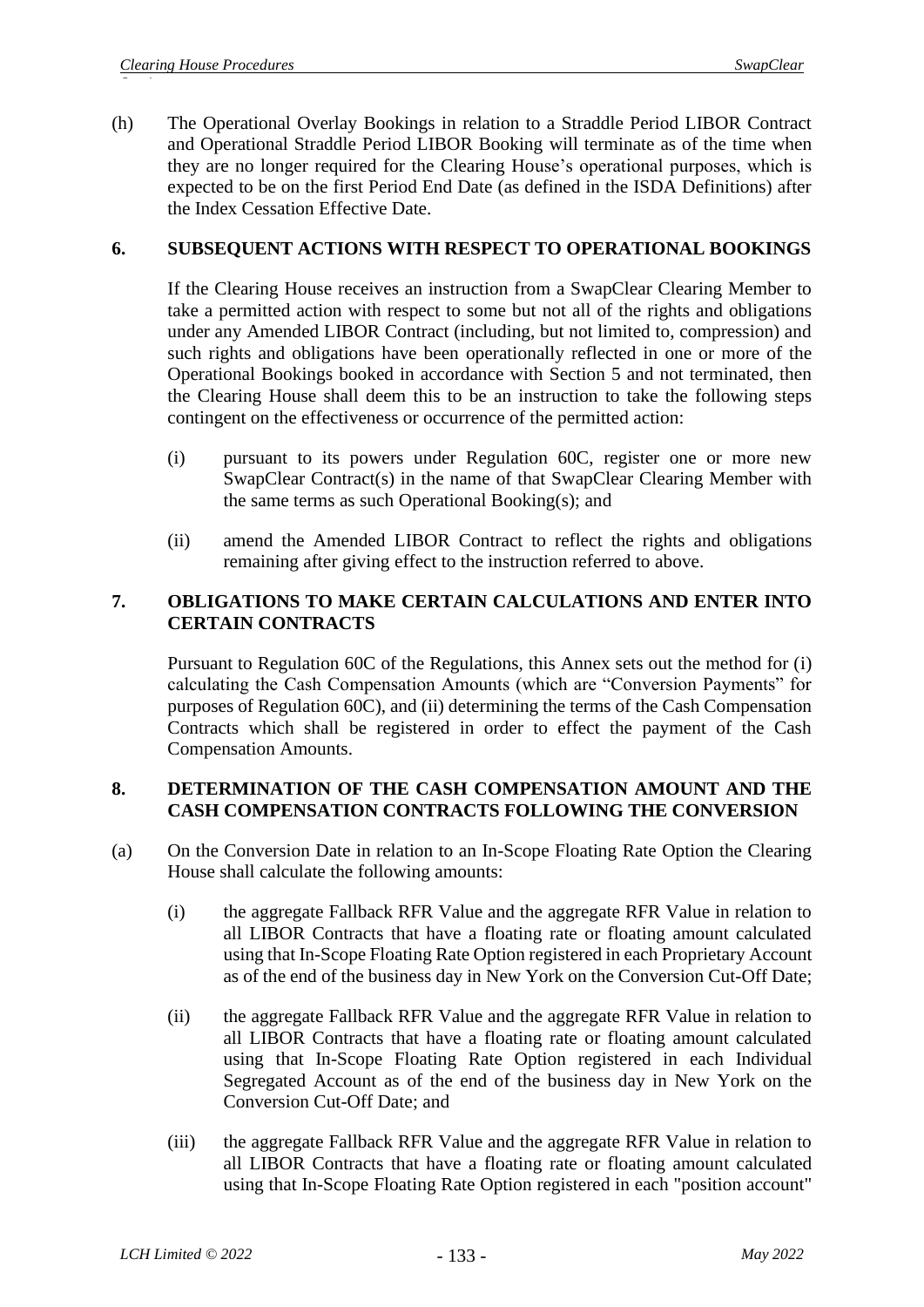within each Omnibus Segregated Account as of the end of the business day in New York on the Conversion Cut-Off Date.

- (b) The Clearing House shall determine a single Cash Compensation Amount separately in respect of all of the LIBOR Contracts referencing an In-Scope Floating Rate Option in each Proprietary Account, each Individual Segregated Account, and each "position account" within each Omnibus Segregated Account as follows. If:
	- (i) the aggregate RFR Value in relation to all such LIBOR Contracts exceeds the aggregate Fallback RFR Value in relation to all such LIBOR Contracts then the Cash Compensation Amount in relation to such LIBOR Contracts shall be equal to the absolute value of the excess, and shall be an amount in favor of the SwapClear Clearing Member in relation to such Proprietary Account, Individual Segregated Account, or "position account" within such Omnibus Segregated Account (as applicable); and
	- (ii) the aggregate RFR Value in relation to all such LIBOR Contracts is less than the aggregate Fallback RFR Value in relation to all such LIBOR Contracts then the Cash Compensation Amount in relation to such LIBOR Contracts shall be equal to the absolute value of the excess, and shall be an amount in favor of the Clearing House in relation to such Proprietary Account, Individual Segregated Account, or "position account" within such Omnibus Segregated Account (as applicable).
- (c) The Clearing House shall, pursuant to Regulation 60C, register a separate Cash Compensation Contract in each Proprietary Account, each Individual Segregated Account and each "position account" within an Omnibus Segregated Account in relation to each Cash Compensation Amount (to the extent such amounts are applicable to such account or "position account"). Each SwapClear Clearing Member and the Clearing House (as applicable) irrevocably agrees that it shall be bound to pay each Cash Compensation Amount to the other pursuant to the terms of the related Cash Compensation Contract. Each Cash Compensation Contract shall be registered for the sole purpose of effecting the payment of the Cash Compensation Amount to which it relates. It shall operationally be recorded as having a "Notional Amount" (as defined in the SwapClear Contract Terms) of 1 unit of the relevant currency of the LIBOR Contracts to which it relates, a "Termination Date" (as defined in the SwapClear Contract Terms) falling two "business days" after the Conversion Cut-Off Date, and an obligation on the Clearing House or the SwapClear Clearing Member (as applicable) to pay to the other on that "Termination Date" an amount equal to the Cash Compensation Amount related to the LIBOR Contracts referencing an In-Scope Floating Rate Option in the relevant Proprietary Account, Individual Segregated Account, or "position account" within the relevant Omnibus Segregated Account, in each case as determined pursuant to Section 8(b) above. However, neither the Clearing House nor a SwapClear Clearing Member shall be required to pay any amounts under a Cash Compensation Contract other than the Cash Compensation Amount to which such Cash Compensation Contract relates.
- (d) Each SwapClear Clearing Member agrees to be bound by each Cash Compensation Contract registered pursuant to this Section 8, which shall, when registered, constitute a SwapClear Contract between the Clearing House and the relevant SwapClear Clearing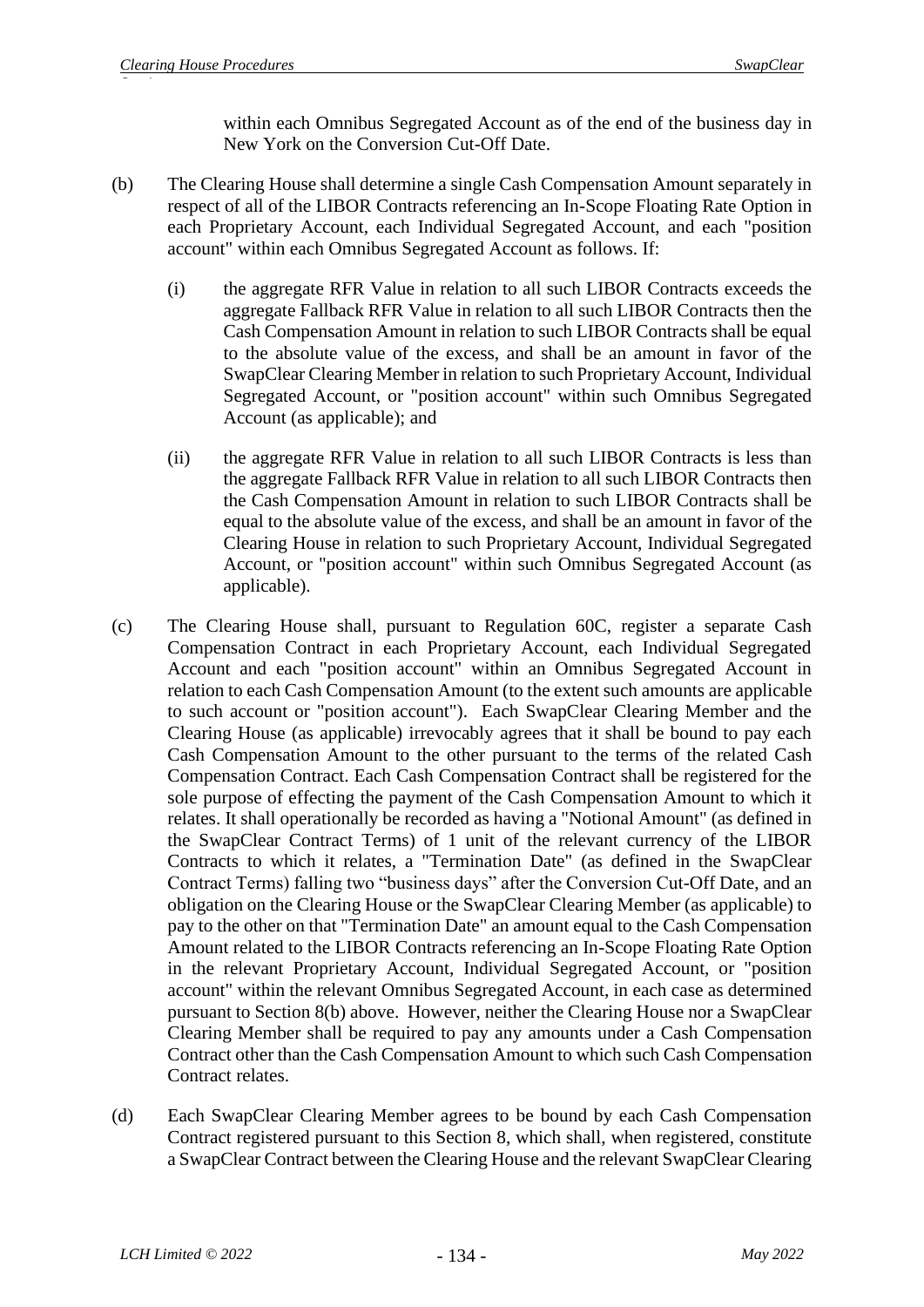Member that has arisen by reason of the application of the Regulations to the LIBOR Contracts.

- (e) Each SwapClear Clearing Member agrees (and in the case of (e)(iv) below, each SwapClear Clearing Member and the Clearing House agrees):
	- (i) to use reasonable endeavors to provide each of its SwapClear Clearing Clients with (i) information on the change to the LIBOR Contracts pursuant to the terms of Regulation 60C and this Annex, (ii) information on the amounts payable pursuant to the terms of the Cash Compensation Contracts which may be allocated to that SwapClear Clearing Client's Individual Segregated Account, or "position account" within an Omnibus Segregated Account pursuant to the terms of this Annex, and (iii) other information (indicative or otherwise) in relation to each SwapClear Clearing Client's "position account". Such information shall be set out in 'Risk Notices' or other materials from the Clearing House in connection with this Annex (or any applicable Floating Rate Conversion Notice(s)) expressly marked for distribution to SwapClear Clearing Clients;
	- (ii) that it, and each of SwapClear Clearing Client, shall be bound by the terms of any Cash Compensation Contracts registered pursuant to this Annex and all payment obligations thereunder (as determined by the Clearing House pursuant to this Annex);
	- (iii) to perform all obligations and exercise all rights under or pursuant to this Annex in accordance with Applicable Law;
	- (iv) that each Cash Compensation Contract is being registered in the relevant account in connection with the matters specified in this Annex and the obligations thereunder are for the sole purpose of addressing the value impact of certain of the changes to the LIBOR Contracts pursuant to this Annex; and
	- (v) that it will take reasonable steps to ensure that any SwapClear Transaction referencing an In-Scope Floating Rate Option and submitted after December 31, 2021 meets the conditions in the definition of Legacy LIBOR Transaction.

# **9. DETERMINATIONS BINDING**

Subject to Section 13, all determinations and calculations made by the Clearing House pursuant to this Annex shall be binding and may in no circumstances (other than in the case of manifest error) be called into question by any person.

## **10. RECORDS**

The Clearing House shall update its books and records to reflect the Cash Compensation Contracts and the amounts payable thereunder and the obligation to pay, or the right to receive, any such amounts may be reflected in the books and records of the Clearing House in such manner as the Clearing House determines is necessary to meet its operational requirements. Where the Clearing House determines appropriate, the Clearing House will update its books and records or governance and booking procedures to provide that all Operational Bookings booked pursuant to this Annex do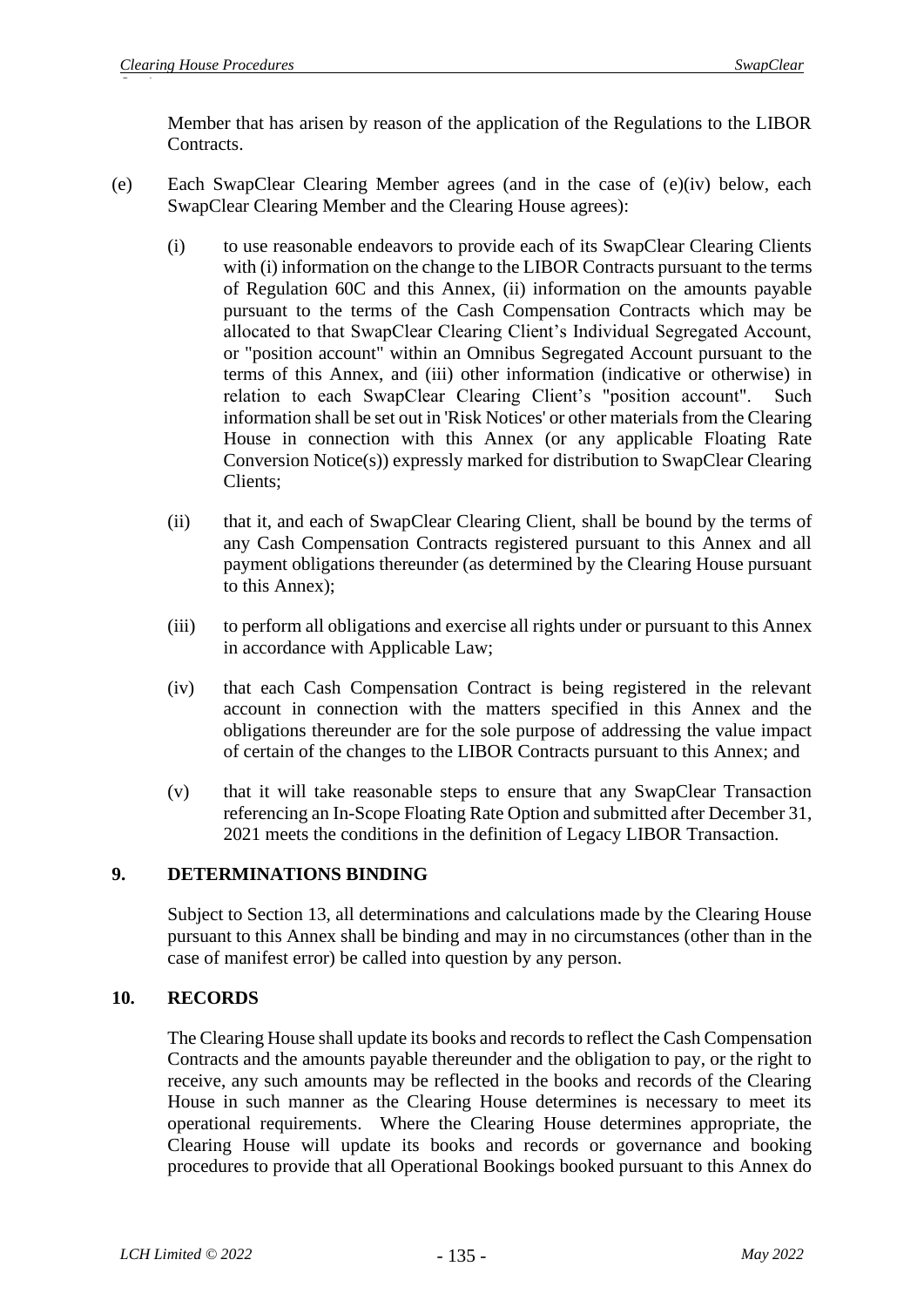not affect the rights and obligations of SwapClear Clearing Members regardless of anything to the contrary in any reports issued by the Clearing House.

## **11. LEGACY LIBOR TRANSACTIONS**

- (a) Notwithstanding anything to the contrary in the Product Specific Contract Terms and Eligibility Criteria Manual, from and including the Conversion Date in relation to an In-Scope Floating Rate Option, the Clearing House shall not accept for clearing or registration any SwapClear Transaction that references that In-Scope Floating Rate Option and is not a Legacy LIBOR Transaction.
- (b) A SwapClear Clearing Member may present Legacy LIBOR Transactions for registration at the Clearing House from, and including, the Conversion Date up to, and including, the Legacy LIBOR End Date. No Legacy LIBOR Transactions will be eligible for clearing after the Legacy LIBOR End Date and no SwapClear Clearing Member shall present a Legacy LIBOR Transaction for registration after the Legacy LIBOR End Date.
- (c) If a SwapClear Clearing Member presents a Legacy LIBOR Transaction to the Clearing House after December 31, 2021, that SwapClear Clearing Member shall be deemed to represent and warrant to the Clearing House on the day it presents that Legacy LIBOR Transaction to the Clearing House that:
	- (i) either (a) the Legacy LIBOR Transaction was entered into prior to the Legacy LIBOR Cut-Off Date, or (b) in the case of a Legacy LIBOR Transaction which results from the exercise of a physically settled swaption, that swaption was entered into prior to the Legacy LIBOR Cut-Off Date; and
	- (ii) the SwapClear Transaction incorporates either the Fallbacks Supplement pursuant to the ISDA 2020 IBOR Fallbacks Protocol, Supplement 70 to the ISDA 2006 Definitions or the equivalent provisions under the ISDA 2021 Definitions, in each case prior to it being presented to the Clearing House.

The SwapClear Clearing Member shall immediately notify the Clearing House if it becomes aware that any of the foregoing representations are incorrect, untrue or misleading.

- (d) A Legacy LIBOR Transaction will only be registered by the Clearing House on a business day if it is presented to the Clearing House prior to 4 p.m. London time on such business day (or such other cut-off time as may be separately communicated by the Clearing House to the SwapClear Clearing Members). If a Legacy LIBOR Transaction is presented after this time, the Clearing House may decline to register the Legacy LIBOR Transaction.
- (e) When a Legacy LIBOR Transaction is presented to the Clearing House by a SwapClear Clearing Member the presentation of such Legacy LIBOR Transaction shall constitute an irrevocable instruction from that SwapClear Clearing Member to the Clearing House to (i) register the Legacy LIBOR Transaction (subject to any other rights of the Clearing House, or obligations of the SwapClear Clearing Members in relation to the presentation or submission of SwapClear Transactions and registration of SwapClear Contracts generally pursuant to the Rulebook or the Product Specific Contract Terms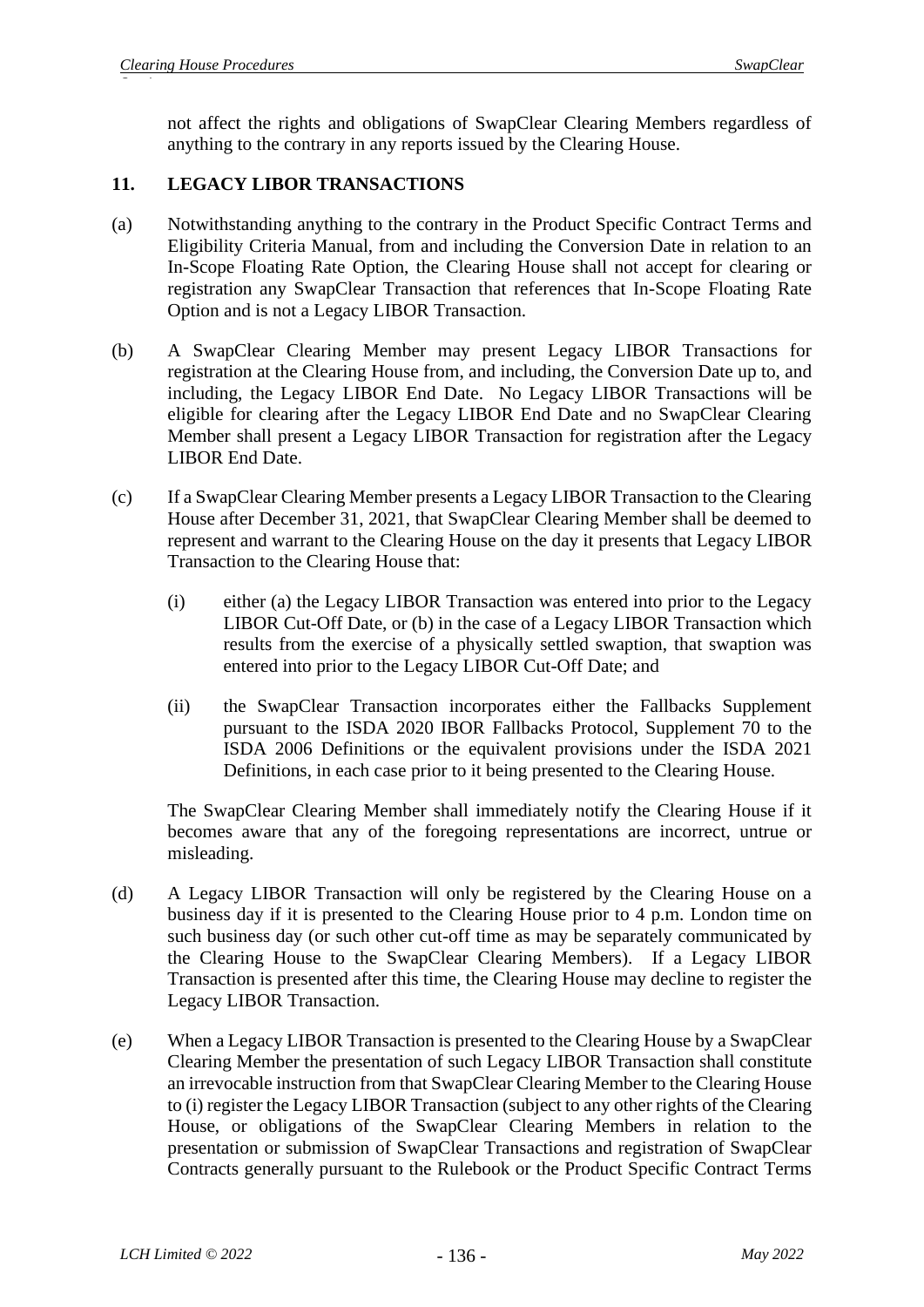and Eligibility Criteria Manual) and (ii) immediately at the point of, and as part of, registration amend the Legacy LIBOR Transaction in accordance with Section 3(b)-(e) (inclusive) as if such provisions applied to Legacy LIBOR Transactions, *provided however that*, notwithstanding anything to the contrary in Section 3, in relation to Legacy LIBOR Transactions only, the amendments in Section 3(b)-(e) shall be made at the point of, and as part of, registration of the Legacy LIBOR Transaction at the Clearing House and any reference in Section 3 to such amendments being made on any other date (including on any future Reset Date or number of days before a future Reset Date) shall be disregarded and shall not apply to Legacy LIBOR Transactions and Section 3 shall be read accordingly in relation to Legacy LIBOR Transactions.

- (f) The SwapClear Clearing Member agrees that the Legacy LIBOR Transaction will be amended pursuant to (e) above at the point of, and as part of, registration at the Clearing House and, for the avoidance of doubt, there shall be no Operational Overlay Bookings in relation to Legacy LIBOR Transactions. The Clearing House shall have the right to make any consequential amendments to the terms of each Legacy LIBOR Transaction as it deems necessary in connection with, and to give effect to, the amendments in this Section 11. Unless expressly referenced herein, all other terms of each Legacy LIBOR Transaction shall remain in full force and effect and shall continue to apply, including, but not limited to, the "Fixed Rate", "Day Count Fraction" "Business Days" and any "Spread" (each as defined in the ISDA Definitions).
- (g) At close of business in New York on each business day on which one or more Legacy LIBOR Transactions are presented to the Clearing House and accepted by the Clearing House, the Clearing House shall calculate the following amounts in relation to those Legacy LIBOR Transactions that were registered by the Clearing House on that business day:
	- (i) the aggregate Fallback RFR Value and the aggregate RFR Value in relation to all Legacy LIBOR Transactions that were registered by the Clearing House on that business day, that have a floating rate or floating amount calculated using that In-Scope Floating Rate Option and are registered in each Proprietary Account as of the end of the business day in New York;
	- (ii) the aggregate Fallback RFR Value and the aggregate RFR Value in relation to all Legacy LIBOR Transactions that were registered by the Clearing House on that business day, that have a floating rate or floating amount calculated using that In-Scope Floating Rate Option, and are registered in each Individual Segregated Account as of the end of the business day in New York; and
	- (iii) the aggregate Fallback RFR Value and the aggregate RFR Value in relation to all Legacy LIBOR Transactions that were registered by the Clearing House on that business day, that have a floating rate or floating amount calculated using that In-Scope Floating Rate Option, and are registered in each "position account" within each Omnibus Segregated Account as of the end of the business day in New York.
- (h) The Clearing House shall determine a single Cash Compensation Amount separately in respect of all of the Legacy LIBOR Transactions registered with the Clearing House on that business day referencing an In-Scope Floating Rate Option separately with respect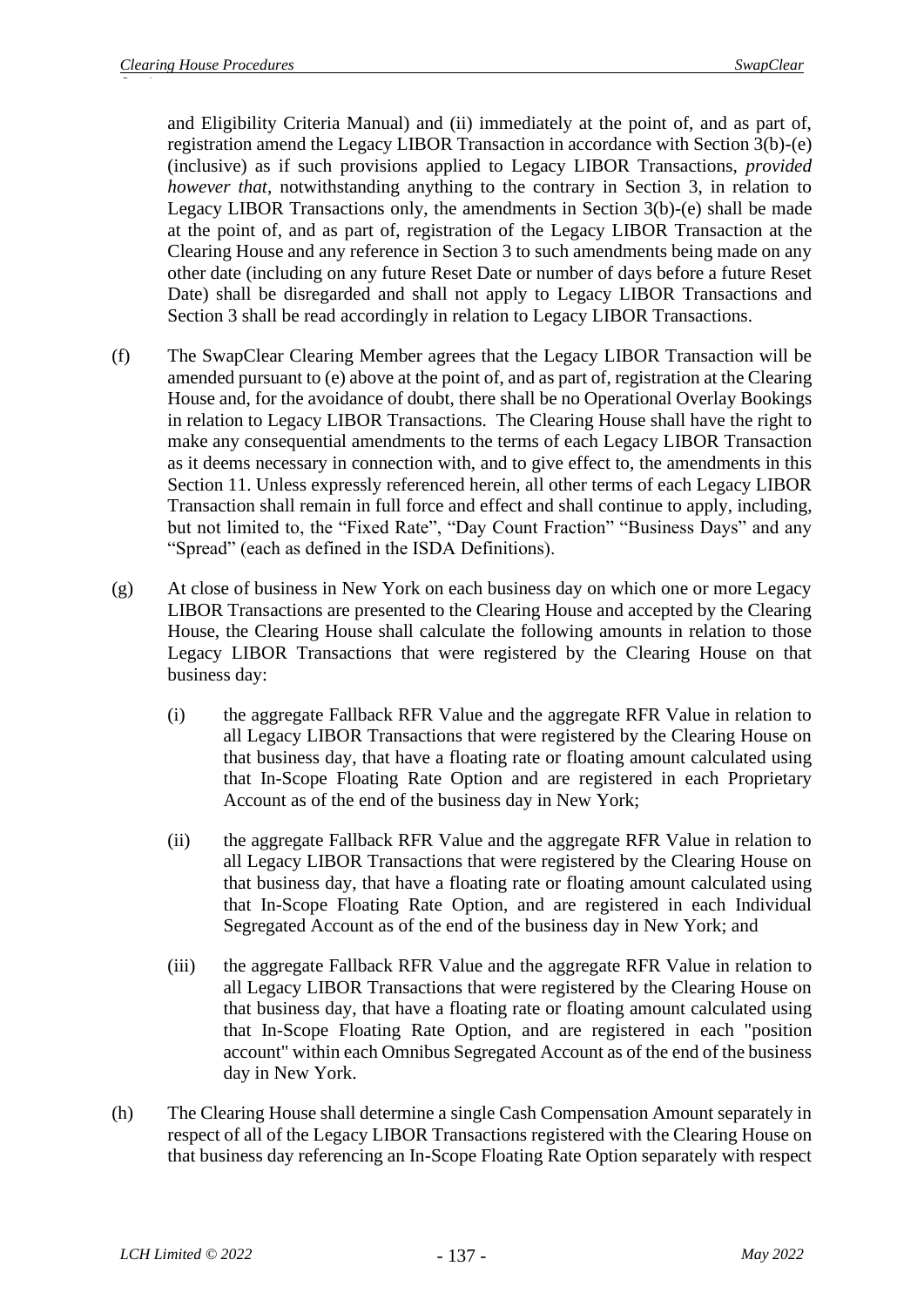to each Proprietary Account, each Individual Segregated Account, and each "position account" within each Omnibus Segregated Account as follows. If:

- (i) the aggregate RFR Value in relation to all such Legacy LIBOR Transactions that were registered with the Clearing House on that business day exceeds the aggregate Fallback RFR Value in relation to all such Legacy LIBOR Transactions then the Cash Compensation Amount in relation to such Legacy LIBOR Transactions shall be equal to the absolute value of the excess, and shall be an amount in favor of the SwapClear Clearing Member in relation to such Proprietary Account, Individual Segregated Account, or "position account" within such Omnibus Segregated Account (as applicable); and
- (ii) the aggregate RFR Value in relation to all such Legacy LIBOR Transactions that were registered with the Clearing House on that business day is less than the aggregate Fallback RFR Value in relation to all such Legacy LIBOR Transactions then the Cash Compensation Amount in relation to such Legacy LIBOR Transactions shall be equal to the absolute value of the excess, and shall be an amount in favor of the Clearing House in relation to such Proprietary Account, Individual Segregated Account, or "position account" within such Omnibus Segregated Account (as applicable).
- (i) The Clearing House shall, pursuant to Regulation 60C, register a separate Cash Compensation Contract in each Proprietary Account, each Individual Segregated Account and each "position account" within an Omnibus Segregated Account in relation to each Cash Compensation Amount calculated under (g) above (to the extent such amounts are applicable to such account or "position account"). Each SwapClear Clearing Member and the Clearing House (as applicable) irrevocably agrees that it shall be bound to pay each Cash Compensation Amount to the other pursuant to the terms of the related Cash Compensation Contract. Each Cash Compensation Contract shall be registered for the sole purpose of effecting the payment of the Cash Compensation Amount to which it relates. It shall operationally be recorded as having a "Notional Amount" (as defined in the SwapClear Contract Terms) of 1 unit of the relevant currency of the LIBOR Contracts to which it relates, a "Termination Date" (as defined in the SwapClear Contract Terms) falling two "business days" after the date it is registered, and an obligation on the Clearing House or the SwapClear Clearing Member (as applicable) to pay to the other on that "Termination Date" an amount equal to the Cash Compensation Amount related to the Legacy LIBOR Transactions referencing an In-Scope Floating Rate Option in the relevant Proprietary Account, Individual Segregated Account, or "position account" within the relevant Omnibus Segregated Account, in each case as determined pursuant to (g) above. However, neither the Clearing House nor a SwapClear Clearing Member shall be required to pay any amounts under a Cash Compensation Contract other than the Cash Compensation Amount to which such Cash Compensation Contract relates.
- (j) Each SwapClear Clearing Member agrees to be bound by each Cash Compensation Contract registered pursuant to this Section 11 which shall, when registered, constitute a SwapClear Contract between the Clearing House and the relevant SwapClear Clearing Member that has arisen by reason of the application of the Regulations to the Legacy LIBOR Transactions.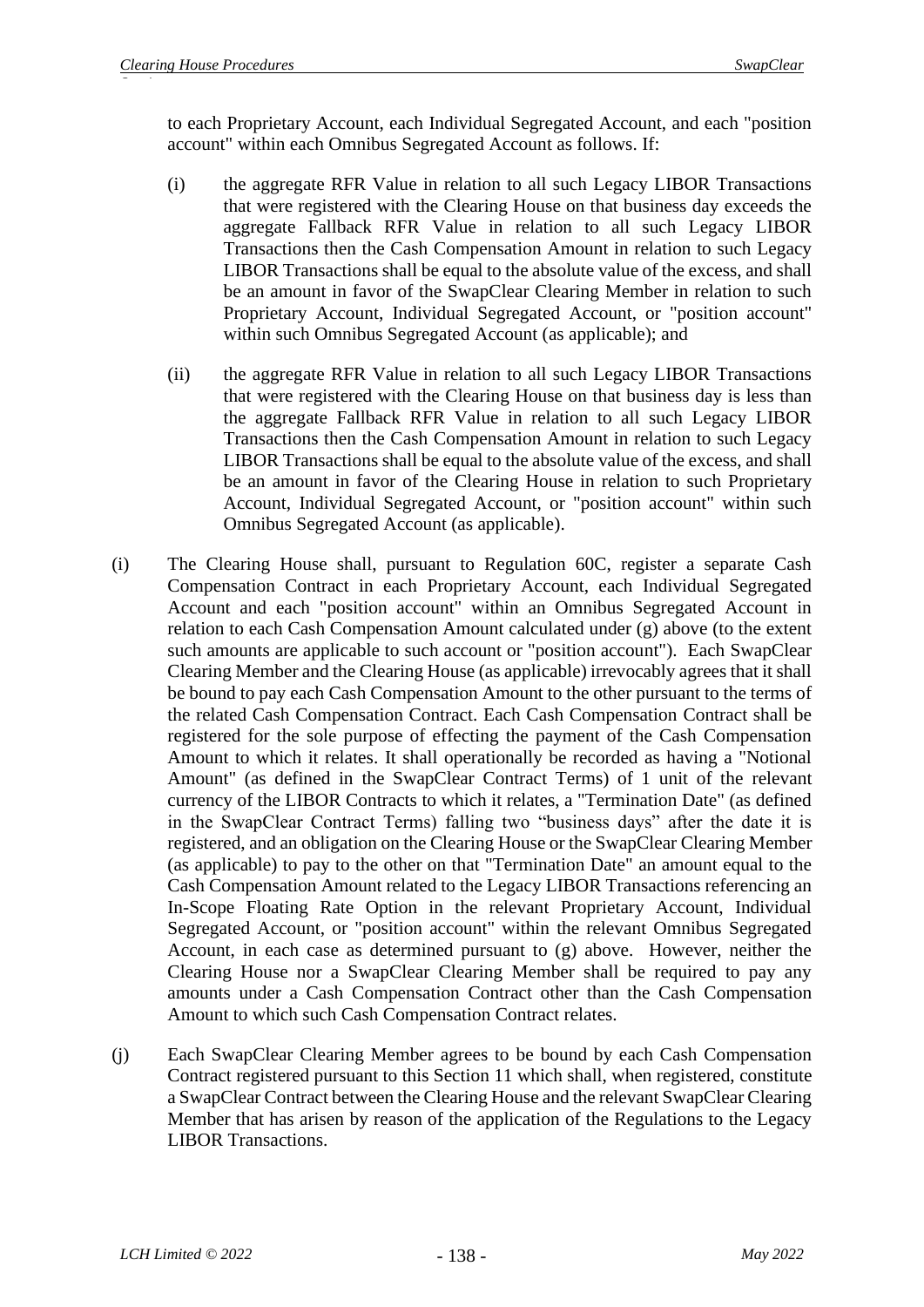(k) This Section 11 is without prejudice to any other rights of the Clearing House, or obligations of the SwapClear Clearing Members, in relation to the presentation of SwapClear Transactions and registration of SwapClear Contracts generally pursuant to the Rulebook or the Product Specific Contract Terms and Eligibility Criteria Manual.

## **12. MISCELLANEOUS**

- (a) The obligations of the Clearing House to each SwapClear Clearing Member shall be to perform its obligations as principal to such SwapClear Clearing Member in accordance with the Rulebook, but subject to the restrictions on the Clearing House's obligations and liabilities contained in the Rulebook and Section 13.
- (b) The terms of this Annex are without prejudice to the Clearing House's rights under the Regulations and the Procedures to change the terms of any open SwapClear Contract from time to time and such terms shall not be relevant or binding on the Clearing House in respect of any such changes.
- (c) The performance by the Clearing House of its obligations hereunder shall always be subject to the provisions of the Rulebook. The benefit of the performance by the Clearing House of its obligations under this Annex is conferred upon SwapClear Clearing Members only, as principal, and a person who is not a party to the Rulebook has no right under Contracts (Rights of Third Parties) Act 1999 (as amended from time to time) to enforce any term of this Annex.
- (d) Section 5 is provided for SwapClear Clearing Members operational convenience only and the Clearing House is under no obligation to update this Annex in relation to any changes in its operational or booking processes generally or in relation to the matters specified herein.

# **13. LIMITATION OF LIABILITY**

- 13.1 Without prejudice to the generality of Regulation 52, each SwapClear Clearing Member agrees:
	- (a) that neither the Clearing House nor any other member of the LCH Group will have any liability whatsoever to any SwapClear Clearing Member or any other person (including, without limitation, any SwapClear Clearing Client) whether in contract, tort (including, without limitation, negligence), trust, as a fiduciary or under any other cause of action, and whether in respect of any damages, loss or gain, cost or expense (whether direct, indirect, general, special, consequential, punitive or otherwise); and
	- (b) to waive any claim against the Clearing House or any member of the LCH Group;

arising or that may arise in connection with:

(i) any determination, calculation, notification, registration, publication, exercise of discretion, or decision, taken or not taken by the Clearing House or any other member of the LCH Group in connection with this Annex;